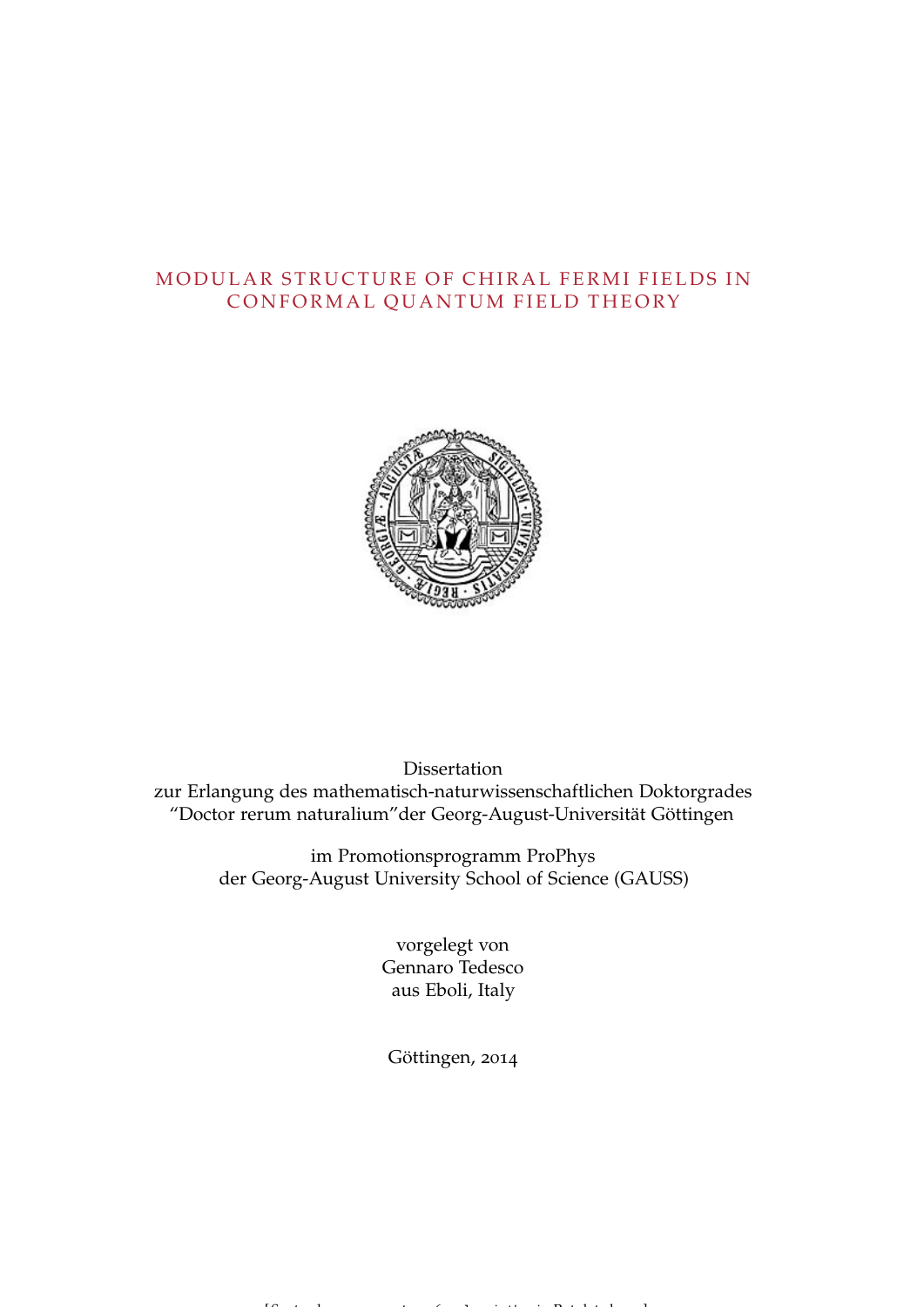## BETREUNGSAUSSCHUSS:

Prof. Dr. Karl-Henning Rehren, Institute for Theoretical Physics Prof. Dr. Dorothea Bahns, Institute of Mathematics

# MITGLIEDER DER PRÜFUNGSKOMMISSION:

Referent: Prof. Dr. Karl-Henning Rehren Korreferentin: Prof. Dr. Laura Covi

# WEITERE MITGLIEDER DER PRÜFUNGSKOMMISSION:

Prof. Dr. Dorothea Bahns, Institute of Mathematics Prof. Dr. Andreas Honecker, External Member Prof. Dr. Thomas Schick, Institute of Mathematics Jun. Prof. Dr. Steffen Schumann, II. Institute of Physics

 $\begin{bmatrix} 1 & 0 & 1 \\ 0 & 1 & 1 \end{bmatrix}$ 

Tag der mündlichen Prüfung: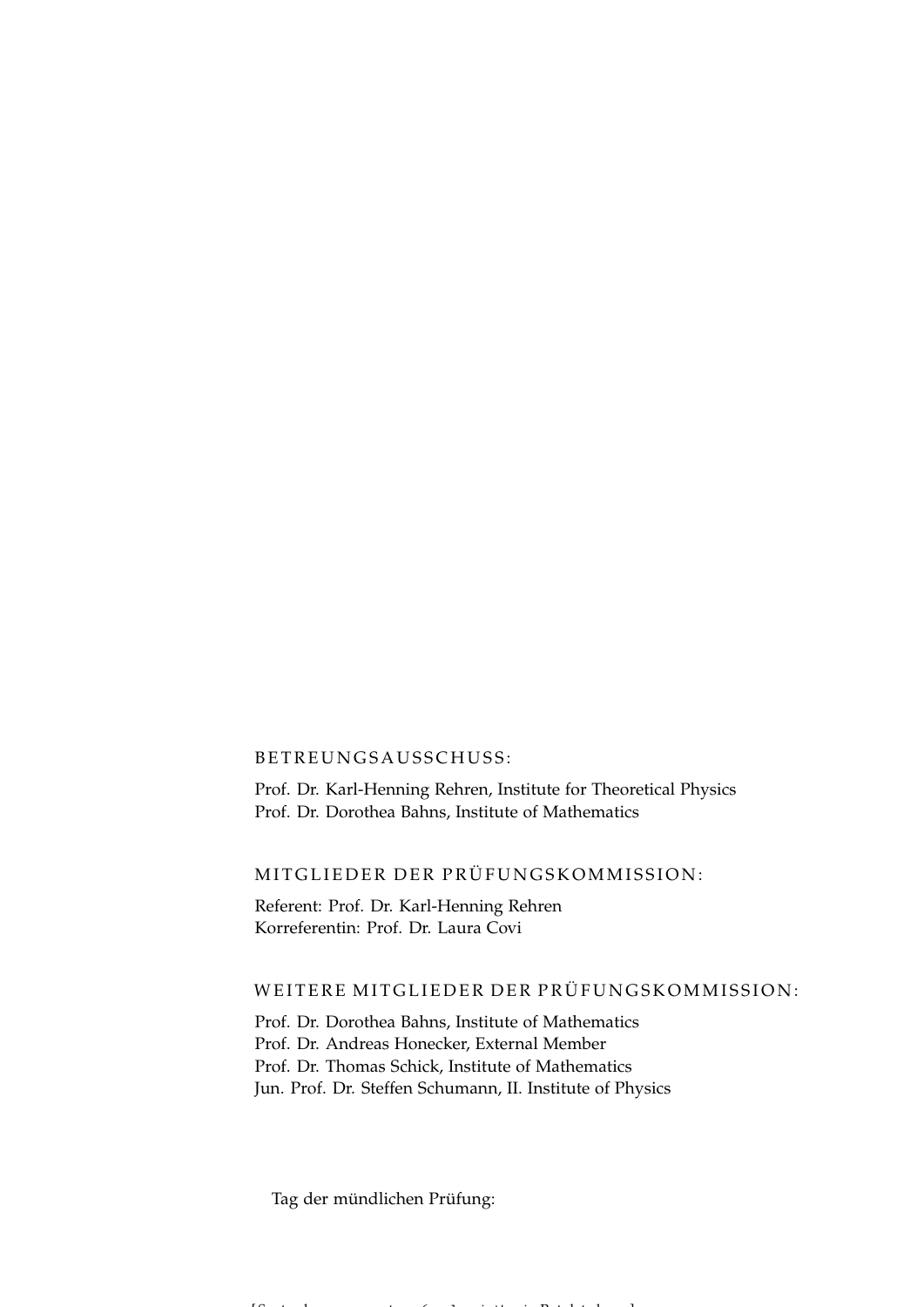If people do not believe that mathematics is simple it is only because they do not realise how complicated life is.

— John von Neumann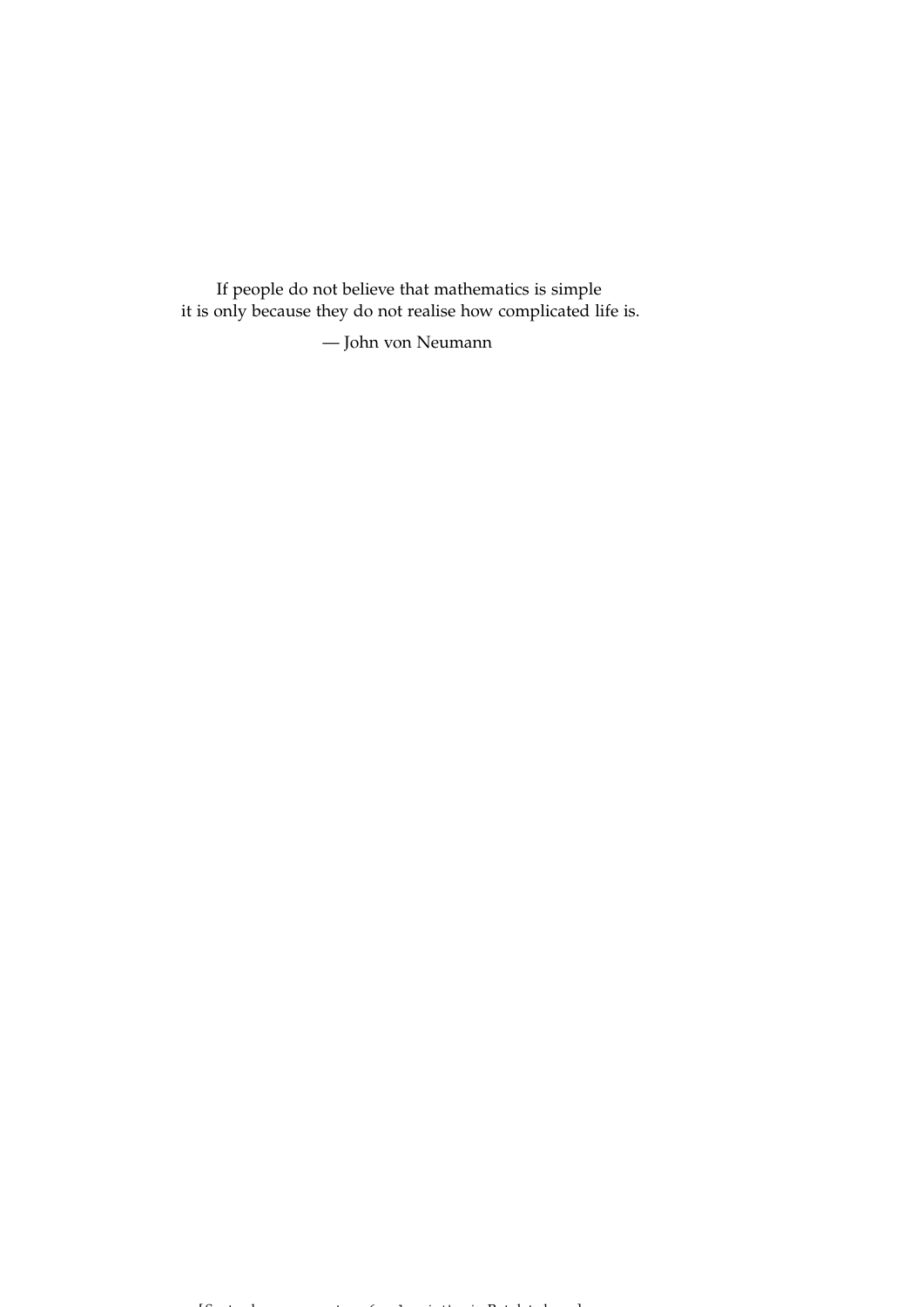$\begin{bmatrix} 1 & 0 & 1 \\ 0 & 1 & 1 \end{bmatrix}$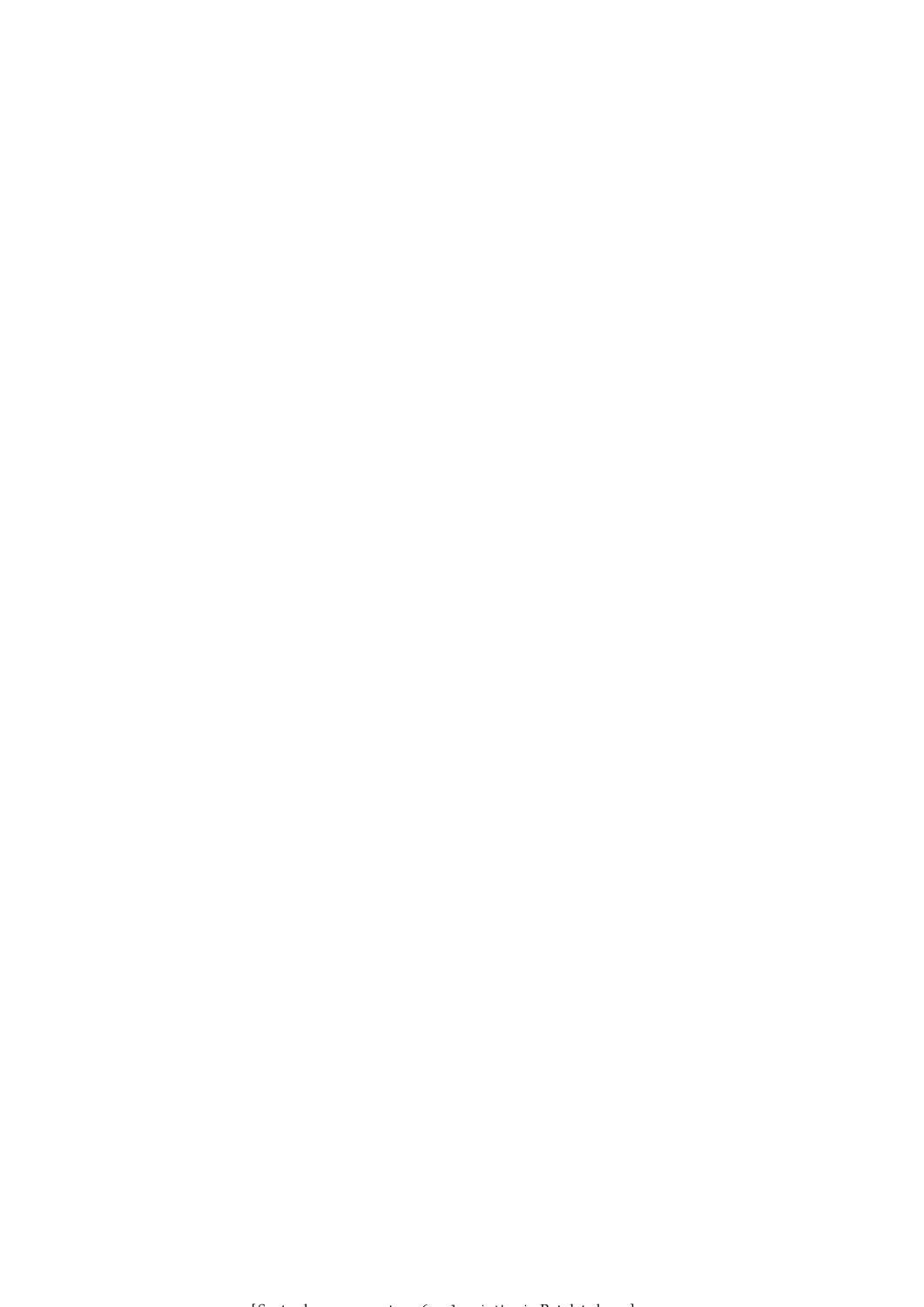The following thesis deals with the modular theory of Fermi fields in low dimensions; in particular, making use of the algebraic approach to quantum field theory, we have investigated the behaviour of twodimensional theories which split into two separate copies of chiral fields, each one of them depending on one lightray variable at a time only.

The remarkable result we have found is the existence of a vacuum preserving isomorphism β connecting the vacuum states between the algebra of N Fermi fields localised in one single interval I and the algebra of one Fermi field localised in N disjoint intervals  $E_N = I_1 \cup ... \cup I_N$ . Since this map preserves the vacuum states, it therefore intertwines the respective modular groups; as a result, the modular automorphism flow for a Fermi field localised in several intervals turns out to mix the field among different points, with the mixing itself being described through suitable differential equations. Moreover, using the fact that Wick products are as well preserved, one can even embed via β the sub-theories of local observables, as currents and the stress-energy tensor. Consequently, since the isomorphism β is multi-local, a new class of multi-local gauge transformations and diffeomorphisms arise.

Interestingly enough, such characterisation of the modular group for multi-local algebras was already presented by [\[Casini and Huerta,](#page-117-0) [2009](#page-117-0)] using different techniques, and so far it is a special feature of free Fermi fields only (although outlooks of generality are fascinating to investigate).

The isomorphism that we have found is deeply related to the split property and the way fields transform under diffeomorphism covariance. In particular, it only differs from the action of diffeomorphisms by a gauge transformation, whose features we have characterised in the cases at hand, namely for the local algebras of Fermi fields, currents and stress-energy tensor.

## ZUS A MMENFAS SUNG

Die folgende Doktorarbeit befasst sich mit der Modulartheorie von Fermifeldern in niedrigen Dimensionen; insbesondere untersuchen wir das Verhalten der chiralen Felder, nachdem Felder in zwei Dimensionen in zwei ein-dimensionale Lichtstrahlkomponenten zerlegt worden sind. Wir wenden den algebraischen Zugang zur Quantenfeldtheorie an, in dem man sich mit lokalen Algebren befasst.

Wir finden einen Isomorphismus β zwischen der Algebra von N Fermifeldern, die in einem einzelnen Interval I lokalisiert sind, und der Algebra eines Fermifelds, das in mehreren verschieden Intervallen

 $\begin{bmatrix} 1 & 0 & 1 \\ 0 & 1 & 1 \end{bmatrix}$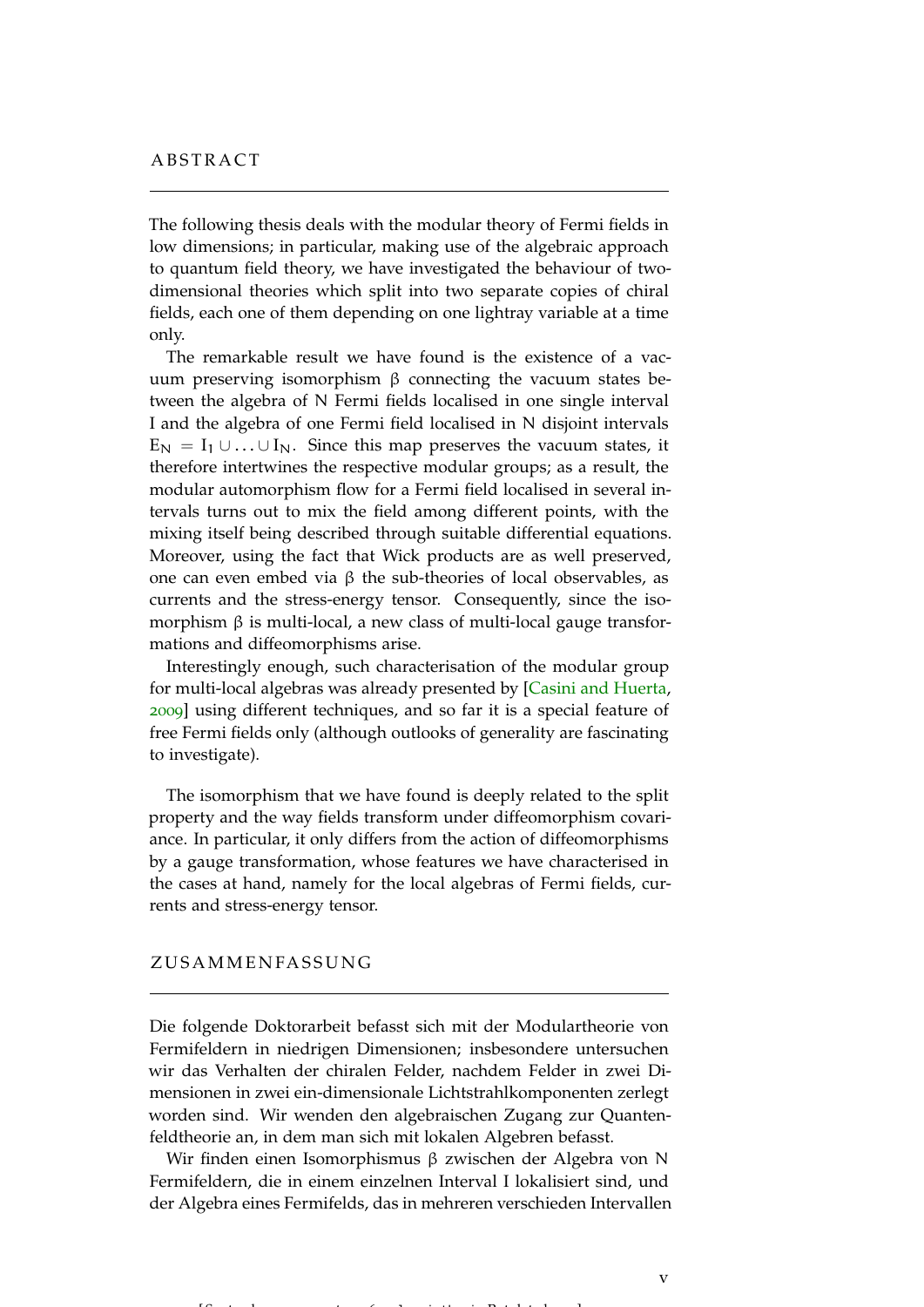$E_N = I_1 ∪ ... ∪ I_N$  lokalisiert ist, der den Grundzustand erhält. Daher verknüpft dieser die korrespondierenden Grundzustandmodulargruppen. Weil dieser Isomorphismus nicht-lokal ist, ergibt sich eine Mischung für die Modulargruppe der Multi-Interval-Algebra, die das Feld in verschiedenen Punkten in den unterschiedlichen Intervallen mischt.

Diese Characterisierung der Modulargruppen für die Multi-Interval-Algebra ist nur für freie chirale Fermifelder bekannt. Da dieser Isomorphismus auch Wick Produkte erhält, können auch lokale Observablen, wie die Ströme und der Energie-Impuls-Tensor, damit eingebettet werden. Wegen dieses Merkmals kann man multi-lokale Eichsymmetrien und Diffeomorphismen generieren, deren Verhalten wir auch untersucht haben.

Der Isomorphismus, den wir gefunden haben, setzt sich interessanterweise zusammen aus dem Split-Isomorphismus einer geeigneten Wirkung der Diffeomorphismen und einer Eichtransformation. Das gleiche Verhalten kann man auch auf die Untertheorien der Strömen und des Energie-Impuls-Tensors einschränken, was wir uns im letzten Kapitel angesehen haben.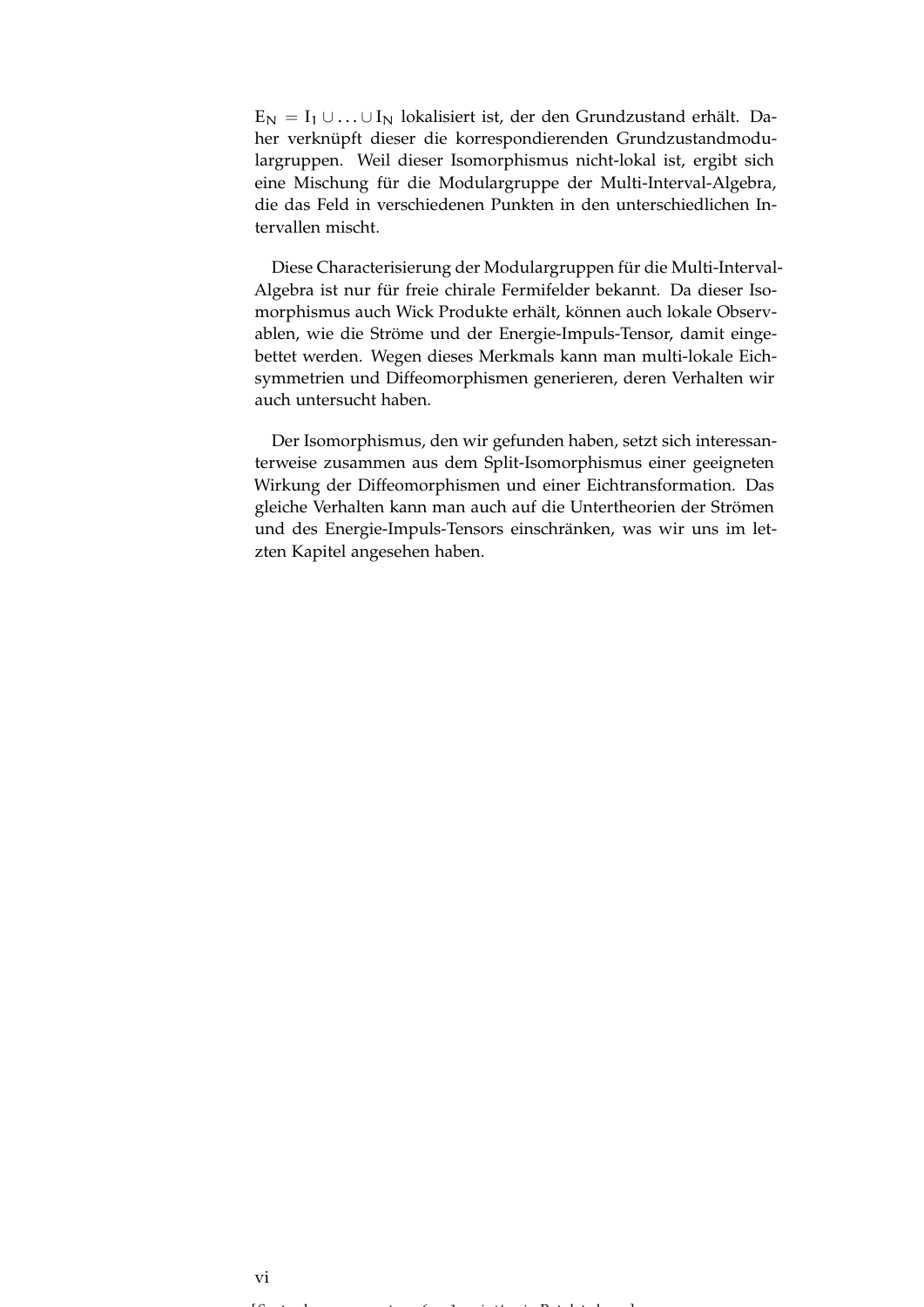# <span id="page-6-0"></span>**CONTENTS**

Introduction [ix](#page-6-0)

i preliminaries [1](#page-12-0)

- 1 INTRODUCTION TO QUANTUM FIELD THEORY [3](#page-14-0)
	- 1.1 General postulates: Wightman axioms [3](#page-14-1)
		- 1.2 Fermi fields versus Bose fields [5](#page-15-0)
- 2 CONFORMAL FIELD THEORY
	- 2.1 Conformal transformations [8](#page-19-0)
	- 2.2 The Virasoro algebra [10](#page-21-0) 2.2.1 The Möbius group [10](#page-21-1)
	- 2.3 The quarks construction [12](#page-23-0)
	- 2.4 Primary fields [15](#page-25-0)
	- 2.5 Conformal nets [16](#page-26-0)
- 3 basics of von neumann algebras [19](#page-30-0)
	- 3.1 Basic definitions and operator topologies [19](#page-30-1)
	- 3.2 Classification of factors [21](#page-32-0)
	- 3.3 Introduction to modular theory [22](#page-33-0)
		- 3.3.1 Kubo-Martin-Schwinger (KMS) condition [23](#page-34-0)
		- 3.3.2 Bisognano-Wichmann property [24](#page-34-1)
		- 3.3.3 Reconstruction of the translations [25](#page-36-0)
- ii multi-geometric modular action in quantum field THEORY [27](#page-38-0)
- 4 multi-geometric modular theory [29](#page-40-0)
	- 4.1 Representations of Fermi fields on the circle [29](#page-40-1)
	- 4.2 Operator product expansions [31](#page-42-0)
	- 4.3 Fermionisation in one dimension [35](#page-46-0)
	- 4.4 Bisognano-Wichmann modular flow [36](#page-47-0) 4.4.1 Geometric flow for product states [38](#page-49-0)
	- 4.5 The result of Casini and Huerta [39](#page-50-0)
	- 4.6 Diffeomorphisms covariance [43](#page-54-0)
	- 4.7 A multi-local isomorphism [45](#page-56-0)
		- 4.7.1 The symmetric case [47](#page-58-0)
		- 4.7.2 The Ramond sector [51](#page-62-0)
		- 4.7.3 The non-symmetric case [52](#page-63-0)
		- 4.7.4 Multi-local fermionisation and gauge transfor-mations [56](#page-67-0)
		- 4.7.5 Multi-local diffeomorphisms [59](#page-70-0)
	- 4.8 Multi-local modular theory for Fermi fields [62](#page-73-0)
		- 4.8.1 Modular theory in the Ramond sector [67](#page-78-0)
	- 4.9 Diffeomorphism covariance versus multi-locality [69](#page-79-0)
	- 4.10 Geometric versus non-geometric states [70](#page-81-0)
	- 4.11 Multi-geometric translations [72](#page-83-0)
	- 4.12 A reverse picture [74](#page-84-0)
	- 4.13 The free boson case [75](#page-85-0)
- 5 CURRENTS MODELS AND EMBEDDINGS [77](#page-88-0)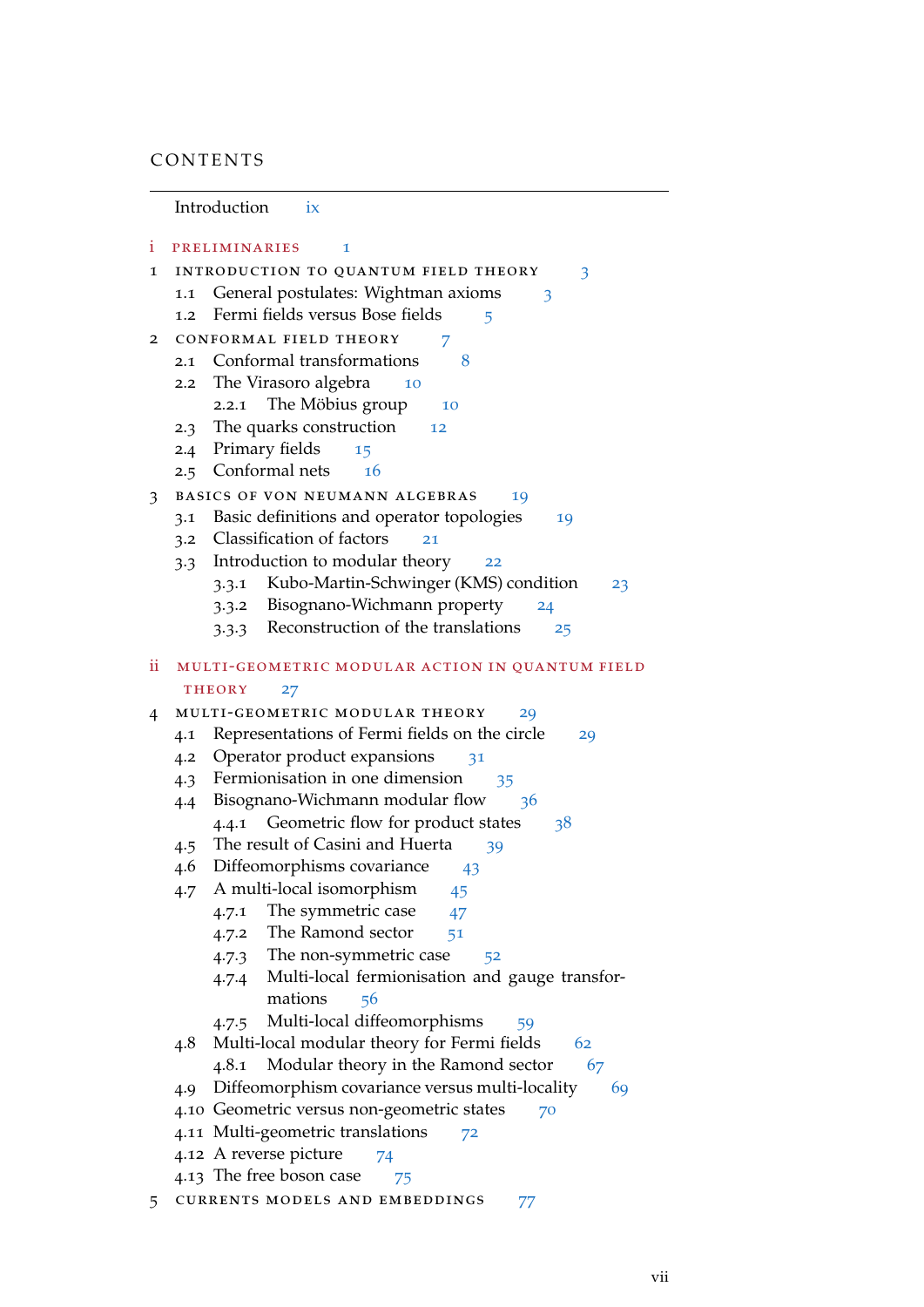- 5.1 Loop groups [77](#page-88-1)
- 5.2 Currents models [79](#page-90-0)
	- 5.2.1 The Kac-Frenkel construction [84](#page-94-0)
- 5.3 Stress-energy tensor models [84](#page-95-0)
- 5.4 Coset models [86](#page-97-0)
- 5.5 Embedding via Longo-Xu map [87](#page-98-0)
- 5.6 Modular theory for currents [89](#page-100-0)
- iii BACK MATTER [93](#page-104-0)
- a appendix [95](#page-106-0)
	- a.1 On the passage to two-dimensional models [95](#page-106-1)
	- a.2 More on the geometric action of modular groups for special regions [95](#page-106-2)
	- A.3 Correlations functions in conformal field theory [97](#page-108-0) a.3.1 The two-point function [98](#page-109-0)
		- a.3.2 The three-point function [99](#page-110-0)

Conclusions and outlooks [101](#page-110-0)

Acknowledgments [103](#page-112-0)

bibliography [105](#page-116-0)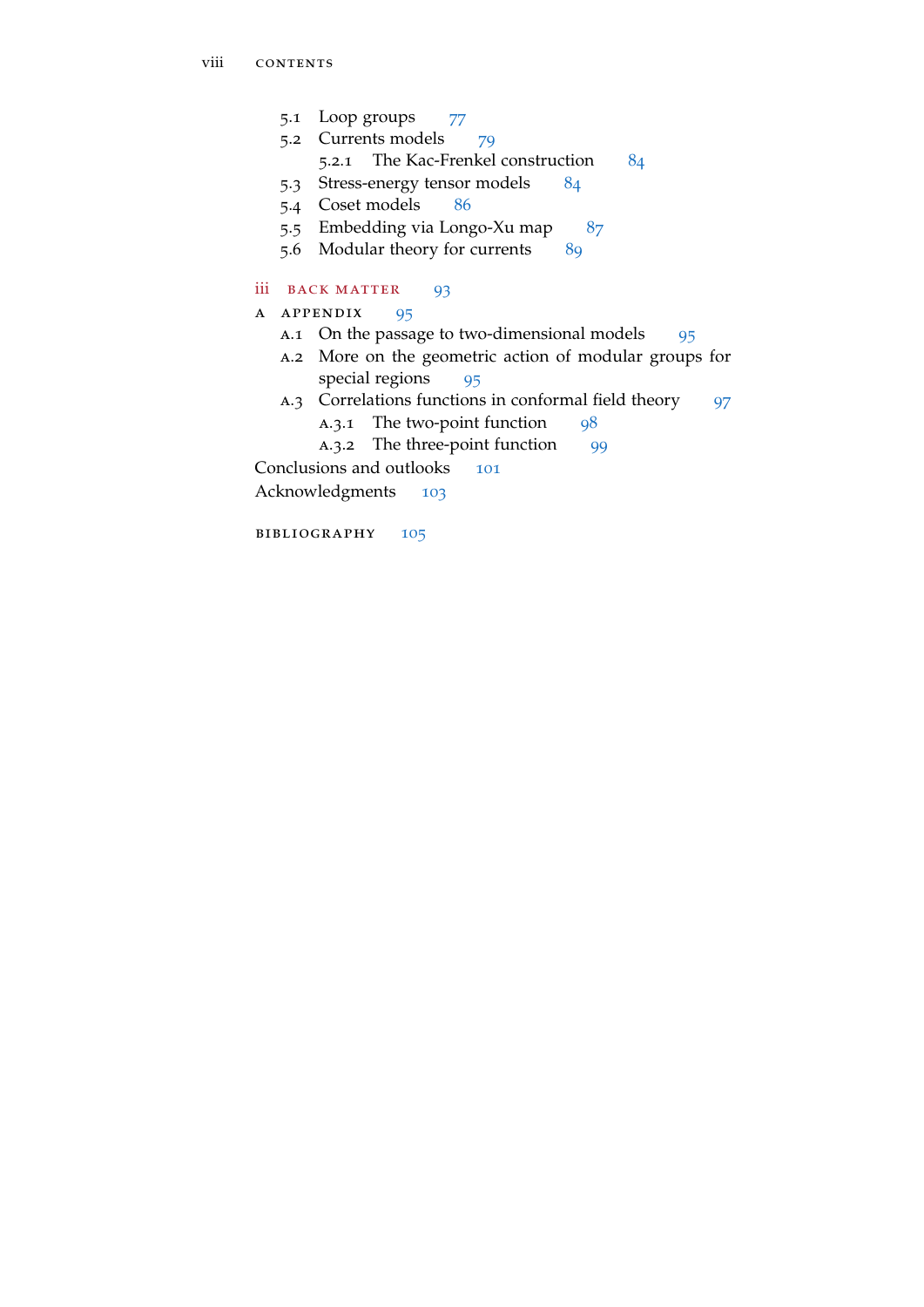# INTRODUCTION

The main theoretical ingredient of algebraic quantum field theory is the concept of field, which is supposed to implement the principle of locality. Observables, identified with the quantities that can be experimentally measured in a laboratory, must satisfy Einstein causality and additional physical requirements that are seen to be realised in nature. Fields therefore appear as the building blocks in order to construct such observables and, though they may themselves be observables, they need not to. The idea lying at the basis of quantum field theory is the assignment of fields to each space-time region, where events are supposed to take place. This reflects into the assignment of a net of algebras onto the Minkowski space; physical measurements correspond, roughly speaking, to states on the algebras and all the most important physical quantities experimentalists are interested in can usually be traced back to the evaluations of scalar product or particular combinations thereof, as for example correlations functions and scattering amplitudes: notable in this sense is the Lehmann-Symanzik-Zimmermann formula reducing scattering amplitudes to time-ordered correlations functions and their poles.

The algebraic approach to quantum field theory deals with the mathematical properties of all these ingredients from the point of view of operator algebras. A marvelous walkthrough these aspects is provided by [\[Haag,](#page-118-0) [1992](#page-118-0)] and [\[Roberts,](#page-119-0) [2004](#page-119-0)] who give complete explanations of why this is a necessary issue. The developement of such a formalism is the key tool to the understanding of quantum field theory itself and encodes almost all the features that we find as realised in nature. Many results have been achieved thanks to the possibility to handle these mathematical tools, especially after very important insights by Takesaki and Tomita, [\[Borchers,](#page-116-1) [1999](#page-116-1)], [\[Take](#page-119-1)[saki,](#page-119-1) [1970](#page-119-1)], [\[Takesaki,](#page-119-2) [2002](#page-119-2)], who reduced the origin of space-time symmetries to abstract properties of von Neumann algebras, opening a brand new research field consequently.

A very important role in physics is played by systems which exhibit special symmetries, because this characteristic helps a lot to reduce their complexity. In particular we have been concerned with models being symmetric under conformal transformations, that is the set of transformations preserving the angles in the Minkowski space-time. In low dimensions, namely two, this symmetry happens to reduce to very strict requirements with a well-known mathematical structure described by the Virasoro algebra. Investigation of the properties of such algebras leads to amazing results and progresses in the area. The Virasoro generators are moreover the modes of the stress-energy tensor, which generates space-time diffeomorphisms of the theory. As a consequence, a two-dimensional conformal field theory is basically a quantum field theory endowed with a stress-energy tensor whose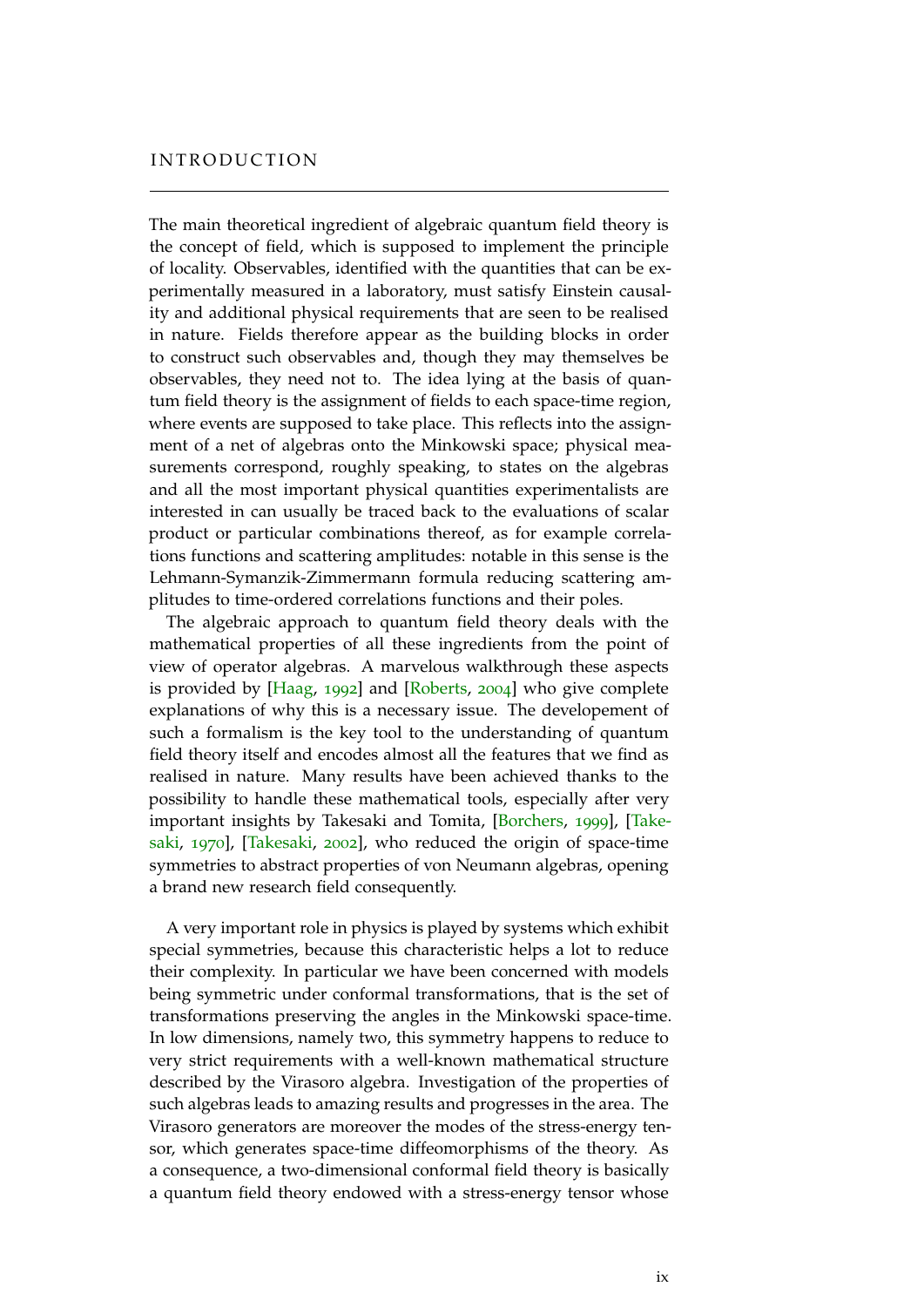generators must satisfy specific algebraic properties and commutation relations. Also, the theory contains a special class of fields, the "primary fields", whose transformations properties are very much related to how these fields commute with the stress-energy tensor itself.

Interestingly enough, conformal symmetries can be found very often in actual physical systems. Most of the times this goes along with scaling invariance and, although the two properties do not coincide, they are nevertheless very often interchanged. Models with no proper scale dimensions, as for example massless models, are usually conformally invariant and form the prototypes we can look at, not to mention the huge amount of results, models and features carried by string theory, which is the straightforward application of conformal field theory. However, within the already mentioned twodimensional models, a special class is given by the so called chiral theories, a group of models where the fields only depend on the "light-cone" variables  $x^{\pm} := x^0 \pm x^1$ . Those theories decouples into two copies of singular theories, either of them being concerned with the one variable  $x^+$  or  $x^-$ , respectively. This means that the whole business reduces to a one-dimensional theory, and the original model can be reconstructed eventually taking the tensor product of the two one-dimensional copies. The term chiral becomes then synonym of one-dimensional world living on a light-ray:



Each real line supports both the time-like property (positivity of the energy) and the space-like commutativity (causality). Moreover the real line can be taken onto the unit circle (minus a point) via the Cayley transformations and thus we shall basically be concerned with fields living on a circle, where the conformal transformations acquire the form of general diffeomorphisms.

Going back to the mathematical questions, we have already stated that a revolutionising result was found by Tomita and Takesaki and undergoes the name of modular theory. Starting with a von Neumann algebra and a cyclic and separating state one can automatically construct an inner group of automorphisms  $\sigma_t$  whose explicit form depends on the algebra itself and on the state provided. In some special case, where the algebras are generated by local fields localised in particular space-time regions, this group of automorphisms happens to coincide with some symmetry group occurring in physics (Lorentz boosts, dilations). This result opens a brand new horizon of questions, because it seems that the space-time symmetries lie behind the physical content, back in the algebraic properties of the quantities at hand. It is tempting to generalise such results and further investigate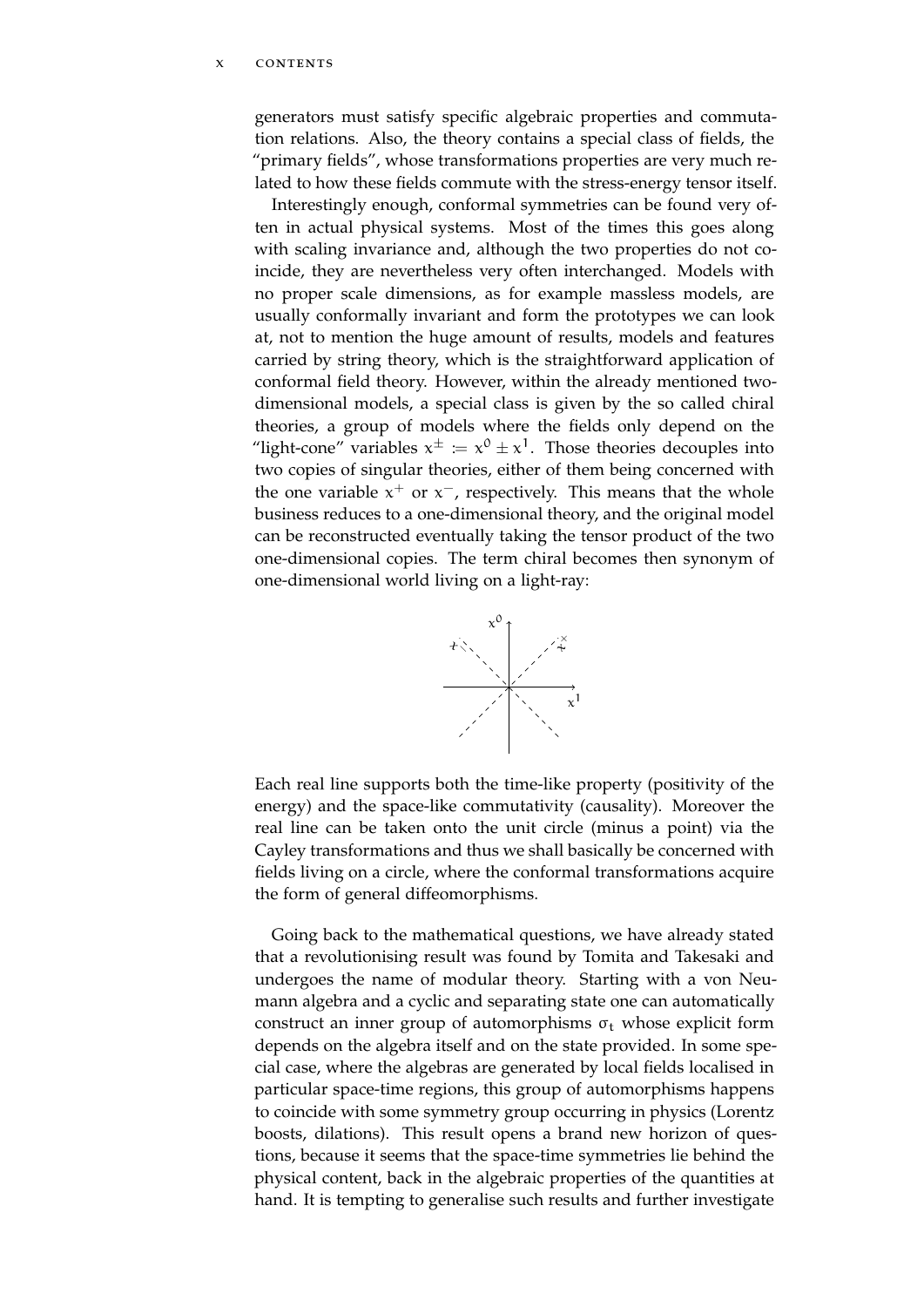them. The main content of this thesis is exactly modular theory for Fermi fields in one dimension: in particular, we have been looking at fields localised in disjoint intervals, trying to derive and explain the features of their modular theory. It turns out that whenever we choose the fields to be localised in many disjoint intervals, the action of the modular group introduces a mixing among those different intervals on top of a geometric action moving the points, ([\[Casini and](#page-117-0) [Huerta,](#page-117-0) [2009](#page-117-0)], [\[Longo, Martinetti, and Rehren,](#page-118-1) [2009](#page-118-1)]). This result can be traced back to the existence of a vacuum preserving isomorphism moving the fermions all around the circle [\[Rehren and Tedesco,](#page-119-3) [2013](#page-119-3)]. We have widely exploited this feature considering different representations of the algebras and different situations at hand, varying the geometric positions of the intervals and comparing the new results to previous statements. Besides modular theory itself, this work gave us a deeper understanding of how Fermi fields behave on the circle.

Also, since products of Fermi fields generate observables as currents and the stress-energy tensor, these subtheories can be embedded via the mentioned isomorphism and new characteristics emerge. Currents generate gauge transformations which are therefore delocalised all around the circle, as well as new multi-local diffeomorphisms given by the embedded stress-energy tensor. As a consequence, all the standard constructions we have for fermions and related models can be rephrased in terms of this new aspect, giving rise to a new class of perspectives.

As for the organisation of the material, this thesis is divided into different parts. In the beginning we provide the standard description of the mathematical framework lying behind algebraic quantum field theory, following the lines of [\[Haag,](#page-118-0) [1992](#page-118-0)]. We introduce the technical aspects of von Neumann algebras and the world of conformal field theory in the field theoretical setting.

We then move to the analysis of the modular theory for fermions localised in different intervals, showing the new aspects together with new insights on the standard constructions. We ought to mention that part of the ideas were triggered by the original work of Casini and Huerta, [\[Casini and Huerta,](#page-117-0) [2009](#page-117-0)], where the authors calculated the modular group for fermions in disjoint intervals using methods coming from density matrices and statistical mechanics. We took their starting point to rephrase everything in the language of algebraic quantum field theory and operator algebras. Other ideas came from different works on boson-fermion correspondences, [\[Anguelova,](#page-116-2) [2011](#page-116-2)] as well as others, and we tried to contribute attacking the problems from the angle of local quantum physics.

A third part describes the class of models which can be obtained out of Fermi fields, mainly concerning currents and their features, in the light of the new background provided. The multi-local features restrict to these subalgebras with the help of suitable gauge transformations, which can be related to the diffeomorphisms covariance in a limpid way.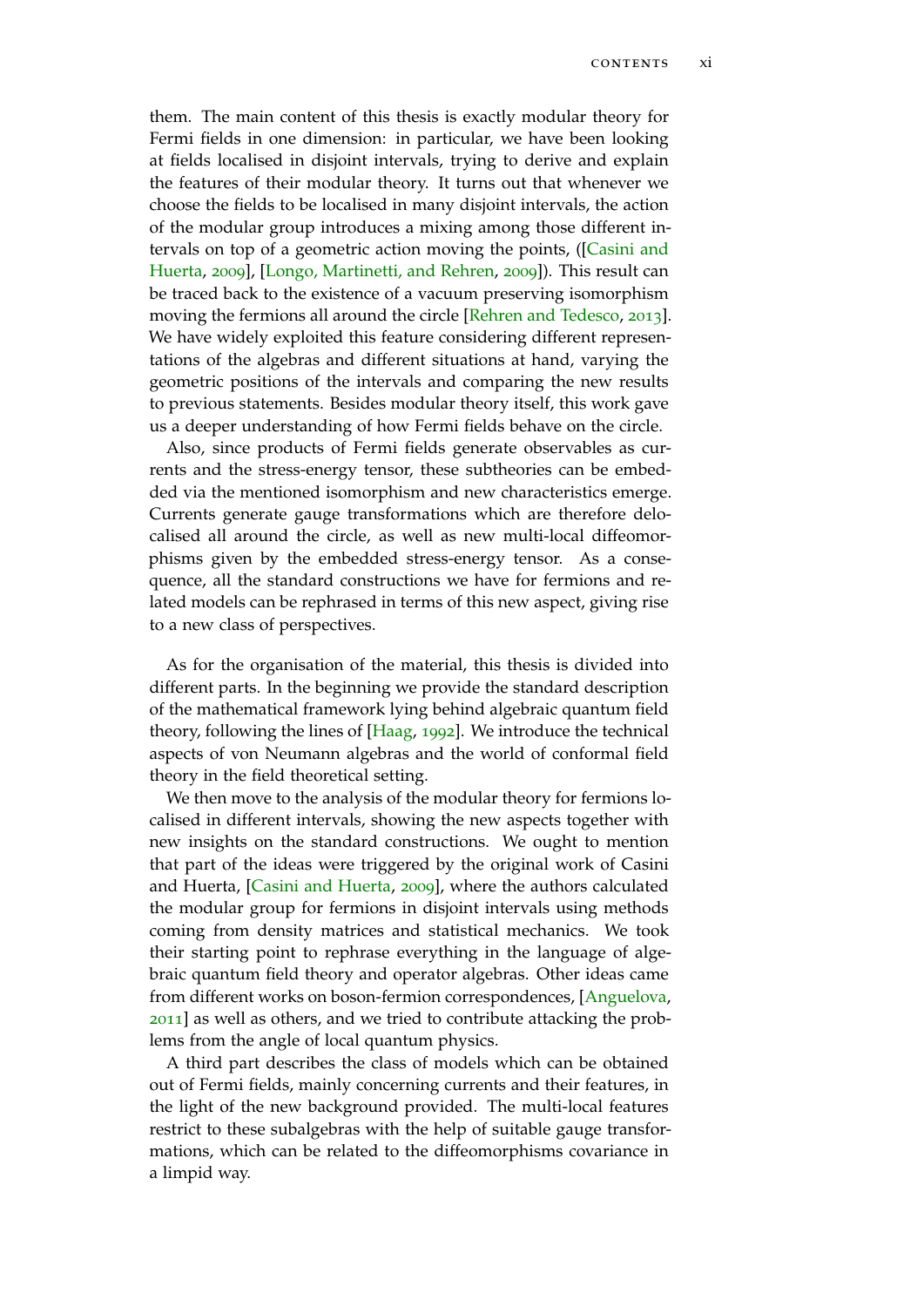$\begin{bmatrix} 1 & 0 & 1 \\ 0 & 1 & 1 \end{bmatrix}$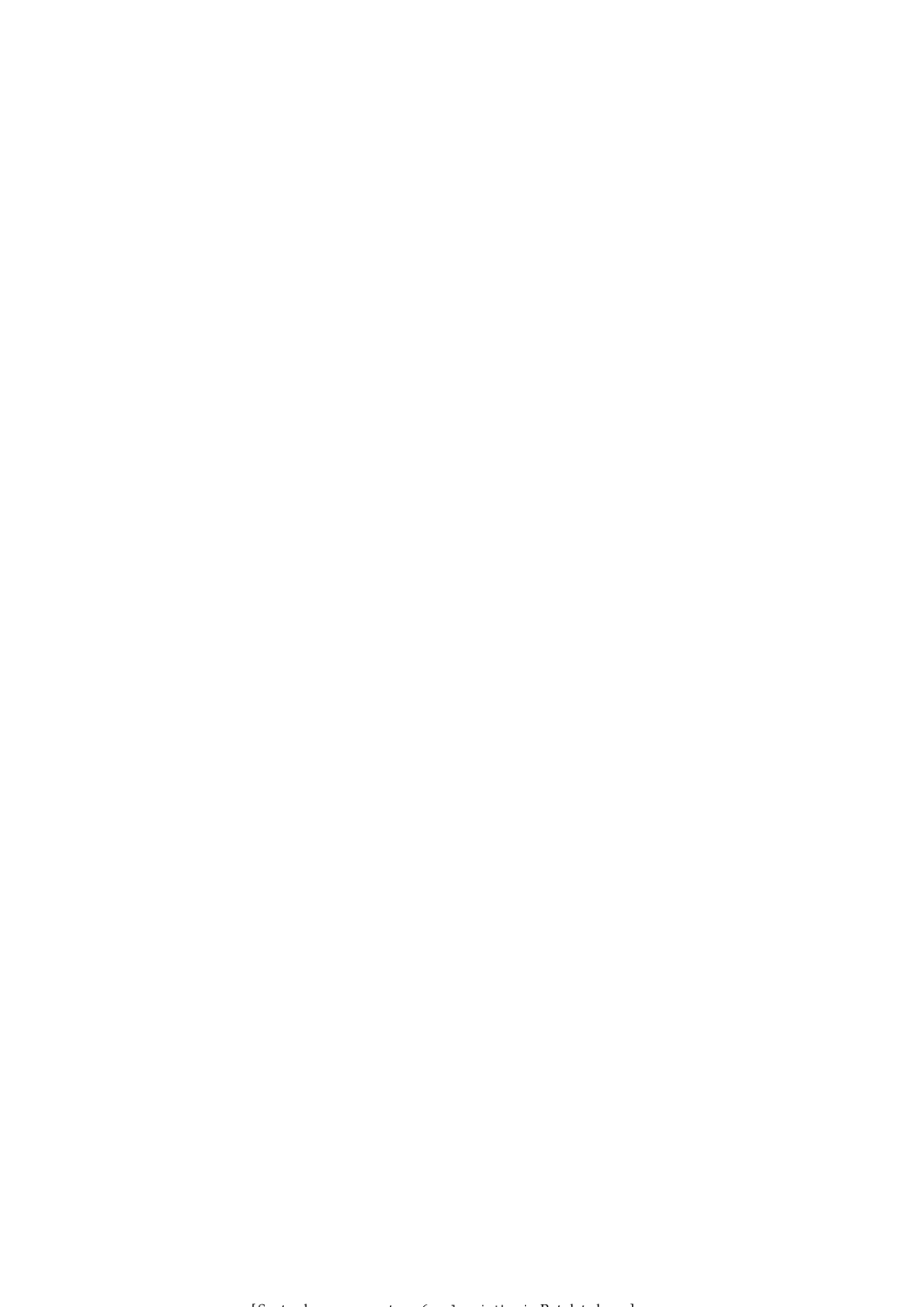# Part I

# <span id="page-12-0"></span>PRELIMINARIES

The German term "Nahwirkungsprinzip" is more impressive than the somewhat colourless word "locality."

R. Haag, *Local quantum physics*.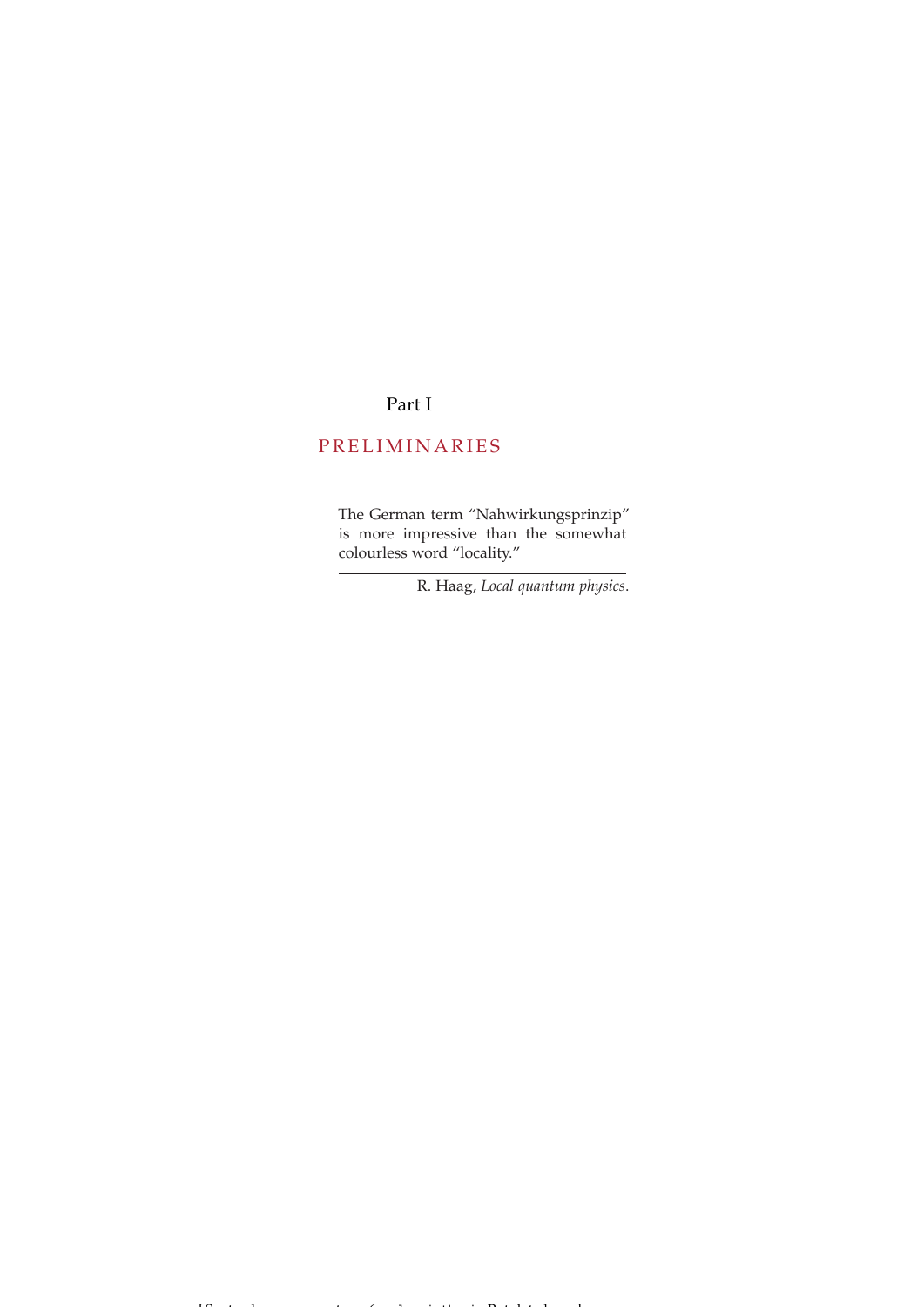$\begin{bmatrix} 1 & 0 & 1 \\ 0 & 1 & 1 \end{bmatrix}$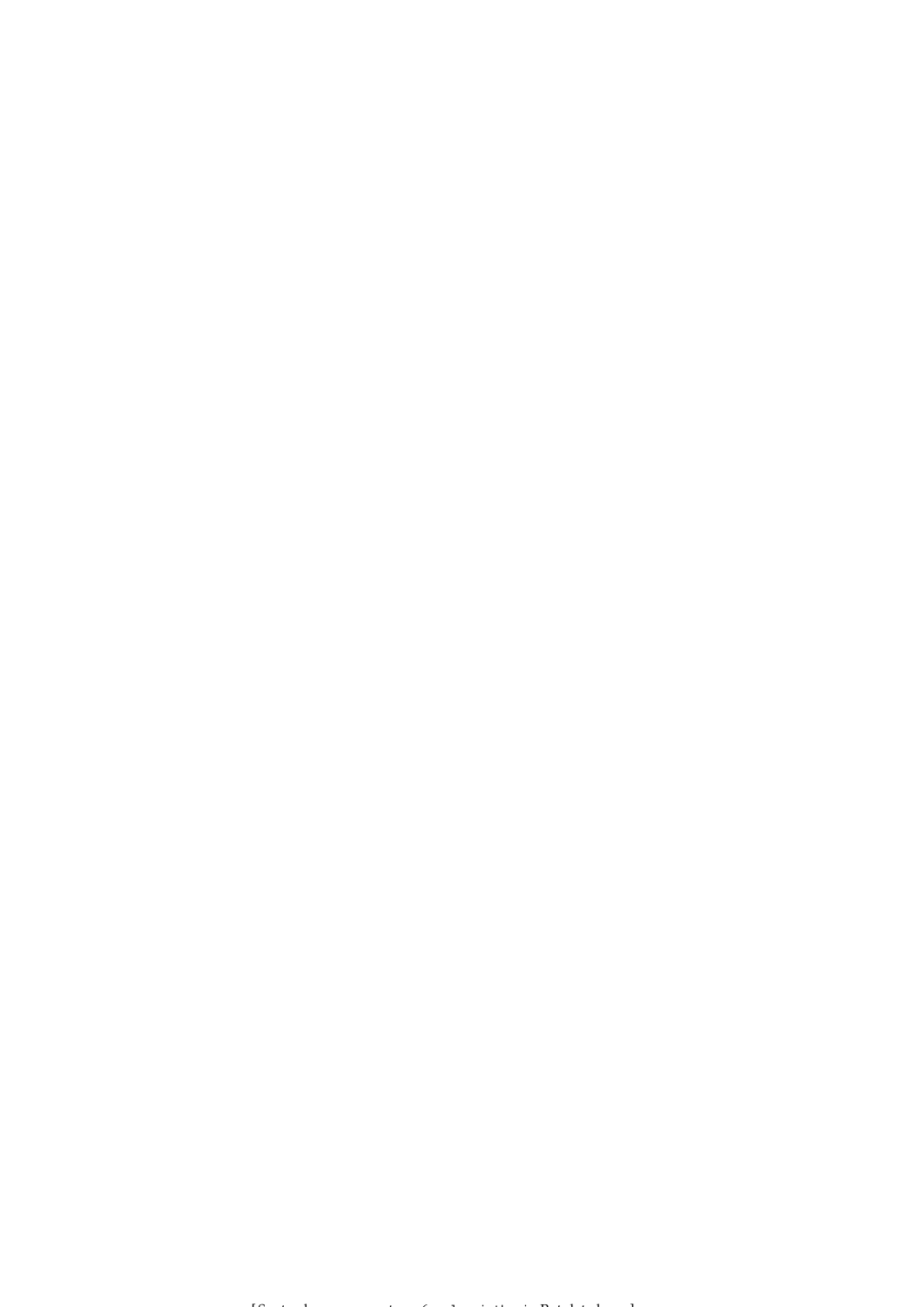### <span id="page-14-0"></span>**Contents**

- 1.1 General postulates: Wightman axioms **[3](#page-14-1)**
- 1.2 Fermi fields versus Bose fields **[5](#page-15-0)**

A rigorous inspection of the behaviour of quantum field theory showed some common general features which were seen to be always realised, no matter the physical system at hand. Such features have been thus taken as defining properties (axioms) of the quantum field theory itself and the study of their mathematical properties leads to the characterisation of algebraic quantum field theory. We shall introduce such postulates following the example given by the standard textbook in this area, namely [\[Haag,](#page-118-0) [1992](#page-118-0)].

The main objects any physical theory deals with, no matter whether classical or quantised, are fields  $x \mapsto \phi(x)$  (whose mathematical properties have to fulfill the requirements of the model at hand). Their role is to implement the principle of locality; *observables* are the quantities that can be directly reproduced in a laboratory and they can in general be read off and reconstructed once the field content is assigned. Fields themselves may also be observables, though they need not to.

#### <span id="page-14-1"></span>1.1 general postulates: wightman axioms

A. *Fields*: Fields are operator valued distributions on Minkowski space. This means that the linear assignment  $f \mapsto \phi(f)$  gives back an (usually unbounded) operator on some Hilbert space H with dense domain  $\mathfrak{D}(\varphi(f)) \subseteq \mathfrak{H}$ . The assignment has to be thought as a smearing

$$
\varphi(f)=\int_{\mathcal{M}}d^4x\,\varphi(x)f(x)
$$

with f belonging to some suitable functional space  $\mathcal F$ . The further assumption  $\phi(f)\mathfrak{D} \subset \mathfrak{D}$  ensures that we may operate arbitrarily many times with fields upon vectors  $\in \mathfrak{D}$ .

B. *Poincaré group and transformation properties*: The Hilbert space  $H$  carries a unitary representation  $U(g)$  of the covering of the Poincaré group  $\overline{\mathfrak{P}}$ . The spectrum of the energy-momentum operators  $P^{\mu}$  is contained in the forward light cone and this ensures consistency with special relativity,  $p^2 \coloneqq m^2 \geqslant 0, p^0 \geqslant 0.$ Moreover, let  $\overline{\mathfrak{L}} \subset \overline{\mathfrak{P}} = \mathbb{R}^4 \rtimes \overline{\mathfrak{L}}$  be the Lorentz subgroup of the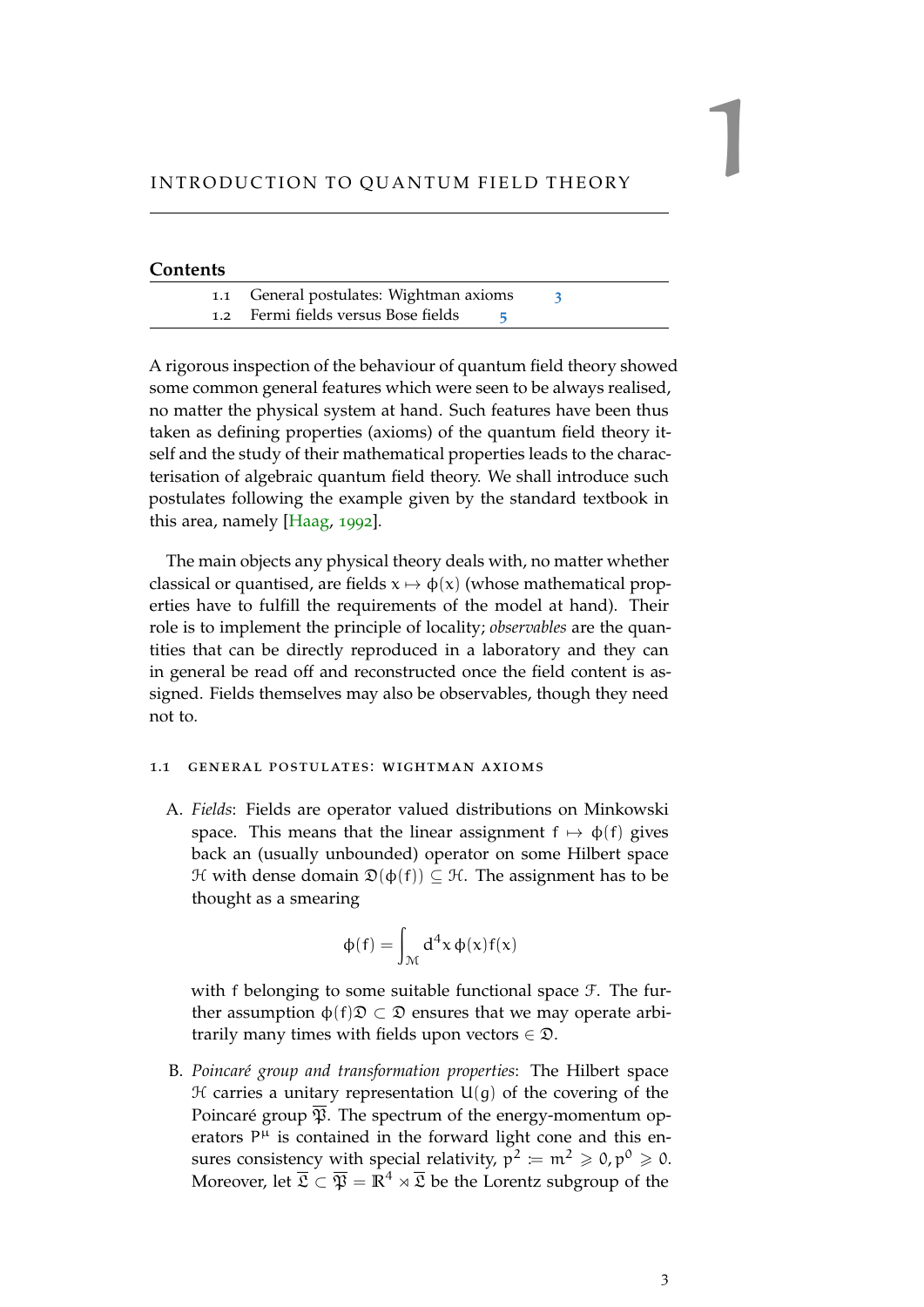Poincaré group and let  $U(\Lambda, \alpha)$  be a representation of  $\overline{\mathfrak{P}}$  with  $\Lambda \in \overline{\mathfrak{L}}$ ,  $\mathfrak{a} \in \mathbb{R}^4.$  Fields transform under  $\overline{\mathfrak{P}}$  as

$$
U(\Lambda, a) (\varphi(x)) U^*(\Lambda, a) = S(\Lambda^{-1}) \varphi(\Lambda x + a), \quad S(\Lambda^{-1}) \in \overline{\mathfrak{L}}.
$$

In a nutshell the choice of  $S(\Lambda)$  characterises the "spin" of the field.

C. *Hermiticity*: Given a field φ(f), the theory contains also the hermitian conjugate field φ(f) <sup>∗</sup> defined so that

$$
(\Phi,\varphi(f)\Psi)=(\varphi^\dagger(\overline{f})\Phi,\Psi).
$$

Fields may be self-adjoint,  $\phi(x) = \phi^{\dagger}(x)$  and thus  $(\Phi, \phi(f)\Psi) =$ (φ(f)Φ, Ψ) given Φ, Ψ.

D. *Locality*: If the supports of the test functions f and g are spacelike to each other, then fields must satisfy either of the following commutation relations

$$
[\varphi(f),\varphi(g)]\Psi=0 \quad \text{or} \quad \{\varphi(f),\varphi(g)\}\Psi=0, \quad \Psi\in\mathfrak{D}.
$$

Fields of the former type are called "bosonic", whereas fields of the latter type are called "fermionic". Due to Einstein causality observables must commute at space-like distances, therefore fermionic fields by themselves cannot be observables, whilst bosonic fields may.

E. *Vacuum state and completeness*: There exists a unique state  $\Omega \in \mathcal{H}$ invariant under U(g),  $g \in \overline{\mathfrak{P}}$ . Such a state is referred to as the "vacuum state". Also, by acting upon the vacuum with an arbitrary polynomial in the fields  $\phi(f)$  one can approximate any operator acting on H.

It turns out that these properties are easily realised by free fields satisfying linear equations, while constructions in terms of interacting fields are very difficult to achieve.

*Definition:* Let Ω be the vacuum vector. The vacuum expectation values

$$
w^{(n)}(x_1,\ldots,x_n) \coloneqq (\Omega, \phi(x_1)\ldots\phi(x_n)\Omega)
$$

are called (Wightman) n-points correlation functions, though they are, more precisely, tempered distributions on  $\mathbb{R}^{4n}$ .

<span id="page-15-0"></span>A fundamental result in this respect is the "reconstruction theorem" [\[Haag,](#page-118-0) [1992](#page-118-0)], namely, under some suitable assumptions that we do not discuss in here, the whole fields content can be derived out of the knowledge of all correlation functions.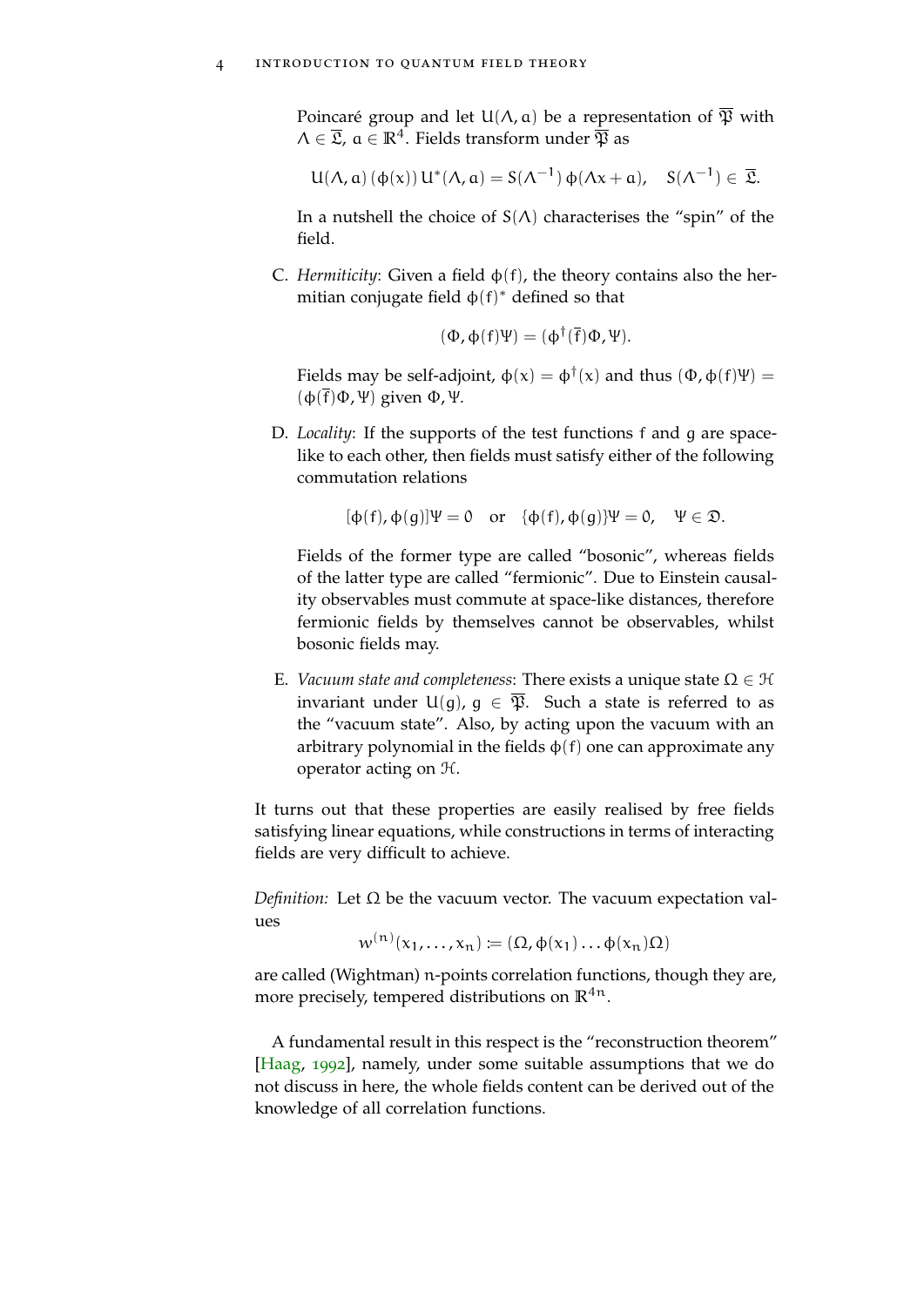#### 1.2 fermi fields versus bose fields

As previously stated, fields appearing in nature must satisfy particular restrictions on the way they commute between each other, this being express by either commutation or anti-commutation relations. Fields of the former kind are referred to as "Bose fields" whereas fields of the latter kind are usually referred to as "Fermi fields". In particular, those fields that belong to integer "spin representations" of the Lorentz group (in the sense of  $S(\Lambda)$ , as we have seen before) are Bose fields, while those ones that belong to half-odd integer representations are Fermi fields. Such particular feature characterises the spin-statistic theorem ( $[Haag, 1992]$  $[Haag, 1992]$  $[Haag, 1992]$  $[Haag, 1992]$ ). As a first remark notice that Bose fields might in principle be already observables, because they automatically fulfill Einstein causality; on the other hand Fermi fields do not, and observables must be constructed as particular combinations of them (currents and stress-energy tensor, as we will show later on). However, we shall show the explicit construction of operator algebras based on the above commutation relations in the very special case when the space-time is one-dimensional, where this has to be understood as previously mentioned, namely as decomposition in terms of light-ray variables.

Let us construct fermionic fields first. Take  $H$  as any Hilbert space of functions with an involution  $\Gamma | (\Gamma f)(x) = f(x)$ . Through the following linear assignment  $f \mapsto \psi(f)$ , which can be thought as an integral smearing, we can construct the set

$$
CAR(\mathcal{H}, \Gamma) \coloneqq \{ \psi(f) \mid f \in \mathcal{H}, (\Gamma f)(x) = \overline{f(x)} \}_{\parallel (\cdot) \parallel}
$$

The norm of an operator in such a set is uniquely fixed by the relation  $\psi(f)^* = \psi(\Gamma f)$  and by the anti-commutation relations

$$
\{\psi(f)^*,\psi(g)\}=(\Gamma f,g)_{\mathcal H} \textbf{1}; \quad f,g \in \mathcal H \qquad \qquad (1.2.1)
$$

.

According to the choice of the Hilbert space one can realise either real fields or complex fields. The standard choice is to take  $\mathcal{H} = L^2(\mathbb{R}, d\mathbf{x})$ to have real fields and two such copies  $L^2(\mathbb{R}) \oplus L^2(\mathbb{R}) = L^2(\mathbb{R}) \otimes \mathbb{C}$  to have complex fields. The norm is then seen to satisfy the inequality  $\|\psi(f)\| \leq \|f\|_{\mathcal{H}}$  and therefore the operators are bounded by the norm of the functions in H. By choosing a projection  $P | PPT = 1 - P$  one can decompose fields into creation and annihilation modes  $\psi(f)$  =  $\psi$  (Pf + ΓΡΓf) =  $\psi$ (Pf) +  $\psi$ (ΓΡΓf) =  $\psi^+(f) + \psi^-(f)$  and also define two-point function as

$$
\omega_P(\psi(f)\psi(g))\coloneqq (\Gamma f, Pg)_{\mathcal{H}}.
$$

Positivity is ensured by positivity in the Hilbert space and higher order correlation functions can be defined [\[Boeckenhauer,](#page-116-3) [1996](#page-116-3)] as

$$
\omega_P(\psi(f_1)\dots\psi(f_{2n})) \coloneqq
$$
  

$$
(-1)^{1/2 n(n-1)} \sum_{\sigma \in P_n} sign \sigma \prod_{j=1}^n \omega_P(\psi(f_{\sigma(j)})\psi(f_{\sigma(n+j)})) \quad (1.2.2)
$$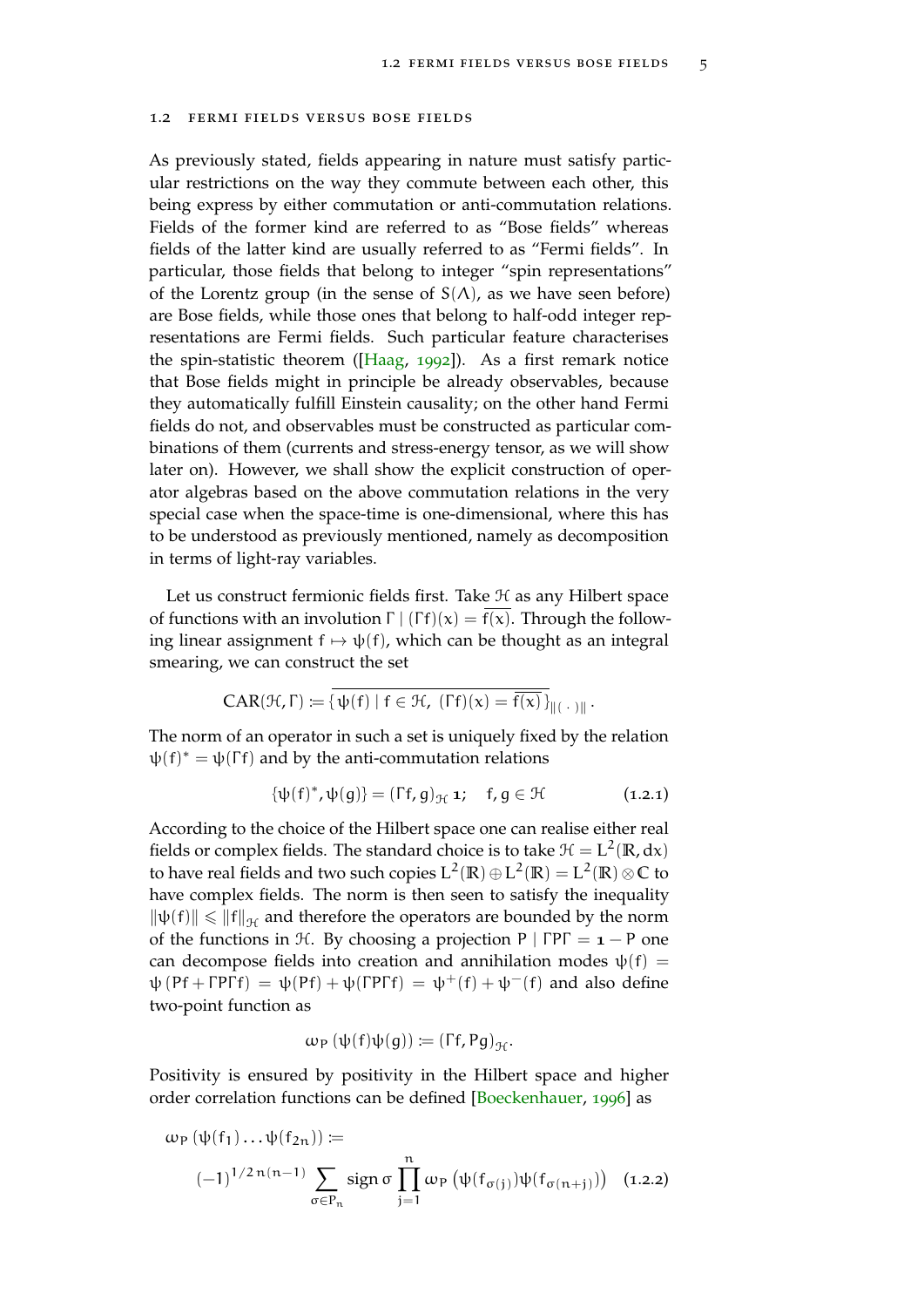#### 6 introduction to quantum field theory

with all the odd correlation functions vanishing. Such a state is usually called quasi-free. The corresponding irreducible GNS representation gives the state in terms of scalar product as expressed in the previous paragraph.

*Example* (Real Fermi field)*:* The real Fermi field on the real line can be decomposed into Fourier modes as

$$
\psi(x)=\frac{1}{\sqrt{2\pi}}\int_\mathbb{R} dk\, \mathfrak{a}(k)\, e^{-ikx}
$$

with the reality condition  $a^*(k) = a(-k)$  and anti-commutation relations  $\{\alpha(k), \alpha(k')^*\} = \delta(k - k')$ . At the level of distributions, commutation relations for the fields themselves are

$$
\{\psi(x), \psi(y)\} = \delta(x - y), \quad x, y \in \mathbb{R}.
$$

Taking into account that  $a(k)$  annihilates the vacuum for each  $k$ , the one point function is easily seen to vanish,  $\omega_0(\psi(x)) = 0$ , whereas the vacuum two-point function is

$$
\omega_0(\psi(x)\psi(y))=\int_\mathbb{R} dk\,e^{-ikx}\int_\mathbb{R} dk'\,e^{-ik'y}\,\omega_0(\mathfrak{a}(k)\mathfrak{a}(k'))
$$

which becomes, after using the anti-commutation relations for the Fourier modes

$$
\omega_0(\psi(x)\psi(y)) = \int_0^\infty dk \ e^{-ik(x-y)} =
$$
  

$$
\lim_{\epsilon \to 0^+} \int_0^\infty dk \ e^{-ik(x-y)-k\epsilon} = \lim_{\epsilon \to 0^+} \frac{-i}{x-y-i\epsilon} \quad (1.2.3)
$$

and we shall encounter this formula many times later on  $(e.g. 4.1)$  $(e.g. 4.1)$  $(e.g. 4.1)$ . The projection defining the two-point function is the projection onto the positive modes,  $P = \chi(]0, \infty[$ ) such that

$$
(Pf)(x) = \int_0^\infty dk \, \tilde{f}(k) \, e^{-ikx} \, .
$$

The construction of Bose field works similarly, with the exception that commutation relations pose some obstructions for the norm of the operators to be bounded. However one starts from the assignment  $f \mapsto \phi(f)$  and defines the Weyl operators as the exponential  $W(f) =$  $e^{i\varphi(f)}$ . Commutation relations are then implemented by means of a skew-symmetric two form  $\sigma$ :  $(f, q) \mapsto \sigma(f, q)$  as

$$
W(f)W(g) = e^{i/2 \sigma(f,g)} W(f+g).
$$

The set of all  $W(f)$  is a \*-algebra and imposing the condition  $\|W(f)\| =$ 1 ensures that it has a unique  $C^*$  norm. The set

$$
\{W(f) \mid f \in \mathcal{H}\}_{\parallel(\ .\ )\parallel} = CCR(\mathcal{H}, \sigma)
$$

is then turned into a C<sup>\*</sup>-algebra. Notice in turn that unitarity and the Weyl commutation relations imply  $W(0) = 1$  and  $W(f)^* = W(-f)$ . Along the same lines as before, representations may emerge assigning the state  $\omega(W(f)) = e^{-1/2 ||f||^2}$ .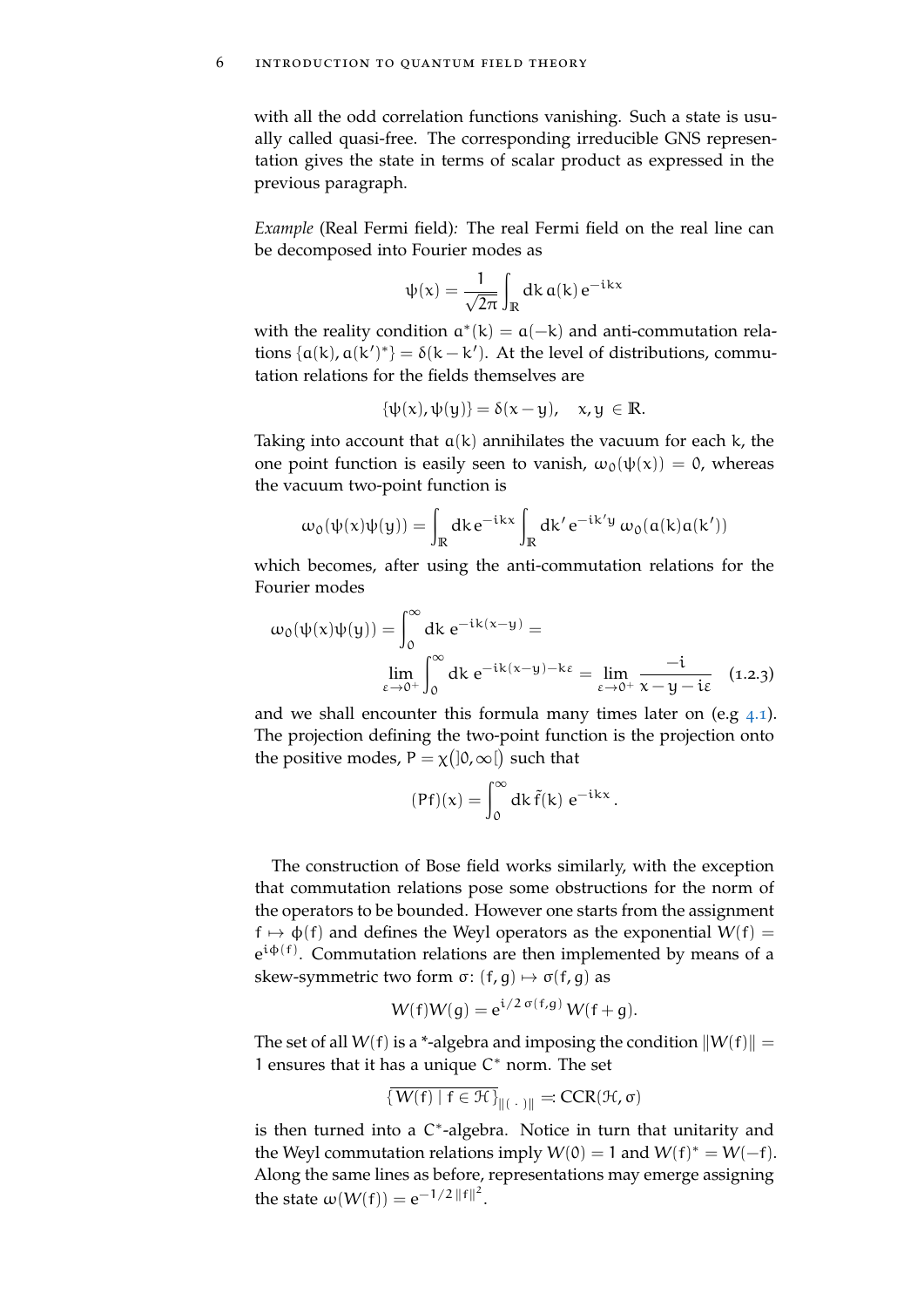## <span id="page-18-0"></span>**Contents**

| 2.1 Conformal transformations                |
|----------------------------------------------|
| 2.2 The Virasoro algebra<br><b>10</b>        |
| 2.2.1 The Möbius group<br><sup>10</sup>      |
| 2.3 The quarks construction<br>$\mathbf{12}$ |
| 2.4 Primary fields<br>15                     |
| 2.5 Conformal nets<br>$\sqrt{16}$            |

Conformal field theories may in general be regarded as quantum field theories whose symmetry group is the conformal group, namely the group of angles preserving transformations of the space-time (see definition below in [2](#page-19-0).1). Motivations to investigate such a mathematical structure lie in many different models appearing in nature: physical realisations can be found, for example, in the free Maxwell theory, the massless Dirac field in 4-dim, not to mention the whole construction of string theory and all the related areas, as well as applied models in material sciences and engineering. A very interesting class of models, and in particular the actual models we shall be looking at, occurs in two-dimensional theories which are chirally invariant: in this case the observables depend on the so-called "light-cone" variables  $\mathsf{x}_{\pm} \coloneqq \mathsf{x}^0 \pm \mathsf{x}^1$  only as

$$
\varphi(x^0,x^1)=\varphi^+(x^+)\otimes {\bf 1}^- \pm {\bf 1}^+\otimes \varphi^-(x^-)
$$

and the set of observables  $A(0) = A(1) \otimes A(1) \subset B(0)$  can be decomposed into their respective chiral parts,  $A(I)$  and  $A(I)$ , with O given by  $O = I \times J$ . Two independent one-dimensional copies living on the light rays  $x_+ \in \mathbb{R}$  are therefore obtained and the entire theory can be reconstructed by taking back the tensor product. The real line where each of the variables  $x_{+}$  lives can be compactified on the circle  $S^1$  via the Cayley transform



after identifying  $C^{-1}(S^1) \equiv \overline{R} = \mathbb{R} \cup \{\infty\}$ . This allows us to look at theories defined on the circle, from which two-dimensional chirally invariant field theories can be reconstructed by following back the above procedure. So to speak, in case of chiral conformal field theories, the space-time is (two copies of) the unit circle whose open intervals form the set of space-time regions under investigation. In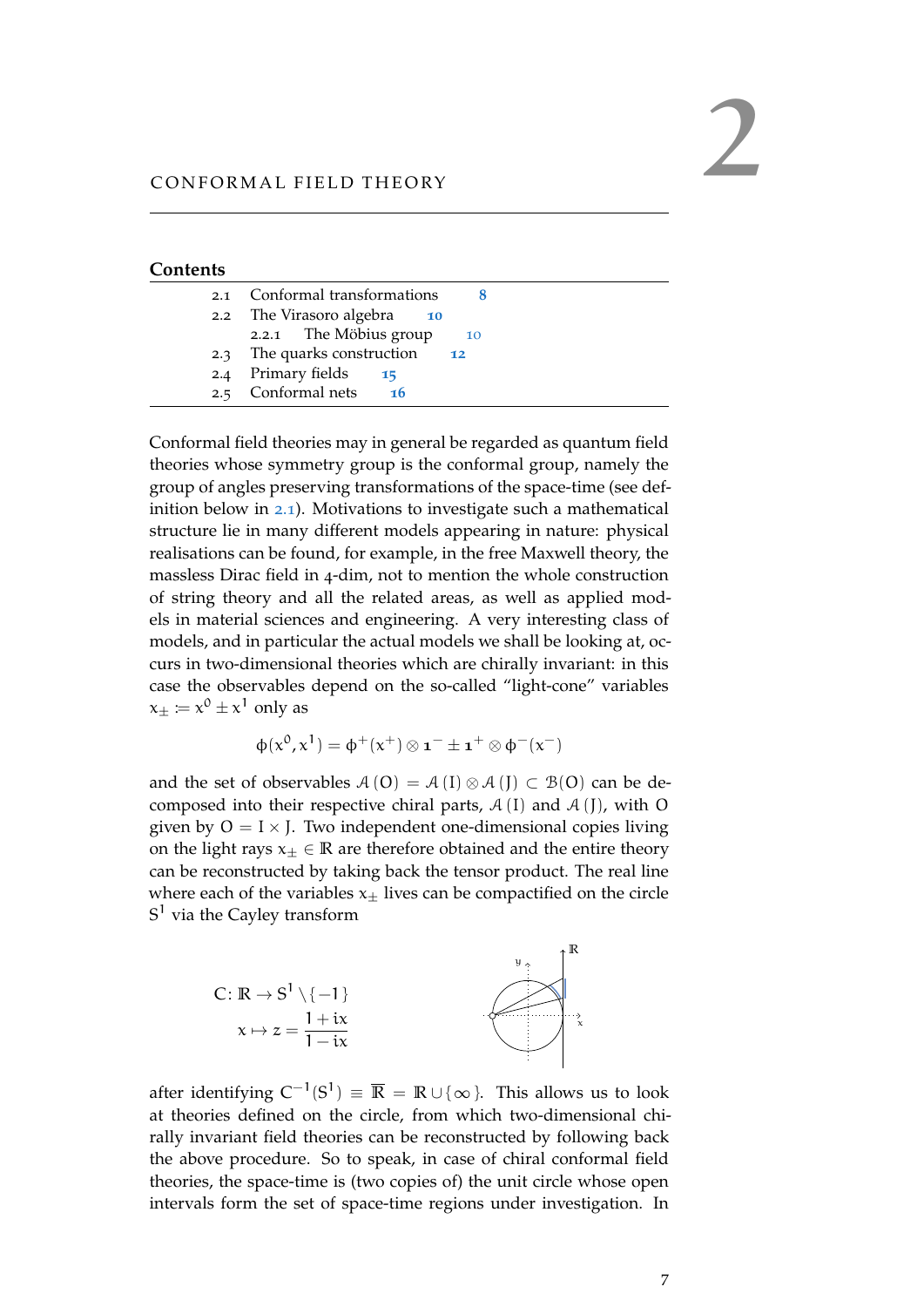## 8 **CONFORMAL FIELD THEORY**

particular, we shall see that the mutual position of such intervals will carry causality and all the rest of properties that physics requires to be fulfilled through mathematical axioms.

The conformal group of the two-dimensional theory can be decomposed as  $\text{Conf}_2 = \text{Conf}_1 \times \text{Conf}_1$ , where  $\text{Conf}_1 = \text{Diff}(S^1)$  is identified with the group of the orientation preserving diffeomorphisms on the compactified real line (see below).

*Example* (Massless Dirac field in two dimensions)*:* The massless Dirac equation in two dimensions reads

$$
i\partial\!\!\!/ \Psi(x^0,x^1)=0
$$

which can be turned into

$$
(\partial_0+\partial_1\,\gamma^5)\,\Psi=0
$$

where  $\gamma^5 = \gamma^0 \gamma^1$ . By using the chiral projection  $P_{\pm} = 1/2(\mathbf{1} \pm \gamma^5)$ the Dirac spinor decouples into  $\Psi = P_+ \Psi_+ + P_- \Psi_-,$  with  $\gamma^+$ ,  $\gamma^$ eigenvectors of  $\gamma^5$  with eigenvalues  $\pm 1$ . Introducing the light cone coordinates  $x_{\pm} = x^0 \pm x^1$  leads to

$$
\partial_\pm \Psi_\pm(x_+,x_-)=0,
$$

thus  $\Psi_{\pm} \equiv \Psi_{\pm}(\mathbf{x}_{\mp})$ , only depending on one variable at a time. Therefore the argument introduced above directly applies.

### <span id="page-19-0"></span>2.1 conformal transformations

Conformal transformations are maps f:  $\mathcal{M}^d \to \mathcal{M}^d$  preserving angles in the d-dimensional Minkowski space-time  $\mathcal{M}^d$ : this means that the only possible way the metric may transform is up to a scaling (positive) factor  $g'_{\mu\nu}(x') = e^{\omega(x)} g_{\mu\nu}(x)$ . Working out the definition we are led to the following set of transformations ([\[Evans and Kawahigashi,](#page-117-1) [1998](#page-117-1)]):

| Table 1: Conformal transformations |                          |                                                                                       |  |  |
|------------------------------------|--------------------------|---------------------------------------------------------------------------------------|--|--|
|                                    | Generator transformation |                                                                                       |  |  |
| $P_{\mu}$                          | translations             | $x^{\prime \mu} = x^{\mu} + a^{\mu}$                                                  |  |  |
| $M_{\mu\nu}$                       | Lorentz                  | $x'^{\mu} = \Lambda^{\mu}{}_{\nu} x^{\nu}$ , $\Lambda \in SO(p,q)$                    |  |  |
| D                                  | dilations                | $x'^{\mu} = \lambda x^{\mu}, \quad \lambda \in \mathbb{R}$                            |  |  |
| $K_{\mu}$                          |                          | special conformal $x'^{\mu} = \frac{x^{\mu} - b^{\mu}x^2}{1 - 2b \cdot x + b^2x^2}$ . |  |  |

The first two classes generate the Poincaré group  $SO(p, q) \ltimes \mathbb{R}^d$ and together with the dilations they generate the Weyl group. In the case  $d \neq 2$  the whole conformal group is  $(d+1)(d+2)/2$ -dimensional. The generators obey the following commutation relations, which in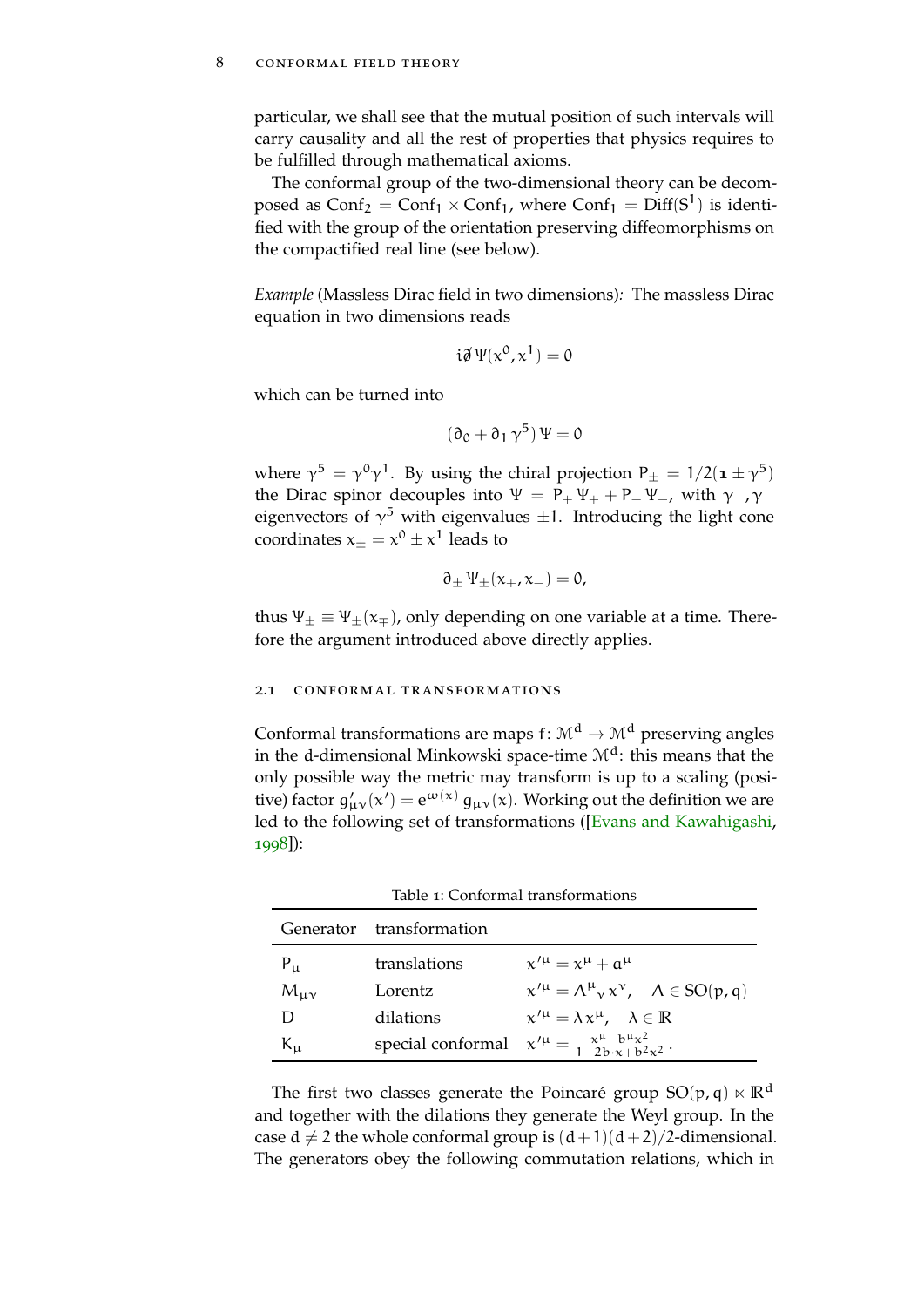turn define the conformal algebra [\[di Francesco, Mathieu, and Sénéchal,](#page-117-2) [1997](#page-117-2)]

$$
[D, P_{\mu}] = iP_{\mu}
$$
  
\n
$$
[D, K_{\mu}] = -iK_{\mu}
$$
  
\n
$$
[K_{\mu}, P_{\nu}] = 2i (g_{\mu\nu}D - M_{\mu\nu})
$$
  
\n
$$
[K_{\rho}, M_{\mu\nu}] = i (g_{\rho\mu}K_{\nu} - g_{\rho\nu}K_{\mu})
$$
  
\n
$$
[P_{\rho}, M_{\mu\nu}] = i (g_{\rho\mu}P_{\nu} - g_{\rho\nu}P_{\mu})
$$
  
\n
$$
[M_{\mu\nu}, M_{\rho\sigma}] = i (g_{\nu\rho}M_{\mu\sigma} + g_{\mu\sigma}M_{\nu\rho} - g_{\mu\rho}M_{\nu\sigma} - g_{\nu\sigma}M_{\mu\rho}).
$$
\n(2.1.1)

For our purposes we restrict to the two-dimensional case, where, interestingly enough, the conditions for a map to be conformal reduce to the Cauchy-Riemann equations. In terms of complex variables they are holomorphic and anti-holomorphic maps  $z \mapsto f(z)$ ,  $\bar{z} \mapsto \bar{f}(\bar{z})$  such that  $\partial_{\bar{z}} f(z) = \partial_z \bar{f}(\bar{z}) = 0$ . When the complex variable corresponds to the Cayley transform of a lightray coordinate  $x_{\pm}$ , namely on a compactified Minkowski space-time  $\mathcal{M}^2 = S^1 \times S^1$ , then the conformal group is identified with  $Diff(S^1) \times Diff(S^1)$ , two commuting copies of diffeomorphisms of the circle which we are going to look once at a time.

*Example:* Here we show some examples of what simple conformal transformations on the plane look like:

$$
f(z) = z^3 \qquad f(z) = 1/z^2
$$

$$
f(z) = 1/z \qquad f(z) = \sqrt{z}
$$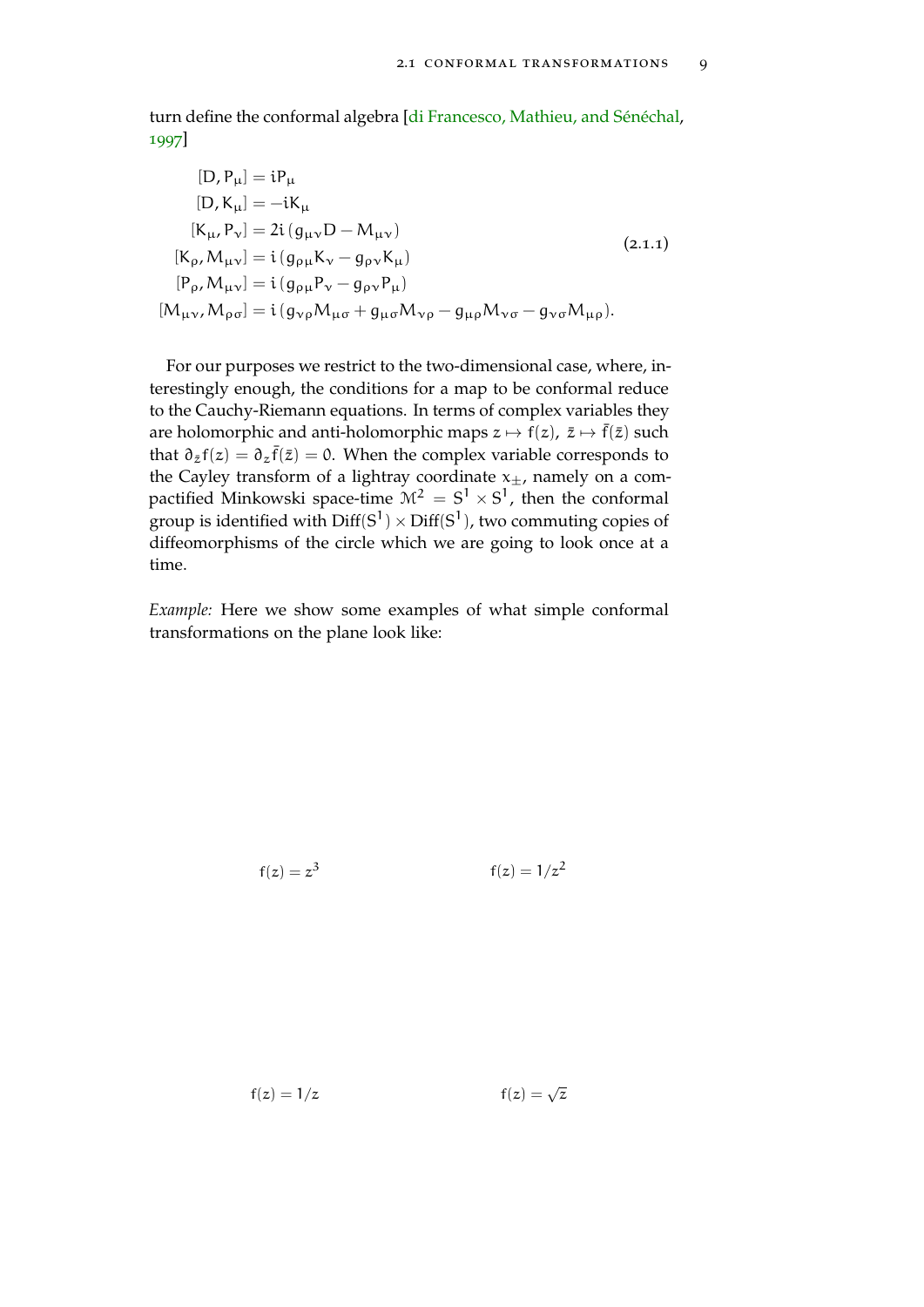#### <span id="page-21-0"></span>2.2 the virasoro algebra

Let  $Diff(S<sup>1</sup>)$  be the group of orientation preserving diffeomorphisms on  $S<sup>1</sup>$ , which in turn coincides with the conformal transformations leaving the circle invariant. Its Lie algebra corresponds to the algebra of smooth vector fields on the circle whose complexification gives rise to the Witt algebra with basis elements  $l_n \coloneqq -z^{n+1} \frac{d}{dz}$ , such that

$$
[l_n, l_m] = (n-m)l_{m+n}.
$$

Since we are looking for projective unitary representations of positive energy we shall be concerned with its unique non-trivial central extension (see [\[Evans and Kawahigashi,](#page-117-1) [1998](#page-117-1)]), the Virasoro algebra, given in terms of generators  $L_n$ 

<span id="page-21-2"></span>
$$
[L_n, L_m] = (n - m)L_{n + m} + \frac{c}{12}m(m^2 - 1)\delta_{n + m}\mathbf{1}.
$$
 (2.2.1)

 $L_0$  is referred to as the conformal Hamiltonian and we are interested in irreducible unitary representations  $\pi$  of the above algebra with positive energy, namely the spectrum of  $L_0$  is required to be positive. Those representations have been fully classified (see [\[Friedan, Qiu,](#page-117-3) [and Shenker,](#page-117-3) [1984](#page-117-3)a]) and are given in terms of pairs  $(c, h)$  where c is the central term appearing in  $(2.2.1)$  $(2.2.1)$  $(2.2.1)$  and h is the lowest weight

$$
\pi_{(c,h)}(L_0) |h\rangle = h |h\rangle \qquad \pi_{(c,h)}(L_m) |h\rangle = 0, \ m > 0.
$$

Positivity of the energy implies  $h \ge 0$  and from unitarity it follows  $L_n^* = L_{-n}$ . These conditions give restrictions on the possible admissible pairs (c, h) and we have that ([\[Friedan, Qiu, and Shenker,](#page-117-4) [1984](#page-117-4)b]) either  $c \ge 1$  and  $h \ge 0$  or

$$
c = 1 - \frac{6}{m(m+1)}
$$
,  $m = 2, 3, ...$ 

and

$$
h = h_{p,q}(c) = \frac{((m+1)p - mq)^2 - 1}{4m(m+1)}
$$

with  $p = 1, 2, \dots, m - 1$  and  $q = 1, \dots, p$ . Once the lowest weight  $|h\rangle$ is given the whole representation space (Verma module  $V(h, c)$ ) can be obtained as a span of

$$
\left|\nu\right\rangle =L_{-n_{1}}\ldots L_{-n_{m}}\left|h\right\rangle ,\qquad n_{1}\geqslant\ldots\geqslant n_{m}>0.
$$

The set of vectors obtained with fixed m forms a subspace  $\mathcal{H}^m$  of energy  $h + (n_1 + ... + n_m)$ . The Hilbert space is then obtained as completion of the quotient of  $\oplus_{m=0}^{\infty} \mathcal{H}^m$  with respect to the null vectors [\[Evans and Kawahigashi,](#page-117-1) [1998](#page-117-1)].

## <span id="page-21-1"></span>2.2.1 *The Möbius group*

Let us now look at the action of  $SL(2, \mathbb{R})$  on the compactified real line  $\overline{\mathbb{R}} = C^{-1}(S^1)$  by

$$
x \mapsto gx = \frac{ax + b}{cx + d}
$$
  $g = \begin{pmatrix} a & b \\ c & d \end{pmatrix}$ , det  $g = 1$ .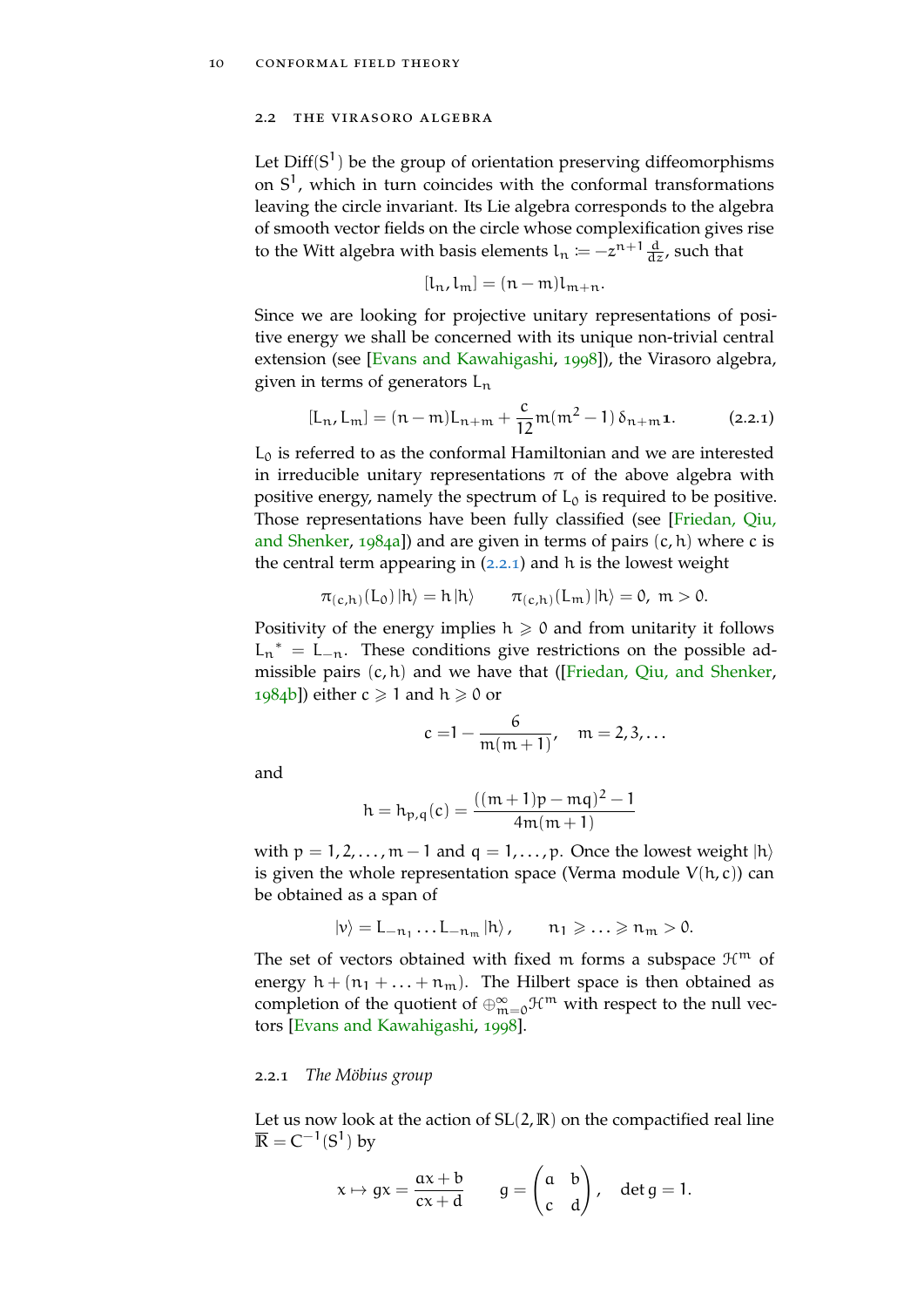$SL(2,\mathbb{R})$  does not act faithfully on  $\overline{\mathbb{R}}$  whereas so does its quotient with respect to the kernel  $PSL(2, \mathbb{R}) := SL(2, \mathbb{R}) / \{\pm \mathbf{1}\}\$ . We call  $PSL(2, \mathbb{R})$ the Möbius group and we see it can be identified, after Cayley transform, with  $PSU(1, 1)$  acting on the circle as

$$
z \mapsto \frac{\alpha z + \beta}{\overline{\beta}z + \overline{\alpha}} \qquad C(g) = \begin{pmatrix} \alpha & \beta \\ \overline{\beta} & \overline{\alpha} \end{pmatrix}, \quad \det C(g) = 1.
$$

Notable one-parameters subgroups are given by rotations, translations and dilations, whose action

$$
R(\theta)z = e^{i\theta} z, \qquad z \in S^1
$$
  
\n
$$
\delta_s x = e^s x, \qquad x \in \mathbb{R}
$$
  
\n
$$
\tau_t x = x + t, \qquad x \in \mathbb{R}
$$

is displayed as matrices in PSL(2, **R**) as

$$
R(\theta)=\begin{pmatrix} \cos\left(\frac{\theta}{2}\right) & \sin\left(\frac{\theta}{2}\right) \\ -\sin\left(\frac{\theta}{2}\right) & \cos\left(\frac{\theta}{2}\right) \end{pmatrix}, \quad \delta_s=\begin{pmatrix} e^{\frac{s}{2}} & 0 \\ 0 & e^{-\frac{s}{2}} \end{pmatrix}, \quad \tau_t=\begin{pmatrix} 1 & t \\ 0 & 1 \end{pmatrix}.
$$

A convenient basis for the Lie algebra complexification can be given in terms of elements  $\{L_0, L_{\pm 1}\}$  (see [\[Longo,](#page-118-2) [2008](#page-118-2)]) satisfying

$$
[L_1, L_{-1}] = -2L_0 \qquad [L_0, L_1] = -L_1 \qquad [L_0, L_{-1}] = L_{-1}
$$

namely they generate the closed subalgebra of  $(2.2.1)$  $(2.2.1)$  $(2.2.1)$  with  $m, n =$  $0, \pm 1$ . The generators of translations P, rotations K and dilations D can be obtained from

$$
L_0 = \frac{1}{2}(P + K)
$$
  
\n
$$
L_{\pm 1} = \frac{1}{2}(P - K) \pm iD.
$$

We assume that there exist a unique vector  $|0\rangle$  such that  $L_0 |0\rangle =$  $L_{\pm 1} |0\rangle = 0$  and ergo  $U(g)|0\rangle = |0\rangle$ ,  $\forall g \in PSL(2,\mathbb{R})$ . We call such a vector the vacuum state and refer to this feature saying that the Möbius group is the only subgroup of the conformal transformations on the circle preserving the vacuum state. Of course this straightforwardly emerges also by looking at the explicit realisation of  $l_n$  as  $-z^{n+1} \frac{d}{dz}$ .

The Virasoro algebra generated by the  $L_n$  contains many copies of the Lie algebra of the cover of the Möbius group. In particular one may define for each  $n > 0$ 

$$
L^{(\pm n)} = \frac{1}{n} L_{\pm n}, \quad L^{(0)} = \frac{1}{n} L_0 + \frac{c}{24} \, \frac{n^2 - 1}{n}
$$

with commutation relations

$$
[L^{(n)}, L^{(-n)}] = 2L^{(0)}, \quad [L^{(\pm n)}, L^{(0)}] = \pm L^{(\pm n)}.
$$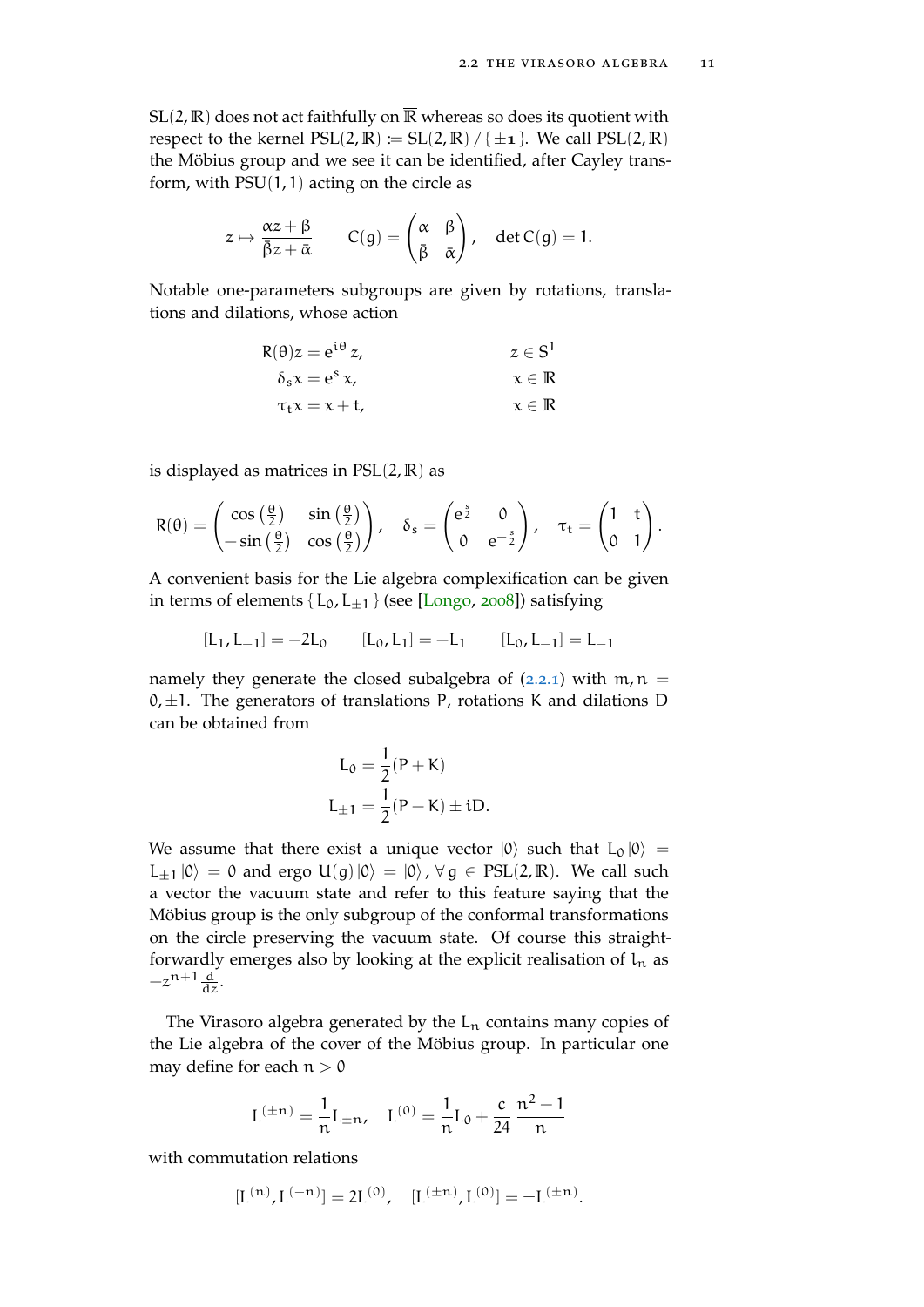The subgroup generated by this sub-Lie algebra is isomorphic ([\[Longo](#page-118-3) [and Xu,](#page-118-3) [2004](#page-118-3)]) to the n<sup>th</sup> covering of the Möbius group  $PSU(1,1)^{(n)}$ acting on  $z \in S^1$  as

$$
g^{(n)}(z) \coloneqq \sqrt[n]{\frac{\alpha z^n + \beta}{\overline{\beta} z^n + \overline{\alpha}}}.
$$

Equivalently, this group can be defined as the set of all elements  $g \in$  $Diff(S<sup>1</sup>)$  for which there exists a Möbius transformation  $\phi$  such that  $g(z)^n = \phi(z^n)$ . Clearly, this is nothing but the definition we just gave above.

As a remark, we shall very often use in the following the concept on n-dilations in the context of modular theory, where such transformations will be exactly defined as

$$
\delta_t^{(n)}(z) = \sqrt[n]{\delta_t(z^n)}
$$

and thus they appear as standard dilations in  $PSU(1,1)^{(n)}$ . Here  $\delta_t$  are the single-interval dilations defined as the subgroup of the Möbius group preserving the intervals, having the boundaries as fixed points (for the precise definition see [4](#page-47-0).4).

## <span id="page-23-0"></span>2.3 the quarks construction

Let us assume the theory contains many complex fields

$$
\psi^i(z)=\sum_s\psi^i_s\,z^{-s-1/2}
$$

satisfying fermionic anti-commutation relations, with  $(s, r)$  running either in  $\mathbb{Z} + 1/2$  (vacuum representation) or in  $\mathbb{Z}$  (Ramond represen-tation). Define now the a<sup>th</sup> current as ("quark construction" [\[Evans](#page-117-1) [and Kawahigashi,](#page-117-1) [1998](#page-117-1)]):

$$
J^{a}(z) \coloneqq \frac{1}{2} \sum_{i,j} : \psi^{*i} \tau_{ij}^{a} \psi^{j} : (z)
$$
 (2.3.1)

where  $\tau^a \in \mathfrak{g} \subset \mathfrak{u}(\mathfrak{n})$  is a basis of some matrix Lie algebra. The normal ordering :AB: between two operators is defined by subtraction of the vacuum expectation value : $AB$ :  $= AB - \omega_0(AB)$ 1. This is a standard definition for observables in the field theoretical setting in order to avoid divergences that might otherwise occur when calculating scattering amplitudes and correlation functions. As a straightforward consequence of such definition the vacuum expectation value of any normal ordered product vanishes as it is

$$
\omega_0(\mathbf{AB}) = \omega_0(AB - \omega_0(AB)\mathbf{1}) = \omega_0(AB) - \omega_0(AB) = 0.
$$

By using the fermionic anticommutation relations one finds that, expanding in Fourier modes on the circle,  $z \in \text{S}^1$  ,

$$
J^{\alpha}(z) = \sum_{n \in \mathbb{Z}} j_n^{\alpha} z^{-n-1}, \quad J^{\alpha}(x) = -\frac{dz}{dx} J^{\alpha}(z(x))
$$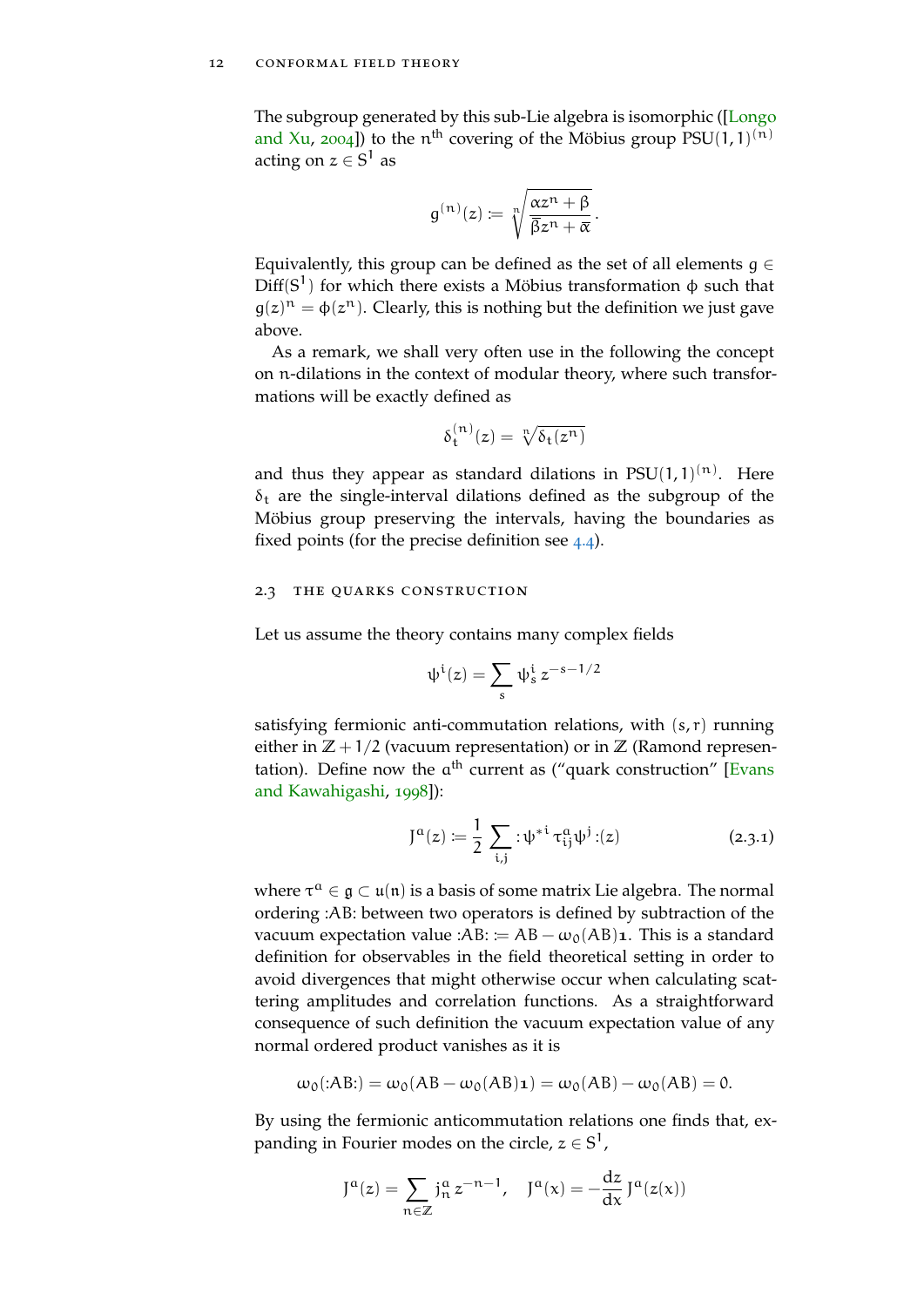and thereby

<span id="page-24-0"></span>
$$
[j_{n'}^{a}j_{m}^{b}] = f^{ab}_{c}j_{n+m}^{c} + n \delta_{n+m,0} \kappa^{ab} k
$$
 (2.3.2)

Here  $f^{ab}{}_c$  are the structure constants and k is a positive integer, called the "level", that depends on the Lie algebra g and its matrix representation in  $\mathfrak{u}(\mathfrak{n})$  chosen for the construction. It characterises the model. Furthermore  $\kappa^{ab}$  is the Killing form of  $\mathfrak g$ . The latter is the trace of the adjoint action in the Lie algebra Ad:  $\mathfrak{g} \to GL(\mathfrak{g}), x \mapsto [x, (-)]$ 

$$
\kappa^{\alpha b}=tr(Ad\,X^\alpha\circ Ad\,X^b)
$$

(see [\[Rehren,](#page-119-4) [2013](#page-119-4)], [\[Fuchs,](#page-117-5) [1992](#page-117-5)]). Equation  $(2.3.2)$  $(2.3.2)$  $(2.3.2)$  defines the nonabelian current algebra for  $\mathfrak{g} \subset \mathfrak{u}(\mathfrak{n})$  at level k.

In the abelian case the commutation relations for the current look  $2\pi i$  [j(x), j(y)] =  $\delta'(x-y)$ ; the central operator

$$
Q = \frac{1}{2\pi} \int_{\mathbb{R}} dx j(x) \qquad (2.3.3)
$$

is referred to as the "charge". In terms of Fourier modes  $j(z)$  =  $\sum_{n \in \mathbb{Z}} j_n z^{-n-1}$  the charge Q emerges as the mode j<sub>0</sub>.

The two-point vacuum correlation function for the current can be easily calculated in terms of the fermionic one by implementing the quark construction. In fact we have

$$
\omega_0(j(x)j(y)) = \omega_0(\mathbf{p}^*\psi(\mathbf{x})\mathbf{p}^*\psi(\mathbf{y})).
$$

Standard tools in quantum field theories allow to work out product of normally ordered operators and we remand the reader to any textbook for explicit proofs. In particular these are given in terms of pairing between operators at different points and in the case at hand the only contractions that matter are

$$
\omega_0(j(x)j(y)) = \omega_0(:\psi^*\psi:(x):\psi^*\psi:(y))
$$
  
=  $\omega_0(\psi(x)^*\psi(x)\psi(y)^*\psi(y)) + \omega_0(\psi(x)^*\psi(x)\psi(y)^*\psi(y))$   
=  $\omega_0(\psi(x)^*\psi(y))\omega_0(\psi(x)\psi(y)^*) + 0$   
=  $\omega_0(\psi(x)^*\psi(y))^2$ 

hence once the fermionic two-point function is given, its square determines  $\omega_0(i(x)(y))$ . However, the current algebra possesses a continuum of representations given by the charged states  $\omega_{q} = \omega_{0} \circ$  $\rho_q$ ,  $q \in \mathbb{R}$ , where  $\rho_q$  are automorphisms acting on the currents as  $\rho_q(j(x)) = j(x) + 2q/(1 + x^2)$ . The one and two-point functions are given by

$$
\omega_q(j(x)) = \frac{2q}{1 + x^2}
$$

$$
\omega_q(j(x)j(y)) = \frac{4q^2}{(1 + x^2)(1 + y^2)} + \frac{-1}{(x - y)^2}
$$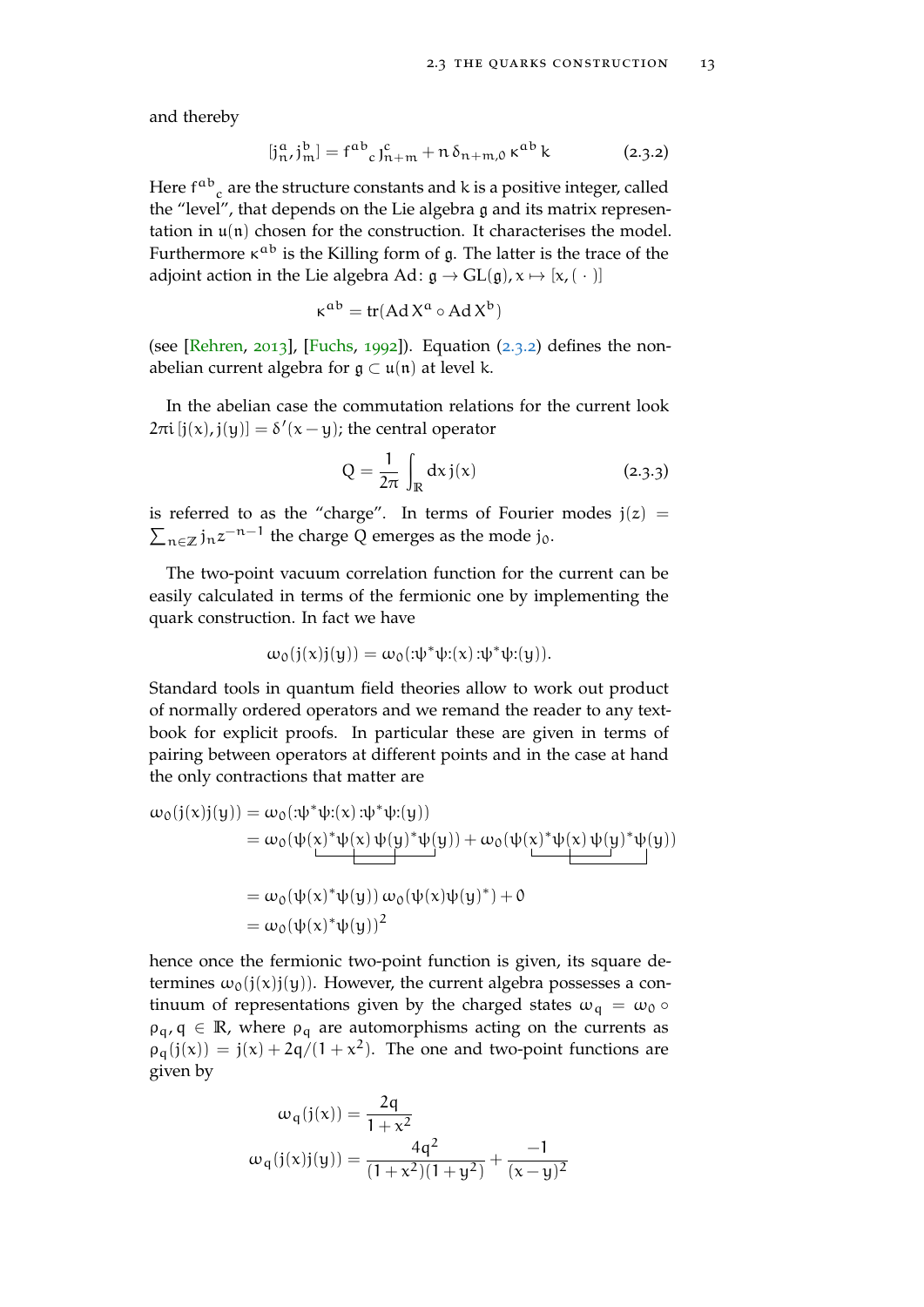which read, in terms of the z variable on the circle

$$
\omega_q(j(z)) = \frac{q}{z}
$$

$$
\omega_q(j(z)j(w)) = \frac{q^2}{wz} + \frac{1}{(w-z)^2}
$$

Provided the currents, one can construct the "Sugawara" stressenergy tensor as

<span id="page-25-2"></span>
$$
T_S(z) \coloneqq \xi \kappa_{ab} : J^a J^b : (z) \tag{2.3.4}
$$

with ξ being a normalisation constant. The Fourier expansion on the circle reads, in terms of modes,

$$
T_S(z)=\sum_{n\in\mathbb{Z}}L_n\,z^{-n-2}
$$

and thereby the below commutations relations follow

$$
[L_n, L_m] = (n - m)L_{n+m} + \frac{c}{12}m(m^2 - 1)\delta_{n+m}\mathbf{1}
$$
  
i $[T(x), T(y)] = -(T(x) + T(y))\delta'(x - y) + \frac{c}{24}\delta'''(x - y)\mathbf{1}$  (2.3.5)

where the central charge c can be expressed as ([\[di Francesco et al.,](#page-117-2) [1997](#page-117-2)], [\[Fuchs,](#page-117-5) [1992](#page-117-5)])

<span id="page-25-1"></span>
$$
c = \frac{k}{k+g} \dim \mathfrak{g} \tag{2.3.6}
$$

where g is a group factor determined by group theory (dual Coxeter number). We have purposely introduced again the notation  $L_n$  as in ([2](#page-21-2).2.1) for the Fourier modes of the stress-energy tensor to explicitely remark that its modes exactly satisfy the commutation relations defining the Virasoro algebra ([2](#page-21-2).2.1). If the theory admits unitary implementations for  $z \mapsto g(z)$  then we can write

$$
\alpha_g(\varphi(z)) = \varphi'(g(z)) = U(g)\varphi(z)U(g)^{*}; \quad U(g) = e^{iT(f)}
$$

 $g(z)$  being  $g(z) = \exp(f)(z)$ . The zero mode L<sub>0</sub> is the conformal Hamiltonian and it generates the time evolution automorphism of the current algebra according to

$$
\alpha_t(a) = e^{itL_0} \, a \, e^{-itL_0} \, .
$$

The Fermi fields possess by themselves their own full stress-energy tensor given by

$$
T_F(z) = \frac{1}{2} \sum_{i}^{N} \, : \psi^{*i}(z) \, \partial_z \psi^i(z) : + \frac{\varepsilon}{16} \frac{N}{z^2}
$$
 (2.3.7)

<span id="page-25-0"></span>with  $\varepsilon = 0$ , 1 for vacuum representation and Ramond representation, respectively. Again, this stress-energy satisfies commutation relations of the type ([2](#page-25-1).3.5). Nevertheless, in general  $T_F$  differs from  $T_S$ ; the difference can be computed (see [5](#page-97-0).4) as a new stress-energy tensor given by  $T_F = T_S + T_{\text{coset}}$  with central charge given by the difference of the two initial central charges:  $c_{\text{coset}} = c_F - c_S$ . The class of models where the difference  $T_F - T_S$  happens to be zero are referred to as conformal embeddings.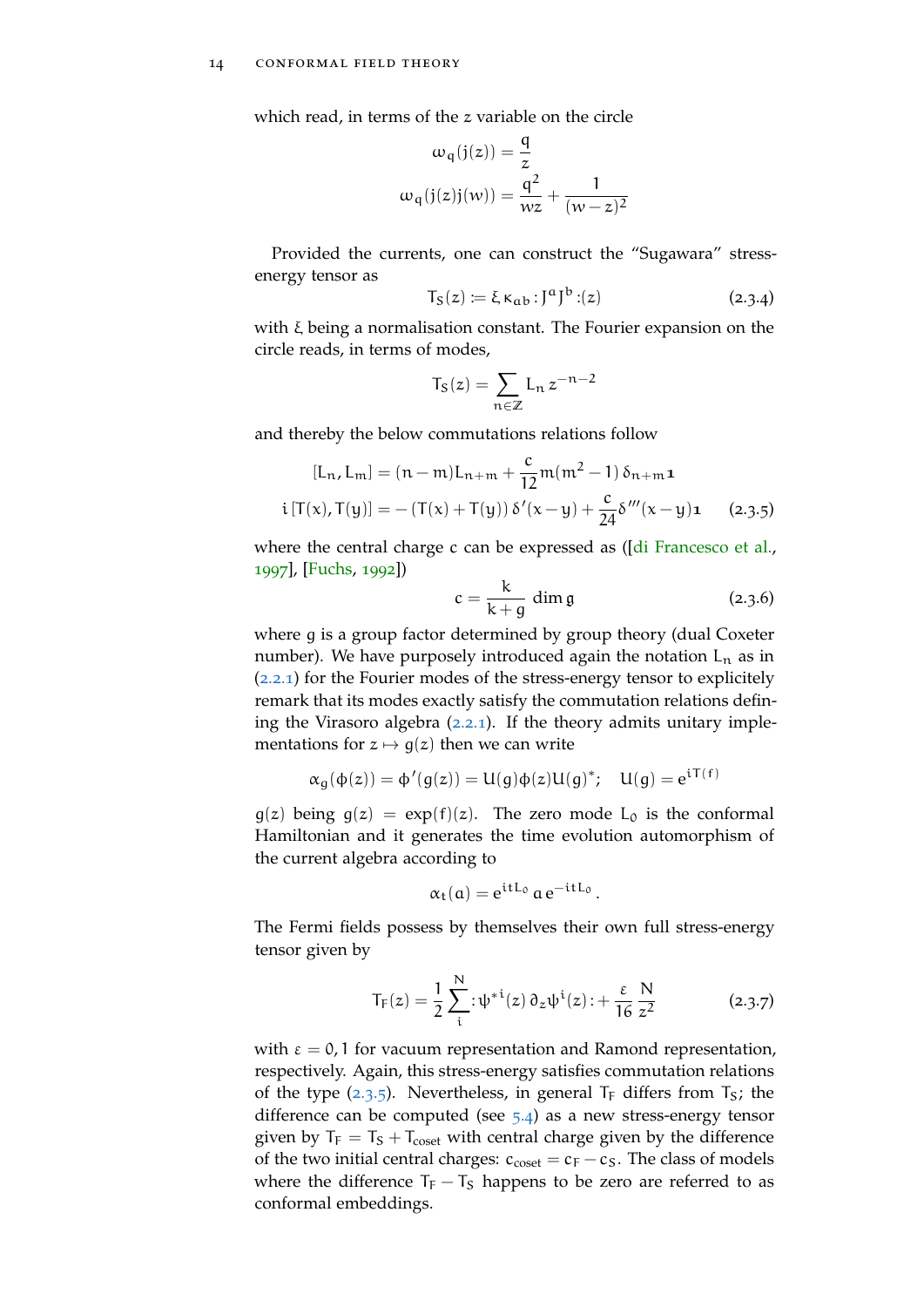#### 2.4 primary fields

In the field theoretical setting each vector  $|v\rangle \in V(c, h)$  of finite energy can be thought as  $|v\rangle = \lim_{z\to 0} \phi(z) |0\rangle$ ,  $|0\rangle$  being a conformally invariant *vacuum state* (state-field correspondence). By the spectrum condition (positivity of L<sub>0</sub>), vector-valued distribution on S<sup>1</sup> as φ(z) |0 $\rangle$ can be analytically continued to functions in the interior of the circle, so that the limit is well defined.

*Definition:* Fields corresponding to lowest weight vectors  $|h\rangle$  are said to be primary and of scaling dimension h.

By exploiting the properties of the operators  $L_n$  one finds, for primary fields, the following commutation relations

<span id="page-26-1"></span>
$$
[L_n, \phi(z)] = h(n+1)z^n \phi(z) + z^{n+1} \partial_z \phi(z)
$$
 (2.4.1)

which can be exponentiated to

$$
\phi(z) = \left(\frac{dg(z)}{dz}\right)^h \phi'(g(z)) \tag{2.4.2}
$$

 $z \mapsto q(z)$  being any general diffeomorphism of the circle. In particular the behaviour of conformally invariant fields under infinitesimal conformal transformations acquires the forms

$$
i[P, \phi(x)] = \partial_x \phi(x)
$$
  
\n
$$
i[D, \phi(x)] = (x\partial_x + h)\phi(x)
$$
  
\n
$$
i[K, \phi(x)] = (x^2\partial_x + 2hx)\phi(x)
$$

which can be derived from  $(2.4.1)$  $(2.4.1)$  $(2.4.1)$  in case  $n = 0, \pm 1$ .

Quite often the theory may also contain further fields, which do not transform as above because they are obtained out of non-lowest weight vectors. Such fields, called *secondary* or *descendant*, have additional contributions in the transformation laws due to further contributions in the commutation relations ([2](#page-26-1).4.1).

*Example:* The stress-energy tensor defined in  $(2.3.4)$  $(2.3.4)$  $(2.3.4)$  transforms as

$$
T(z) = \left(\frac{dg(z)}{dz}\right)^2 T'(g(z)) + \frac{c}{12}s(g(z), z)
$$

where

$$
s(g(z), z) = \frac{d^3g}{dz^3} / \frac{dg}{dz} - \frac{3}{2} \left( \frac{d^2g}{dz^2} / \frac{dg}{dz} \right)^2
$$

is the Schwarzian derivative. The additional term cancels out if  $q \in M$ öb (T is *quasi-primary*).

*Example:* Fermi fields  $\psi(z)$  and currents  $J(z)$  are primary fields of dimensions 1/2 and 1, respectively. They therefore transform as

<span id="page-26-0"></span>
$$
\psi(z) = \sqrt{\frac{dg(z)}{dz}} \psi'(g(z)) \quad \text{and} \quad J(z) = \frac{dg(z)}{dz} J'(g(z)).
$$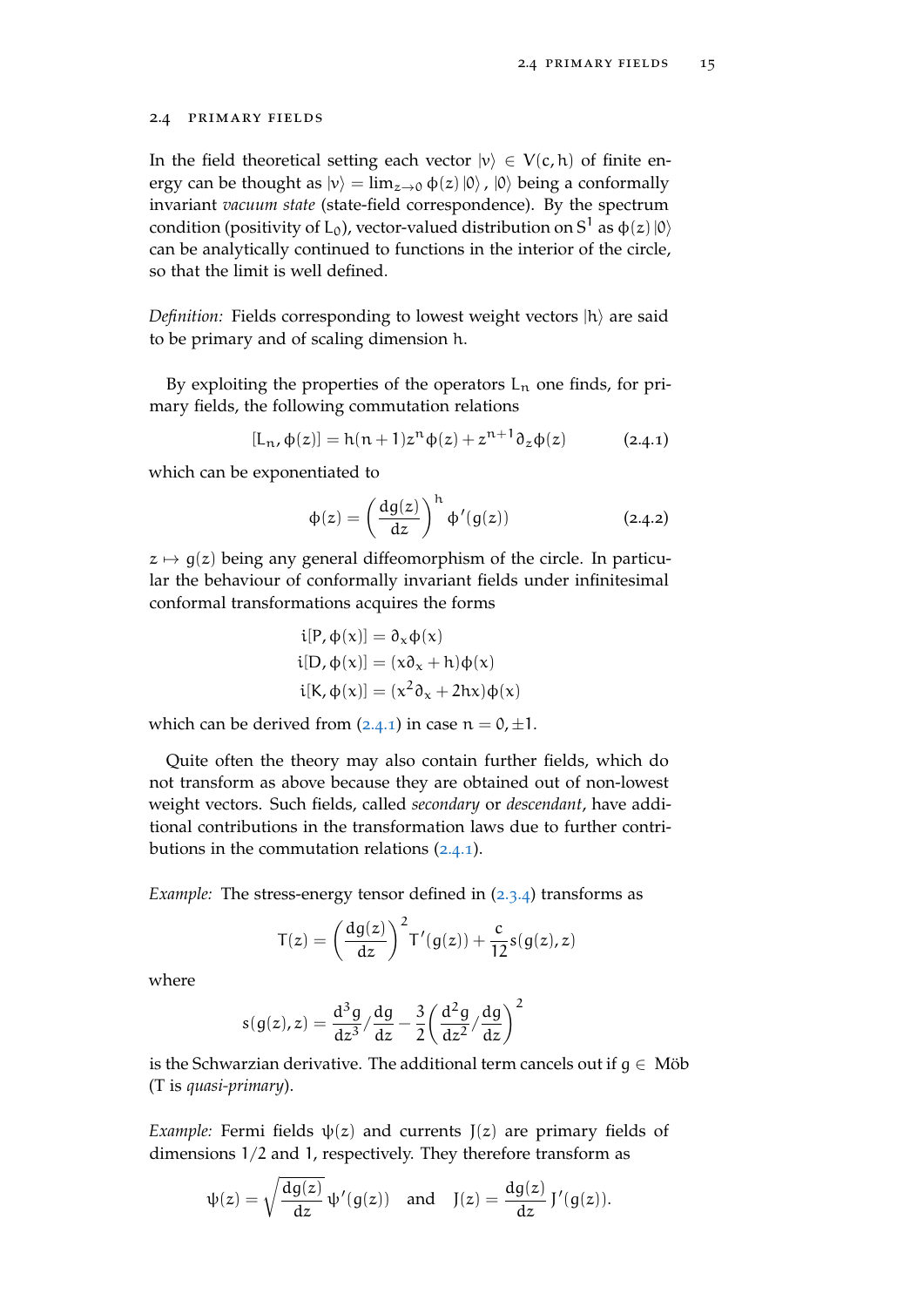#### 2.5 CONFORMAL NETS

The section at hand deals with some definitions about conformal nets and their representations in the algebraic setting. For this purpose let I be the set of non-empty, non-dense open intervals on the circle  $\text{S}^1.$ 

Definition: A conformal net on S<sup>1</sup> is an assignment of von Neumann algebras  $I \in \mathcal{I} \to \mathcal{A}(I) \subset \mathcal{B}(\mathcal{H})$  such that the following properties hold ([\[Carpi,](#page-117-6) [2004](#page-117-6)]):

(i) *Isotony*:

$$
\mathcal{A} (I_1) \subset \mathcal{A} (I_1) \quad \text{if } I_1 \subset I_2.
$$

(ii) *Locality*:

$$
\mathcal{A}(\mathrm{I}_1)\subset\mathcal{A}(\mathrm{I}_2)'\qquad\text{if }\mathrm{I}_1\cap\mathrm{I}_2=\emptyset.
$$

(iii) *Möbius covariance*, namely a strongly continuos unitary representation  $U(g) \in \mathcal{H}$  of the Möbius group exists such that

 $U(g) \mathcal{A} (I) U(g)^* = \mathcal{A} (g I)$  g  $\in$  Möb.

- (iv) *Positivity of the energy*: spect  $(U(L_0)) \ge 0$ ,  $L_0$  being the generator of the one-parameter subgroup of rotations  $R(\theta)z = e^{i\theta} z$ .
- (v) *Existence and uniqueness of the vacuum*:

$$
\exists! \ \Omega \in \mathcal{H} \ | \ Ker\left(U(L_n)\right) = C\Omega.
$$

Also,  $\Omega$  is assumed to be cyclic, i.e.  $a\Omega$  is dense in  $H$ , and separating, i.e.  $a_1 \Omega = a_2 \Omega \Rightarrow a_1 = a_2$ , for the whole algebra  $\mathcal{A} \left( \mathsf{S}^1 \right) = \vee_{\mathrm{I} \in \mathbb{J}} \mathcal{A} \left( \mathrm{I} \right).$ 

From the above properties further consequences can be proven, as well as:

- (vi) *Factoriality*: The algebras  $A(I)$  are type  $III<sub>1</sub>$  factors.
- (vii) *Reeh-Schlieder property*:

 $Ω$  is cyclic and separating for  $A$  (I),  $∀I ∈ θ$ .

(viii) *Irreducibility*: The von Neumann algebra generated by all the intervals exhausts all  $\mathcal{B}(\mathcal{H})$ , i.e.

$$
\bigvee_{I \in \mathcal{I}} \mathcal{A} (I) = \mathcal{B}(\mathcal{H})
$$

(ix) *Haag duality*:

$$
\mathcal{A} (I)' = \mathcal{A} (I') \ \forall I \in \mathcal{I}.
$$

(x) *Bisognano-Wichmann property*: from Modular Theory it follows that the modular operator associated to the pair  $(A (I), \Omega)$  is

$$
\Delta_{(I,\Omega)}^{it}=U\left(\Lambda_{I}^{-2\pi t}\right)
$$

where  $\Lambda_{\rm I}$  is the one parameter subgroup of Möb preserving the interval I (corresponding to the dilations if  $C(I) = \mathbb{R}_+$ ).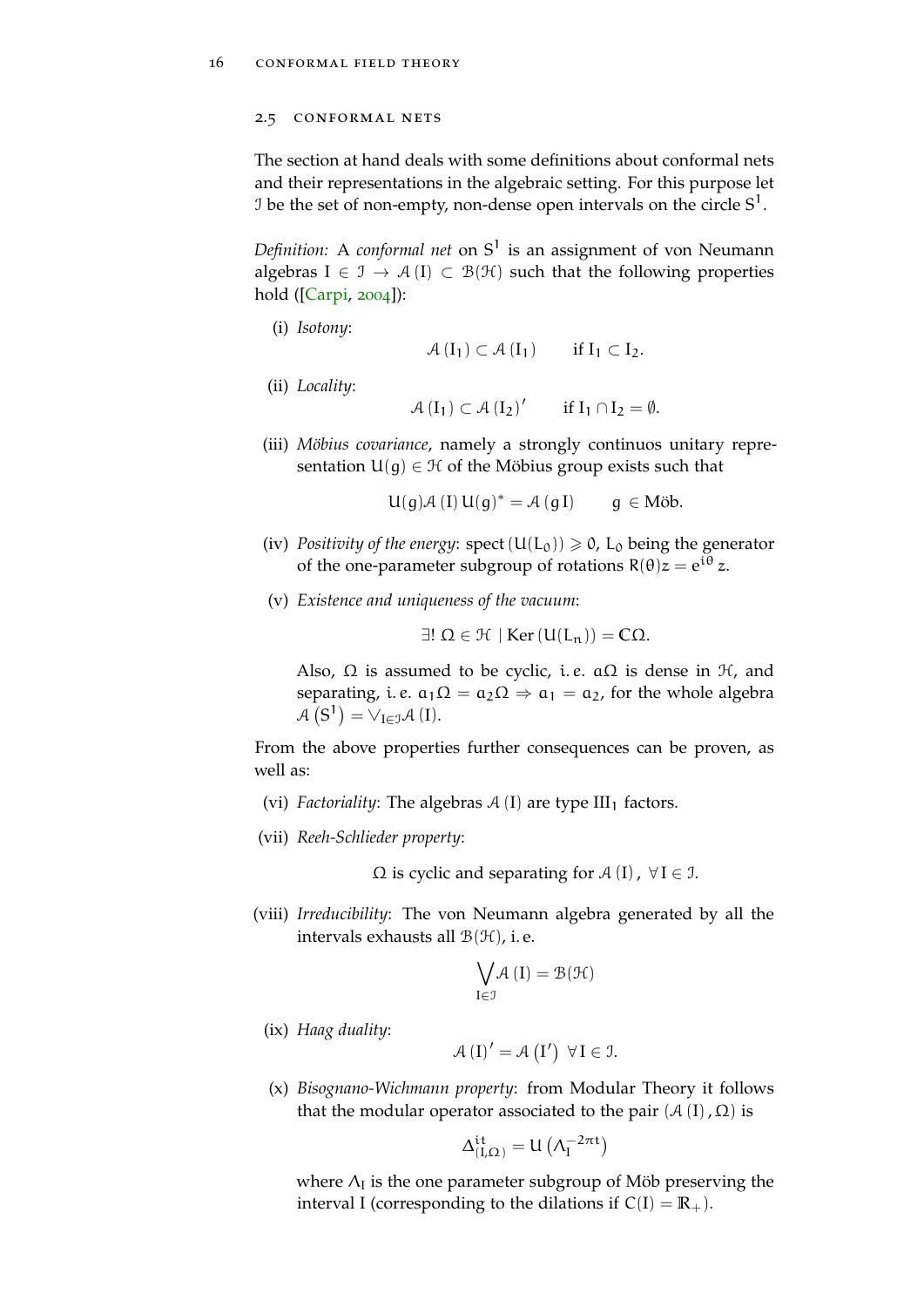Along the same lines a conformal net is said to be diffeomorphisms covariant if it admits a strongly continuos projective unitary representation V of  $\text{Diff}(S^1)$  such that

$$
V(h)\mathcal{A} (I) V(h)^* = \mathcal{A} (hI) \qquad h \in Diff(S^1).
$$

*Definition* (Strong additivity)*:* The net is said to be *strongly additive* if, for every pair of intervals  $I_1, I_2$  obtained by removing a single point from I, i. e. I =  $I_1 \cup I_2 \cup \{P\}$  we have

$$
\mathcal{A} (I_1) \vee \mathcal{A} (I_2) = \mathcal{A} (I).
$$

*Definition* (Split property): The net  $I \rightarrow A(I)$  is said to be *split* if, for any two intervals I, J with disjoint closure, a von Neumann algebras isomorphism

$$
\chi \colon \mathcal{A} \left( I \right) \vee \mathcal{A} \left( J \right) \to \mathcal{A} \left( I \right) \otimes \mathcal{A} \left( J \right)
$$

exists such that  $\chi(xy) = x \otimes y$ ,  $x \in \mathcal{A}$  (I),  $y \in \mathcal{A}$  (I). Whenever one of the two intervals is contained (along with its closure) into the other, say,  $\overline{I} \subset J$ , this is equivalent ([\[Longo,](#page-118-2) [2008](#page-118-2)]) to the existence of an intermediate type I factor M,  $A(I) \subset M \subset A(I)$ . It is essential that the two interval neither touch nor overlap.

The split map is given in terms of a canonical unitary between the representing Hilbert spaces V:  $\mathcal{H} \to \mathcal{H} \otimes \mathcal{H}$  such that

$$
V(\mathcal{A} (I) \vee \mathcal{A} (J)) V^* = \mathcal{A} (I) \otimes \mathcal{A} (J)
$$

As a consequence for any given normal states  $\varphi_i$  on  $\mathcal{A} (I_i)$  there exists a normal state  $\varphi$  on the total algebra  $\vee_I \mathcal{A}$  (I) such that

$$
\varphi(\alpha_1\alpha_2)=\varphi_1(\alpha_1)\cdot\varphi_2(\alpha_2).
$$

In the language of field theories this property is never fulfilled by the vacuum state, because splitting the correlation functions into products would eliminate all correlations between fields in different points,  $\omega_0(a(x)b(y)) \neq \omega_0(a(x)) \cdot \omega_0(b(y))$ . This means that the state given by  $\omega_0 \circ V^*$  onto  $\mathcal{A} (\mathrm{I}) \otimes \mathcal{A} (\mathrm{J})$  is an "excited state".

A complete and full characterisation of the split property can be found in the literature and we refer the reader to the references. In particular it can be shown ([\[Longo,](#page-118-2) [2008](#page-118-2)] or [\[D'Antoni, Longo, and](#page-117-7) [Radulescu,](#page-117-7) [2001](#page-117-7)]) that if the conformal Hamiltonian  $L_0$  satisfies the trace-class condition, namely

$$
\text{tr}(e^{-\beta L_0}) < \infty \quad \forall \, \beta > 0
$$

then the conformal net is split.

A *representation* of a conformal net is a family  $\{\pi_{\text{I}}\}$  where  $\pi_{\text{I}}$  is a representation of  $\mathcal{A}$  (I) on some Hilbert space  $\mathcal{H}_{\pi_I}$  such that

$$
\pi_J|_{\mathcal{A}(I)} = \pi_I, \quad I \subset J.
$$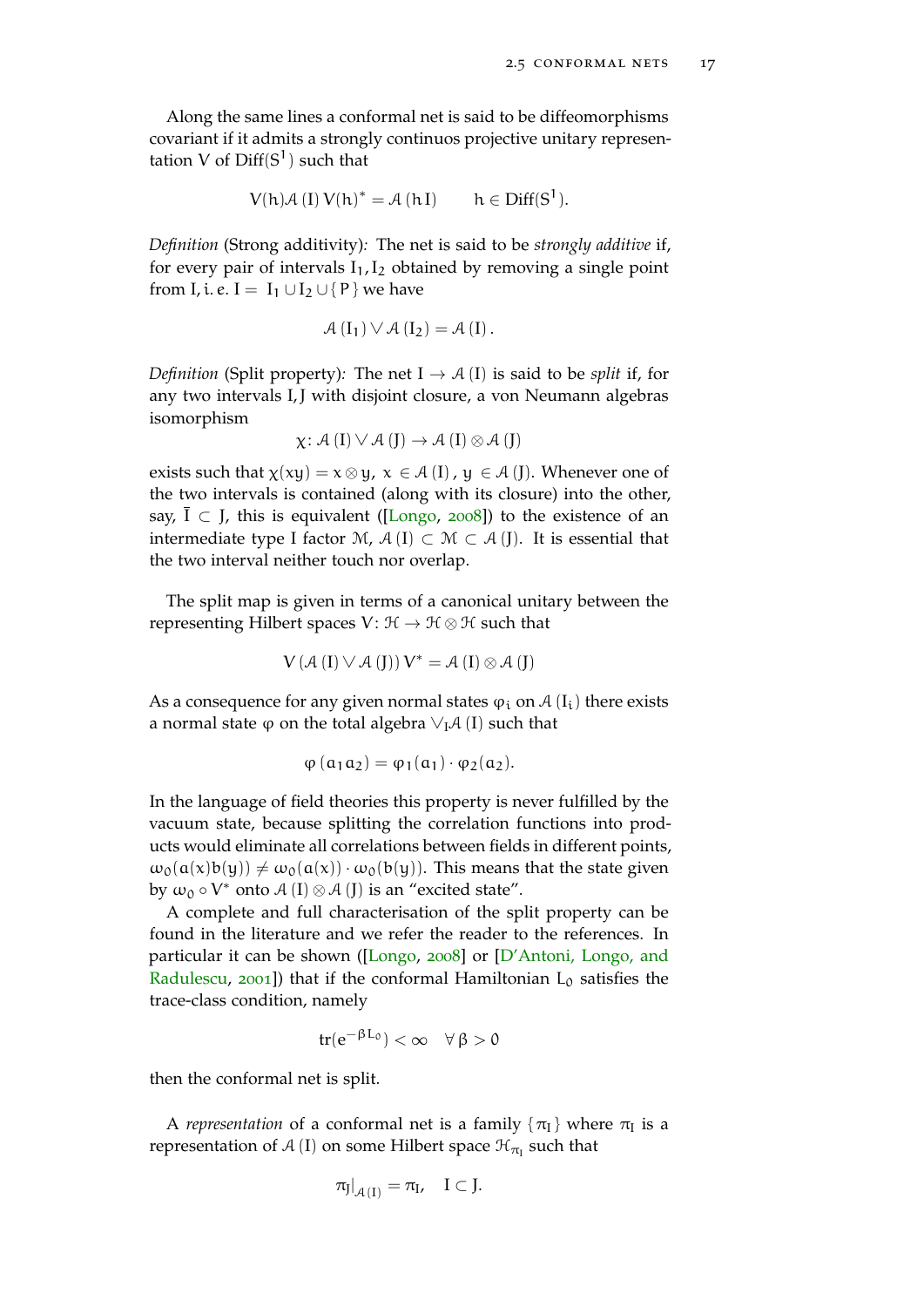A unitary equivalence class  $[\pi]$  of representations on a separable Hilbert space is called a *sector*. Since the von Neumann algebras are by definition subsets of  $\mathcal{B}(\mathcal{H})$  they are already realised on some Hilbert space: we refer to their defining representation as to the *vacuum sector* of the theory. Furthermore a representation is said to be Möbius (diffeo-morphisms) covariant ([\[Carpi,](#page-117-6) [2004](#page-117-6)]) if there is a strongly continuous unitary representation  $U_{\pi}$  of the Möbius (diffeomorphisms) group such that

$$
U_{\pi}(g)\pi_{I}\left(\mathcal{A}\left(I\right)\right)U_{\pi}(g)^{*}=\pi_{g\left(I\right)}\left(\mathcal{A}\left(g(I)\right)\right)
$$

namely

$$
Ad U_{\pi}(g) \circ \pi_I = \pi_{g(I)} \circ Ad U(g(I)).
$$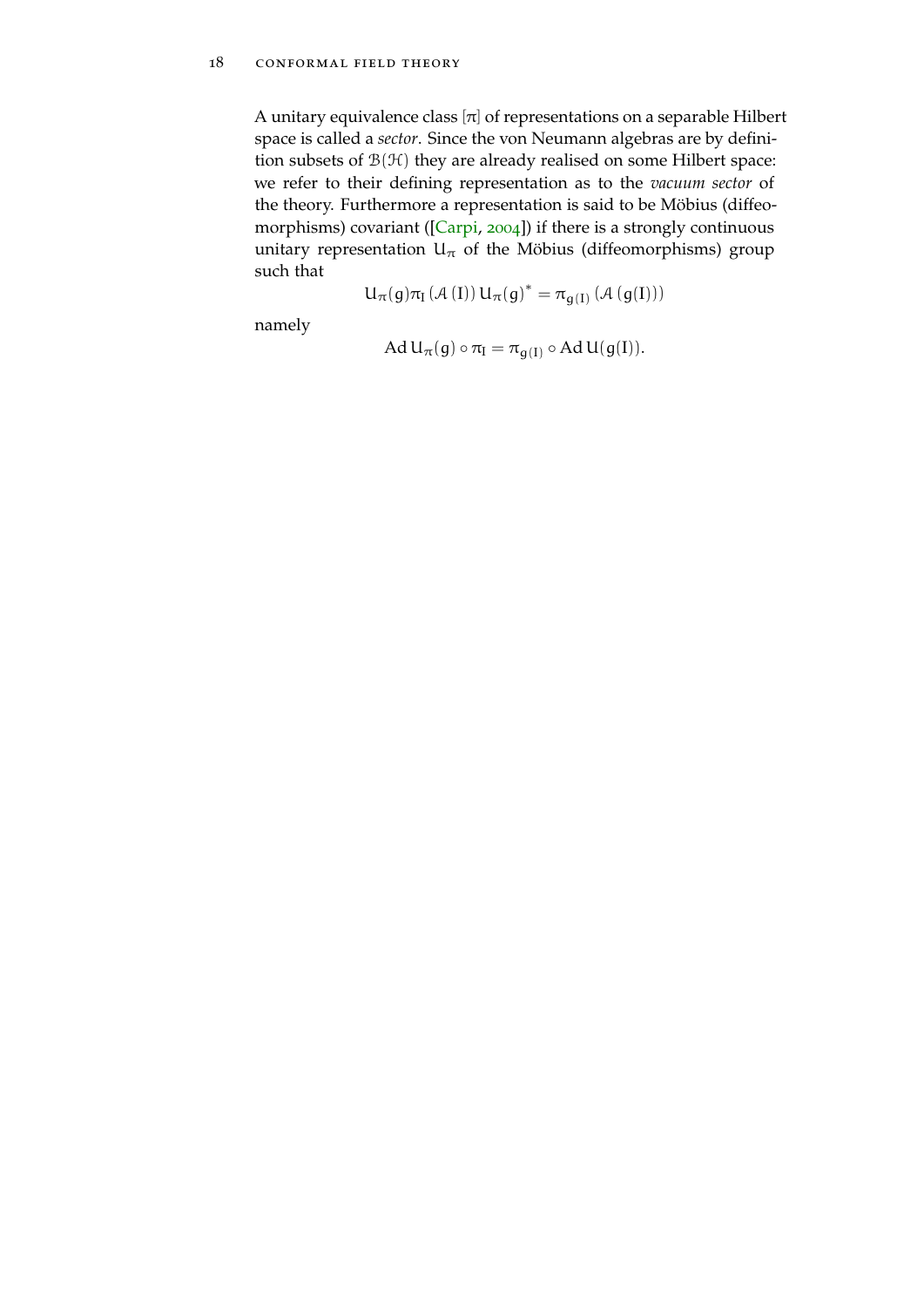<span id="page-30-0"></span>

| <b>Contents</b> |                                                      |  |
|-----------------|------------------------------------------------------|--|
| 3.1             | Basic definitions and operator topologies<br>19      |  |
| 3.2             | Classification of factors<br>21                      |  |
| 3.3             | Introduction to modular theory<br>22                 |  |
|                 | Kubo-Martin-Schwinger (KMS) condition<br>3.3.1<br>23 |  |
|                 | Bisognano-Wichmann property<br>3.3.2<br>24           |  |
|                 | Reconstruction of the translations<br>3.3.3<br>25    |  |

The following sections provide an elementary introduction to the basic ingredients we shall be dealing with, namely operators on Hilbert spaces and von Neumann algebras ([\[Jones,](#page-118-4) [2009](#page-118-4)]). This is because the main features of a physical theory are encoded into the fields content, which in turn happen to emerge as operator valued distributions assigned to each point of the space-time,  $x \mapsto \phi(x)$  ([\[Haag,](#page-118-0) [1992](#page-118-0)]). For this reason a systematic analysis of their mathematical properties is needed, and tools ought to be developed in order to better understand their algebraic underlying structure.

# <span id="page-30-1"></span>3.1 basic definitions and operator topologies

Let H be a Hilbert space and  $\mathfrak{D}(A) \subset \mathfrak{H}$ . An operator on H whose domain is  $\mathfrak{D}(A)$  is a linear map  $A: \mathfrak{D}(A) \to \mathfrak{H}$ .

*Definition* (Operator norm): Let  $x \in \mathfrak{D}(A) \mid x \neq 0$  and  $A: x \mapsto A(x) \in$ H. The operator norm of A is defined as

<span id="page-30-2"></span>
$$
\|A\| = \sup_{x \in \mathfrak{D}(A) \neq 0} \frac{\|Ax\|}{\|x\|}.
$$
 (3.1.1)

If  $||A|| < \infty$  then the operator A is said to be bounded.

*Property:* An operator A is bounded if and only if it is continuous.

*Property:* A bounded (and therefore continuous) operator A defined on a dense subset  $\mathfrak{D}(A) \subset \mathfrak{H}$  can be uniquely extended to the whole H by continuity.

As a remark we notice that, by continuity, the convergence of the sequence  $x_n \to x$  in  $\mathfrak{D}(A)$  implies the convergence of the sequence  $Ax_n \rightarrow Ax$ .

*Definition* (Closed operator): Let  $x_n \in \mathcal{D}(A)$  such that  $x_n \to x$ . Let us also assume that  $Ax_n \rightarrow y$ . The operator A is called *closed* if the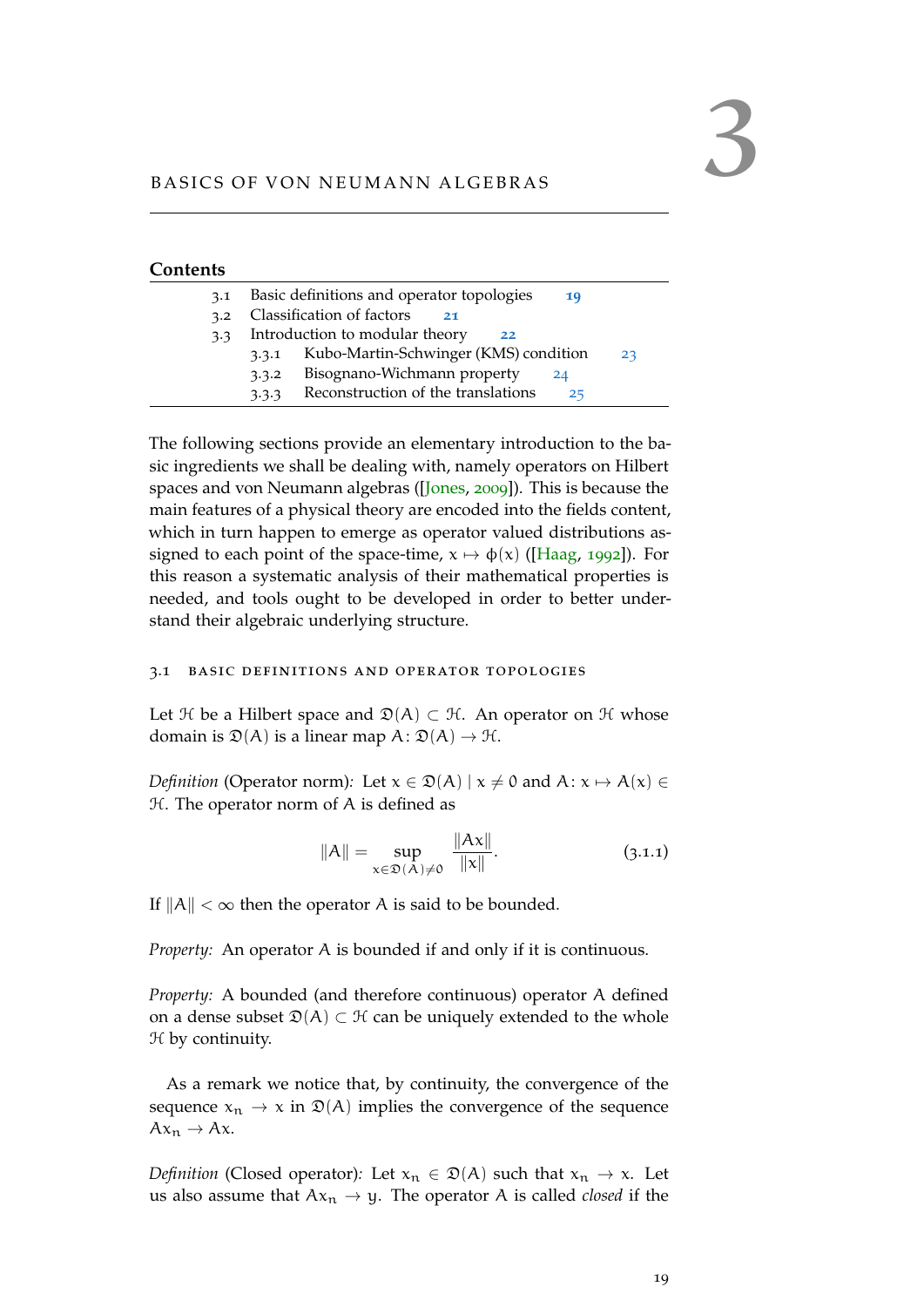previous assumptions imply  $x \in \mathcal{D}(A)$  and  $y = Ax$ . Equivalently, an operator is closed if its graph is closed in the direct sum  $\mathcal{H} \oplus \mathcal{H}$ .

Take now an operator A, not necessarily closed, and assume that the closure of its graph in  $H \oplus H$  happens to be the graph of some operator  $\overline{A}$ , i.e. if  $\overline{G(A)} = G(\overline{A})$ . Then A is said to be "closable" and  $\overline{A}$  its closure.

*Definition* (Adjoint operator): Let  $F_x : y \in \mathfrak{D}(A) \rightarrow (x, Ay) \in \mathbb{C}$  for any operator A. The set of all points { $x \in \mathcal{H} \mid F_x$  is continuous } is defined as  $\mathfrak{D}(A^*)$ . On this domain, by means of Riesz representation theorem,  $\exists ! z \in \mathcal{H} \mid F_x(y) = (z, y)$ . The operator A<sup>\*</sup> adjoint of A is defined as  $A^*x = z$  on  $\mathfrak{D}(A^*)$ .

Given any two operators A and B we say that  $A \subset B$  if  $\mathfrak{D}(A) \subset$  $\mathfrak{D}(B)$  and  $Ax = Bx$  on their common domain, i. e.  $x \in \mathfrak{D}(A)$ . A densely defined operator is called *symmetric* if A ⊂ A<sup>∗</sup> and *self-adjoint* if  $A = A^*$ .

Henceforth let  $\mathcal{B}(\mathcal{H})$  denote the set of all bounded operators on a Hilbert space  $H$ , whose domains then coincide with the whole space, that is  $\mathfrak{D} = \mathfrak{H}$ . We assign the following topologies on  $\mathcal{B}(\mathcal{H})$  ([\[Jones,](#page-118-4) [2009](#page-118-4)]):

*Definition* (Topologies on  $\mathcal{B}(\mathcal{H})$ ): Let  $T_n$  be a sequence of operators and T a "limit point" in  $\mathcal{B}(\mathcal{H})$ :

- (i) *Norm topology*:  $T_n \to T$  in norm if  $||T_n T|| \to 0$  in the norm topology defined above in ([3](#page-30-2).1.1).
- (ii) *Strong topology*:  $T_n \to T$  strongly if  $\forall x \in \mathcal{H}$  then  $||T_n x Tx|| \to 0$ in the vector norm of H.
- (iii) *Weak topology*:  $T_n \to T$  weakly if  $\forall x, y \in H$  then  $(T_n x, y) \to$  $(Tx, y)$  as complex functionals, i.e.  $F_{x,y}(T_n) \rightarrow F_{x,y}(T)$ .

It is easy to verify that a natural order among these topologies exists, namely

norm topology  $\triangleright$  strong topology  $\triangleright$  weak topology

meaning that if a sequence of operators  $T_n$  converges to T in a topology on the left then it converges to  $T$  in a topology on the right. Stronger topologies have more open sets than weaker ones, and therefore if a set is closed in a weak topology it is also closed in all the stronger ones.

*Definition* (von Neumann algebra)*:* A von Neumann algebra is a subset  $M \subset \mathcal{B}(\mathcal{H})$  which is closed under the weak operator topology and contains the identity. Its commutant  $\mathcal{M}'$  is defined as the set  $\mathcal{M}' \coloneqq {\{ \mathfrak{m}' \in \mathcal{B}(\mathcal{H}) \mid [\mathfrak{m}',\mathfrak{m}] = 0, \mathfrak{m} \in \mathcal{M} \}}$  (similarly for  $(\mathcal{M}')' = \mathcal{M}''$ and so forth).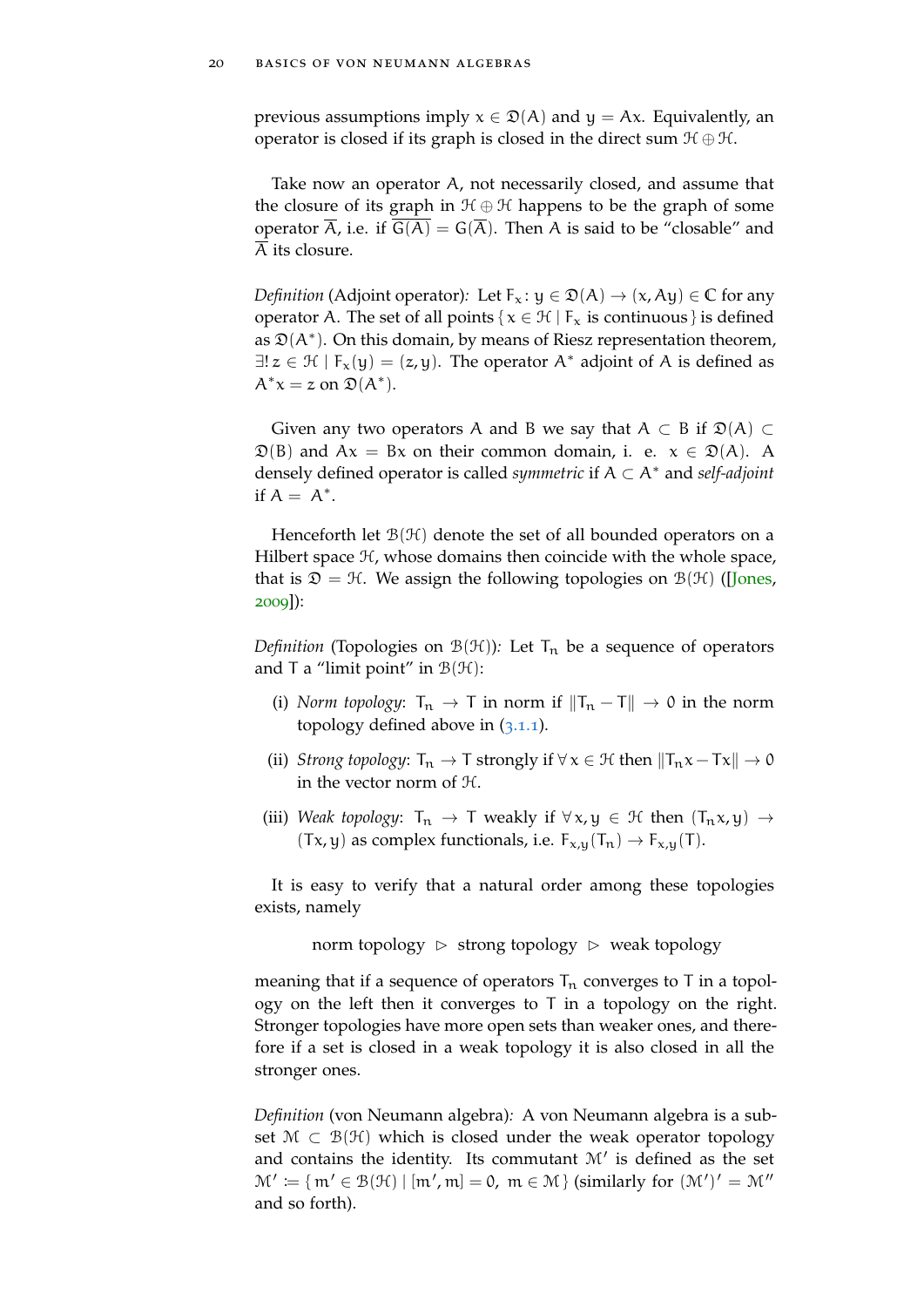*Property* (von Neumann bicommutant theorem): Let  $M = M^*$  be a self-adjoint subalgebra of  $\mathcal{B}(\mathcal{H})$ . The following assumptions are equivalent:

- (i)  $\mathcal{M} = \mathcal{M}''$ .
- (ii) M is weakly closed.
- (iii) M is strongly closed.

### <span id="page-32-0"></span>3.2 classification of factors

*Definition* (Factor)*:* The centre of an algebra is the set of all elements within that algebra which commute with all the rest, that is  $Z(\mathcal{M}) =$  $M' \cap M$ . A von Neumann algebra M whose centre is trivial is called a factor, i.e.  $Z(\mathcal{M}) = \mathbb{C}_1$ .

*Definition* (Projections):  $p \in \mathcal{B}(\mathcal{H})$  is called a *projection* if and only if  $p^2 = p = p^*$ . Likewise  $v \in \mathcal{B}(\mathcal{H})$  is a *partial isometry* if  $v^*v = p$  is a projection. Given two projections p and q, we say they are equivalent  $(p \approx q)$  if there is a partial isometry v such that  $vv^* = p$  and  $v^*v = q$ .

Given two projections p, q we say that  $p \le q$  if and only if their ranges are  $p\mathcal{H} \subseteq q\mathcal{H}$ . In addition, a projection p is said to be minimal if,  $\forall q \leq p$ , either q = 0 or q = p. Consider now any q ≠ p, q < p; if there is a partial isometry  $v \in M$  such that  $vv^* = p$  and  $v^*v = q$ then the projection p is said to be *infinite* (otherwise p is called *finite*). In a nutshell, then, a finite projection has no equivalent subprojections, whereas infinite projections do. Consequently a von Neumann algebra is called infinite if its identity is infinite, otherwise it is finite.

*Definition* (Murray-von Neumann classification of factors)*:* Projections allow us to classify factors according to the following:

- (i) A factor M with a minimal projection is called a Type I factor.
- (ii) A factor M with no minimal projections but non-zero finite projections is called a Type II factor.
- (iii) An infinite factor M admitting a non-zero linear functional (trace) tr:  $M \rightarrow \mathbb{C}$  such that
	- a)  $tr(xy) = tr(yx)$   $x, y \in M$ ,
	- b)  $tr(x^*x) \geq 0$ ,

c) tr is ultraweakly continuous,

is called a Type  $II_1$  factor. The trace is said to be normalised if  $tr(1) = 1.$ 

(iv) A factor of the form  $M \otimes B(H)$ , with M Type II<sub>1</sub> and dim  $H =$  $\infty$  is called a Type II<sub>∞</sub> factor.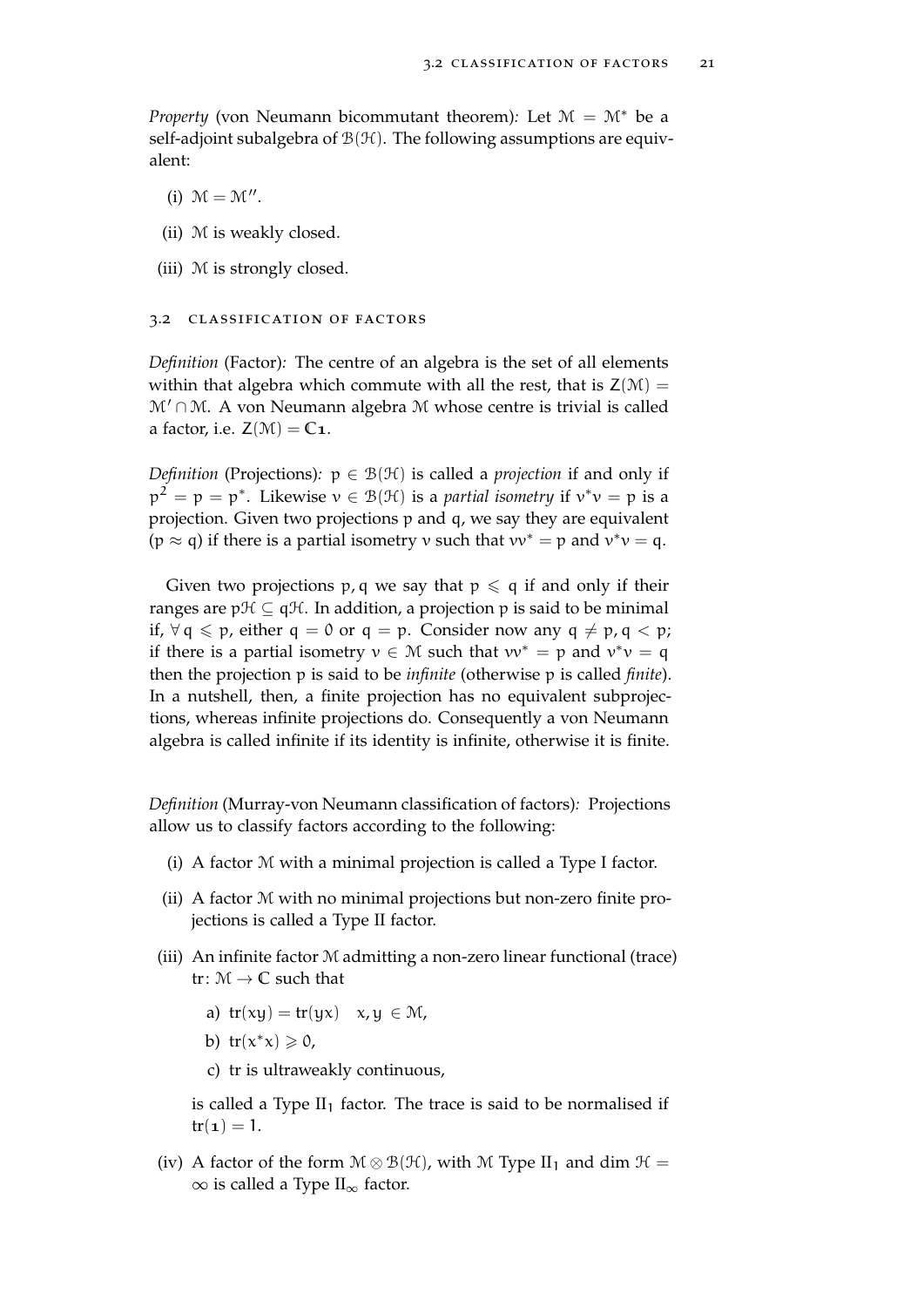| $1000 - 17000$   |                                                                                                          |  |  |
|------------------|----------------------------------------------------------------------------------------------------------|--|--|
| <b>Type</b>      | "working" definition                                                                                     |  |  |
| $\mathbf{I}$     | with minimal projection; also $\exists \mathcal{H} \mid \mathcal{M} \cong \mathcal{B}(\mathcal{H})$ .    |  |  |
| $\mathbf{\Pi}$   | no minimal projection but non-zero finite projections.                                                   |  |  |
| $\prod_1$        | infinite factor with no minimal projections and a trace<br>tr: $\mathcal{M} \rightarrow \mathbb{C}$ .    |  |  |
| $\prod_{\infty}$ | $\mathcal{M} \otimes \mathcal{B}(\mathcal{H})$ , M Type II <sub>1</sub> and dim $\mathcal{H} = \infty$ . |  |  |
| Ш                | the rest, <i>i.e.</i> no minimal projections, no non-zero finite<br>projections.                         |  |  |

Table 2: Type of factors

(v) A factor M with no minimal projections, no non-zero finite projections is called a Type III factor.

#### <span id="page-33-0"></span>3.3 introduction to modular theory

Let  $M \subset \mathcal{B}(\mathcal{H})$  be a von Neumann algebra and  $\Omega \in \mathcal{H}$  a cyclic and separating vector for M. The anti-linear operator

<span id="page-33-1"></span>
$$
S_0: \mathfrak{a}\Omega \mapsto \mathfrak{a}^*\Omega, \quad \mathfrak{a} \in \mathfrak{M} \tag{3.3.1}
$$

is closable ([\[Bratteli and Robinson,](#page-116-4) [1979](#page-116-4)a]) and in general unbounded. However, let  $S = \overline{S_0}$  be its closure and  $S = J\Delta^{1/2}$  the respective polar decomposition. We call  $\Delta$  the modular operator and J the modular conjugation associated with the pair  $(M, Ω)$ . Via functional calculus the strongly continuous unitary group

$$
\Delta^{\text{it}} = e^{\text{it}\ln\Delta}, \quad t \in \mathbb{R}
$$

may be defined and its adjoint action

$$
\sigma^t_{(\mathcal{M},\Omega)}(m)\coloneqq \Delta^{\text{it}}\, m\, \Delta^{-\text{it}}, \quad m\in\mathcal{M},\ t\in\mathbb{R} \tag{3.3.2}
$$

induces a one-parameter automorphisms group of M called the *modular automorphisms group*. A fundamental result in this respect is the

*Theorem* 3.3.1 (Tomita-Takesaki ([\[Bratteli and Robinson,](#page-116-4) [1979](#page-116-4)a]))*:* Under the previous assumptions the following statements hold: the operator  $J = J^*$  is anti-unitary and

$$
J\mathcal{M}J = \mathcal{M}' \tag{3.3.3}
$$

$$
\sigma^{\mathbf{t}}_{(\mathcal{M}, \Omega)}(\mathcal{M}) = \mathcal{M}, \quad \forall \, \mathbf{t} \in \mathbb{R}.
$$

The algebra is sent into its commutant by the adjoint action of the modular conjugation J and the modular group acting of M exhausts all the algebra itself. Since all these quantities explicitly depend on the pair  $(M, Ω)$  we have different realisations of the modular automorphism group according to this choice. The characterisation of its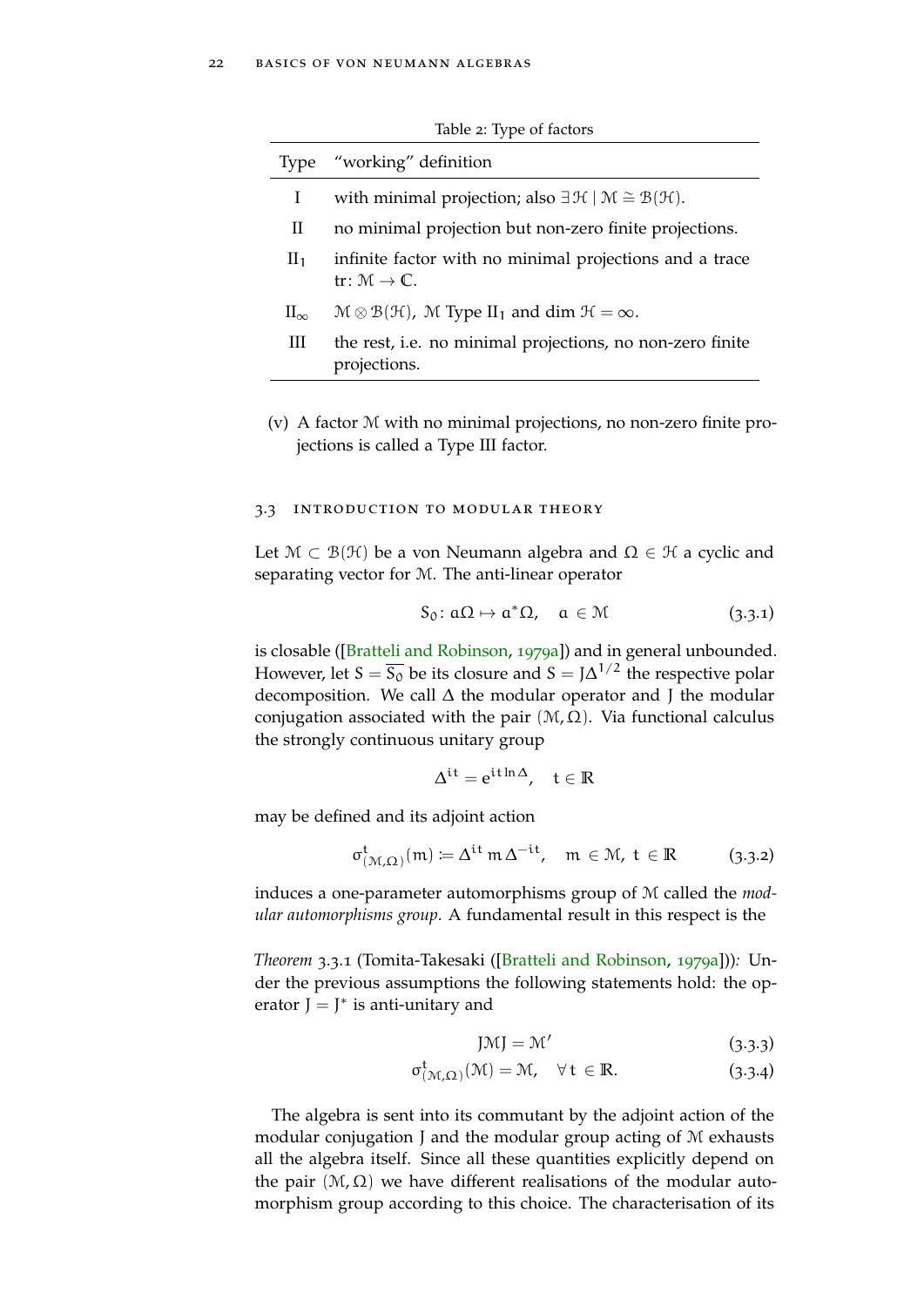shape, according to the choices of  $(M, \Omega)$  in some particular cases, is the main topic of the work at hand.

The trivial case, i.e. when the algebra is commutative, is very easy to handle; take  $a, b \in M$  and look at  $(S \alpha \Omega, S \alpha \Omega)$ , with S defined as  $(3.3.1)$  $(3.3.1)$  $(3.3.1)$ :

$$
(S \, a\Omega, S \, b\Omega) = (a^*\Omega, b^*\Omega) = (\Omega, ab^*\Omega)
$$

by commutativity it follows then

$$
= (\Omega, b^* \mathfrak{a} \Omega) = (b \Omega, \mathfrak{a} \Omega)
$$

$$
= \overline{(\mathfrak{a} \Omega, \mathfrak{b} \Omega)}
$$

therefore S is antiunitary and hence  $\Delta = |S| = 1$ . This implies that the action of the modular group is trivial on each element of the algebra.

### <span id="page-34-0"></span>3.3.1 *Kubo-Martin-Schwinger (KMS) condition*

Let M be a von Neumann algebra and  $\varphi$  a faithful normal state on M. Let furthermore  $\sigma_t$  be a weakly continuous one-parameter group of automorphisms of M. Fixed  $a, b \in M$  consider  $F_{a,b}(t) \coloneqq \varphi(a \sigma_t(b))$ as a function in the variable  $t \in \mathbb{R}$ . The state  $\varphi$  is said to satisfy the Kubo-Martin-Schwinger (KMS) condition at inverse temperature  $T = \beta^{-1}$ ,  $0 < \beta < \infty$  if

(i)  $F_{a,b}(t)$  can be analytically continued in the strip  $0 < \mathfrak{Im}(t) < \beta$ . It is continuous at the boundaries  $\mathfrak{Im}(t) = 0$ ,  $\beta$  and

(ii) 
$$
F_{a,b}(t+i\beta) = \varphi(\sigma_t(b)a)
$$
.

Notice that if the algebra were commutative then every state would satisfy the KMS condition at  $\beta = 0$ , by commutativity. If this only happens as a special feature of the state at hand then  $\varphi$  is said to be *tracial*, otherwise  $\beta \neq 0$  measures the deviation of  $\varphi$  from being a trace. Next note that a state is KMS with respect to  $\sigma_{\text{t}}$  at T $^{-1} = \beta \neq 0$ if and only if it is KMS with respect to  $\sigma$ <sub>−βt</sub> at T = −1; therefore by rescaling the group parameter one can always refer to state of temperature −1. Albeit we shall not discuss this issue any further, KMS states characterise equilibrium states in quantum thermodynamics where the one-parameter group  $\sigma_t$  plays the role of a given time evolution; however, to whom it may concern, a full characterisation and a systematic study of KMS states is provided in [\[Bratteli and Robinson,](#page-116-5) [1979](#page-116-5)b].

<span id="page-34-1"></span>The remarkable connection with modular theory is that a normal state happens to be a KMS state with respect to its own modular group ([\[Haag,](#page-118-0) [1992](#page-118-0)]); the converse is also true, namely the modular group is the only one-parameter group of inner automorphisms satisfying the KMS condition on the state where it comes from. This feature will be fully used in the following to characterise and investigate properties of the modular group related to different states and algebras.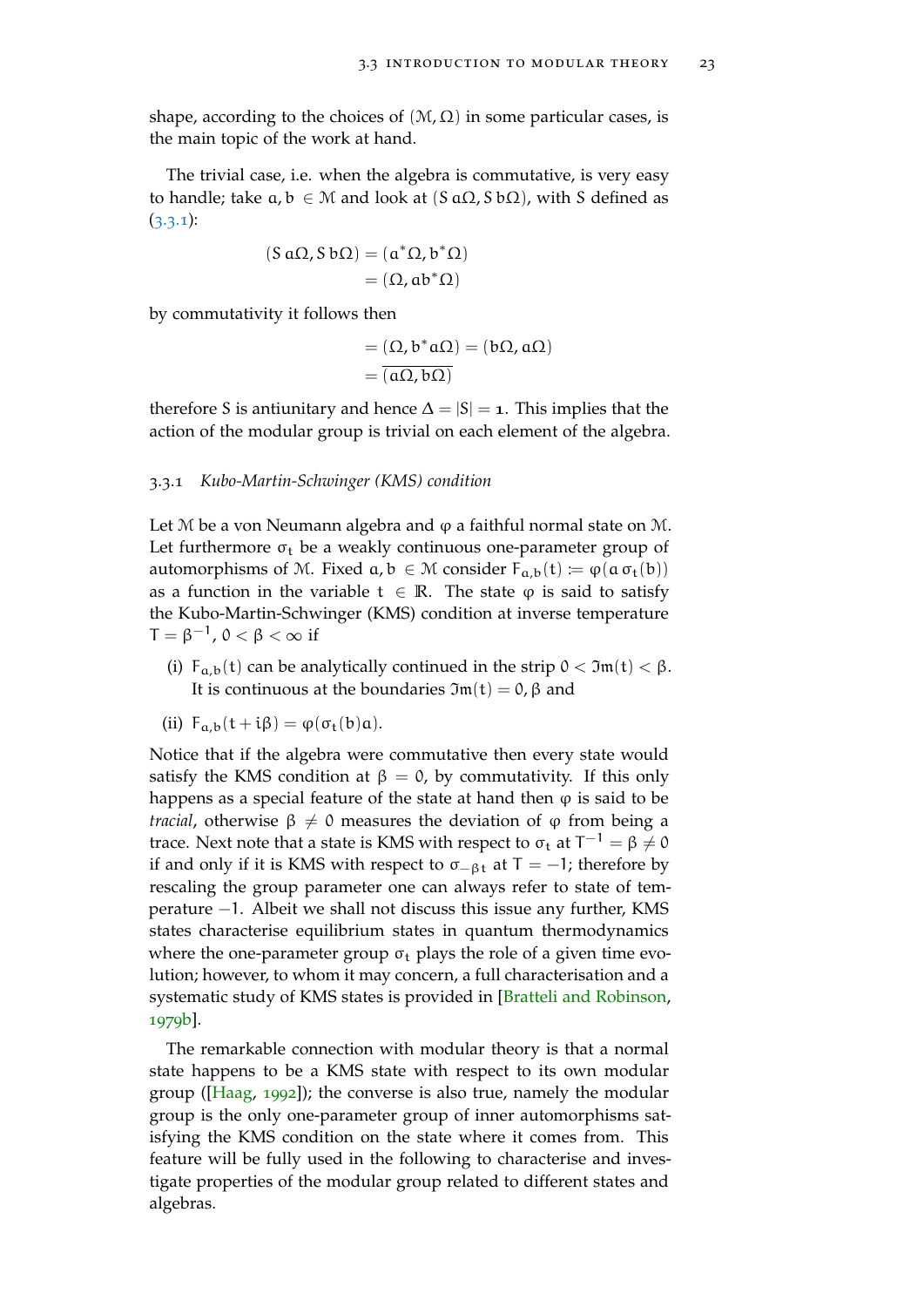#### 3.3.2 *Bisognano-Wichmann property*

As a matter of example let us consider a very important result ob-tained by Bisognano and Wichmann ([\[Bisognano and Wichmann,](#page-116-6) [1975](#page-116-6)]), and so far the only (up to geometric transformations) explicit characterisation of modular operators for space-time regions.

Let  $W_{R,L} \coloneqq \{x \in \mathcal{M}^4 \mid x^1 \geqslant |x^0|\}$  be the right (left) wedge region as a subset of the space-time  $\mathcal{M}^4$ . There is exaclty a one-parameter subgroup of the Lorentz group preserving the wedge, namely mapping the wedge into itself:

$$
\Lambda(t) = \begin{pmatrix}\n\cosh(t) & -\sinh(t) & 0 & 0 \\
-\sinh(t) & \cosh(t) & 0 & 0 \\
0 & 0 & 1 & 0 \\
0 & 0 & 0 & 1\n\end{pmatrix}.
$$
\n(3.3.5)

Let the local von Neumann algebra  $A(W)$  be generated by Wightmann fields W(f) and let us choose as a cyclic and separating vector the vacuum Ω as Gelfand-Naimark-Segal (GNS) of  $ω_0$  ( $W(f)$ ) =  $e^{-1/2||f||^2}$ . The modular group associated to the pair  $(A(W), \Omega)$  coincides with the unitary representation of the subgroup preserving the wedge and the modular conjugation acts as reflection through the edge of the wedge, changing sign to both  $x^0$  and  $x^1$ 

$$
\Delta^{\text{it}} = U(\Lambda_W(-2\pi t)) \qquad J = U(r_W). \tag{3.3.6}
$$

However, since the vacuum is invariant under Poincaré transformations g, this result can be generalised to any region of the form  $W' = qW$ . Setting ([\[Longo,](#page-118-2) [2008](#page-118-2)])

$$
\Lambda_{\mathcal{W}'}(t) = g \Lambda_{\mathcal{W}} g^{-1} \qquad r_{\mathcal{W}'} = g r_{\mathcal{W}} g^{-1}
$$

we obtain ([\[Guido,](#page-117-8) [2011](#page-117-8)] and [\[Guido, Longo, and Wiesbrock,](#page-118-5) [1998](#page-118-5)])

$$
\Delta^{it} = U(\Lambda_{\mathcal{W}'}(-2\pi t)) \qquad J = U(r_{\mathcal{W}'}).
$$

It can be shown (again [\[Guido,](#page-117-8) [2011](#page-117-8)]) that the Bisognano-Wichmann property also holds for conformally covariant theories that split into tensor products of two nets on a line, as described in [2](#page-26-0).5. In fact, in two dimensions a wedge reduces to the cartesian product of two half-lines  $\mathbb{R}_+$  ×  $\mathbb{R}_-$ . In the particular case where I =  $\mathbb{R}^+$  the modular group explicitly acts as dilations with a scaling factor of  $e^{-2\pi t}$ 

$$
\sigma_t(\ \cdot\ )=\delta_{\lambda_t}(\ \cdot\ ),\qquad \lambda_t=e^{-2\pi t}
$$

The two-dimensional modular flow is then  $\delta_{\lambda_{\tau}} \otimes \delta_{\lambda_{\tau}^{-1}}$ . Intervals can be obtained as conformal transformations of the real line and hence in this case the modular group, corresponding to the subgroup of the Lorentz transformations preserving the wedge, is replaced by the subgroup of the Möbius transformations fixing each interval, either on the circle picture  $S^1$  or on the real line.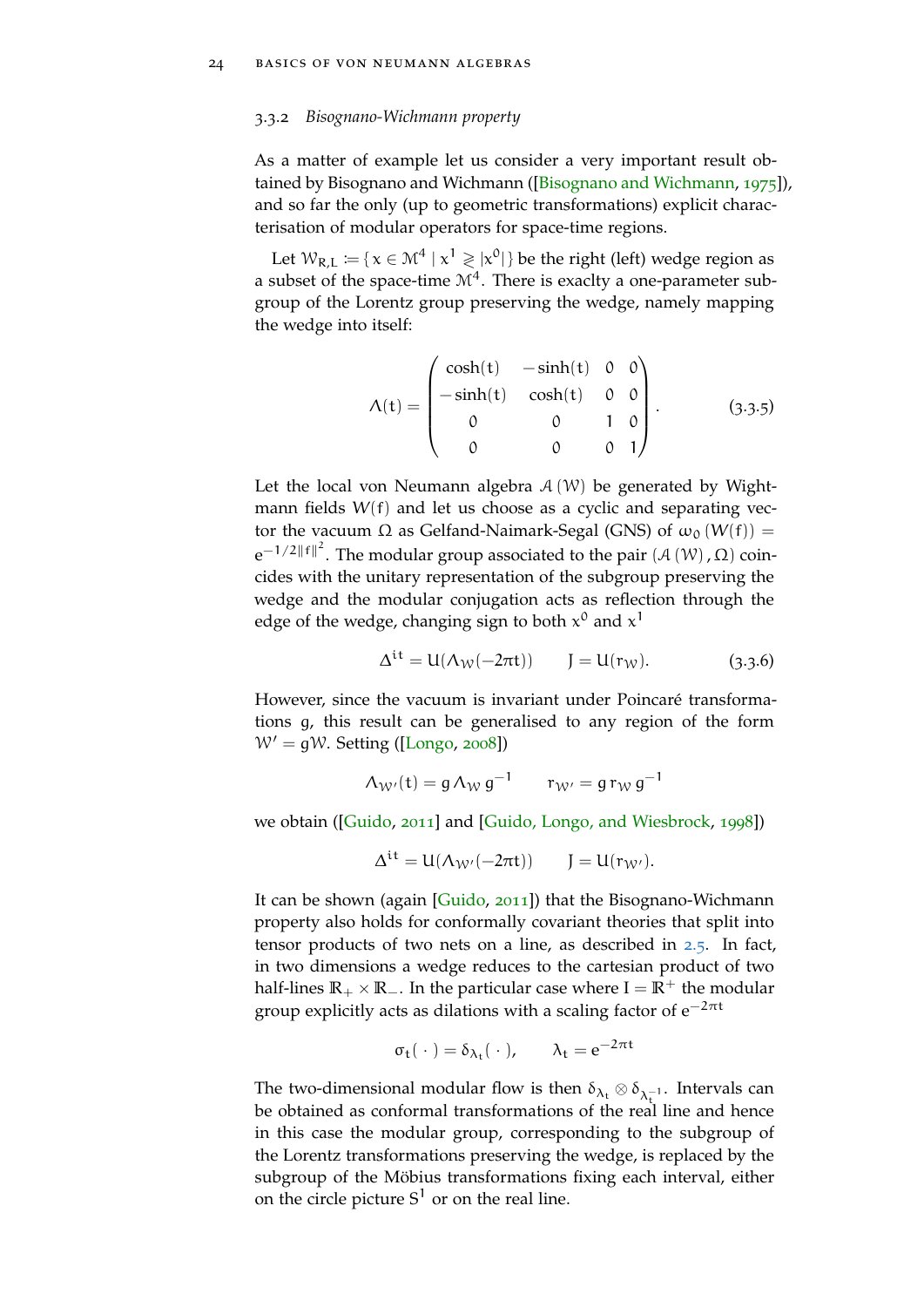

As already mentioned above, the modular group  $\sigma_{\Omega}^{\rm t}$  uniquely satisfies the KMS condition on  $Ω$  and hence it characterises thermal equilibrium states for an observer whose dynamics is given by  $\sigma_{\Omega}^{\rm t}$ . According to this interpretation, the Bisognano-Wichmann property for wedge regions states that the vacuum state is a thermal equilibrium state with temperature  $T = -1$  for an observer accelerated with Lorentz boosts. This is the case for an observer moving around the event horizon of a black hole and the example provides an explanation of the Unruh effect, by which the vacuum state behaves like a thermal states for observers moving in a gravitational field ([\[Connes](#page-117-0) [and Rovelli,](#page-117-0) [2008](#page-117-0); [Martinetti and Rovelli,](#page-118-0) [2003](#page-118-0)]). In fact, the trajectory of an observer moving in such an event horizon (corresponding in turn to a wedge region) with constant acceleration a is given by the orbits of the Lorentz boosts of the form  $(3.3.5)$  $(3.3.5)$  $(3.3.5)$  with the proper "physical" time  $τ$  being  $t/a$ . Therefore the trajectory in the wedge can be parametrised as

$$
x^\mu(\tau)=1/a\,(\text{sinh}(\alpha\tau),\text{cosh}(\alpha\tau),0,0)
$$

and the evolution at later times is  $x(\tau_0 + \tau) = \Lambda(\alpha \tau)x(\tau_0)$ . On the other hand, as we have seen in equation  $(3.3.6)$  $(3.3.6)$  $(3.3.6)$ , the modular group with respect to the vacuum state act as a Lorentz boost of parameter  $-2\pi s$  and satisfies the KMS property. Therefore, by uniqueness, the relation between the physical time  $\tau$  and the modular parameter s has to be  $-2\pi s = a\tau$ , in order to give back the Unruh inverse temperature  $β = -dτ/ds = 2π/a.$ 

### 3.3.3 *Reconstruction of the translations*

As just stated, the modular group associated with the pair  $(A(W), \Omega)$ , W being a wedge region, acts like the associated group of Lorentz boosts and this preserves the wedge itself. Remarkable results by Borchers [\[Borchers,](#page-116-0) [1992](#page-116-0)] and Wiesbrock [\[Wiesbrock,](#page-119-0) [1993](#page-119-0)a[,b,](#page-119-1) [1992](#page-119-2)] showed that it is possible, under suitable conditions, to recover the translations group out of modular data.

*Definition:* Let M be a von Neumann algebra with a cyclic and separating vector Ω. Let furthermore  $U(α) := e^{iaH}$ ,  $α ∈ ℝ$ , be a continuous one-parameter group of unitaries with positive generator H leaving  $Ω$  invariant, i. e. U(a) $Ω = Ω$ . The triple (M, H  $≥$  0,  $Ω$ ) is called a "Borchers triple". Also, the triple is said to satisfy the *half-sided translations* condition if  $Ad U(a)M \subset M$ ,  $a > 0$ .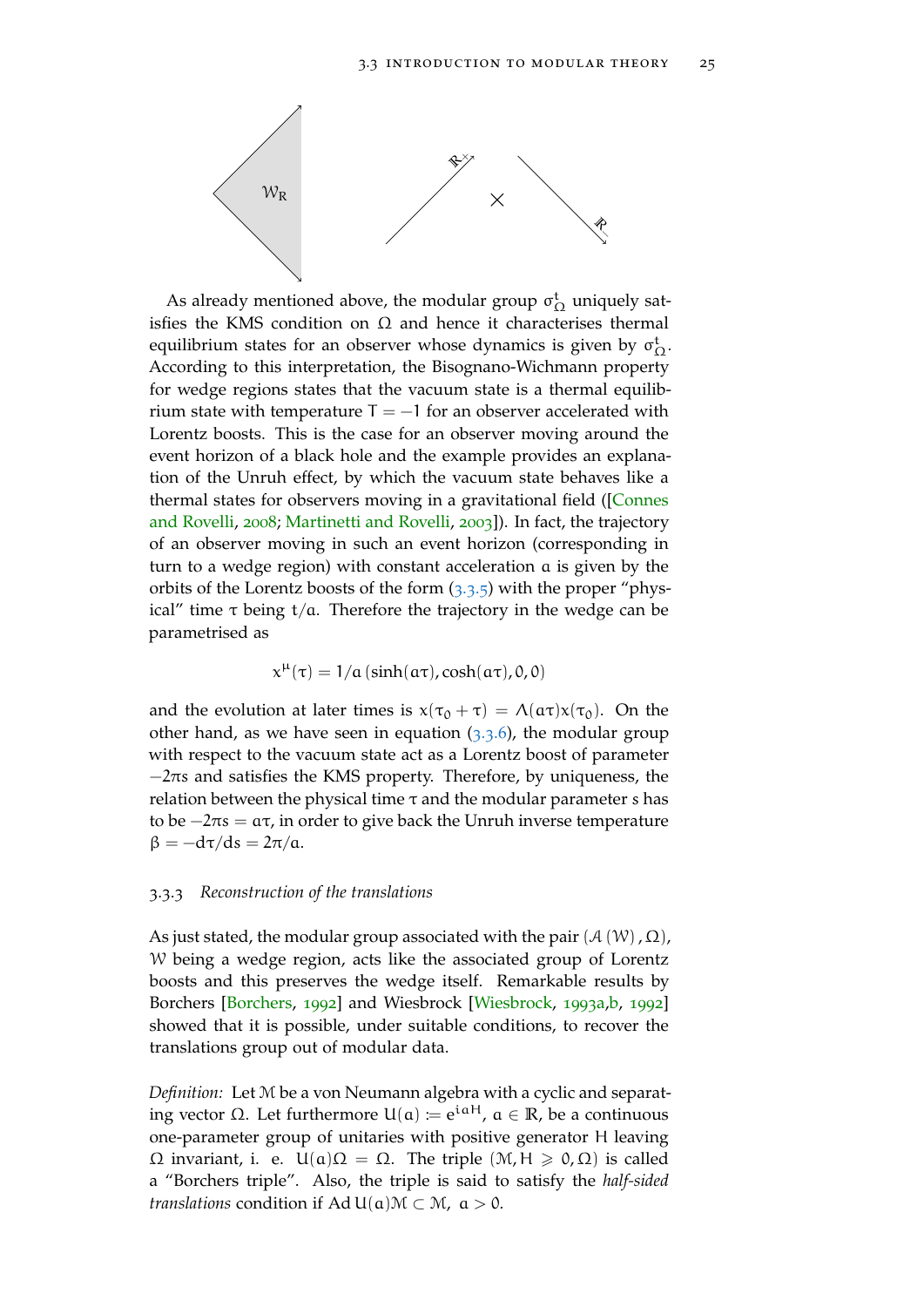<span id="page-37-0"></span>*Theorem* 3.3.2 ([\[Borchers,](#page-116-0) [1992](#page-116-0)])*:* Let M be a von Neumann algebra with a cyclic and separating vector  $Ω$  and denote as  $Δ$ , I the modular data of the pair  $(M, \Omega)$ . Then, given a half-sided translated Borchers triple as above, the following holds

$$
\Delta^{\text{it}} U(a) \Delta^{-\text{it}} = U(e^{-2\pi t} a) \tag{3.3.7}
$$

$$
JU(a)J = U(-a), \qquad (3.3.8)
$$

namely  $U(a)$  is seen to satisfy translations-dilations commutation relations with  $\Delta^{\text{it}}$ .

A stronger result provided by Wiesbrock holds true: given two algebras in suitable position one can automatically recover the unitaries  $U(a)$  out of their modular operators only; the construction is showed below.

*Definition:* Let  $N \subset M$  be two von Neumann algebras with common cyclic and separating vector  $\Omega$  and denote with  $\Delta_{\mathcal{M}}$ ,  $\Delta_{\mathcal{N}}$  the respective modular operators. We call the inclusion  $N \subset M$  half-sided modular ([\[Wiesbrock,](#page-119-0) [1993](#page-119-0)a]) if  $\Delta_{\mathcal{M}}^{-it} \mathbb{N} \Delta_{\mathcal{M}}^{it} \subset \mathcal{N}$  for  $t \geq 0$ .

*Theorem* 3.3.3 ([\[Wiesbrock,](#page-119-0) [1993](#page-119-0)a])*:* Under the previous assumptions of half-sided modular inclusion  $\mathcal{N} \subset \mathcal{M}$  let  $H := 1/2\pi (\ln \Delta_{\mathcal{N}} - \ln \Delta_{\mathcal{M}})$ ; the triple  $(M, H \geq 0, \Omega)$  is a half-sided translated Borchers triple fulfilling theorem [3](#page-37-0).3.2.

This result suggests that the information about the translations is contained into the mutual positions of the two algebras and their common cyclic and separating vector. As an important application of such result we mention that wedge regions and their translated indeed satisfy the half-side modular inclusions and therefore the above results directly apply. Representations of the Lorentz boosts emerge as modular operator  $\Delta_{\mathcal{M}}^{\mathfrak{it}}$  (as a consequence of the Bisognano-Wichmann property) and translations may be recovered by means of the Wiesbrock procedure (in two dimensions these exhaust the whole Poincaré group).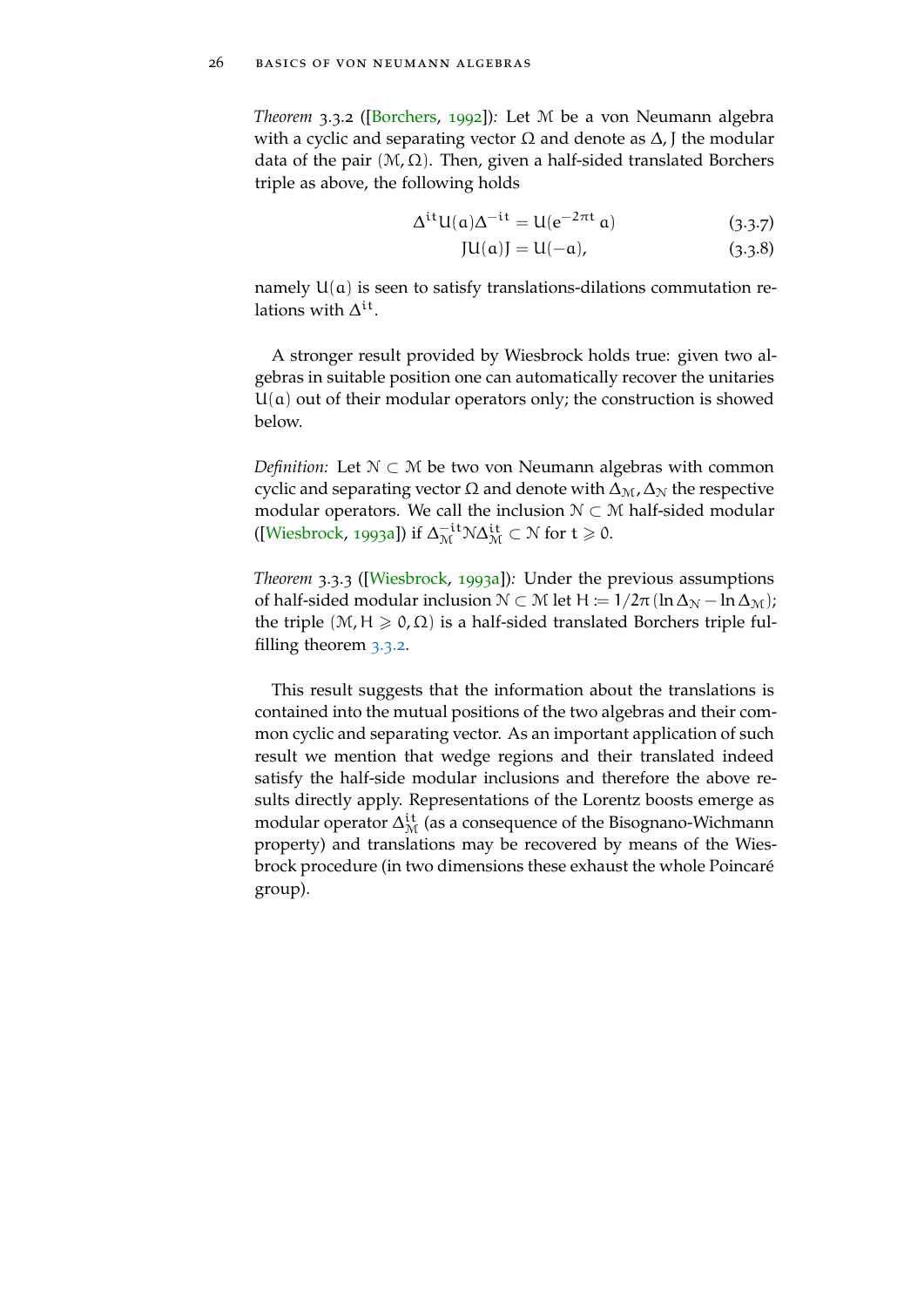## Part II

# MULTI-GEOMETRIC MODULAR ACTION IN QUANTUM FIELD THEORY

In AQFT it is a long outstanding question, what physical meaning the Tomita-Takesaki modular objects have.

H.-W. Wiesbrock, *Commun. Math. Phys.* **157***, 83 (1993)*.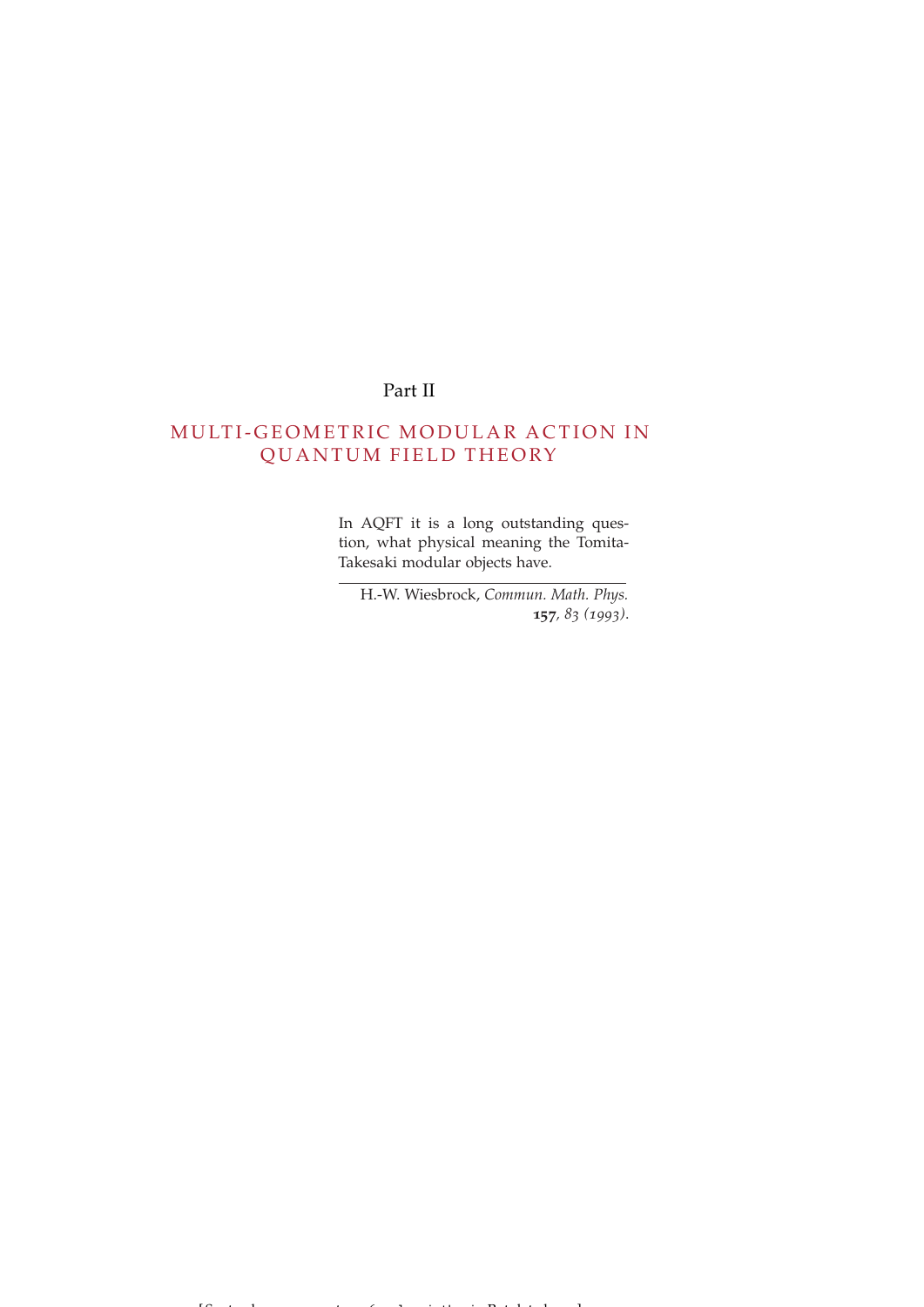$\begin{bmatrix} 1 & 0 & 1 \\ 0 & 1 & 1 \end{bmatrix}$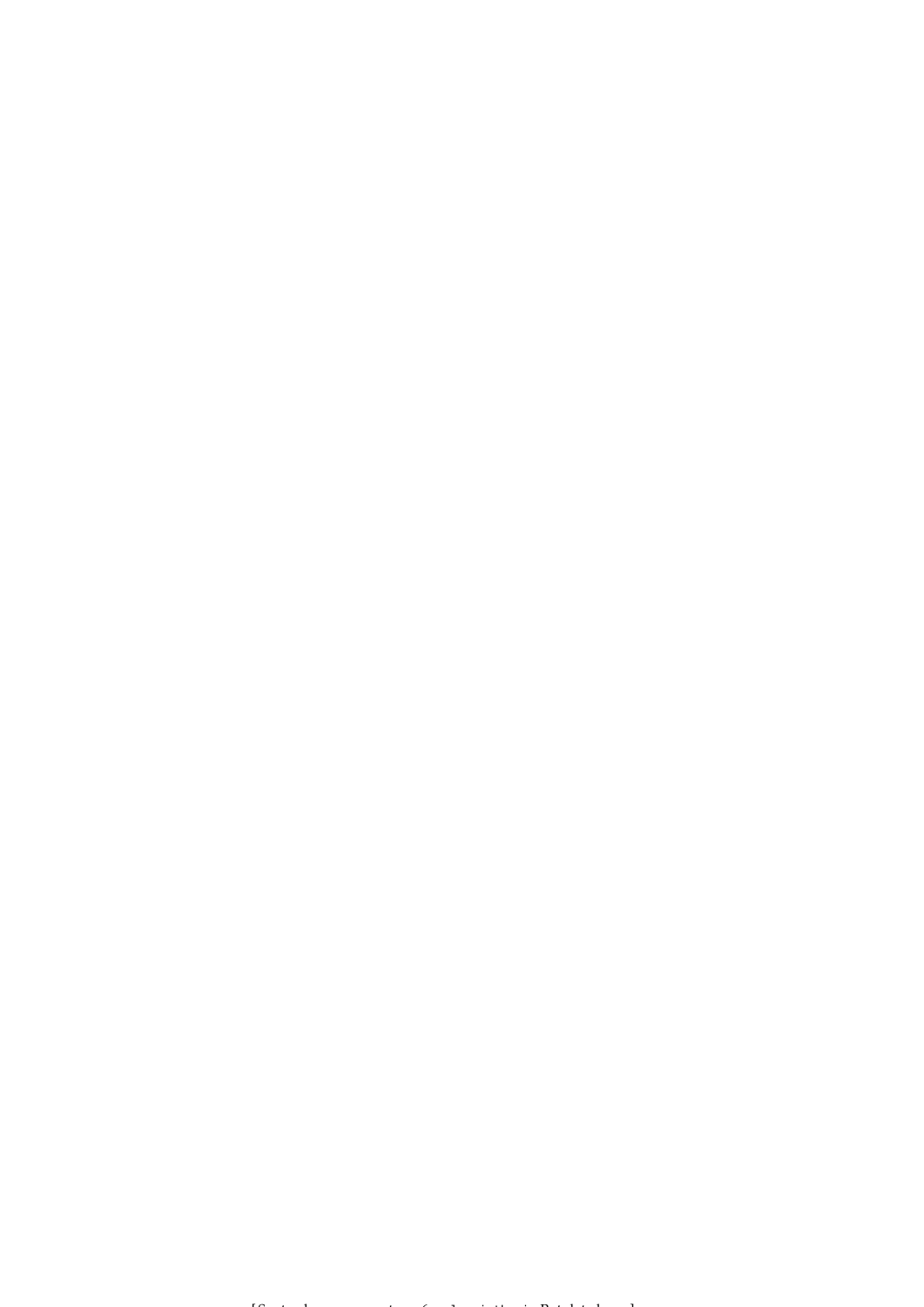# MULTI-GEOMETRIC MODULAR THEORY

### **Contents**

| 4.1  | Representations of Fermi fields on the circle<br>29   |
|------|-------------------------------------------------------|
| 4.2  | Operator product expansions<br>31                     |
| 4.3  | Fermionisation in one dimension<br>35                 |
| 4.4  | Bisognano-Wichmann modular flow<br>36                 |
|      | Geometric flow for product states<br>4.4.1<br>38      |
| 4.5  | The result of Casini and Huerta<br>39                 |
| 4.6  | Diffeomorphisms covariance<br>43                      |
| 4.7  | A multi-local isomorphism<br>45                       |
|      | 4.7.1 The symmetric case 47                           |
|      | 4.7.2 The Ramond sector 51                            |
|      | 4.7.3 The non-symmetric case<br>52                    |
|      | Multi-local fermionisation and gauge trans-<br>4.7.4  |
|      | formations<br>56                                      |
|      | Multi-local diffeomorphisms<br>4.7.5<br>59            |
| 4.8  | Multi-local modular theory for Fermi fields<br>62     |
|      | Modular theory in the Ramond sector<br>4.8.1<br>67    |
| 4.9  | Diffeomorphism covariance versus multi-locality<br>69 |
| 4.10 | Geometric versus non-geometric states<br>70           |
| 4.11 | Multi-geometric translations<br>72                    |
| 4.12 | A reverse picture<br>74                               |
| 4.13 | The free boson case<br>75                             |

#### <span id="page-40-0"></span>4.1 representations of fermi fields on the circle

We are now interested in the positive energy representation of real Fermi fields in one dimension, namely fields localised on the real line (or similarly on the circle via Cayley transform) such that  $\psi(x)^* =$  $\psi(x)$  which satisfy anti-commutation relations as distribution in the form

$$
\{\psi(x), \psi(y)\} = \delta(x-y), \quad x, y \in \mathbb{R}.
$$

In terms of the compact picture the equation takes the form

$$
\{\psi(z),\psi(w)\} = 2\pi i z \, \delta(z-w) \quad z,w \in S^1
$$

and consequently fields are meant to be smeared with functions  $f \in$  $L^2(S^1)$ . In one dimension, as easily seen, locality is ensured by disjointness. We recall that by means of the anti-commutators  $(1.2.1)$  $(1.2.1)$  $(1.2.1)$ Fermi fields are bounded operators because  $\psi(f)\psi(f)^* + \psi(f)^*\psi(f) =$  $||f||_{\mathcal{H}}^2 \cdot \mathbf{1}.$ 

By using the GNS construction, representations can arise after choosing appropriate states on the algebra of fields. In particular, we shall look at quasi-free states, namely states whose high order cor[relations functions can be calculated by using Wick theorem \(\[Bratteli](#page-116-1)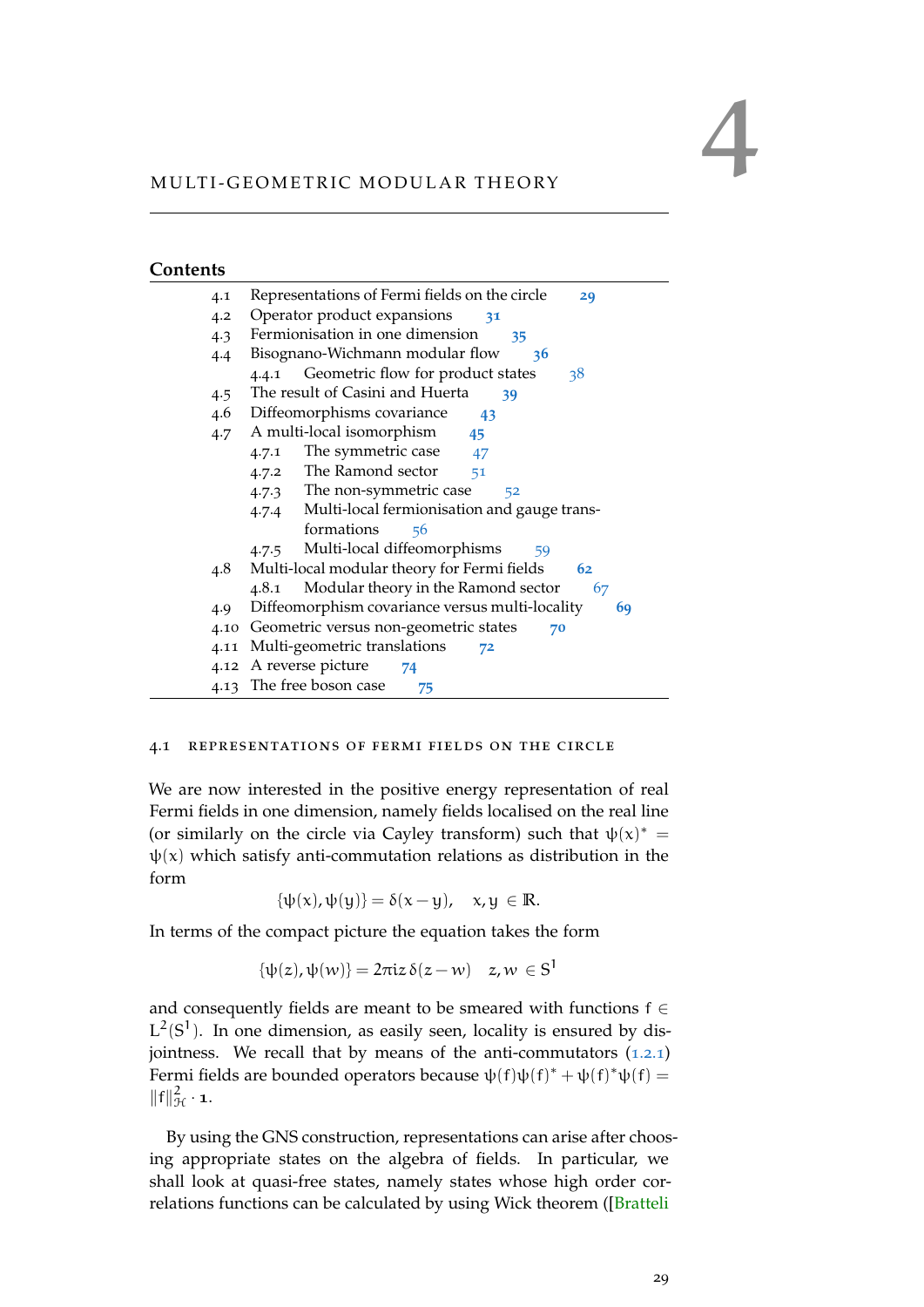[and Robinson,](#page-116-1) [1979](#page-116-1)a] and ([1](#page-16-1).2.2)) as combinations of two-point functions. Therefore the only ingredient we need is the assignment of  $\varphi(\psi(x)\psi(y)).$ 

The vacuum representation of real Fermi fields in one dimension emerges out of the vacuum two-point function that we already calculated in the example  $(1.2.3)$  $(1.2.3)$  $(1.2.3)$ 

$$
\omega_0(\psi(x)\psi(y))=\lim_{\epsilon\searrow 0}\frac{-i}{x-y-i\epsilon}.
$$

This gives back, via GNS construction, the vacuum representation  $\pi_0(\psi(x))$ . Using the Cayley transform and the standard transformation laws for fields

$$
x \mapsto z = \frac{1 + ix}{1 - ix}, \quad \psi(z) = \sqrt{-i \frac{dz}{dx}} \psi(x) = \frac{1 - ix}{\sqrt{2}} \psi(x)
$$

we obtain the periodic representation (Neveu-Schwarz) of fields on the circle given in terms of Fourier modes as

$$
\pi_0(\psi(z)) = \sum_{r \in \mathbb{Z}+1/2} \psi_r z^{-r-1/2}
$$

with two-point function  $\omega_0(\psi(z)\psi(w)) = \lim_{\lambda \nearrow 1}$ 1  $\frac{1}{z - \lambda w}$ .

Taking two copies of real Fermi field we obtain a representation for the complex Fermi field  $\phi(x) = (\psi_1(x) + i\psi_2(x))/\sqrt{2}$  with anticommutation relations given by

$$
\{\varphi(x),\varphi(y)^*\} = \{\varphi(x)^*,\varphi(y)\} = \delta(x-y)
$$

and vacuum two-point function

$$
\omega_0(\varphi(x)\varphi(y)^*) = \omega_0(\varphi(x)^*\varphi(y)) = \omega_0(\psi(x)\psi(y)).
$$

On the cirle instead the adjoint relation reads  $\phi(z)^* = z \phi^{\dagger}(z)$  and the two-point function becomes again  $\omega_0(\phi(z)\phi(w)^*) = \omega_0(\phi(z)^*\phi(w)) =$  $\omega_0(\psi(z)\psi(w)).$ 

Notice that the vacuum state is invariant under the action of Möbius transformations of the form described in [2](#page-21-0).2.1,  $\omega_0 \circ \alpha_q = \omega_0$ , where  $g \in PSL(2,\mathbb{R}) = SL(2,\mathbb{R}) / \{\pm \mathbf{1}\}\$ and  $\alpha_g$  is its implementation on the algebras as

$$
\alpha_g(\psi(x))=\sqrt{\frac{dg}{dx}}\,\psi(g(x)).
$$

Consequently, the vacuum representation is covariant.

Another positive energy representation can be constructed out of the Ramond two-point function

<span id="page-41-0"></span>
$$
\omega_{R}(\psi(x)\psi(y)) = \lim_{\epsilon \to 0} \frac{1 + xy}{\sqrt{1 + x^2}\sqrt{1 + y^2}} \cdot \frac{-i}{x - y - i\epsilon} \tag{4.1.1}
$$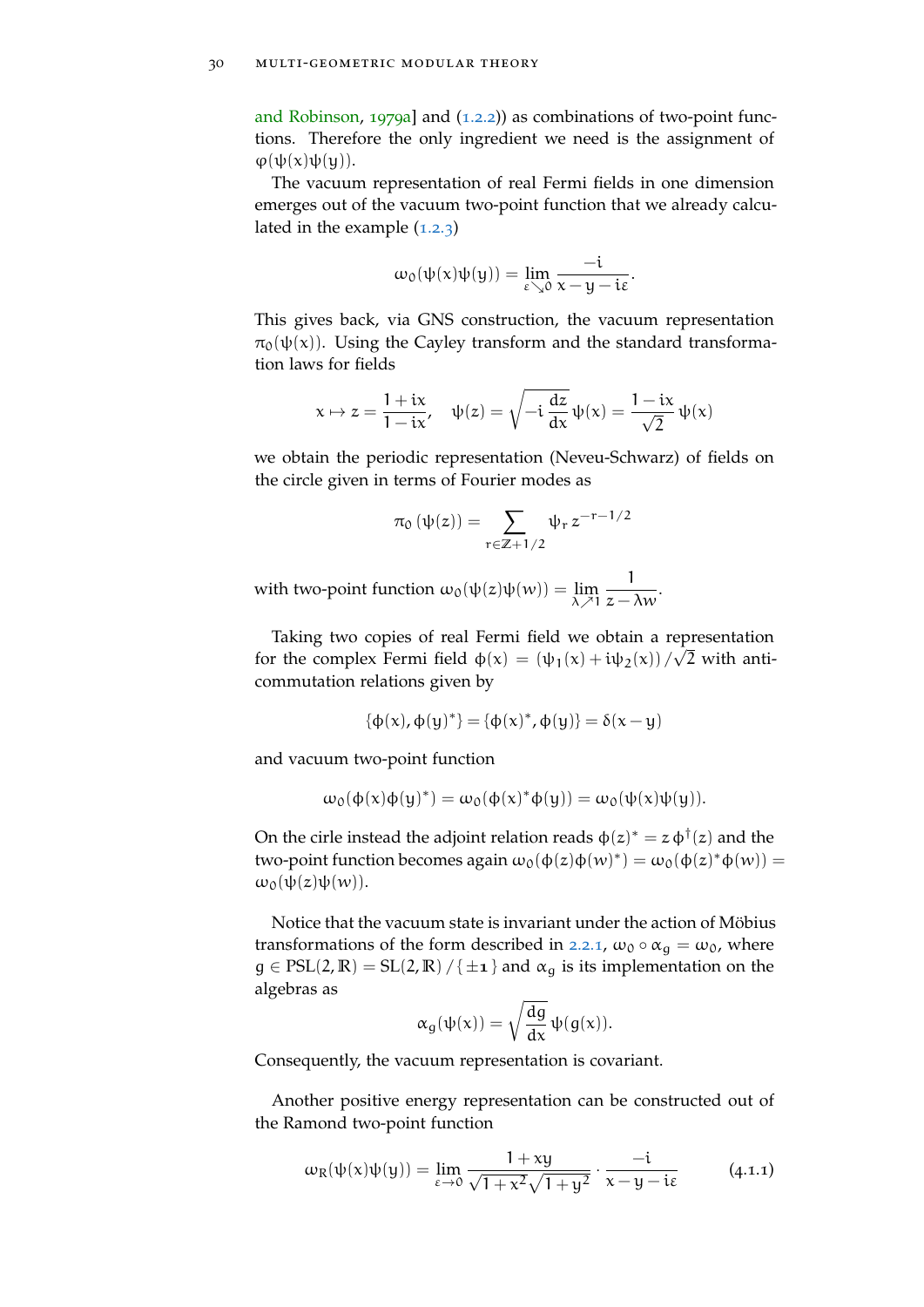whose expression in the compact picture is

$$
\omega_{R}(\psi(z)\psi(w))=\lim_{\lambda\nearrow 1}\frac{z+w}{2\sqrt{zw}}\cdot\frac{1}{z-\lambda w}.
$$

This gives rise to the Ramond representation in terms of Fourier modes as

$$
\pi_R(\psi(z))=\sum_{n\in\mathbb{Z}}\psi_n\,z^{-n-1/2}
$$

which extends anti-periodically on the circle. This reflects the fact that only local observables, such as currents as bilinear forms in the fields, need to be well defined after rotations of  $2\pi$  on the circle, but Fermi fields themselves need not to.

#### <span id="page-42-0"></span>4.2 operator product expansions

Let us consider the positive energy representations for Fermi fields on the circle as described in the previous paragraph

$$
\pi_0(\psi(z)) = \sum_{r \in \mathbb{Z}+1/2} \psi_r z^{-r-1/2}
$$

$$
\pi_R(\psi(z)) = \sum_{n \in \mathbb{Z}} \psi_n z^{-n-1/2}
$$

the former being periodic after rotations of  $2\pi i$ , the latter being antiperiodic

$$
\pi_0 \left( \psi(e^{2\pi i} z) \right) = \pi_0 \left( \psi(z) \right)
$$

$$
\pi_R(\psi(e^{2\pi i} z)) = -\pi_R(\psi(z)).
$$

Either of these boundary conditions ensure the correct commutation relations between currents once one performs the quarks construction. So to speak, only local observables, as the currents are, must be well defined, but Fermi fields themselves are allowed to carry an additional minus sign without affecting the algebraic relations. For the sake of notations we may write either representations as [\[Fuchs,](#page-117-1) [1992](#page-117-1)]

$$
\psi(z)=\sum_s\psi_s\,z^{-s-1/2}
$$

and intend  $s \in \mathbb{Z} + 1/2$  and  $s \in \mathbb{Z}$  for the vacuum and Ramond representation, respectively. Anti-commutation relations between Fourier modes can be written as

$$
\{\psi_s,\psi_t\}=\delta_{s+t,0}
$$

and the modes themselves can be expressed as

$$
\psi_s = \frac{1}{2\pi i} \oint dz \, z^{-s-1/2} \, \psi(z).
$$

With the help of the above relation we can write the anti-commutator between fields in terms of the analogue between modes through

$$
\{\psi(z),\psi(w)\}=\frac{1}{\sqrt{zw}}\sum_{s,r}z^{-s}w^{-r}\{\psi_s,\psi_r\}.
$$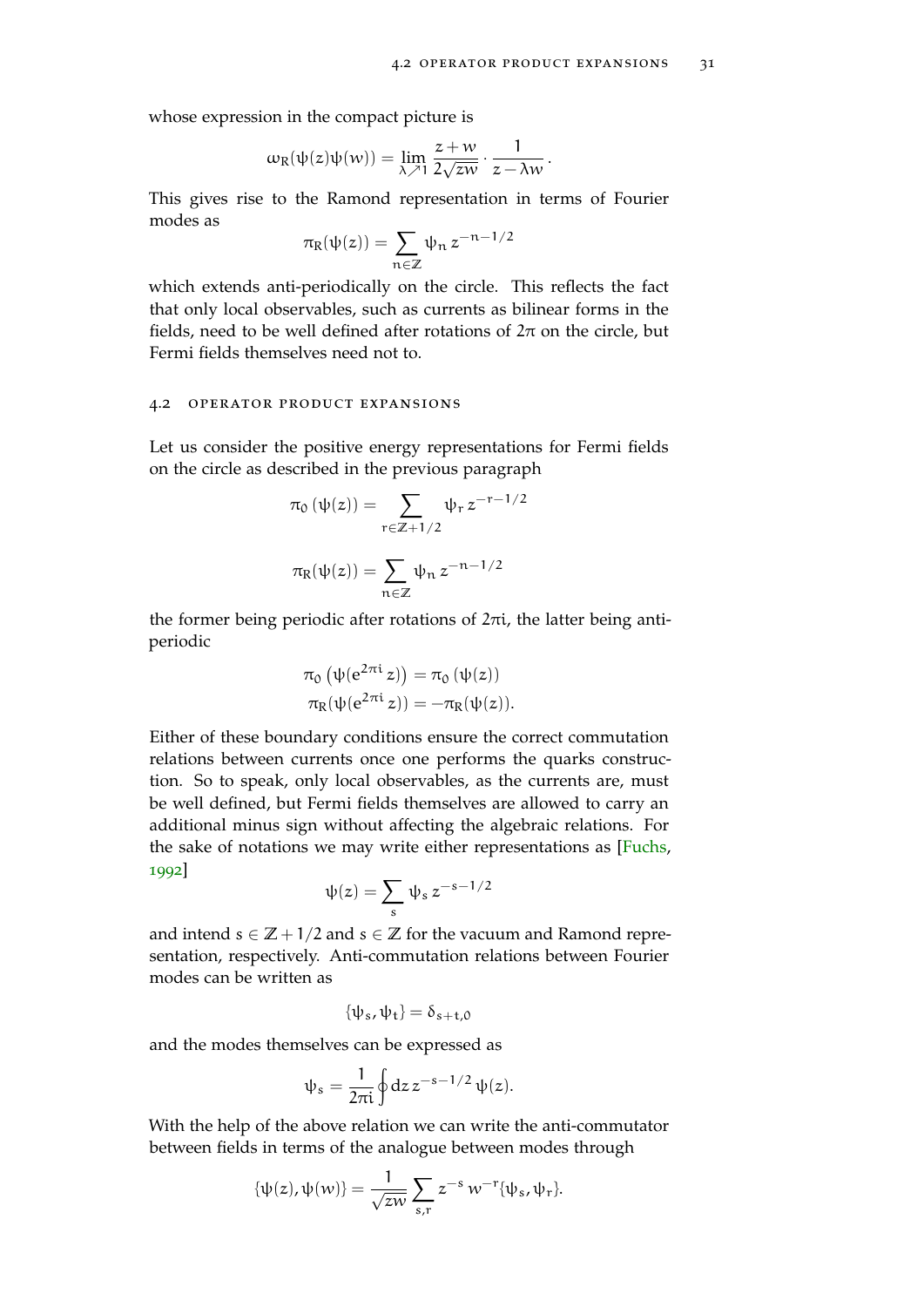Such an expression may, in principle, be worked out making use of the delta function to help the summation:  $\{\psi_s, \psi_t\} = \delta_{s+t,0}$  gives

$$
\{\psi(z),\psi(w)\}=\frac{1}{\sqrt{zw}}\sum_{r}\left(\frac{w}{z}\right)^{r}=\frac{1}{\sqrt{zw}}\left(\sum_{r\geqslant 0}\left(\frac{w}{z}\right)^{r}+\sum_{r<0}\left(\frac{w}{z}\right)^{r}\right);
$$

at a first glance problems occur because, although we can split the summation into two contributions, each of them represents a geometric series whose domain of convergency depends on the particular choice of the variables  $z, w$ . In particular the former term converges for  $|z| > |w|$ , the latter otherwise, namely  $|z| < |w|$ . This means that, in order to make sense, we must introduce in the above equation particular prescriptions on the choice of the allowed variable. To do so we shall proceed as follows: we invert back such formula to have

$$
\{\psi_s, \psi_t\} = \frac{1}{2\pi i} \oint dz \frac{1}{2\pi i} \oint dw \, z^{s-1/2} \, w^{t-1/2} \{ \psi(z), \psi(w) \}
$$

and consider, on the right hand side, only those contours of integrations where each single term in the anti-commutator is radially ordered:  $\{\psi(z), \psi(w)\} = \psi(z)\psi(w)|_{|z|>|w|} + \psi(w)\psi(z)|_{|z|<|w|}.$ 



Once we fix the variable  $z \in \mathbb{C}$  the integration contours for w must be chosen as  $\gamma_1$  to ensure  $|z| > |w|$  and as  $\gamma_2$  to ensure the converse. The anti-commutator between the modes becomes then

$$
\{\psi_s, \psi_t\} = \frac{1}{2\pi i} \oint_0 dz \left( \frac{1}{2\pi i} \oint_{\gamma_1} dw \, z^{s-1/2} \, w^{t-1/2} \, \psi(z) \psi(w) + \oint_{\gamma_2} dw \, z^{s-1/2} \, w^{t-1/2} \, \psi(w) \psi(z) \right).
$$

We define the operator product expansion of two Fermi fields as

$$
OPE(\psi(z)\psi(w))\coloneqq \begin{cases} \psi(z)\psi(w) & \text{ if } |z|>|w| \\ -\psi(w)\psi(z) & \text{ if } |z|<|w| \end{cases}
$$

and with the help of this definition the integral can be rewritten as

$$
\{\psi_s, \psi_t\} = \frac{1}{2\pi i} \oint_0 dz \frac{1}{2\pi i} \oint_{\gamma_1 \cup \gamma_2} dw \, z^{s-1/2} \, w^{t-1/2} \, \text{OPE} \left( \psi(z) \psi(w) \right).
$$

It is even easier if we consider that  $\gamma_1 \cup \gamma_2$  can be shrinked down to a loop around the point z so that the integral becomes

$$
\{\psi_s, \psi_t\} = \frac{1}{2\pi i} \oint_0 dz \, \frac{1}{2\pi i} \oint_z dw \, z^{s-1/2} \, w^{t-1/2} \, \text{OPE} \left( \psi(z) \psi(w) \right).
$$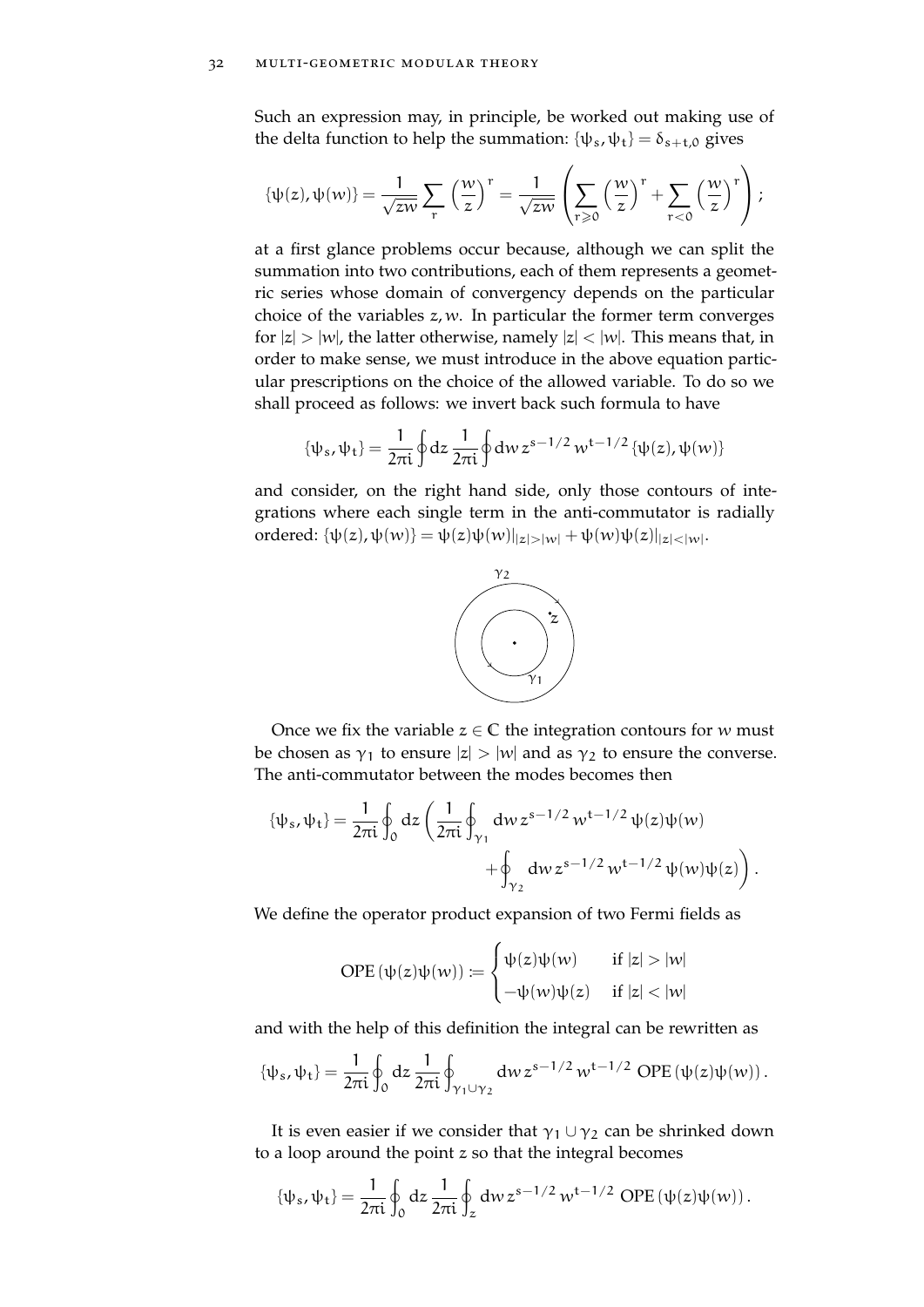

It is now pretty clear that if no divergences occur in the OPE then, by means of the Cauchy theorem, the integral on the right hand side vanishes. Therefore poles must occur in order to have reasonable anti-commutators. In general we can assume that fields in the operator product expansions are everywhere analytic except at coinciding points  $z = w$  and hence the prototype expansion would have the form of a Laurent series ([\[Fuchs,](#page-117-1) [1992](#page-117-1)])

$$
OPE(A(z)B(w)) = \sum_{n=-n_0}^{\infty} c_n(w)(z-w)^n
$$
 (4.2.1)

where the divergences occur for negative n and all the other regular terms, althoug present in the expansion, give no actual contribution to the integrals, nor do they to correlation functions. The singular terms in the expansion are referred to as the "contractions" of the operators and the coefficient  $c_0$  is the "normal ordered product"

$$
A(z)B(w) := \sum_{n=-n_0}^{-1} c_n(w)(z-w)^n, \qquad :A(z)B(z) := c_0(z)
$$

so that the OPE is decomposed into

$$
OPE(A(z)B(w)) = A(z)B(w) + :A(z)B(z): + regular terms.
$$

No regular terms occur for free fields, therefore we shall very often omit them, since we are only dealing with such models. The number  $n_0$  and the actual form of the expansion depend upon the fields and the commutation relations we want to realise. In the following two explicit examples of OPE, for Fermi fields and for currents, will reproduce the standard algebras we are used to.

*Example* (OPE for Fermi fields)*:* The operator product expansion for fermions acquires the form

<span id="page-44-0"></span>
$$
OPE(\psi(z)\psi(w)) = \begin{cases} -\frac{1}{z-w} & \text{vacuum rep'n} \\ -\frac{1}{z-w} \cdot \frac{1}{2} \left( \sqrt{\frac{z}{w}} + \sqrt{\frac{w}{z}} \right) & \text{Ramond rep'n} \\ (4.2.2) & \text{Quadrup (2.2.1)} \end{cases}
$$

which can be proven right by reproducing the correct relations for the anti-commutators. In fact, substituting back into

$$
\{\psi_s, \psi_t\} = \frac{1}{2\pi i} \oint_0 dz \frac{1}{2\pi i} \oint_z dw \, z^{s-1/2} \, w^{t-1/2} \, \text{OPE} \left( \psi(z) \psi(w) \right).
$$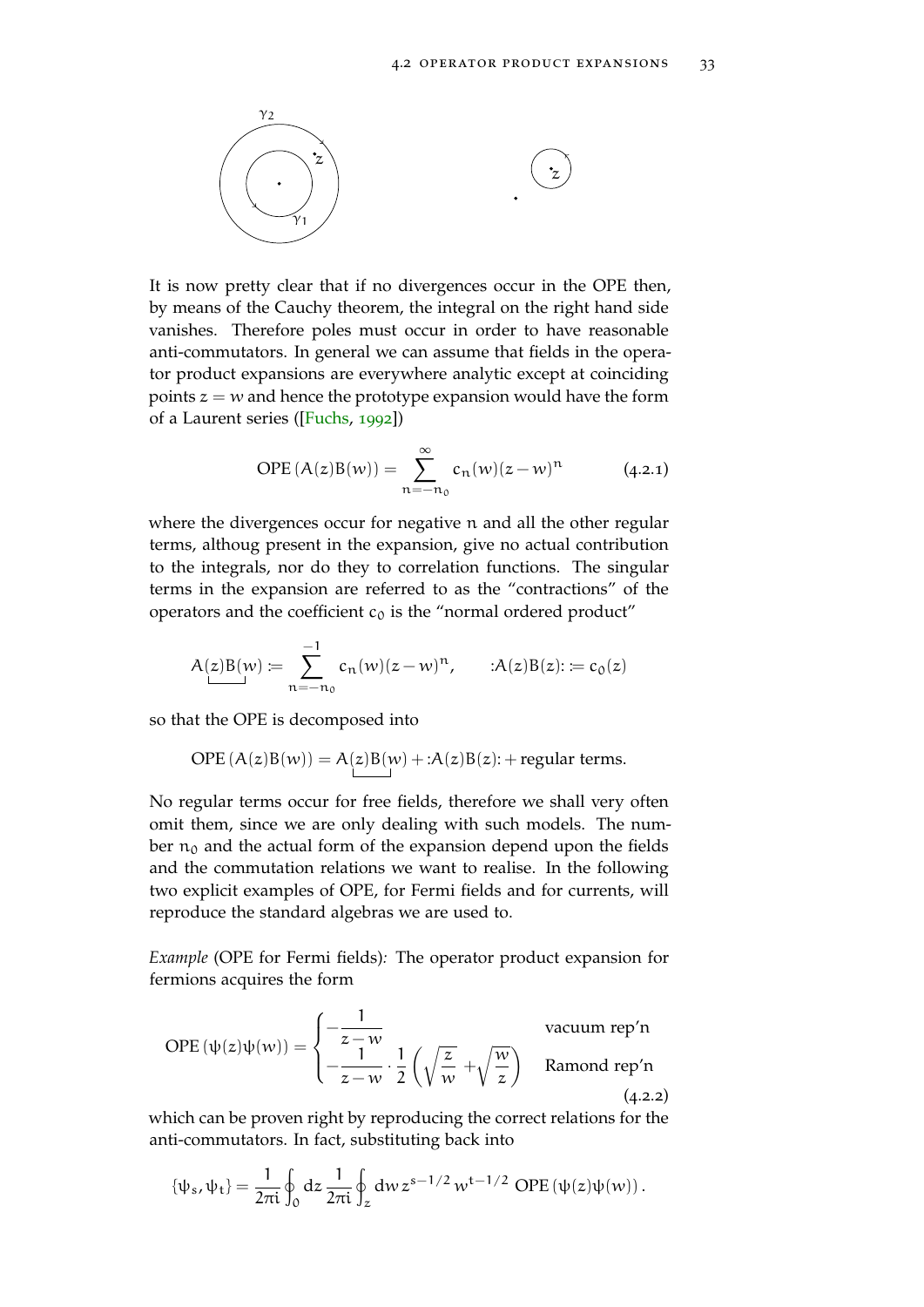gives

$$
\{\psi_s, \psi_t\} = \frac{1}{2\pi i} \oint_0 dz \frac{1}{2\pi i} \oint_z dw z^{s-1/2} w^{t-1/2} \frac{-1}{z-w}
$$
  
\n
$$
= \frac{1}{2\pi i} \oint_0 dz \frac{-1}{2\pi i} z^{s-1/2} \oint_z dw w^{t-1/2} \frac{1}{z-w}
$$
  
\n
$$
= \frac{1}{2\pi i} \oint_0 dz \frac{-1}{2\pi i} z^{s-1/2} 2\pi i \lim_{w \to z} (w - z) \cdot \frac{1}{z-w} w^{t-1/2}
$$
  
\n
$$
= \frac{1}{2\pi i} \oint_0 dz z^{s-1/2} z^{t-1/2} = \delta_{s+t,0}.
$$

Of course the Ramond case works similarly. The OPE helps to easily derive the two-point function: in fact we know by previous arguments that such a function must have poles whenever the two variables approach each other, i. e. in the limit  $z \rightarrow w$ ; the only possible contributions come then from the singular terms in the OPE that, in the case at hand, for Fermi fields, are given by  $(4.2.2)$  $(4.2.2)$  $(4.2.2)$ . Therefore

$$
\omega_0(\psi(z)\psi(w)) = \frac{1}{z-w}
$$
  

$$
\omega_R(\psi(z)\psi(w)) = \frac{1}{z-w} \cdot \frac{1}{2} \left( \sqrt{\frac{z}{w}} + \sqrt{\frac{w}{z}} \right) = \frac{1}{2} \cdot \frac{1}{z-w} \cdot \frac{z+w}{\sqrt{zw}}
$$

reproducing the formulae already shown.

*Example* (OPE for currents)*:* The operator product expansion for currents takes the form

$$
\text{OPE}\left(\int_a^a (z) \int_b^b (w) \right) = \frac{1}{(z-w)^2} \kappa^{ab} \kappa - \frac{1}{z-w} \int_a^a b^c \int_c^c (w)
$$

because this correctly reproduces the current algebra

$$
[j^a_n, j^b_m] = f^{ab}_{\phantom{ab}c} j^c_{n+m} + n \, \delta_{n+m,0} \, \kappa^{ab} \, k.
$$

The two-point function, again, must only contain the singular terms, then it can only be of the form

$$
\omega_0(j^{\alpha}(z))^b(w) = \omega_0 \left( \frac{1}{(z-w)^2} \kappa^{\alpha b} \kappa - \frac{1}{z-w} f^{\alpha b}{}_{c} J^{c}(w) \right)
$$

$$
= \frac{1}{(z-w)^2} \kappa^{\alpha b} \kappa - \frac{1}{z-w} f^{\alpha b}{}_{c} \omega_0(j^c(w))
$$

$$
= \frac{1}{(z-w)^2} \kappa^{\alpha b} \kappa
$$

because the one-point function  $\omega_0(j(z))$  vanishes.

*Example* (OPE for stress-energy tensor)*:* Using the quarks construction and the previously calculated OPE for Fermi fields and currents, the operator product expansion for the stress-energy tensor may only take the form

$$
OPE(T(z)T(w)) = \frac{c/2}{(z-w)^4} + \frac{2T(w)}{(z-w)^2} + \frac{\partial_w T(w)}{(z-w)};
$$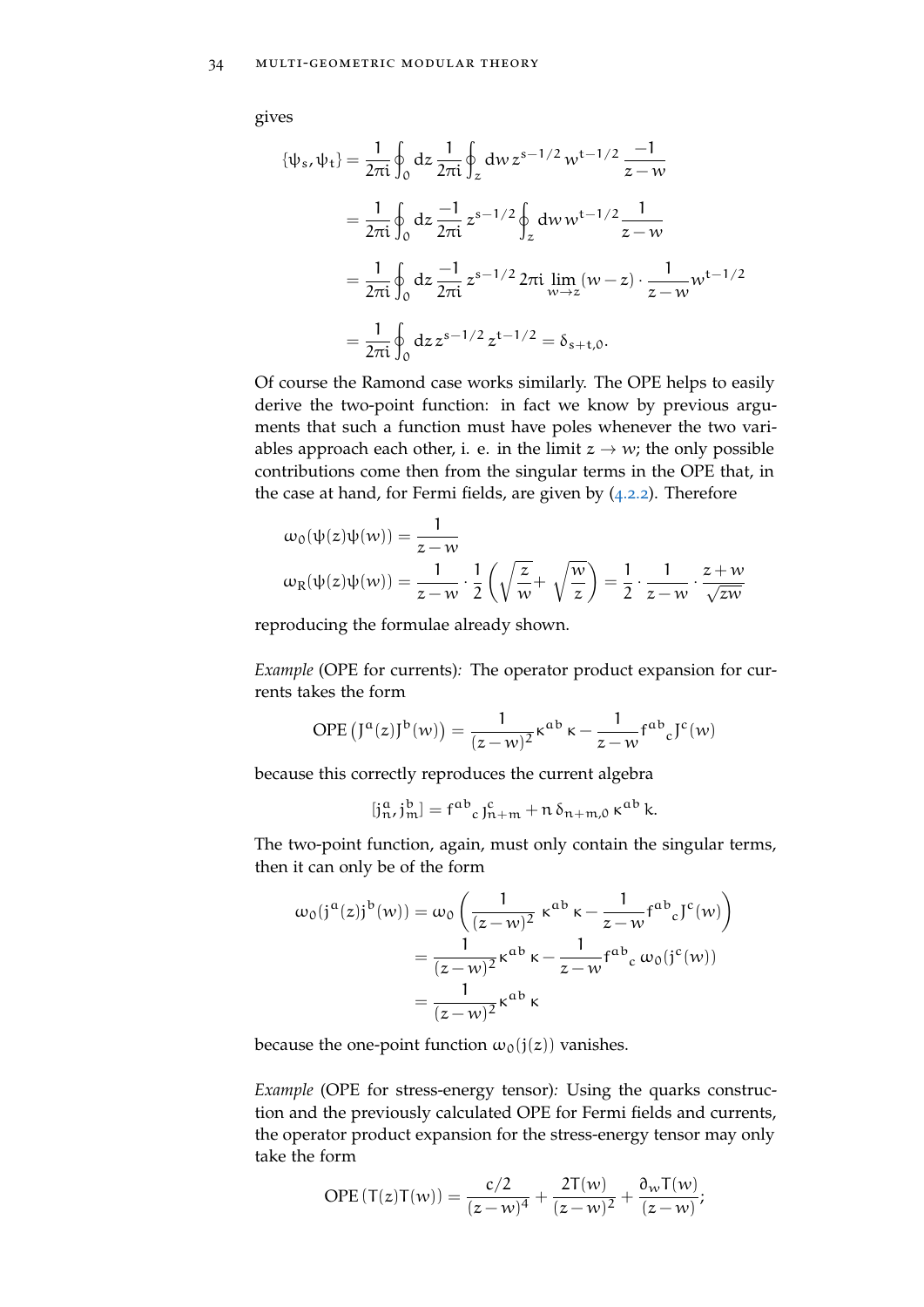and thus the central charge c appears as coefficient for the  $1/(z-w)^4$ term in the series.

We want to remark that the normal ordering just defined as the coefficient  $c_0$  in the Laurent expansion for the OPE does in fact correspond to the Wick product of operators used in the standard setting of quantum field theory in the case of free fields, defined in turn subtracting the vacuum expectation value. We have then the identification

$$
:AB: = OPE(AB) - AB - regular terms = AB - \omega_0(AB)\mathbf{1}
$$

<span id="page-46-0"></span>and since now on the two operations will be identified as the same.

#### 4.3 fermionisation in one dimension

As useful for the next purposes we are now going to show a simple example of the feature referred to as "fermionisation" in one dimension. Starting from fields fulfilling fermionic anti-commutation relations one can construct fields satisfying bosonic type commutation relations simply taking particular combinations of the former ones.

In particular we start from fermionic operators of the type  $\{a(k), a(k')^*\} =$  $\delta(k - k')$  and define the following bosonic-type operators

$$
b(q) \coloneqq \int_\mathbb{R} dk\, a(k+q)^*\, a(k) \qquad b(q)^* \coloneqq \int_\mathbb{R} dk\, a(k-q)^*\, a(k)
$$

which we are going to show fulfill bosonic commutation relations as  $[b(q), b(q')^*] = q\delta(q - q')$ . The commutator is

$$
[b(q), b(q')^*] = b(q)b(q')^* - b(q')^*b(q)
$$
  
\n
$$
= \int_{\mathbb{R}} dk a(k+q)^* a(k) \int_{\mathbb{R}} dk' a(k'-q')^* a(k')
$$
  
\n
$$
- \int_{\mathbb{R}} dk' a(k'-q')^* a(k') \int_{\mathbb{R}} dk a(k+q)^* a(k)
$$
  
\n
$$
= \int_{\mathbb{R}} dk dk' (a(k+q)^* a(k)a(k'-q')^* a(k')
$$
  
\n
$$
-a(k'-q')^* a(k') a(k+q)^* a(k))
$$

at this point we make use of the anti-commutator  $a(k)a(k'-q')^* =$  $-a(k'-q')^*a(k) + \delta(k-(k'-q'))$  to switch the operators in the products; the last line becomes

$$
\int_{\mathbb{R}}dk'\,\left(a(k'-q'+q)^*\alpha(k')\right.-a(k'-q')^*\alpha(k'-q)\right)
$$

because any  $a(k)^{2} = a(k)^{2} = 0$ . Also, we have integrated out the delta functions. At a first sight the above equation may run into problems because after intregrating on the whole real line infinities may arise and it is not clear how to subtract them from each other. In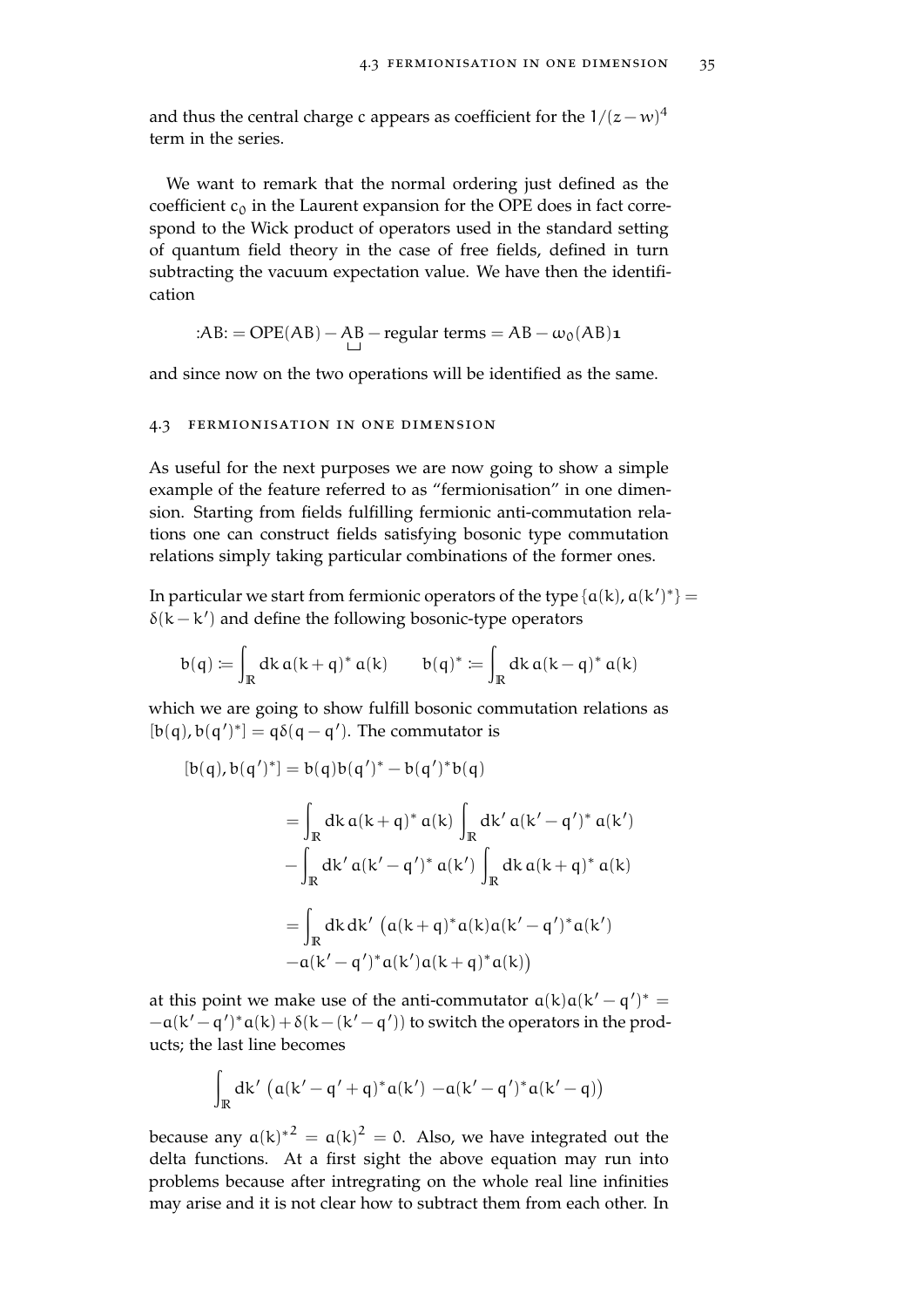order to solve this issue we make use of the definition of the normal ordered product as :AB: = AB –  $\omega_0$ (AB)1. With the help of this substitution we can rewrite the integral as

$$
\begin{aligned}&\int_\mathbb{R} dk\left( :a(k-q'+q)^*a(k): -:a(k-q')^*a(k-q) \right)\\& -\int_\mathbb{R} dk\,\omega_0(a(k-q+q')^*a(k)) + \int_\mathbb{R} dk\,\omega_0(a(k+q')^*a(k+q)).\end{aligned}
$$

The first contribution containing the normal orderings vanishes after relabelling the variables as  $k' - q \rightarrow k'$ : both terms are exactly the same. The other terms in the vacuum expectation value can be worked out as follows: the domains of integrations are restricted due to the fact that fermionic operators annihilate the vacuum for positive k, hence we can cut out the corresponding factors and end up only with

$$
[b(q), b(q')^*] = \int_{-\infty}^0 dk \omega_0(a(k-q+q')^*a(k))
$$
  

$$
- \int_{-\infty}^{-q} dk \omega_0(a(k+q')^*a(k+q))
$$
  

$$
= \delta(q-q') \left( \int_0^{\infty} dk \omega_0(a(k)a(k)^*)
$$
  

$$
- \int_{-\infty}^{-q} dk \omega_0(a(k+q)a(k+q)^*) \right)
$$
  

$$
= \delta(q-q') \int_0^q dk = \delta(q-q') \cdot q;
$$

this finally shows that  $[b(q), b(q')^*] = q\delta(q - q')$ , as to be proven. Along similar lines the authors in [\[Bischoff and Tanimoto,](#page-116-2) [2013](#page-116-2)] show how to recover the  $U(1)$ -current subalgebra in the algebraic setting, as a subnet of the fermionic Fock space after introducing the correspondence

$$
J_n = \sum_{r=-\infty}^{+\infty} :\!\!\psi_r\!\!\!\!\!\!\ast \psi_{n-r} \!\!:
$$

where the  $\psi_r$  are the modes of the free complex Fermi field  $\{\psi_r^*, \psi_m\} =$  $\delta_{n+m,0}$ .

#### <span id="page-47-0"></span>4.4 bisognano-wichmann modular flow

Following the standard construction of nets of von Neumann algebras we may assume to be equipped with an assignment of algebras I  $\rightarrow$  $A$  (I) of Fermi fields. A standard result by Bisognano and Wichmann ([\[Bisognano and Wichmann,](#page-116-3) [1975](#page-116-3)]) provides the computation of the modular automorphisms group with respect to the vacuum state for chiral conformal field theories. In case  $I = \mathbb{R}_+$  the adjoint action corresponds to the dilations of  $\delta_t = e^{-2\pi t}$ 

$$
\sigma_t^{\mathbb{R}}(\psi(x)) = \Delta^{\text{it}} \psi(x) \Delta^{-\text{it}} =
$$
  
 
$$
U(D(\delta_t)) \psi(x) U(D(\delta_t))^* = e^{-\pi t} \psi(e^{-2\pi t} x) \quad (4.4.1)
$$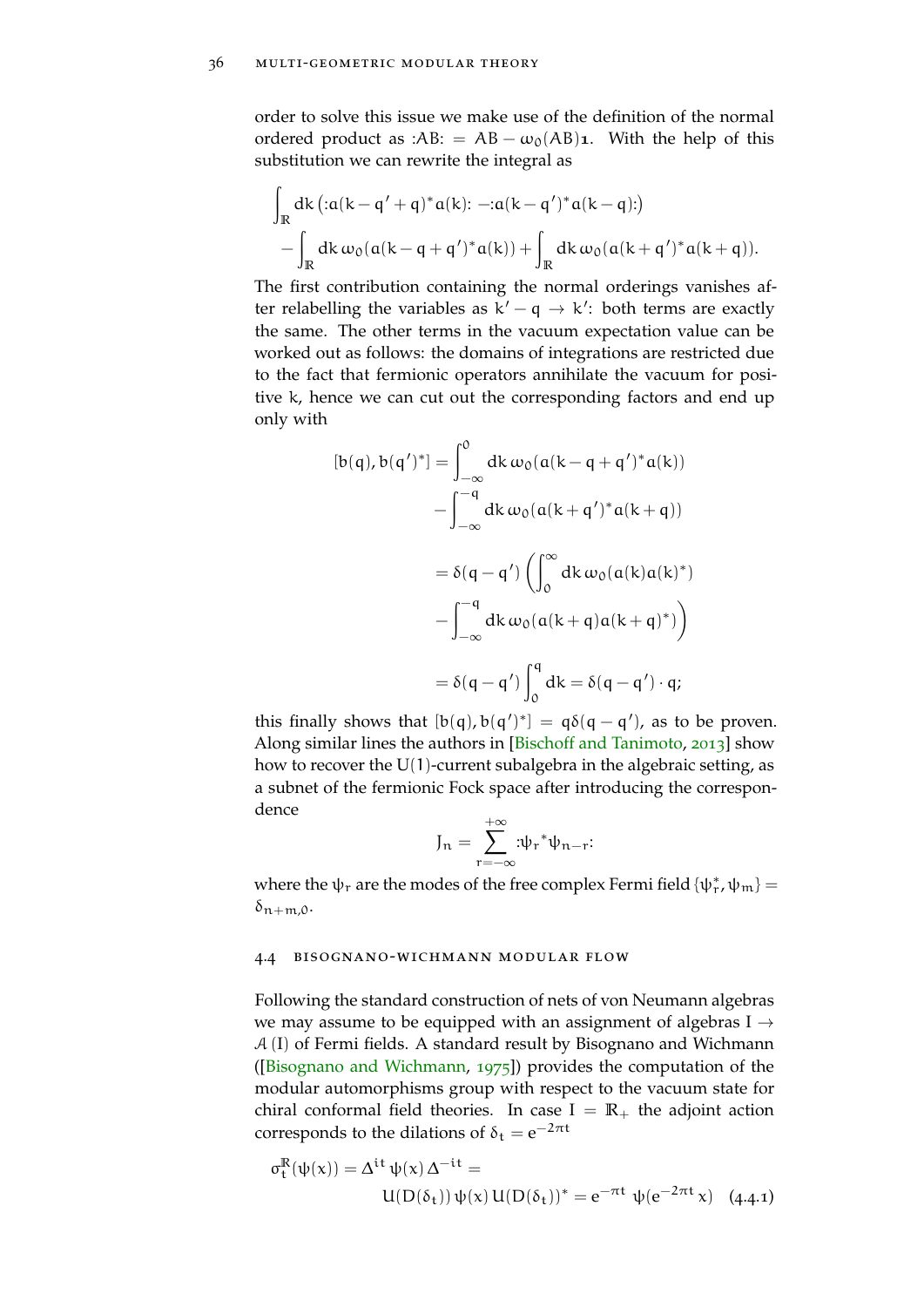and for every other interval the modular automorphisms are obtained by conjugation with a Möbius transformation  $\mu: I \to \mathbb{R}_+$  that maps I onto  $\mathbb{R}_+$ . Since Möbius transformations preserve the vacuum states  $\omega_{0}^{\mathbb{R}_{+}}$  $\int_0^{\mathbb{R}_+} \circ \mu = \omega_0^{\mathbb{I}}$  they intertwine the respective modular groups and therefore

$$
\sigma^I_t=\mu^{-1}\circ\sigma^{R_+}_t\circ\mu
$$

which allows to calculate the action of the modular automorphisms group on  $\psi(x) \in \mathcal{A}$  (I) as

$$
\sigma^I_t(\psi(x))=\sqrt{\frac{\delta_t\,\mu'(x)}{\mu'(\mu^{-1}(\delta_t\,\mu(x)))}}\,\psi(\mu^{-1}(\delta_t\,\mu(x)))
$$

namely the subgroup of Möbius transformations preserving the interval I, fixing its boundaries.

$$
\begin{array}{ccc}\n\cdot & \cdot & \cdot & \cdot & \cdot & \cdot & \mathbb{R} \\
\hline\na_1 & \mathbf{a}_2 & \mathbf{a}_3 & \mathbf{a}_4 & \mathbf{a}_5 & \mathbb{R} \\
\end{array}
$$

Since the same is true for the Cayley transform, namely  $\omega_0^{\mathbb{R}_+} = \omega_0^{\mathbb{S}^1_+}$   $\circ$ C, then the modular flow on the circle is nothing but

$$
\sigma_t^{S^1_+}=C\circ \sigma_t^{\mathbb{R}_+}\circ C^{-1}.
$$

This property ensures that the action of the modular group on Fermi fields localised in one interval is geometric. Now the question that naturally arises and that we want to address is what the modular group is whenever fields are localised in different intervals instead. As we shall see, the action can no more be geometric because of conflicts with algebraic properties otherwise. As first, we introduce the following characterisation of von Neumann algebras due to Takesaki [\[Takesaki,](#page-119-3) [1970](#page-119-3)] and we rephrase it in the language of nets with cyclic and separating vectors.

*Definition* (conditional expectation): Let  $\mathcal{N} \subset \mathcal{M}$  be an inclusion of von Neumann algebras and let  $\varphi$  be a cyclic and separating state on M. A linear map  $\mathcal{E}: \mathcal{M} \to \mathcal{N}$  is called the "conditional expectation" of M onto  $N$  with respect to  $\varphi$  if

- (i)  $\varphi \circ \mathcal{E} = \varphi|_{\mathcal{N}}$
- (ii)  $\mathcal{E}(x) = x, \quad x \in \mathbb{N}$
- (iii)  $\mathcal{E}(x)\Omega = P_1 x \Omega \quad x \in \mathcal{M}$

where Ω emerges out of the GNS representation of  $φ$  and  $P<sub>I</sub>$  projects onto  $\mathcal{H}_{I} = \{ \mathbf{x} \Omega \mid \mathbf{x} \in \mathcal{A} \in$  (I) }.

*Theorem* 4.4.1 (Takesaki, [\[Takesaki,](#page-119-3) [1970](#page-119-3)]): Let  $\mathcal{N} \subset \mathcal{M}$  and  $\varphi$  as above. The existence of a conditional expectation  $E: \mathcal{M} \to \mathcal{N}$  is equivalent to the global invariance  $\sigma_t^{\varphi}(\mathcal{N}) = \mathcal{N}$  under the modular automorphism group.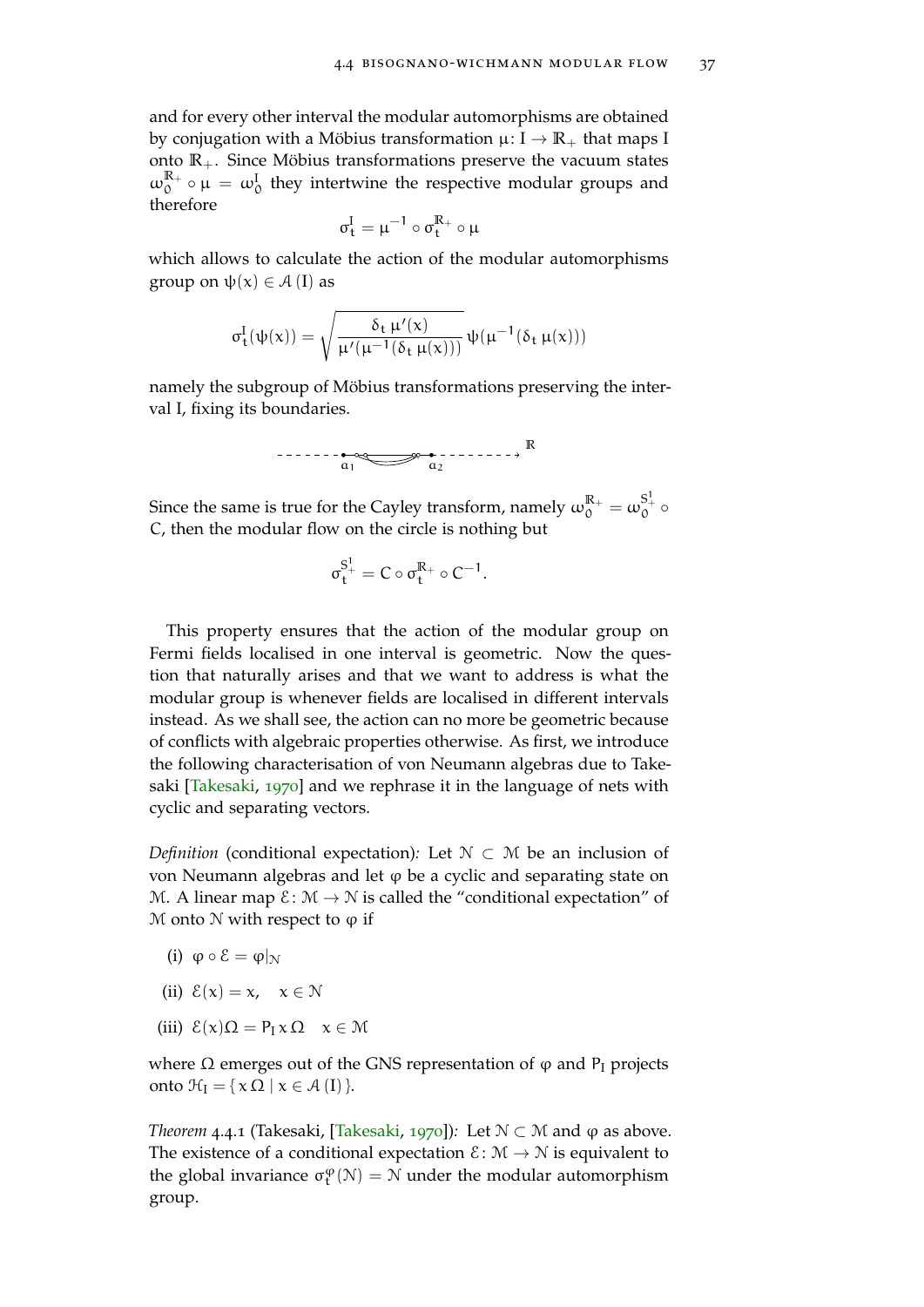Let us now assume we take two (for the sake of simplicity) any disjoint intervals  $I_1, I_2 \mid I_1 \cup I_2 =: E_2$  and consider the action of the modular group of the algebra  $A(E_2)$  with respect to the vacuum state. The action being still geometric within each of the disjoint intervals would imply that  $\sigma_t(A(I_k)) \subset A(I_k)$  and as a consequence conditions for the Takesaki's theorem would apply. The Reeh-Schlieder property ensures that the vacuum is cyclic and separating for each of the two subalgebras, hence the subset  $\mathcal{H}_I$  is dense in  $\mathcal{H}$ . Therefore  $P_I = \mathbf{1}$  and  $\mathcal{E}\Omega = x\Omega$ ,  $x \in \mathcal{A}(E_2)$ . Since  $\Omega$  is also separating then  $\mathcal{E}x = x$  however you choose  $x \in \mathcal{A}(E_2)$  and thus  $\mathcal{A}(E_2)$  must coincide with  $\mathcal{A}(I_k)$ , which is not the case at hand. From this we realise that the action of the modular automorphism group (with respect to the vacuum state) on Fermi fields localised in disjoint intervals cannot be *purely* geometric in order to avoid conflicts with Takesaki's theorem. We shall see that a mixing with pointwise coefficients is realised with free Fermi fields.

#### <span id="page-49-0"></span>4.4.1 *Geometric flow for product states*

Of course, the situation is quite different if we choose states that decompose as the product of many vacuum states. This choice would destroy all the correlations among different intervals and no restrictions given by the Takesaki theorem would therefore apply. This issue has been investigated by the authors of [\[Longo et al.,](#page-118-1) [2009](#page-118-1)] and we shall summarise here the important results.

Equipped with a net of Fermi algebras  $I \rightarrow A (I)$  the modular group with respect to the vacuum state acts geometrically within each interval on localised fields (Bisognano-Wichmann property), the geometric flow being given by the subgroup  $\delta_t$  of the Möbius group preserving the interval (dilations on  $I = \mathbb{R}_{+}$ ).

Let I be an interval on the circle and  $E_N = \sqrt[N]{I}$  the symmetric Ninterval generated, i. e. the set of all points z such that  $z^N \in I$ . The  $N<sup>th</sup>$  covering of the Möbius group, as introduced in [2](#page-21-0).2.1, acts on the net as

$$
U^{(N)}\left(\Lambda_{I}^{-2\pi t}\right)\, \mathcal{A}\left(E_{N}\right)\, U^{(N)}\left(\Lambda_{I}^{-2\pi t}\right)^{*}=\mathcal{A}\left(\delta_{t}^{(N)}(E_{N})\right)
$$

where the geometric flow corresponds to the n-dilations  $\delta_t^{(n)}$  $t^{(n)}(z) =$  $\sqrt[n]{\delta_t(z^n)}$ . Therefore each sub-interval is separately preserved by this action. If we assume the net to be split, then on  $E_N = I_1 \cup ... \cup I_n$  the split isomoprhism provides a correspondence  $\chi_{E_N}\colon \vee_{k=1}^N {\mathcal{A}}(I_k) \to$  $\otimes_{k=1}^{N} A(I_k)$ . With the help of such a map we can construct a product state as follows: let  $U(g_k)$  implement a family of diffeomorphisms acting like  $z_k \mapsto z^N$  on each of the I<sub>k</sub> and let  $\omega_0$  be the respective vacuum state. Define now ([\[Longo et al.,](#page-118-1) [2009](#page-118-1)]) the Kawahigashi-Longo state on the algebra of the multi-intervals  $A(E_N)$ 

<span id="page-49-1"></span>
$$
\varphi_{E_N} \coloneqq \left( \bigotimes_{k=1}^n \omega_0 \circ \mathrm{Ad}(\mathrm{U}(g_k^{-1})) \right) \circ \chi_{E_N}. \tag{4.4.2}
$$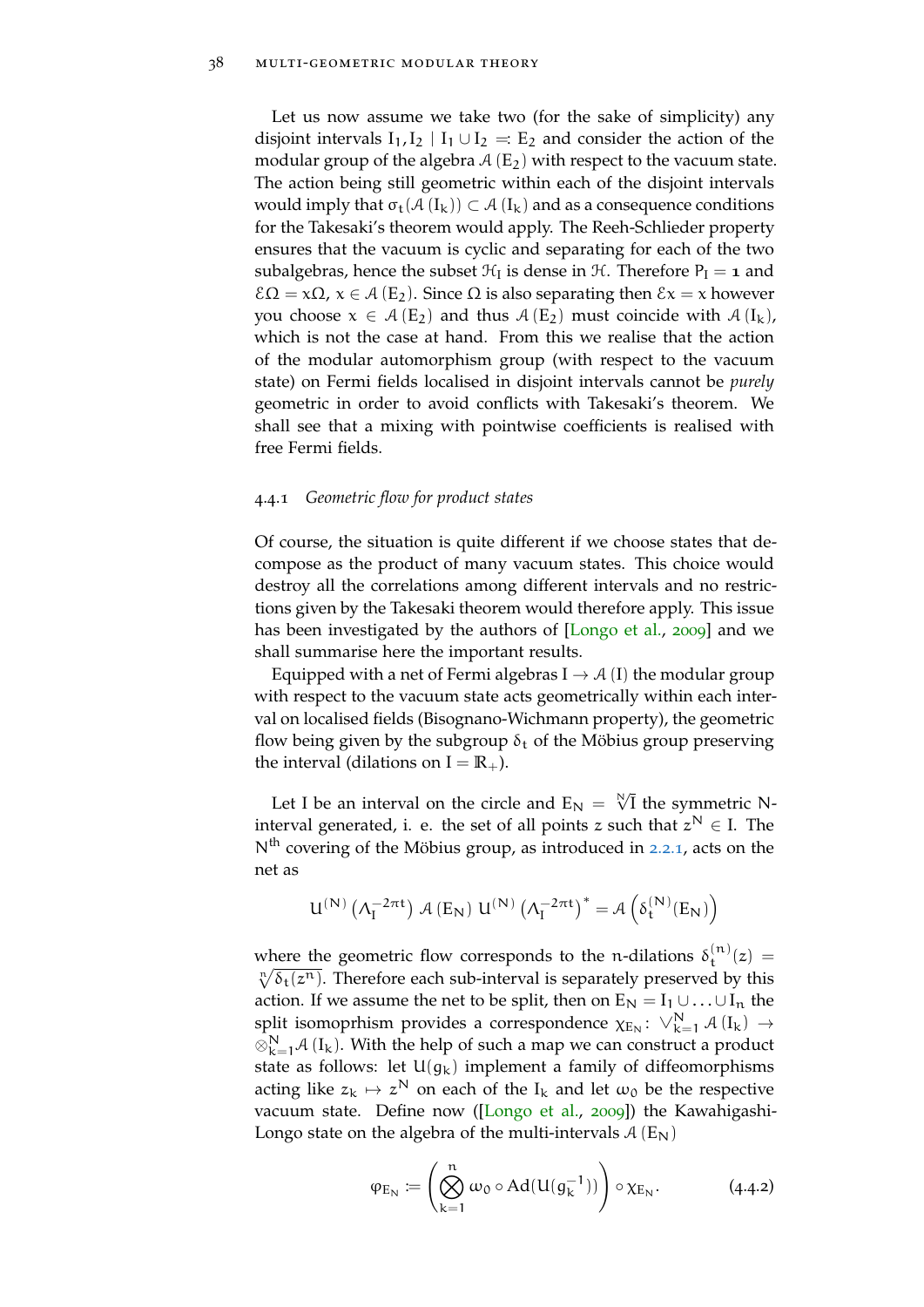The modular automorphisms flow for such a product state is, by construction, geometric within each sub-interval of  $E_N$ , the geometric flow being given by the N-dilations:

$$
\sigma_t^{\phi_{E_N}}\left(\mathcal{A}\left(I_k\right)\right)=\mathcal{A}\left(\delta_t^{(N)}(I_k)\right).
$$

The same construction can be generalised to non-symmetric intervals accordingly. We choose a general family of diffeomorphisms  $g_k: I \rightarrow$  $I_k$  with the property that, given  $z \in I$ , then  $z_k = g_k(z) \in I_k$ . The factorisation is then

$$
\phi_{E_N} \coloneqq \left(\bigotimes_{k=1}^n \omega_0 \circ Ad(U(g_k))\right) \circ \chi_{E_N}
$$

and the modular group still acts geometrically, the geometric flow being now given by  $\delta_{\mathsf{t}}^{\mathsf{En}}(z) = (g_{\mathsf{k}}^{-1} \circ \delta_{\mathsf{t}}^{(1)})$  $(t') \circ g_k(z)$  instead; obviously, this reduces to the square root map once you go back to  $g_k(z) =$ brances of  $\sqrt[N]{z}$ . However, we are going to examine the issue of nonsymmetric intervals deeper, later on.

#### <span id="page-50-0"></span>4.5 the result of casini and huerta

We shall focus henceforth on the modular theory for Fermi fields localised in disjoint intervals and the prototype notation will be  $\psi(x) \in$  $A(E_N)$ , with  $E_N = I_1 \cup ... \cup I_N$ . We shall also switch very often from the real line picture to the compact picture on the unit circle via Cayley transform. Natural notation is  $\psi(x_k)$ ,  $x_k \in I_k$  (and similarly for  $z_k$  on the circle) to refer to a field evaluated in  $I_k$ .

As we have seen, whenever we consider fields localised in different intervals the action of the modular automorphism group with respect to the vacuum state cannot be geometric because of conflicts between Takesaki's theorem and the Reeh-Schlieder property. A priori, for general space-time regions and massive fields, the action of the modular group may be of any fuzzy sort. In fact, when conformal invariance no more holds, one cannot transfer the geometric result of Bisognano and Wichmann via conformal mappings and thereby the modular action has to be non-local. In particular the authors in [\[Saf](#page-119-4)[fary,](#page-119-4) [2006](#page-119-4); [Figliolini and Guido,](#page-117-2) [1989](#page-117-2)] tried to describe the Tomita operators whence the modular automorphisms group comes in terms of pseudo-differential operators, from which the non-local action of the modular group arises. As for the modular group of a multi-interval algebra with respect to the Fock vacuum in free conformal theories, it will still act linearly on the free fields, because the modular operator S preserves the N-particle subspaces and hence so does the Tomita operator ∆. On the other hand, as we have just seen, it cannot pre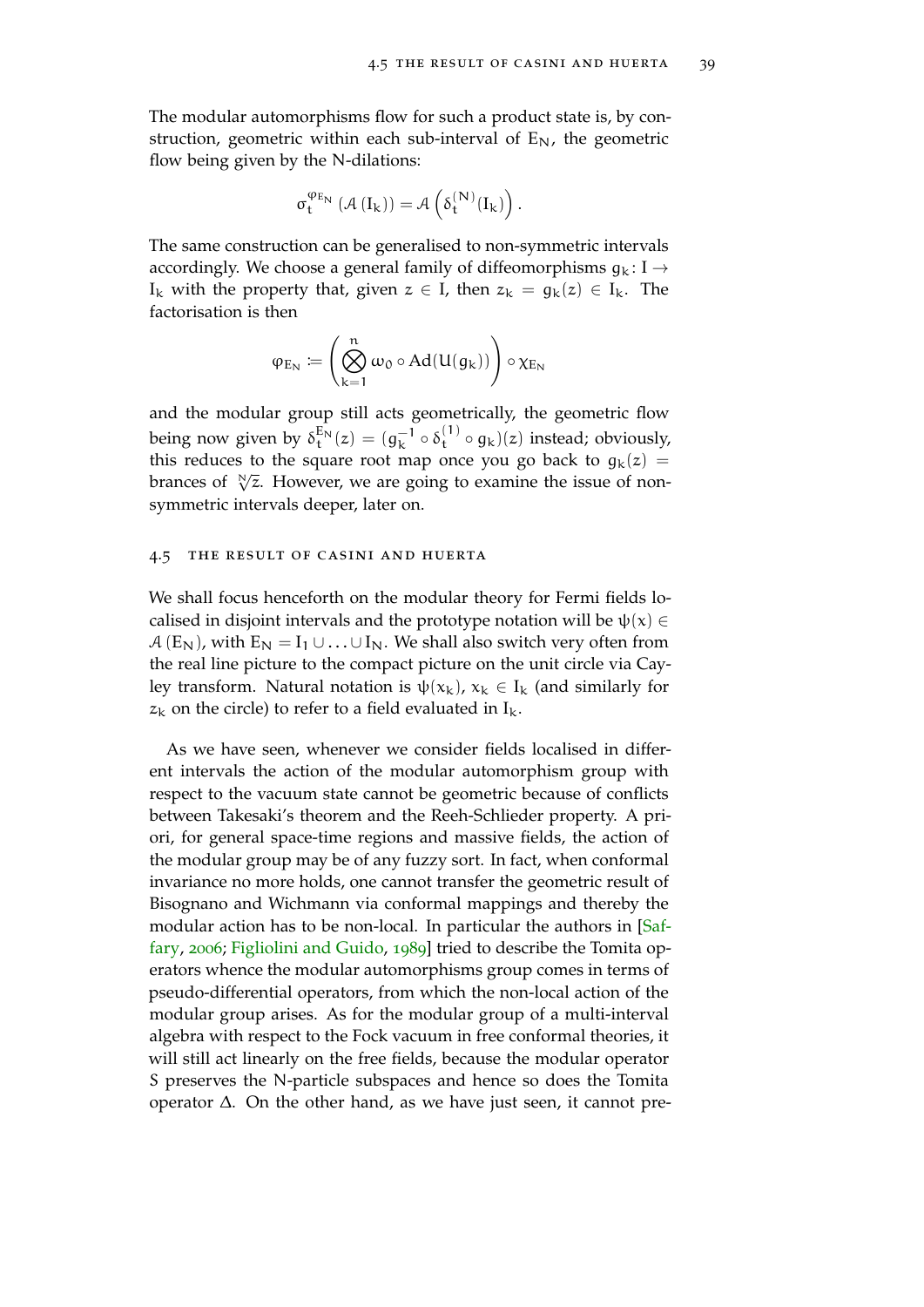serve the single-interval subalgebras. If we knew that the action is pointwise, the most general modular flow would be of the form

<span id="page-51-0"></span>
$$
\sigma_{t}(\psi(x_{1})) = c_{11}(x_{1}, t)\psi(\zeta_{t}(x_{1})) + \dots + c_{1N}(x_{N}, t)\psi(\zeta_{t}(x_{N}))
$$
\n
$$
\vdots \qquad \vdots \qquad \vdots
$$
\n
$$
\sigma_{t}(\psi(x_{N})) = c_{N1}(x_{1}, t)\psi(\zeta_{t}(x_{1})) + \dots + c_{NN}(x_{N}, t)\psi(\zeta_{t}(x_{N}))
$$
\n(4.5.1)

or, in a more compact notation,

$$
\sigma_t \begin{pmatrix} \psi(x_1) \\ \vdots \\ \psi(x_N) \end{pmatrix} = \begin{pmatrix} c_{11}(x_1, t) & \dots & c_{1N}(x_N, t) \\ \vdots & \ddots & \vdots \\ c_{N1}(x_1, t) & \dots & c_{NN}(x_N, t) \end{pmatrix} \begin{pmatrix} \psi(\zeta_t(x_1)) \\ \vdots \\ \psi(\zeta_t(x_1)) \end{pmatrix} .
$$
\n(4.5.2)

where  $\zeta_t(x)$  is some flow to be determined. Of course, once one switches to the circle picture, the entries of the matrix are different. Indeed, the unexpected finding by Casini and Huerta states that for free Fermi fields, the modular flow is of this form.

The investigation of the modular automorphism group is then related to the evaluation of the coefficient appearing in  $(4.5.1)$  $(4.5.1)$  $(4.5.1)$ . The original paper by [\[Casini and Huerta,](#page-117-3) [2009](#page-117-3)] provides the calculation of such coefficients using methods coming from density matrix and hamiltonian flows. It is known that the time evolution generated by the modular Hamiltonian K of a system, with  $e^{iKt} = \Delta^{it}$  satisfies the KMS property with respect to the vacuum state and therefore coincides with its modular group (for details we refer the reader again to [\[Casini and Huerta,](#page-117-3) [2009](#page-117-3)] and references therein). Thermal states are characterised by density matrices of the form  $\rho \sim e^{-K}$  and correlators can be expressed as  $(\Omega, (-)\Omega) = \text{tr}(\rho \cdot (-))$ . This brings up a relation between the Hamiltonian and the n-point functions (especially the two-point function) that can be used to compute the modular dynamics  $[K, \psi]$ . Exponentiating the commutator one gets the entire time evolution  $e^{itK}\psi(x)e^{-itK}$  corresponding to the modular action  $\sigma_{\omega_0}^{\rm t}(\psi(x)) = \Delta^{\rm it}\psi(x)\Delta^{-\rm it}$ . As a consequence the argument is that knowledge of the Hamiltonian evolution flow and density matrix allows, at least formally, the computation of the modular automorphisms group in terms of kernel of distributions.

Let us consider the algebra of a Fermi field localised in N disjoint open intervals  $I_1 \cup \ldots I_N =: E_N$ , with  $I_k = ]a_k, b_k[ \subset \mathbb{R}$ ; we call the interval "symmetric" if  $I_k$  are the N<sup>th</sup> roots of an interval  $I \subset \mathbb{R}$ The interval symmetric if  $I_k$  are the N<sup>-1</sup> roots of an interval  $I \subseteq \mathbb{R}$ <br>(in this case we write  $E_N = \sqrt[N]{I}$ ). Let us introduce the following Casini-Huerta function X:  $E_N \rightarrow \mathbb{R}_+$  mapping each of the intervals monotonously onto  $\mathbb{R}_+$  as

$$
X(x) = -\prod_{k=1}^{N} \frac{x - a_k}{x - b_k} = \prod_{k=1}^{N} \frac{1 + \nu_k}{1 + u_k} \cdot \prod_{k=1}^{N} \frac{z - u_k}{z - \nu_k}
$$
(4.5.3)

where  $z, u_k, v_k$  are the Cayley images of the points  $x, a_k, b_k$ . Each  $X \in \mathbb{R}_+$  has exactly N pre-images, one in each interval, and we refer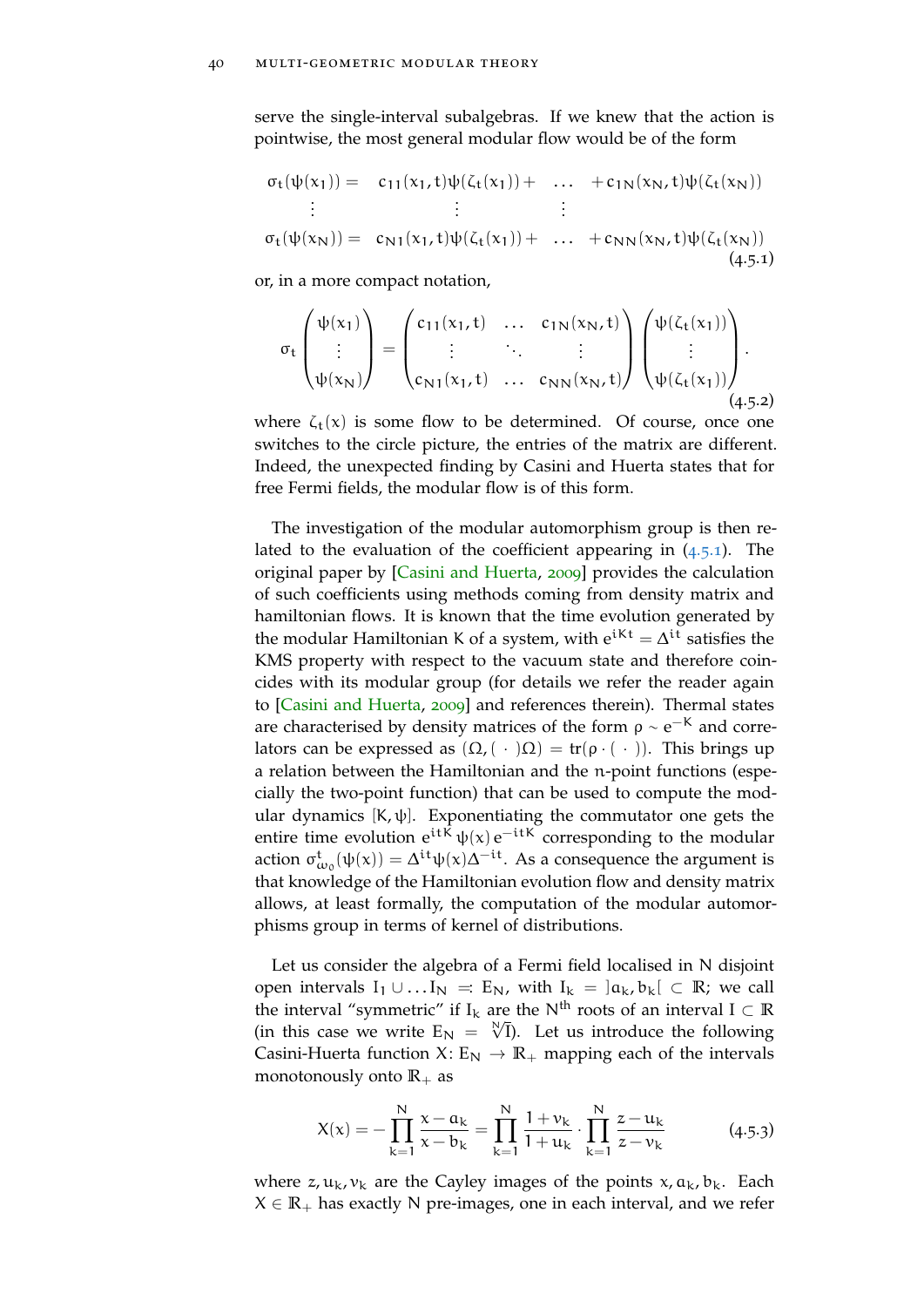to them as to  $X_1^{-1}(X), \ldots, X_N^{-1}(X), X_j^{-1}(X) \in I_j$ . Similarly, we denote by  $z_k^{-1}(X)$  the k<sup>th</sup> pre-image on the circle. Moreover, this function has the remarkable property that in case of symmetric intervals, namely when  $z^N \in I$  and thus  $z_k = \omega_k z \in I_k$  with  $\omega_k^N = 1$ , then  $X(z^N) =$  $\mu \circ C^{-1}(z^N)$ , where  $\mu$  is a suitable Möbius function.

The original result by Casini and Huerta ([\[Casini and Huerta,](#page-117-3) [2009](#page-117-3)] and [\[Longo et al.,](#page-118-1) [2009](#page-118-1)]) states that the modular automorphism group with respect to the vacuum state acts on Fermi field as

$$
\sqrt{{X_k^{-1}(X)}^{'}} \sigma_t (\psi(X_k^{-1})) = \\ \sum_{j=1}^N O(X,t)_{kj} \sqrt{{X_k^{-1}(\delta_t(X))}^{'}} \psi\left((X_j^{-1}(\delta_t X))\right) (4.5.4)
$$

where the flow  $\zeta_t(X_k^{-1}(X))$  corresponds exactly to the geometric flow appearing in the one interval case

<span id="page-52-0"></span>
$$
\zeta_t(X_k^{-1}(X)) = \delta_t(X_k^{-1}(X)) = X_k^{-1}(\delta_t(X))
$$

with  $\delta_t$  being the one parameter subgroup of Möbius transformations preserving the interval  $\mathbb{R}_+$ . The geometric part moving the points happens to be the same as in the one interval case, plus a mixing among different intervals occurs on top of it. Of course, if one reads the modular flow in terms of hamiltonian evolution, it is easy to understand that such an evolution usually delocalises fields in the pure sense of quantum mechanics, and thus we can no more expect a geometric action within each subinterval.

The matrix  $O(X, t)$  appearing in  $(4.5.4)$  $(4.5.4)$  $(4.5.4)$  is an orthogonal cocycle ∈ SO(N) given in terms of a differential equation ([\[Longo et al.,](#page-118-1) [2009](#page-118-1)]) as

<span id="page-52-1"></span>
$$
\partial_t O(X, t) = O(X, t)K(\delta_t X) \tag{4.5.5}
$$

where the matrix  $K(X)$  on the right hand side is

$$
K(X)_{kj} = \begin{cases} 2\pi \frac{\sqrt{X_k^{-1}(X)^\prime X_j^{-1}(X)^\prime}}{X_k^{-1}(X) - X_j^{-1}(X)} & \text{if } k \neq j \\ 0 & \text{otherwise} \end{cases}
$$
 (4.5.6)

The solution is a coboundary

$$
O(X,t) = O(X)^T \cdot O(\delta_t X)
$$

where  $O(X)$  is the anti-path-ordered exponential

$$
O(X) = \overline{P} \left( e^{-\frac{1}{2\pi} \int_{X_0}^{X} dX' K(X')} \right).
$$
 (4.5.7)

As a matter of example we can carry out the explicit form of this matrix in the case of symmetric intervals. In this case, as we have seen,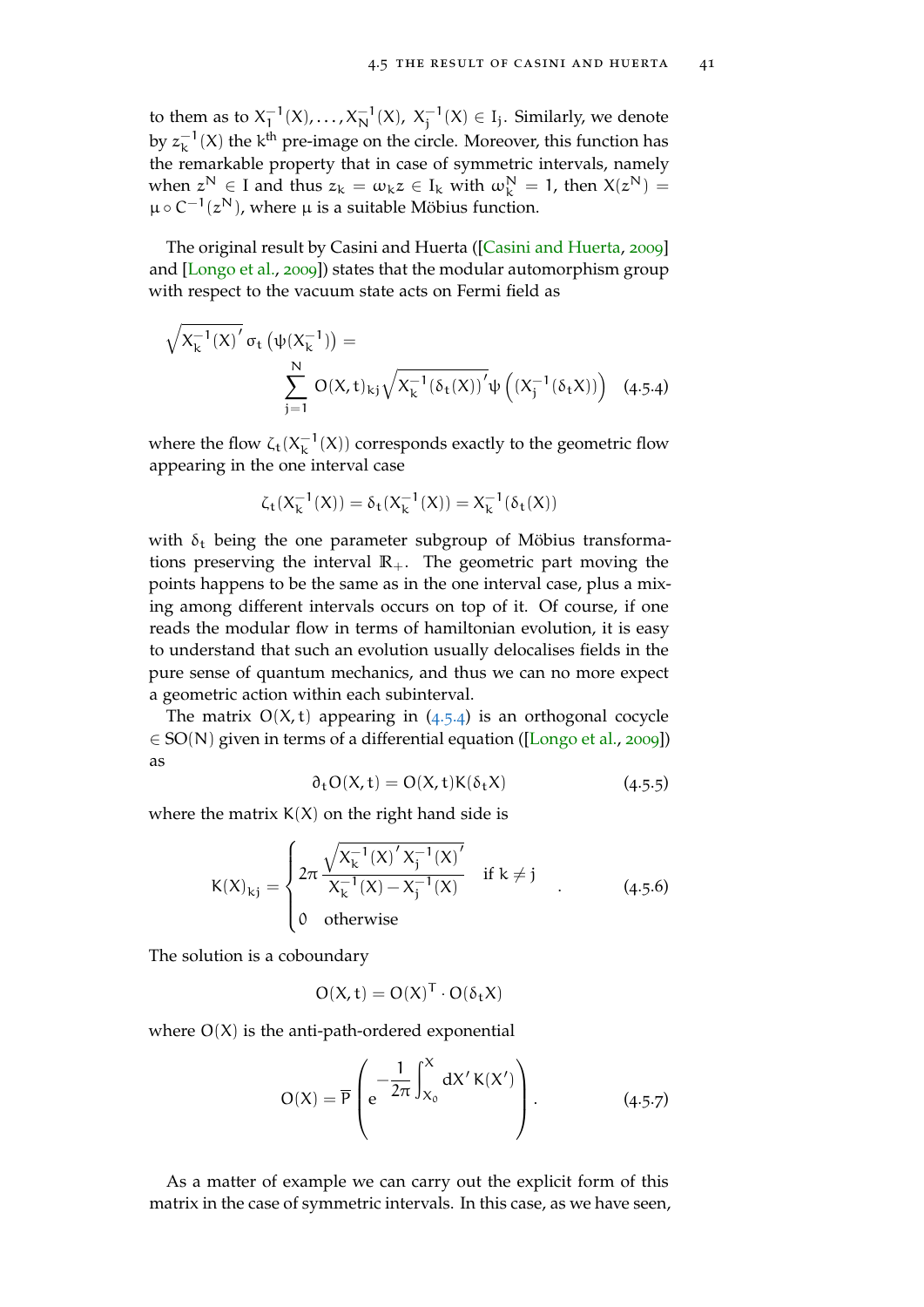the related points  $z_k \in I_k$  are obtained by taking one of the N<sup>th</sup> roots of  $z^N$ , hence  $z_k = \omega^k z$ , where  $\omega = e^{\frac{2\pi i}{N}}$  is the N<sup>th</sup> root of the unity,  $\omega^N = 1$  and  $\omega^k = e^{\frac{2\pi i}{N}k}$ . Such points can also be obtained out of the Casini-Huerta uniformisation function, calculated for symmetric interval, after a suitable match with a Möbius transformation (this is necessary whenever the Casini-Huerta function has range  $\mathbb{R}_+$ , to match the Möbius transformation taking the upper semi-circle to the interval I).

However, the symmetric form drastically simplifies the entries of the matrik  $K(X)$ , as they become

$$
K(z)_{kj} = 2\pi \frac{\omega^{\frac{k+j}{2}}}{(\omega^k - \omega^j)z} = -\overline{K}_{kj} \frac{1}{z}
$$
 (4.5.8)

with  $\overline{K}_{k,j}$  a matrix with constant entries

$$
\overline{K}_{kj}=-\frac{\omega^{\frac{k+j}{2}}}{(\omega^k-\omega^j)};
$$

of course  $K(z)_{ki}$  is still zero if  $k = j$ . Since the matrix  $\overline{K}$  is a constant matrix, it commutes with itself at different points and as a consequence the anti-path-ordered exponential reduces to an ordinary exponential

$$
O(X) = e^{\frac{1}{2\pi} 2\pi \overline{K} \int_1^z dw \frac{1}{w}} = e^{\overline{K} \ln z} = z^{\overline{K}};
$$
 (4.5.9)

clearly enough,  $z = e^{i\varphi}$  is any point on the circle. The expression we have obtained is rather simple, in the case of symmetric intervals; later on we will introduce a lemma stating the particular form allowed for the spectrum of such a matrix, also calculating the particular diagonal form it acquires after an orthonormal transformation  $K = B^{-1} D B$ , with a unitary matrix B and a diagonal matrix D. For the moment we can just plug this expression in the above formula (no matter what these matrices actually are) to obtain

$$
z^{\overline{K}} = z^{B^{-1} D B} = e^{i\varphi B^{-1} D B} = B^{-1} z^D B
$$

and the matrix D can be decomposed over its eigenvalues  $\lambda_k$  as  $D = \sum_{k=1}^{n} \lambda_k P_k$ , where  $P_k := |e_k\rangle \langle e_k|$  is the projection over the k<sup>th</sup> eigenspace. Running once around the circle the change in the variable z is  $z \mapsto e^{2\pi i} z$  and so the matrix  $O(z)$  changes consequently as

$$
O(e^{2\pi i}\,z)=B^{-1}\,e^{\displaystyle\sum_{k=1}^n \lambda_k P_k}\,z^{\overline{K}}\,B.
$$

We shall see that the spectrum  $\lambda_k$  of D is basically made of natural numbers so that eventually one obtains  $e^{(N+1)i\pi}$  and thus we conclude that the only change in the matrix  $O(z)$  is up to a minus sign:  $O(e^{2\pi i} z) = (-1)^{N+1} O(z).$ 

As we mentioned, the spectrum of the matrix  $K(X)$  is given, in the symmetric case, by the following: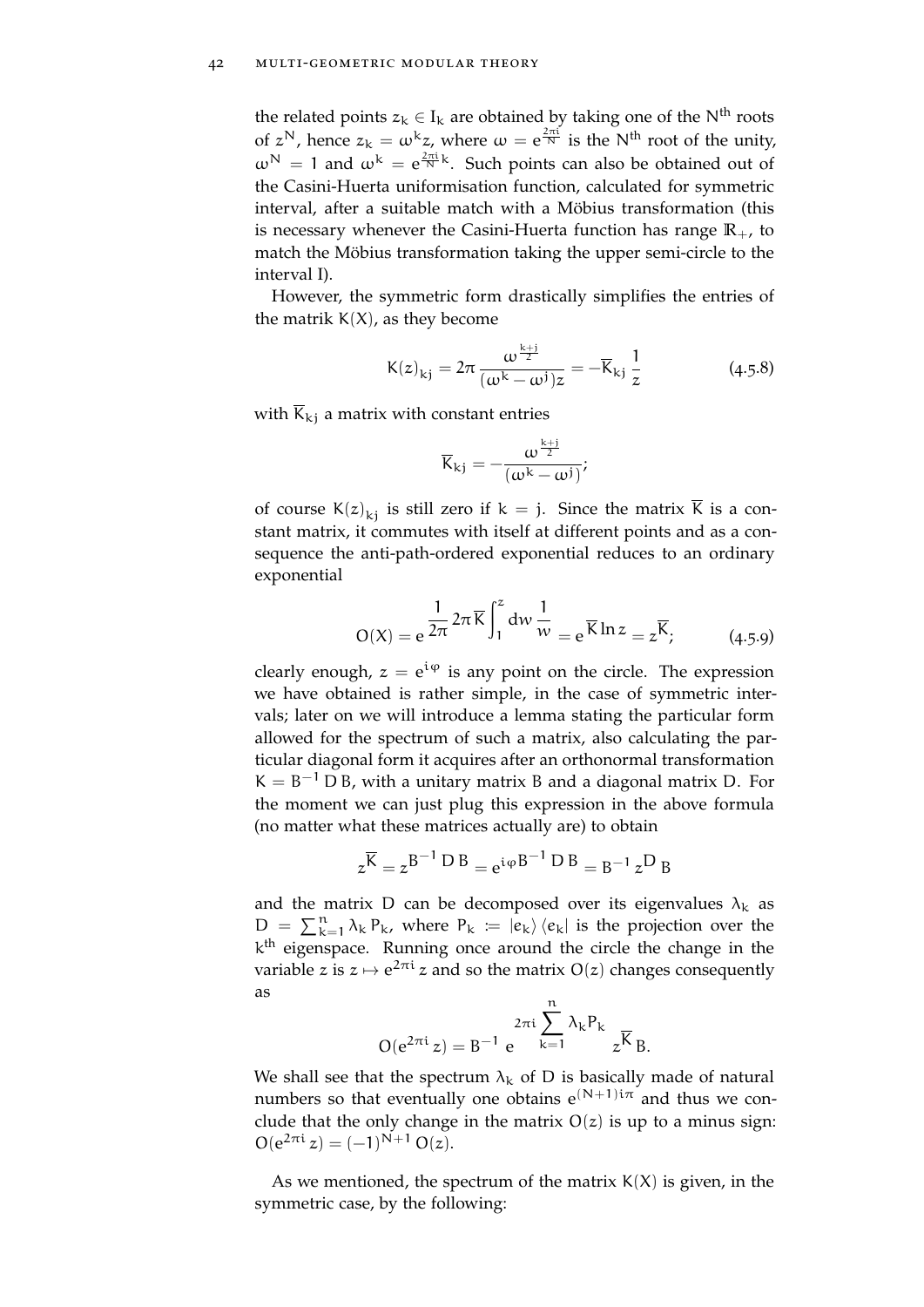*Lemma* ([\[Rehren and Tedesco,](#page-119-5) [2013](#page-119-5)])*:* The matrix K(X) has integer spaced spectrum  $\frac{1-n}{2}, \ldots, \frac{n-1}{2}$  $\frac{-1}{2}$  in the symmetric case. It is diagonalised by the unitary matrix  $\frac{1}{\sqrt{2}}$  $\frac{1}{n}$ B whose entries are B<sub>kj</sub> =  $\omega^{(1/2-k)j}$ , ω being given by the root of the unity as above. This implies  $B K =$ D B, where D is the diagonal matrix with entries  $D_{kk} = \frac{n+1}{2} - k$ .

*Proof.* By direct computation of the left hand side

$$
\begin{aligned} \sum_{j\neq l}^n B_{kj} K_{j1} &= -\sum_{j=l+1}^{n+l-1} \frac{\omega^{(1/2-k)j} \omega^{\frac{j+l}{2}}}{\omega^j - \omega^l} \\ &= -\omega^{(1/2-k)l} \sum_{j=1}^{n-1} \frac{\omega^{(1/2-k)j} \omega^{\frac{j+2l}{2}}}{(\omega^j-1)\omega^l} \end{aligned}
$$

where we made use of the invariance of the sum under the shift  $j \rightarrow$  $j + n$ . Now we symmetrise again the sum under  $j \leftrightarrow n - j$  to have

$$
\begin{aligned} \sum_{j\neq l}^n B_{kj} K_{jl} &= -B_{kl} \sum_{j=1}^{n-1} \frac{\omega^{(1-k)j}}{\omega^j-1} \\ &= -B_{kl} \cdot \frac{1}{2} \sum_{j=1}^{n-1} \Big( \frac{\omega^{(1-k)j}}{\omega^j-1} + \frac{\omega^{(1-k)(n-j)}}{\omega^{n-j}-1} \Big) \end{aligned}
$$

Notice now that whenever  $z \in \text{S}^1$  is a phase, contributions of the form

$$
\frac{z^m - z^{-m}}{z - z^{-1}} = z^{m-1} + \ldots + z^{1-m}
$$

can be simplified cancelling the denominators. This applies as well to  $\omega$  and the right hand side becomes then

$$
-B_{k l} \cdot \frac{1}{2} \sum_{j=1}^{n-1} \frac{\omega^{(1-k)j} - \omega^{k j}}{\omega^j-1} = B_{k l} \cdot \frac{1}{2} \sum_{j=1}^{n-1} \sum_{\nu=1-k}^{k-1} \omega^{j \nu}.
$$

Since  $\omega^n = 1$  we derive that  $\sum_{j=0}^n \omega^{j \nu} = n \, \delta_{\nu,0}$  and thus

$$
\sum_{j\neq l}^{n} B_{kj} K_{jl} = B_{kl} \sum_{\nu=1-k}^{k-1} (n \, \delta_{\nu,0} - 1) = B_{kl} \cdot \frac{1}{2} (n - 2k + 1) = D_{kk} \cdot B_{kl}
$$

completing the proof.

 $\Box$ 

#### <span id="page-54-0"></span>4.6 diffeomorphisms covariance

We shall now turn to a very important feature of conformal nets on the circle which follows from the way fields are assumed to transform under diffeomorphisms. We shall follow the guide lines provided by [\[Longo and Xu,](#page-118-2) [2004](#page-118-2)]: we assume the net to be diffeomorphisms covariant and split, i. e. for each couple of intervals  $I_1, I_2$ with disjoint closure, there exist an isomoprhism (the "split map")  $\chi: \mathcal{A}(\mathfrak{l}_1)\vee\mathcal{A}(\mathfrak{l}_2)\to\mathcal{A}(\mathfrak{l}_1)\otimes\mathcal{A}(\mathfrak{l}_2)$  such that  $\chi(\mathfrak{a}_1\mathfrak{a}_2)=\mathfrak{a}_1\otimes\mathfrak{a}_2$ , however you choose  $a_1 \in \mathcal{A}(\mathfrak{l}_1)$ ,  $a_2 \in \mathcal{A}(\mathfrak{l}_2)$ .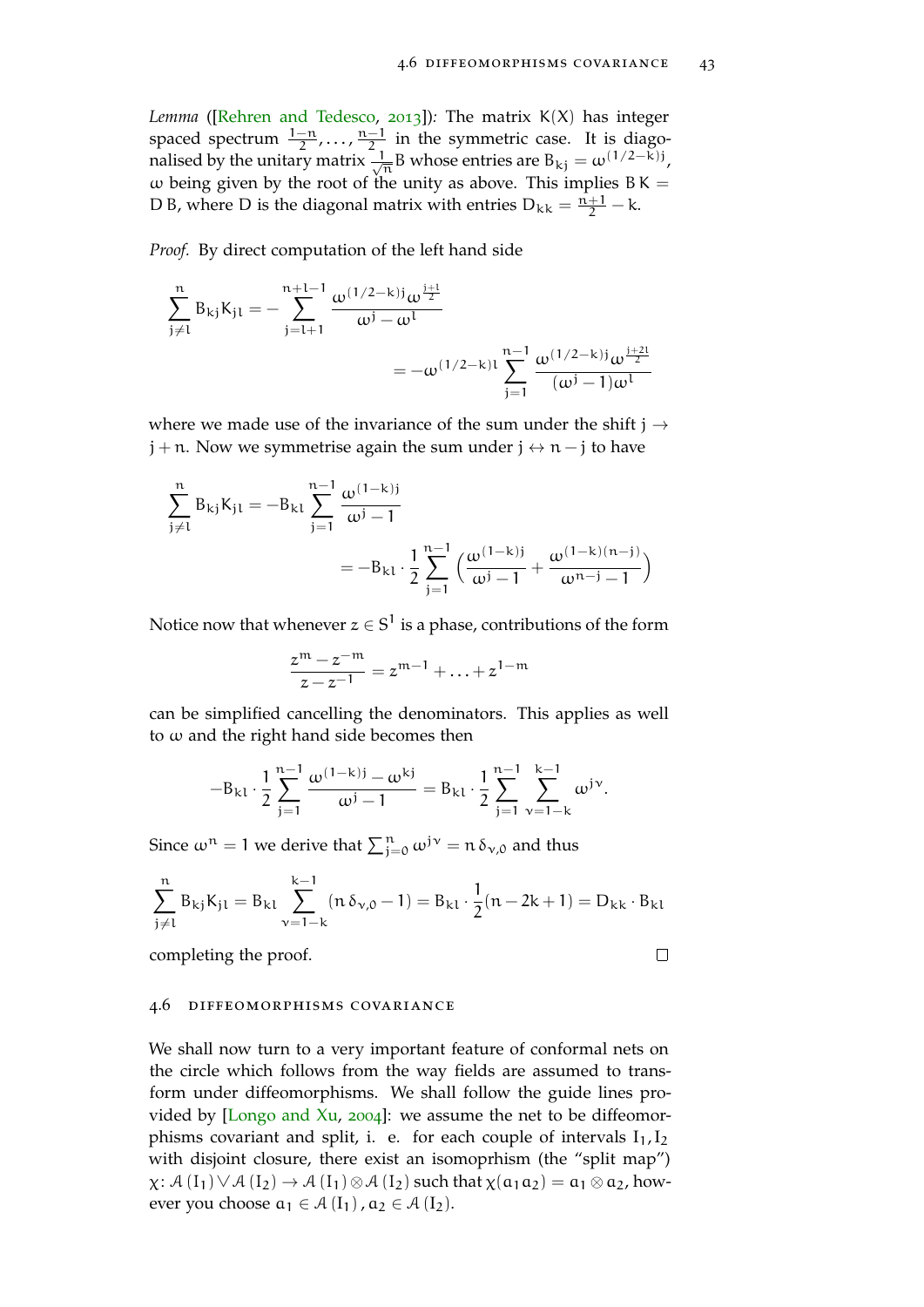#### 44 multi-geometric modular theory

Let now I be an interval on the circle and denote as  $A^N(I)$  =  $A$  (I)  $\otimes \ldots \otimes A$  (I) many copies of the related algebra. We introduce a family of diffeomorphisms  $\gamma_j: I \to I_j$  such that, with natural understanding of notations, given  $z \in I$  then  $\gamma_j(z) = z_j \in I_j$ . Diffeomorphisms covariance implies the existence of a continuous projective unitary representation of Diff(S<sup>1</sup>). Once we choose the  $\gamma_j$  their action is implemented on the net by means of unitaries  $U(\gamma_i)$ :

$$
\varphi_{I}^{j} \coloneqq \text{Ad}\,U(\gamma)|\,\mathcal{A}\,(I) = \mathcal{A}\left(\gamma_{j}(I)\right) = \mathcal{A}\left(I_{j}\right)
$$

in this respect  $\phi^{\dagger}_{\rm I}$  $j_I^j$  is an isomoprhism  $\phi_I^j$  $I_I^1$ :  $A(I) \rightarrow A(I_j)$ . Therefore taking the tensor product N times we obtain a map

$$
\bigotimes_{k=1}^{N} \varphi_{I}^{k} = \varphi_{I}^{1} \otimes \ldots \otimes \varphi_{I}^{n} \colon \mathcal{A}^{N}(I) \to \mathcal{A} (I_{1}) \otimes \ldots \otimes \mathcal{A} (I_{N})
$$

acting on the elements as  $\phi_I^1(\mathfrak{a}_1) \otimes \ldots \otimes \phi_I^N(\mathfrak{a}_N)$ . We can now compose everything with the inverse split map  $\chi^{-1}$  at our disposal in order to bring  $A(I_1) \otimes \ldots \otimes A(I_N)$  into  $A(I_1 \cup \ldots \cup I_N)$ . The assignment we eventually obtain is called the Longo-Xu map

<span id="page-55-0"></span>
$$
LX: \mathcal{A}^{N}(I) \to \mathcal{A}(I_{1} \cup \ldots \cup I_{N})
$$
 (4.6.1)

and it is explicitly realised on the elements as

$$
LX(a_1 \otimes \ldots \otimes a_N) := \left(\chi^{-1} \circ \bigotimes_{k=1}^N \varphi_1^k\right) (a_1 \otimes \ldots \otimes a_N)
$$

$$
= \varphi_1^1(a_1) \cdot \ldots \cdot \varphi_1^N(a_N)
$$

for each  $a_1, \ldots, a_N \in \mathcal{A}$  (I). As a matter of example, and very useful for the forthcoming purposes, we shall give the explicit formulae for the Longo-Xu map in case the diffeomorphisms  $\gamma_i(z)$  coincide with the inverse root map.

*Example* (Square root map)*:* For the sake of simplicity let us restrict to *Example* (Square root map): For the sake of simplicity let us restrict to a symmetric two-interval  $\sqrt{I} = I_1 \cup I_2$ , that is the set of points  $z \in S^1$ such that  $z^2 \in I$ . The diffeomorphism at hand is the square root map  $z^2\mapsto \sqrt{z^2}=\pm z$  and we identify the two solutions as the two branches  $\mu_1(z^2) = z$ ,  $\mu_2(z^2) = -z$  and thus the two intervals are related to each other as  $I_2 = rot(\pi)(I_1)$ . Also, in order to avoid troubles with the discontinuities, we require such interval not to contain the point where the cut in the square root is chosen.

In particular, if we take two copies  $\psi^{(1)}$ ,  $\psi^{(2)}$  of a Fermi field localised in I we have, applying  $(4.6.1)$  $(4.6.1)$  $(4.6.1)$ 

$$
LX(\psi^{(1)}(z^2) \otimes \mathbf{1}) = Ad U(\sqrt{(\cdot)}) (\psi^{(1)}(z^2)) \cdot \mathbf{1}
$$
  

$$
LX(\mathbf{1} \otimes \psi^{(2)}(z^2)) = \mathbf{1} \cdot Ad U(-\sqrt{(\cdot)}) (\psi^{(2)}(z^2)).
$$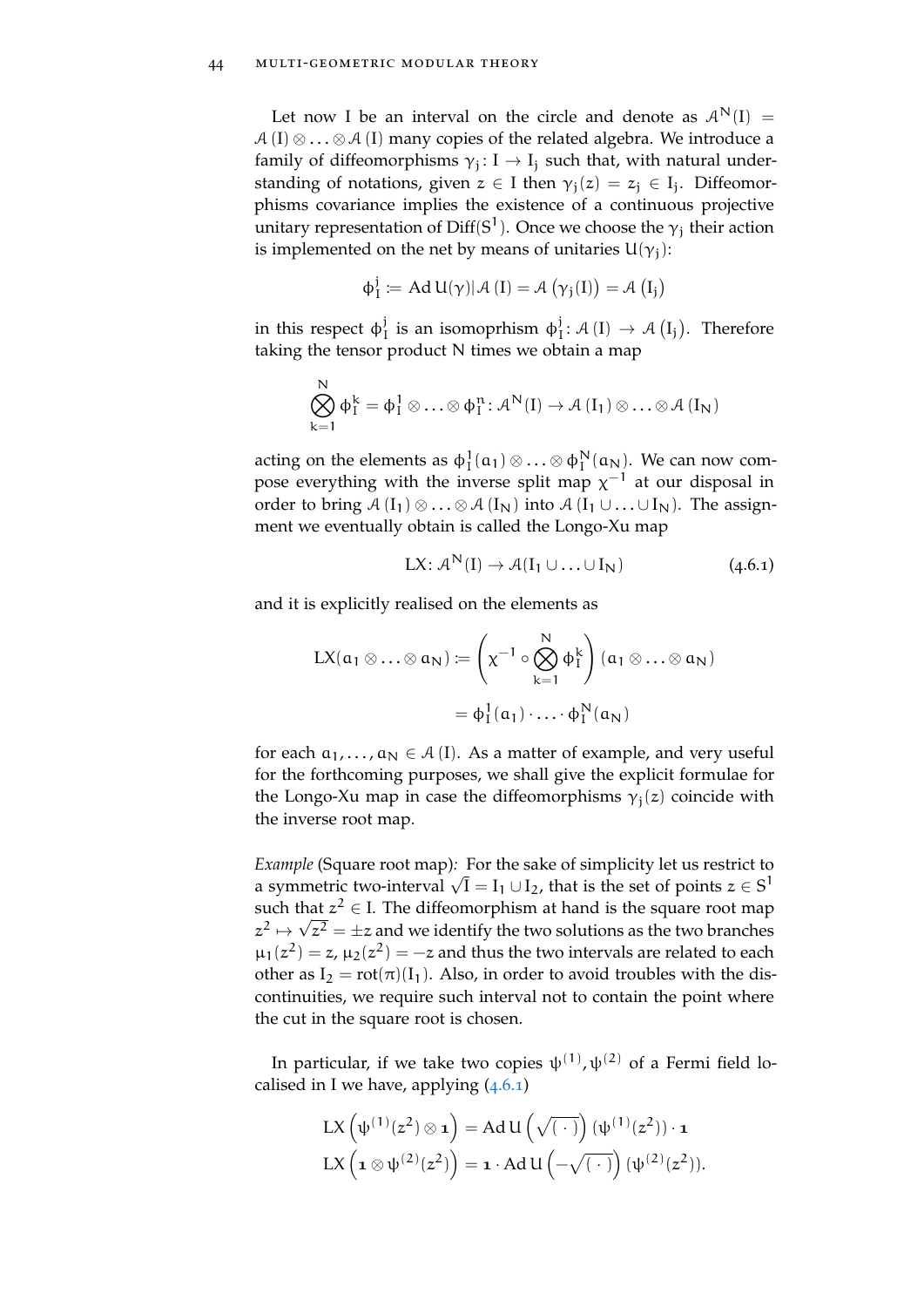By using the conformal transformation law of the Fermi fields, the adjoint action reduces to

$$
Ad\,U(\gamma)\psi(z)=\sqrt{\frac{\partial\gamma}{\partial z}}\psi(\gamma(z))
$$

and thus

$$
LX\left(\psi^{(1)}(z^2)\otimes\mathbf{1}\right) = \frac{1}{\sqrt{2z}}\,\psi(z)
$$

$$
LX\left(\mathbf{1}\otimes\psi^{(2)}(z^2)\right) = \frac{i}{\sqrt{2z}}\,\psi(-z).
$$

Even more useful for the next issues is the form this map acquires on the complex fermion

$$
LX(\phi(z^2)) = LX \left(\psi^{(1)}(z^2) + i\psi^{(2)}(z^2)\right) = \frac{1}{2\sqrt{z}} \left(\psi(z) + \psi(-z)\right)
$$
\n
$$
(4.6.2)
$$
\n
$$
LX(\phi(z^2)^*) = LX \left(\psi^{(1)}(z^2) - i\psi^{(2)}(z^2)\right) = \frac{1}{2\sqrt{z}} \left(\psi(z) - \psi(-z)\right).
$$
\n
$$
(4.6.3)
$$

The Longo-Xu map allows us to simplify the expression of the Kawahigashi-Longo state that we have introduced before, ([4](#page-49-1).4.2). In  $\alpha$  awaingasin-Longo state that we have introduced before, ([4](#page-49-1).4.2). In fact, again in case of a symmetric two-interval  $\sqrt{I}$ , the state (4.4.2) appears to be exactly

$$
\varphi_{\sqrt{I}} = (\omega_0 \otimes \omega_0) \circ (\text{Ad } U(z \mapsto z^2) \otimes \text{Ad } U(-z \mapsto z^2)) \circ \chi_{\sqrt{I}}^{-1}
$$
  

$$
\varphi_{\sqrt{I}} = (\omega_0 \otimes \omega_0) \circ LX^{-1}
$$

This relation is going to be very useful to compare such product state with the vacuum state defined on the algebra of the multi-interval.

#### <span id="page-56-0"></span>4.7 a multi-local isomorphism

In this section we present a simple isomorphism between the algebra of one real chiral Fermi field and the algebras of n real chiral Fermi fields in the context of nets of von Neumann algebras. Unlike the Longo-Xu map, this isomorphism preservers the vacuum state due to a suitable change of localisation; we first prove the result for symmetric intervals and then extend it to the general case of non-symmetric intervals, using insights and results from [\[Casini and Huerta,](#page-117-3) [2009](#page-117-3)].

As a start-up we recall that in general, due to the split property, we can make use of the split map between any two algebras  $\chi: \mathcal{A} \times \mathcal{A} \times \mathcal{A}$  $A(J) \rightarrow A(I) \otimes A(J)$  taking ab  $\rightarrow a \otimes b$ . To be more precise, since we shall be dealing with Fermi fields, the tensor product  $\otimes^{\text{t}}$  is understood to be "graded", namely for any two operators  $A \otimes^t B$  is the true tensor product  $A \otimes B$  if either of them is a Bose field, and a twisted tensor product  $A \otimes (-1)B$  if both of them are Fermi fields. This is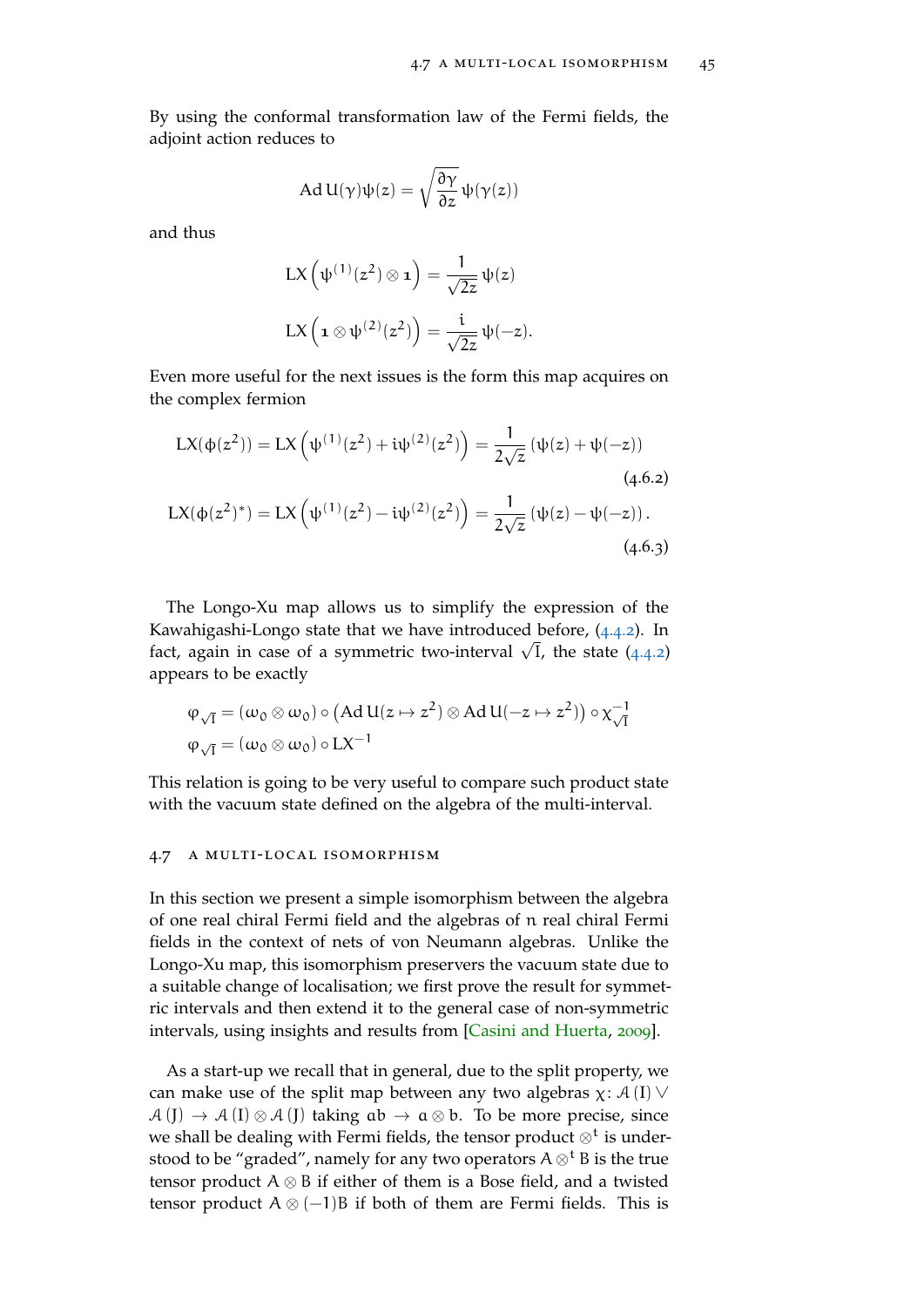to ensure the correct commutation or anti-commutation relations, respectively. Of course, whenever we are dealing with sums of Bose and Fermi fields, the correct formulae for the tensor product follow by linearity.

However, as shown in the previous paraghraph, this is implemented on the algebras as the Longo-Xu map, especially when the fields at hand satisfy diffeomorphisms covariance. Roughly speaking, this allows us to move the fields around the circle and in particular we can bring any number N of "copies" of one algebra  $A^N(I)$  onto one "delocalised" copy of the same algebra  $A(I_1 \cup ... \cup I_N)$  via LX( $a_1 \otimes$  $\ldots \otimes a_N$ ) =  $\phi^1_I(a_1) \cdot \ldots \cdot \phi^N_I(a_N)$ . It is nevertheless clear though, that such a map does not preserve the vacuum state, because product states do destroy correlations between fields at different points,  $\omega_0(a(x)b(y)) \neq \omega_0(a(x)) \cdot \omega_0(b(y)).$ 

The new idea is that, nonetheless, a vacuum preserving isomorphism does exist, it just has to be prepared ad hoc, and, interestingly enough, we shall see eventually that it is strongly connected to the Longo-Xu isomorphism through a general gauge transformation. Also, this new isomorphism will be globally defined thanks to its extension to the entire circle. Anyway, before we start we recall once more the standard notations to be used.

Let  $A^N(I)$  denote N copies of an algebra of fields localised in the interval I on the circle (likewise on the real line, we shall switch the two pictures very often), i. e.  $\mathcal{A}(\mathbf{I}) \otimes \ldots \otimes \mathcal{A}(\mathbf{I})$ . Whenever no representation is explicitly stated we assume the fields to be in their defining vacuum representation, namely  $\pi_0(A(I))$ . However, we will try to be clear enough throughout. A symmetric interval is essentially an  $N<sup>th</sup>$ clear enough unoughout. A symmetric mervar is essentially an iver-<br>root  $\sqrt[N]{I} = I_1 \cup ... \cup I_N$  and, with clear understanding of symbols, we refer to  $z^N \in I$  and  $z_1, \ldots, z_N$  as the roots in each sub-interval  $I_k$ , each of them satisfying  $z_k^N = z^N \in I$ . Even clearer is the following notation: the related points  $z_k$  can be written as  $z_k = \omega^k z$  if  $\omega = e^{\frac{2\pi i}{N}}$  and  $z = e^{i\varphi}$  is any fixed point  $\in E_N$ . This will ensure that each of those roots "squares" to  $z^N \in I$ . In the special case of  $N = 2$  this reduces to  $z^2 \in I$  and  $I_1 \cup I_2$  is the set of points of the form  $z, -z$  as the two to  $z^- \in I$  and  $I_1 \circ$ <br>solutions to  $\sqrt{z^2}$ .

A non-symmetric interval  $E_N$ , instead, is simply the union of any N intervals with disjoint closure, wherein the related points  $z_k \in I_k$ need not be roots of  $z^N$ , rather they are defined as roots of a particular N-folded map taking the interval I onto  $I_1 \cup ... \cup I_N$ , where each of the  $z_k$  appears as one of the solutions of this equation. In particular, this assignment will be achieved by means of the Casini-Huerta function ([4](#page-63-1).7.9) whose properties have already been stated.

Fields will be considered both on the real line **R** and on the circle  $S<sup>1</sup>$ , the passage from either picture to the other being achieved by means of the Cayley transform. Conformal fields will consequently change as (the extra factor i is conventional)

$$
\varphi(z) = \sqrt{-i\frac{dz}{dx}}\,\varphi(x) = \frac{1 - ix}{\sqrt{2}}\,\varphi(x).
$$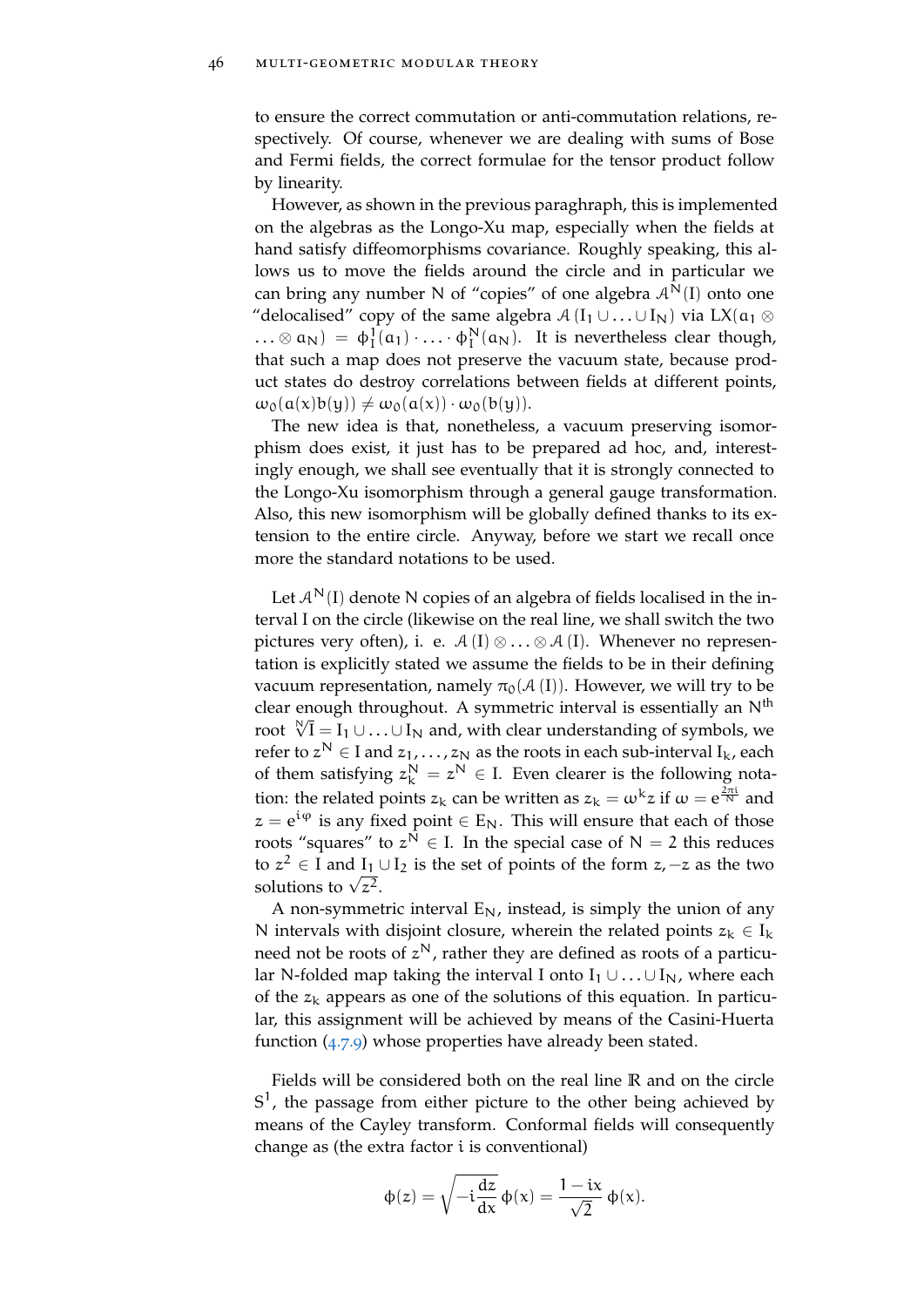Fields in the compact picture are just a reparametrisation of fields on the real line, and the extension to the entire circle depends on the representation. As already introduced in the previous paraghraph [4](#page-40-0).1, Fermi fields on the real line posses two faithful representations: the vacuum (Neveu- Schwarz) and the Ramond representation, the former extending periodically on the circle, the latter anti-periodically. The starting point will be a real chiral Fermi field versus two copies thereof, also seen as a complex fermion again in the sense of [4](#page-40-0).1, where all the notations, two-point functions and commutation rules have already been stated. Obviously fields must be smeared with suitable functions in order to obtain operators on a Hilbert space; nevertheless most of the computations will be clear in the sense of distribution, if not stated otherwise.

Moreover, due to the fact that the fields are assumed to be free (and hence their anti-commutators are multiples of the identity operator) the standard anti-commutation relations can be recovered out of the two-point function as

$$
\omega(\psi(z)\psi(w)) + \omega(\psi(w)\psi(z)) = \omega(\omega(\psi(z)\psi(w)) +
$$
  

$$
\omega(\psi(w)\psi(z))) = \omega(\{\psi(z), \psi(w)\}) = \{\psi(z), \psi(w)\}.
$$

In the case at hand we recover

$$
\{\psi(z), \psi(w)\} = \lim_{\lambda \to 1} \left( \frac{1}{z - \lambda w} + \frac{1}{w - \lambda z} \right) = \frac{2\pi}{z} \delta(\phi - \theta)
$$

<span id="page-58-0"></span>if  $z = e^{i\varphi}$  and  $w = e^{i\theta}$ , for  $\varphi$ ,  $\theta \in [-\pi, \pi[$ .

#### 4.7.1 *The symmetric case*

We start with the symmetric case for  $N = 2$ , namely  $z^2 \in I$  and  $z$ , −z ∈ I<sub>1</sub>, I<sub>2</sub> respectively. A complex Fermi field  $\phi(z^2)$ ,  $\phi^*(z^2)$  is  $\alpha$ ,  $-\alpha \in \mathbb{1}_1$ ,  $\mathbb{1}_2$  respectively. A complex refinition field  $\psi(x)$  in  $\sqrt{I} = I_1 \cup I_2$ .

*Proposition* ([\[Rehren and Tedesco,](#page-119-5) [2013](#page-119-5)]): Let φ and ψ stand for the complex and real fermion in their vacuum representation, as stated above. The linear map

<span id="page-58-1"></span>
$$
\beta: \mathcal{A}^2(I) \to \mathcal{A}\left(\sqrt{I}\right) \tag{4.7.1}
$$

given by

$$
\Phi(z^2) \mapsto \frac{1}{2} \left( \psi(z) + \psi(-z) \right) \tag{4.7.2}
$$

$$
\phi^*(z^2) \mapsto \frac{1}{2z} \left( \psi(z) - \psi(-z) \right) \tag{4.7.3}
$$

for  $z \in S^1$ , induces an isomorphism of CAR algebras preserving the vacuum state on the different algebras:  $\omega_0^{(1)}$  $\phi_0^{(1)} \circ \beta = \omega_0^{(2)}$  $\int_{0}^{2}$ . Note that the map is well defined because the right hand sides are invariant under  $z \mapsto -z$ .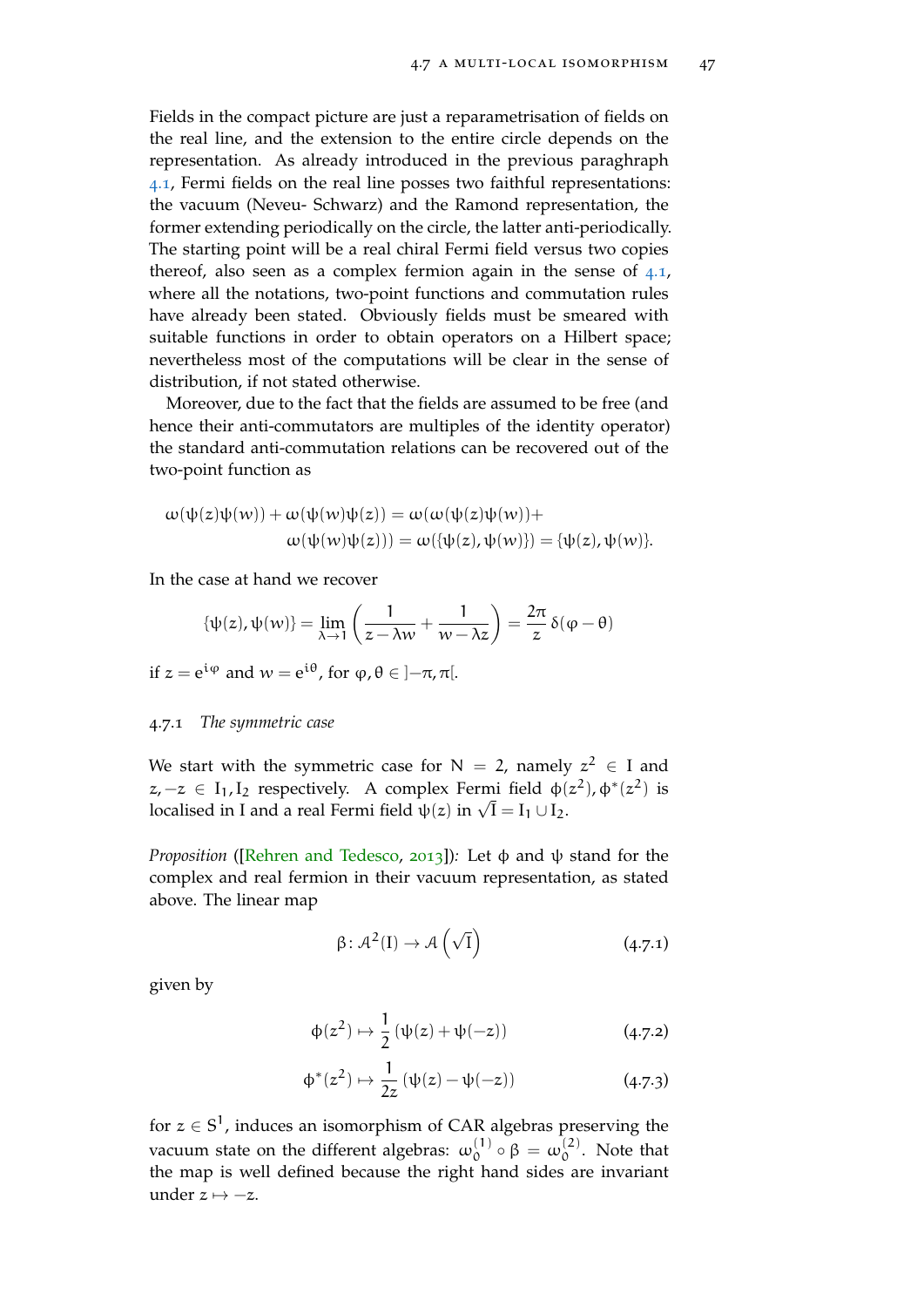*Proof.* We start showing the inverse of such a map: clearly, summing up the two sides of the equations we obtain

$$
2\psi(z) = 2\beta(\phi(z^2)) + 2z\beta(\phi^*(z^2))
$$
  

$$
2\psi(-z) = 2\beta(\phi(z^2)) - 2z\beta(\phi^*(z^2))
$$

 $\overline{a}$ 

therefore the inverse relation reads

$$
\beta^{-1}(\psi(\pm z)) = \phi(z^2) \pm z\phi^*(z^2).
$$

The adjoint relation is immediate:

$$
\beta(\varphi(z^2))^* = z^2 \,\beta(\varphi^*(z^2)),
$$

hence β preserves the adjoints too. In terms of the two copies  $\phi(x) = \frac{1}{2\pi\epsilon_0}$  $(\psi_1(x) + i\psi_2(x))/\sqrt{2}$  the map  $\beta$  can be written as

$$
\psi_1(z^2) \mapsto \frac{1}{2\sqrt{2}} \psi(z) \left(1 + \frac{1}{z}\right) + \frac{1}{2\sqrt{2}} \psi(-z) \left(1 - \frac{1}{z}\right)
$$
  

$$
\psi_2(z^2) \mapsto \frac{1}{2\sqrt{2}} \psi(z) \left(1 - \frac{1}{z}\right) + \frac{1}{2\sqrt{2}} \psi(-z) \left(1 + \frac{1}{z}\right)
$$

with inverse given by

$$
\beta^{-1}(\psi(\pm z)) = \psi_1(z^2)(1 \pm z) + i\psi_2(z^2)(1 \mp z).
$$

Now we turn to the vacuum preserving features. The simplest proof proceeds by brute force plugging the right hand side of  $(4.7.1)$  $(4.7.1)$  $(4.7.1)$  into the two-point function and evaluating the result:

$$
\omega_0 \circ \beta \left( \phi^*(z^2) \phi(w^2) \right) = \omega_0 \left( \beta(\phi^*(z^2)) \beta(\phi(w^2)) \right)
$$

$$
= \omega_0 \left( \frac{1}{2z} (\psi(z) - \psi(-z)) \cdot \frac{1}{2} (\psi(w) + \psi(-w)) \right)
$$

this brings four contributions:

$$
\frac{1}{4z} (\omega_0(\psi(z)\psi(w)) - \omega_0(\psi(-z)\psi(w)) \n+ \omega_0(\psi(z)\psi(-w)) - \omega_0(\psi(-z)\psi(-w)))
$$

which can be summed up using the formula for the vacuum twopoint function for the real chiral Fermi field

$$
\omega_0 \circ \beta \left( \phi^*(z^2) \phi(w^2) \right) = \frac{1}{4z} \left( \frac{1}{z - w} - \frac{1}{-z - w} + \frac{1}{z + w} - \frac{1}{-z + w} \right)
$$

$$
= \frac{1}{4z} 2 \left( \frac{1}{z - w} + \frac{1}{z + w} \right)
$$

$$
= \frac{1}{2z} \cdot \frac{2z}{z^2 - w^2} = \frac{1}{z^2 - w^2}
$$

$$
= \omega_0 \left( \phi^*(z^2) \phi(w^2) \right)
$$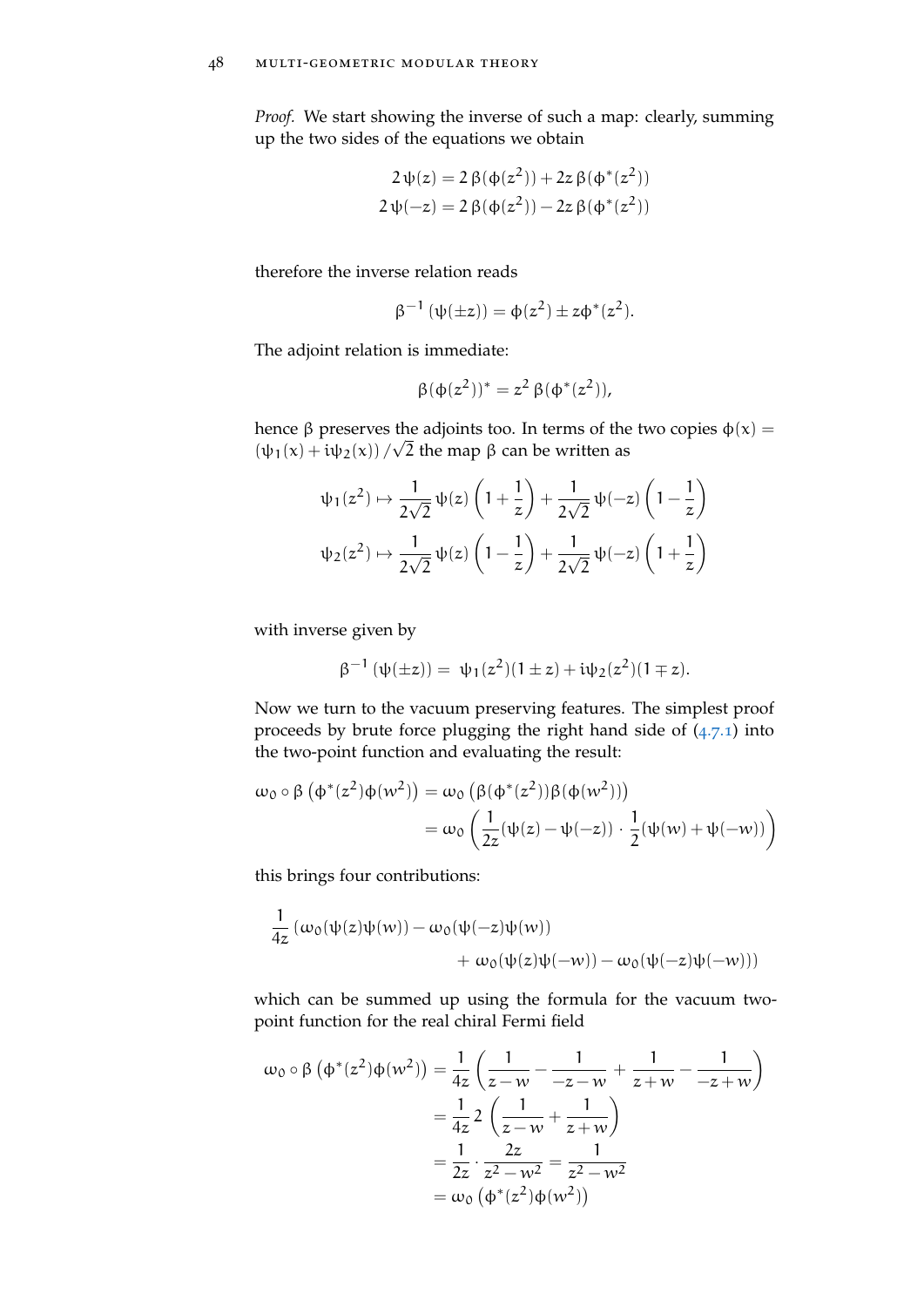as to be proven. By exploiting Wick theorem, this equality extends to all n-points functions, since these are just sums of products of twopoint functions, see equation ([1](#page-16-1).2.2). As already pointed out, the standard anti-commutation relations follow from this correlation function, therefore they remain preserved as well.

Another proof proceeds by simply looking at Fourier modes. In the vacuum representation, where we assume the fields are evaluated, we have

$$
\Phi(z^2) = \sum_{r \in \mathbb{Z}+1/2} \Phi_r(z^2)^{-r-1/2}, \quad \psi(z) = \sum_{r \in \mathbb{Z}+1/2} \Psi_r z^{-r-1/2}.
$$

A simple look at the right hand sides of  $(4.7.1)$  $(4.7.1)$  $(4.7.1)$  displays that, for example,

$$
\beta (\phi(z^2)) = \sum_{r \in \mathbb{Z}+1/2} \beta(\phi_r) (z^2)^{-r-1/2} = \frac{1}{2} (\psi(z) + \psi(-z))
$$
  
=  $\frac{1}{2} \sum_{r \in \mathbb{Z}+1/2} \phi_r z^{-r-1/2} (1 + (-1)^{-r-1/2})$   
=  $\sum_{p \in \mathbb{Z}} \psi_{2p-1/2} (z^2)^{-p} = \sum_{r \in \mathbb{Z}+1/2} \psi_{2r+1/2} (z^2)^{-r-1/2}$ 

therefore the isomorphism appears as a relabelling of the Fourier modes  $\phi_r \mapsto \psi_{2r+1/2}$ . Similarly for the adjoint field we have  $\phi_r^* \mapsto$  $\psi_{2r-1/2}$ ; the variable r runs into  $\mathbb{Z} + 1/2$  for the vacuum representation. In terms of these Fourier modes the anti-commutation relations read

$$
\{\varphi_r,\varphi_s^*\}=\{\psi_r,\psi_s\}=\delta_{r+s,0}
$$

and a simple look shows that

$$
\{\beta(\varphi_r), \beta(\varphi_s^*)\} = \{\psi_{2r+1/2}, \psi_{2s-1/2}\} = \delta_{2r+1/2+2s-1/2,0} = \delta_{r+s,0};
$$

the vacuum state is the only state which is annihilated by all  $\psi_r$ ,  $r > 0$ and by all  $\phi_r$ ,  $\phi^*_r$ ,  $r > 0$ , respectively. Of course the relabelling does not change these conditions and ergo the vacuum is still sent into itself. The adjoint relations in terms of modes are  $\phi^*_r = (\phi_{-r})^*$  and we can easily see that, by making use of  $\beta(\phi(z^2))^* = z^2 \beta(\phi^*(z^2))$ multiplication by  $z^2$  becomes a shift by  $-1$  in terms of modes, and this is exactly  $2r + 1/2 - 1 = 2r - 1/2$ , indeed what happens to  $\phi_r^*$ under the action of  $β$ .

We have thus shown that  $\beta$  is an isomorphism that preserves the vacuum state, both in the "local" setting (by looking at the two-point function) and from the algebraic perspective of anti-commutators. This is due to change of localisation from the point  $z^2$  to the points  $z, -z$  with suitable coefficients that must adjust the form of two-point function eventually. We shall see later on that such coefficients will acquire a more general form described by the Casini-Huerta function ([4](#page-63-1).7.9) in the context of modular theory and this will come as a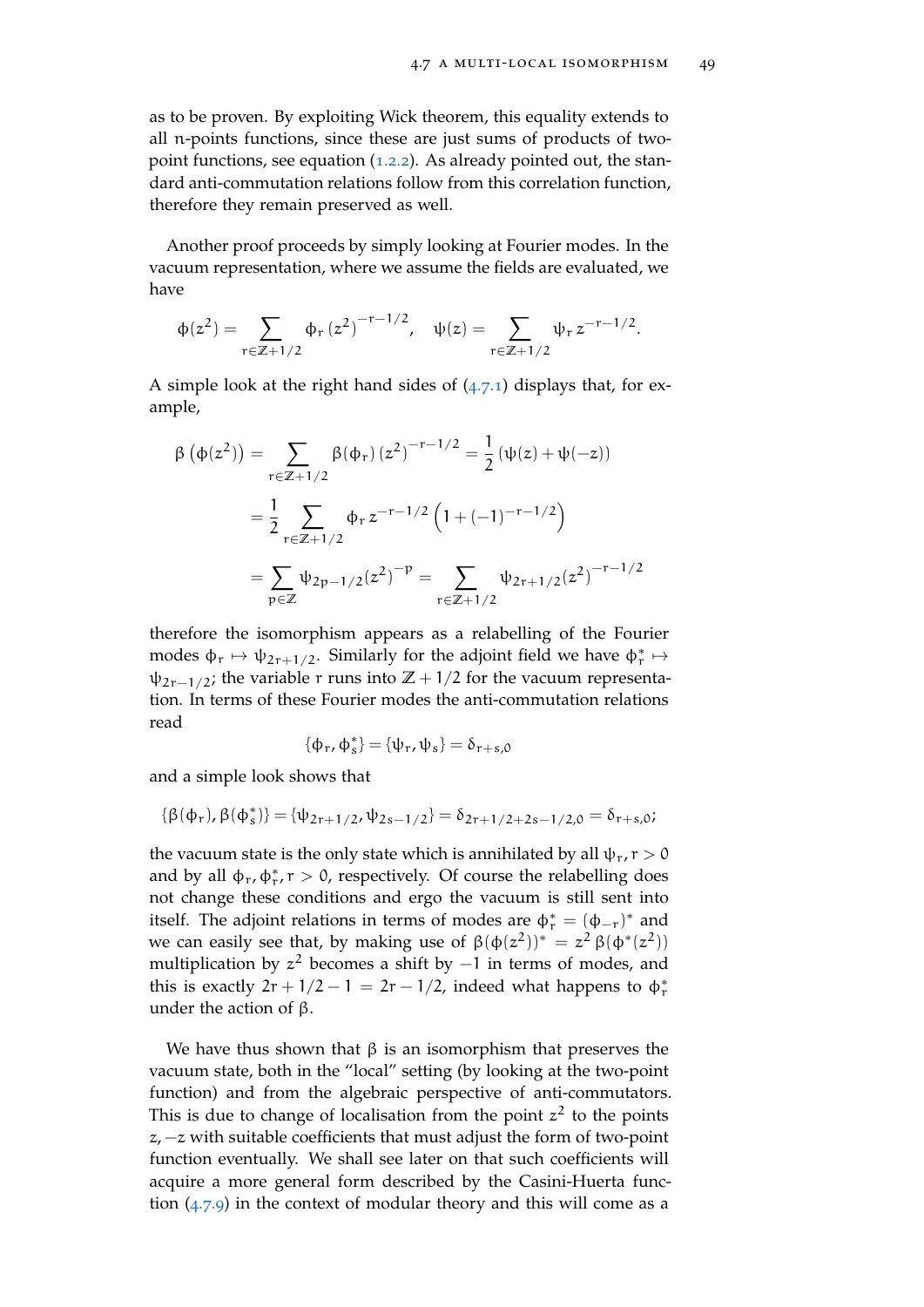very special feature; with any other function  $I_k \rightarrow I$  the statement is no more true. The reduction to special symmetric case brings back the form we have just analysed. However, it is interesting to show what the map  $\beta$  becomes on the real line, instead. Since  $\mathbb{R} =$  $C^{-1}(S^1 \setminus \{-1\})$  then

$$
\beta^{\mathbb{R}}=C^{-1}\circ\beta^{S^1}\circ C.
$$

The square root assignment  $z^2 \mapsto$ √  $\zeta z^2 = \pm z$  becomes, after Cayley transform,  $C^{-1}(z^2) = q(x) = 2x/(1-x^2)$ , whose two "square roots" are the points  $x = C^{-1}(z)$  and  $-1/x = C^{-1}(-z)$ . We have that, on the real line, β **<sup>R</sup>** is

$$
\varphi(q(x)) \mapsto \frac{1}{q(x)} \cdot \frac{1}{1-ix} \Big( x \psi(x) + i \psi(-1/x) \Big)
$$

$$
\varphi^*(q(x)) \mapsto \frac{1}{q(x)} \cdot \frac{1}{1+ix} \Big( x \psi(x) - i \psi(-1/x) \Big)
$$

and the inverse relation is simply

$$
\beta^{-1}(\psi(x)) = \frac{1-ix}{1-x^2}\,\varphi(q(x)) + \frac{1+ix}{1-x^2}\,\varphi^*(q(x)).
$$

One might still ask to show why the vacuum correlation function is preserved on the real line too; this can be easily proven by brute force, though we prefer to show a more elegant solution as follows: the vacuum states on the real line and on the circle are related via  $\omega_0^{\mathbb{R}} = \omega_0^{\mathbb{S}^1}$  $S^{\prime} \circ C$ :

$$
\omega_0^R \circ \beta^R = \omega_0^{S^1} \circ C \circ \beta^R
$$
  
=  $\omega_0^{S^1} \circ C \circ C^{-1} \circ \beta^{S^1} \circ C$   
=  $\omega_0^{S^1} \circ \beta^{S^1} \circ C$   
=  $\omega_0^{S^1} \circ C = \omega_0^R$ 

as to be proven.

With a little care the result we have just presented can be straightforwardly generalised to the case of symmetric N-intervals. Before we do so, we notice that a closer look to β brings the following inspection to the coefficients appearing on the right hand sides:

$$
\Phi(z^2) \mapsto \frac{z^0}{2} \left( \psi(\omega^0 z) + \psi(\omega^1 z) \right)
$$

$$
\Phi^*(z^2) \mapsto \frac{z^{-1}}{2} \left( \psi(\omega^0 z) - \psi(\omega^1 z) \right)
$$

where we have introduced the roots of the unity  $\omega^{0,1} = \pm 1$  as in the fashion previously described. Even more compact is the form:

$$
\varphi^{(k)}(z^2) \mapsto \frac{z^{1-k}}{N} \sum_{j=0}^{N-1} \omega^{(1-k)j} \psi(\omega^j z) \qquad k = 1, 2.
$$

Let us now take any symmetric N-interval with arbitrary N, exploit-Let us now take any symmetric in-interval with arbitrary in, exploiting the form of  $\sqrt[N]{z^N}$  with N solutions  $z_1, \ldots, z_N$  such that  $z_k =$ 

 $\Box$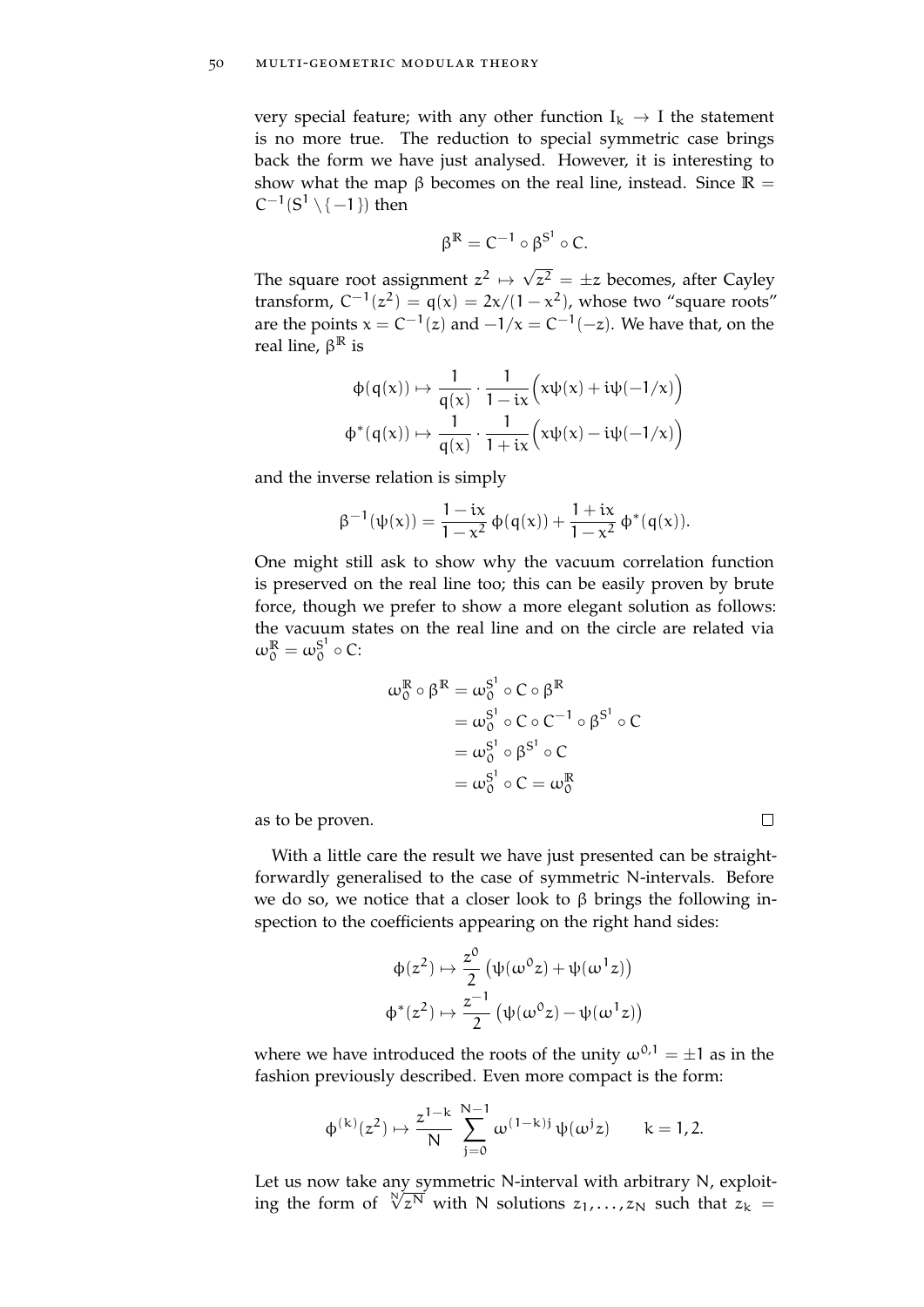$\omega^k z \in I_k$ . Similarly we choose N real Fermi fields lying in A(I) which we can pairwise combine into N/2 complex Fermi fields: in formulae we assign  $\psi^{(1)}(z^N), \ldots, \psi^{(N)}(z^N)$  such that  $\phi^{(k)*}(z^N) =$  $\phi^{(N+1-k)}(z^N)$ . Then we just have to propose the same ansatz for a  $\gamma$  (Σ). Then we fast have to prop<br>symmetric N-interval β:  $A^N(I)$  →  $A(\sqrt[N]{I})$ 

<span id="page-62-1"></span>
$$
\varphi^{(k)}(z^2) \mapsto \frac{z^{1-k}}{N} \sum_{j=0}^{N-1} \omega^{(1-k)j} \psi(\omega^j z) \qquad k = 1, ..., N. \tag{4.7.4}
$$

In terms of the initial fields and in terms of Fourier modes this becomes

$$
\psi^{(k)}(z^N) \mapsto \sum_{r \in \mathbb{Z}+1/2} \psi_{1/2-k+(r+1/2)N} (z^N)^{-r-1/2}
$$

which corresponds in turn to a relabelling of generators  $\mathfrak{p}_\mathsf{r}^{(\mathsf{k})}\,\mapsto\,$  $\psi_{1/2-k+(r+1/2)N}$ . That this is still a vacuum preserving isomorphism can be again verified by noting that the renumbering of generators does not affect the vacuum, or by direct computation of the two-point functions, along the same lines as before.

#### <span id="page-62-0"></span>4.7.2 *The Ramond sector*

The real free Fermi field possesses another faithful representation of positive energy, the Ramond sector, as we have seen in [4](#page-40-0).1, induced by the GNS construction from the two-point function  $(4.1.1)$  $(4.1.1)$  $(4.1.1)$ . Fields evaluated in the Ramond sector will be expressed as  $\pi_R(\psi(z))$ . Obviously, as previously stated, their representation on the circle in terms of Fourier modes has a cut at  $z = -1$  and extends anti-periodically on the whole  $S^1$ :

$$
\pi_R(\psi(z)) = \sum_{n \in \mathbb{Z}} \psi_{R,n} z^{-n-1/2}.
$$

In principle one could just introduce a new field obtained by multiplying the actual Ramond field by  $\sqrt{z}$ , in order to "cancel" the cut:  $\pi_{\mathrm{R}}(\psi(z)) \mapsto \sqrt{z} \cdot \pi_{\mathrm{R}}(\psi(z))$  and so

$$
\pi_R(\psi(z))=\sum_{n\in\mathbb{Z}}\psi_{R,n}\,z^{-n}
$$

with two-point function

$$
\omega_R(\pi_R(\psi(z))\pi_R(\psi(w)))=\frac{1}{2}\cdot\frac{z+w}{z-w}.
$$

Indeed, if we do so, the transformation law for the new defined conformal field under diffeomorphisms  $z \mapsto \gamma(z)$  changes by an extra factor of  $\sqrt{z/\gamma(z)}$ . Commutation relations between modes have the form  $\{\psi_{R,n}, \psi_{R,m}\} = \delta_{n+m,0}$ . In particular, the zero mode squares to one:  $2\psi_{R,0}^2 = \mathbf{1}$ .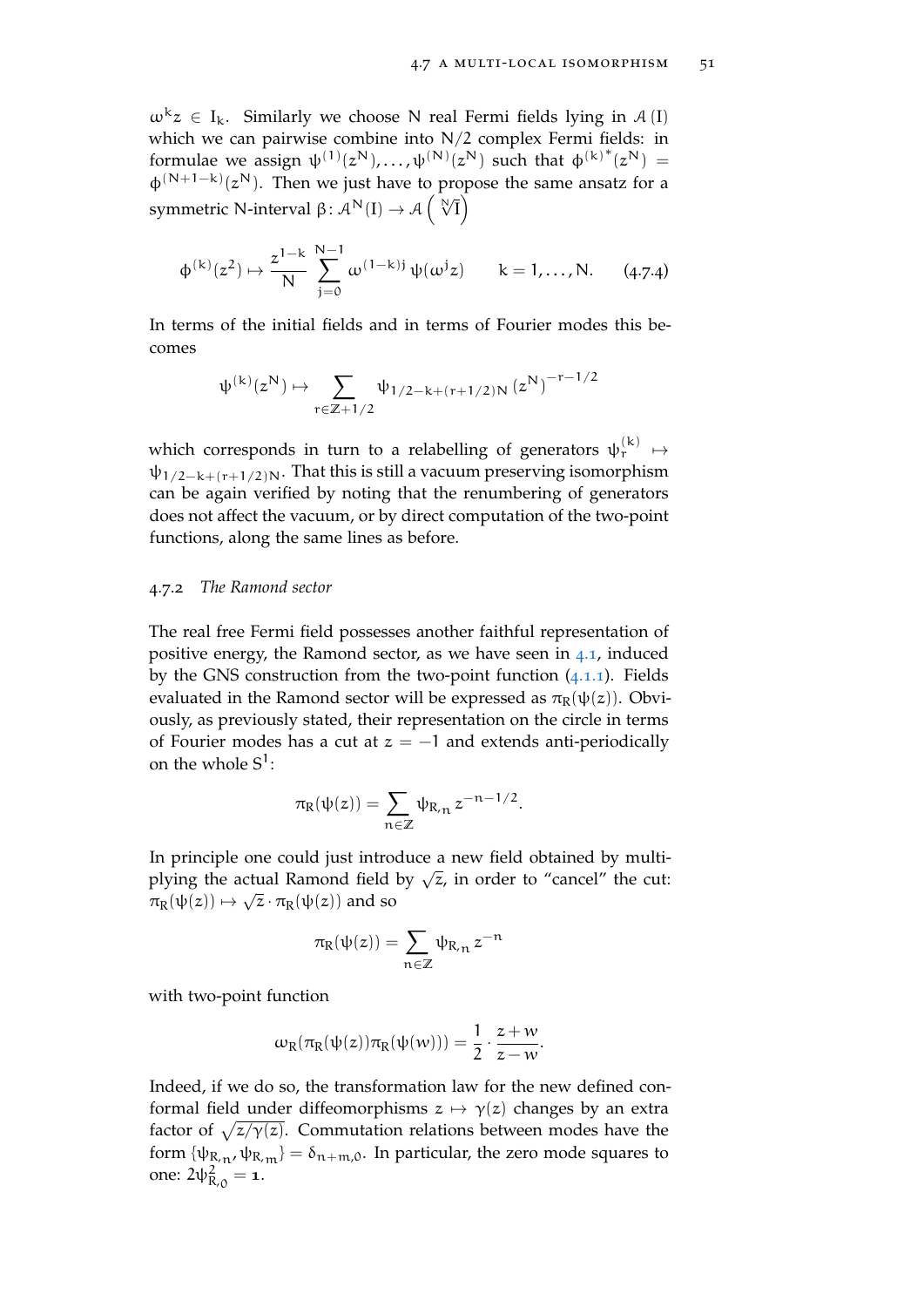*Proposition:* A similar isomorphism like in ([4](#page-58-1).7.1) can be introduced as

<span id="page-63-2"></span>
$$
\beta_R\colon \pi_0(\mathcal{A}\:(I))\otimes^t\pi_R(\mathcal{A}\:(I))\to \pi_R\left(\mathcal{A}\left(\sqrt{I}\right)\right)\qquad \qquad (4.7.5)
$$

taking the tensor product of fields in the vacuum and in the Ramond sector and defining

$$
\pi_{\mathsf{R}}(\psi(z^2)) \otimes^{\mathsf{t}} \mathbf{1}_0 \mapsto \frac{1}{2} \Big( \pi_{\mathsf{R}}(\psi(z)) + \pi_{\mathsf{R}}(\psi(-z)) \Big) \tag{4.7.6}
$$

$$
\mathbf{1}_{R} \otimes^{\mathsf{t}} \pi_{0}(\psi(z^{2})) \mapsto \frac{1}{2z} \Big( \pi_{R}(\psi(z)) - \pi_{R}(\psi(-z)) \Big). \tag{4.7.7}
$$

This isomorphism still preserves the vacuum state in the form  $\omega_R \circ$  $\beta_R = \omega_R \otimes \omega_0$ .

*Proof.* We look again at the Fourier modes and the right hand sides present a relabelling  $\psi_{R,n} \mapsto \psi_{R,2n}$  and  $\psi_{R,n} \mapsto \psi_{R,2n+1}$ , respectively; this ensures that the correct commutation relations and twopoint function directly follow.  $\Box$ 

#### <span id="page-63-0"></span>4.7.3 *The non-symmetric case*

We turn now the attention to the vacuum representation in the nonsymmetric case and try to follow the same arguments as before, in order to figure out whether an analogous map, playing the role of β, can be derived for non-symmetric intervals. As we said, we take  $E_N$ to be any union of N disjoint intervals on the real line (likewise on the circle via Cayley map); thus we are looking for

$$
\beta': \mathcal{A}^{N}(I) \to \mathcal{A}(E_{N})
$$
\n(4.7.8)

that still preserves the vacuum state  $\omega_0^{(N)}$  $\int_0^{N} \circ \beta = \omega_0 \otimes \cdots \otimes \omega_0.$ 

For  $N = 2$  every non-symmetric two-interval can be obtained by applying a Möbius transformation  $\mu$  on a symmetric one. Therefore the generic  $\beta'_2$  is nothing but  $\mu \circ \beta_2$  and the vacuum preservation is ensured by the fact that any Möbius transformation preserves itself the vacuum state. This result in no more true for  $N \neq 2$  and in the general case we need arguments coming from modular theory to help our constructions.

In order to introduce such a map we briefly recall a general result: let the intervals be given by  $I_k = \vert a_k, b_k \vert \subset \mathbb{R}$  and define the function  $X(x)$ ,  $x \in \mathbb{R}$  by

<span id="page-63-1"></span>
$$
X(x) = -\prod_{k=1}^{N} \frac{x - a_k}{x - b_k}.
$$
 (4.7.9)

This function maps each interval monotonously onto  $\mathbb{R}_+$ , so that every  $X \in \mathbb{R}_+$  happens to have exactly n pre-images (which we refer to as  $X_1^{-1}(X), \ldots, X_n^{-1}(X)$ , one in each interval,  $X_j^{-1}(X) \in I_j$ . We borrow the formulae appearing in [\[Casini and Huerta,](#page-117-3) [2009](#page-117-3)] for reasons that will become clear later. In particular, we look at the form of the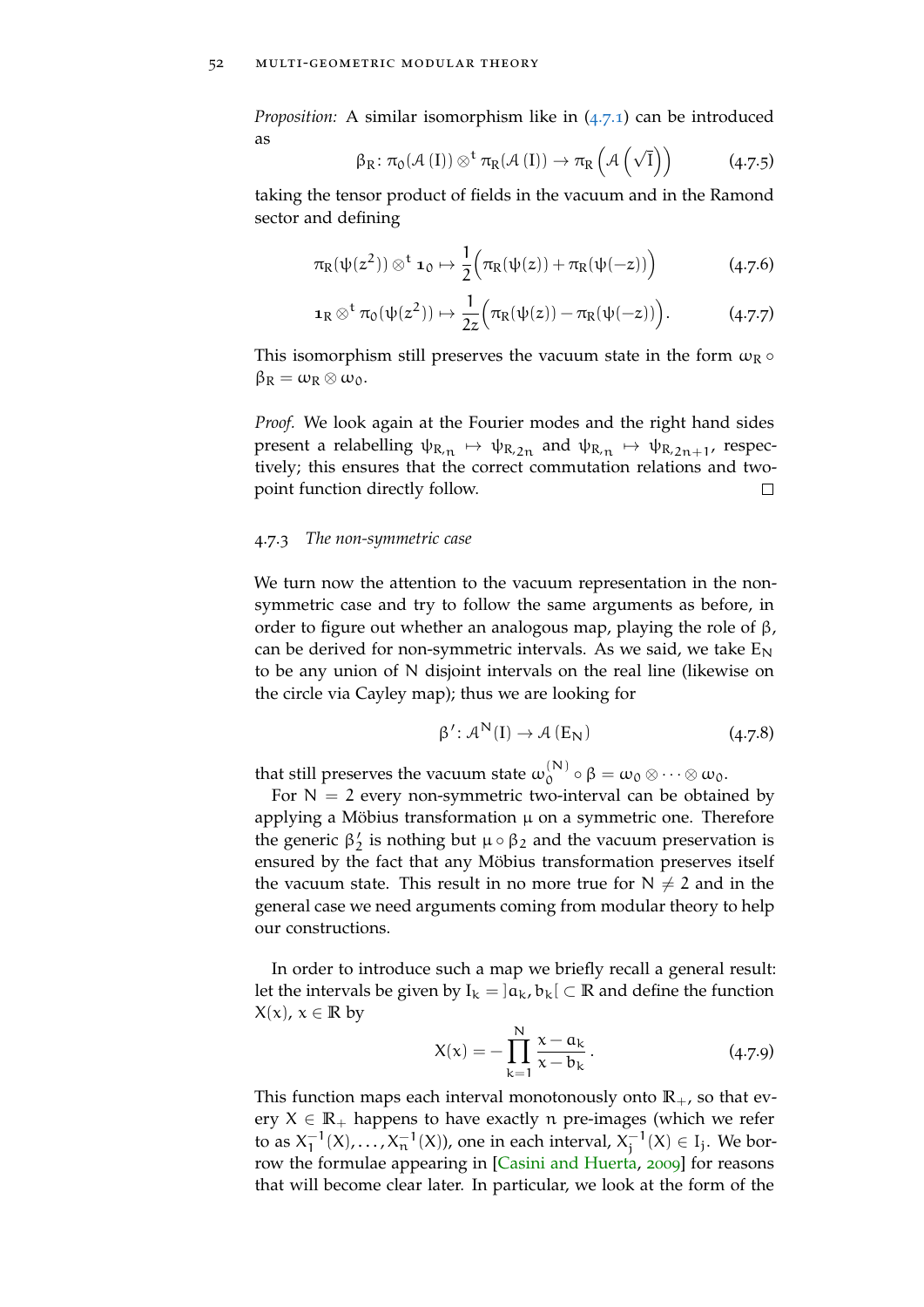modular automorphisms group for Fermi fields localised in disjoint intervals, equation ([4](#page-52-0).5.4)

$$
\begin{aligned}\sqrt{X_k^{-1}(X)}'\,\sigma_t\left(\psi(X_k^{-1})\right)&=\sum_{j=1}^N\,O(X,t)_{kj}\sqrt{X_k^{-1}(\delta_t(X))'}\psi\left((X_j^{-1}(\delta_tX))\right).\end{aligned}
$$

Here fields are evaluated on the real line as functions of the variable  $X \in \mathbb{R}_+$ . We thus have a collection of N fields:  $\psi_1(X), \ldots, \psi_N(X)$ . The map  $\beta'$  is explicitly given by

<span id="page-64-1"></span>
$$
\beta'(\psi_i(X)) = \sum_{r=1}^{N} O(X)_{ir} \sqrt{X_r^{-1}(X)}' \psi(X_r^{-1}(X))
$$
 (4.7.10)

where the mixing matrix  $O(X)$  is the solution of  $(4.5.5)$  $(4.5.5)$  $(4.5.5)$  given in terms of the anti-path ordered exponential

<span id="page-64-0"></span>
$$
O(X) = \overline{P} \exp\left(-\frac{1}{2\pi} \int_{X_0}^{X} dX' K(X')\right)
$$
 (4.7.11)

.

the matrix  $K(X)$  being

$$
K(X)_{kj} = \begin{cases} 2\pi \frac{\sqrt{X_k^{-1}(X)' X_j^{-1}(X)'} }{X_k^{-1}(X) - X_j^{-1}(X)} & \text{if } k \neq j \\ 0 & \text{otherwise} \end{cases}
$$

The idea is that all the information is encoded into the special form of the function ([4](#page-63-1).7.9) and the dependence of  $O(X)$  on  $K(X)$  as in (4.7.[11](#page-64-0)). In order to prove that the above  $\beta'$  preserves the vacuum state we show the equality of the two-point functions proving that they satisfy the same differential equation with common initial conditions. Equality of the two-point function means

$$
(\omega_0 \circ \beta')(\psi_i(X)\psi_j(Y)) = \omega_0^{(2)}(\psi_i(X)\psi_j(Y)) = \frac{-i}{X-Y} \delta_{ij}
$$

Expanding the left hand side we are led to

$$
(\omega_0 \circ \beta')(\psi_i(X)\psi_j(Y)) = \omega_0 \left( \sum_{r=1}^N O(X)_{i r} \sqrt{{X_r}^{-1}(X)}'\psi(X_r^{-1}(X)) \right)
$$
  

$$
= \sum_{s=1}^N O(Y)_{j s} \sqrt{{Y_s}^{-1}(Y)}'\psi(Y_s^{-1}(Y)) \right)
$$
  

$$
= \sum_{r,s=1}^N O(X)_{i r} O(Y)_{j s} \sqrt{{X_r}^{-1}(X)}'\sqrt{{Y_s}^{-1}(Y)}'
$$
  

$$
\omega_0(\psi(X_r^{-1}(X))\psi(Y_s^{-1}(Y)))
$$
  

$$
\stackrel{!}{=} \omega_0^{(2)}(\psi_i(X)\psi_j(Y)) = \frac{-i}{X-Y} \delta_{ij}.
$$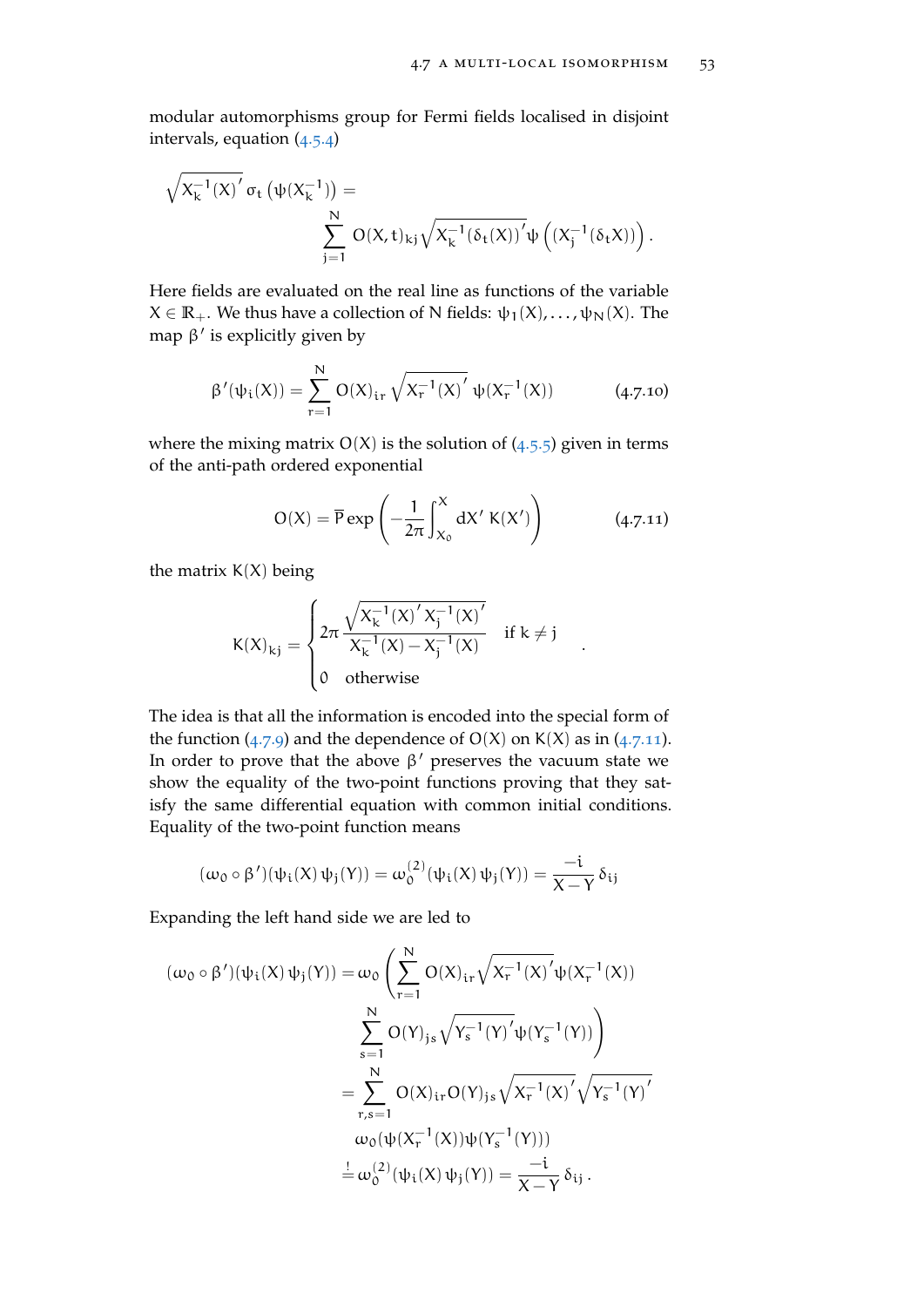Multiplying both sides by  $X - Y$  and taking the derivative with respect to X gives

$$
\begin{aligned} \sum_{r,s=1}^N O(X)_{ir}O(Y)_{js}\sqrt{Y_s^{-1}(Y)'}&\left(\sum_{p\neq r}(X-Y)K(X)_{rp}\sqrt{X_r^{-1}(X)'}\omega_0(p,s)\right.\\&\left.+\left.\frac{\partial}{\partial X}\left((X-Y)\sqrt{X_r^{-1}(X)'}\omega_0(r,s)\right)\right)=0\end{aligned}
$$

as a consequence, for each  $r$ , s it must be proven that  $1$ 

$$
\begin{aligned} \sum_{p \neq r} (X-Y) K(X)_{rp} \sqrt{X_{r}^{-1}(X)}' \omega_{0}(p,s) \\ &+ \frac{\partial}{\partial X} \left( (X-Y) \sqrt{X_{r}^{-1}(X)}' \omega_{0}(r,s) \right) = 0. \end{aligned}
$$

The explicit form of  $K(X)$  and the derivatives help us to obtain the easier to handle equation

<span id="page-65-0"></span>
$$
\frac{1}{2} \frac{(X_{\mathbf{r}}^{-1})^{\prime\prime}}{(X_{\mathbf{r}}^{-1})^{\prime}} - \sum_{\mathbf{p} \neq \mathbf{r}} \frac{(X_{\mathbf{p}}^{-1})^{\prime}}{X_{\mathbf{r}}^{-1} - X_{\mathbf{p}}^{-1}} = \sum_{\mathbf{p} = 1}^{n} \frac{(X_{\mathbf{p}}^{-1})^{\prime}}{X_{\mathbf{p}}^{-1} - Y_{\mathbf{s}}^{-1}} - \frac{1}{X - Y} \tag{4.7.12}
$$

It is now fundamental that the dependence  $X_p^{-1} \equiv X_p^{-1}(X)$  is given by the function ([4](#page-63-1).7.9); this is because the inverse roots  $X_p^{-1}$  appear as roots of the polynomial  $\mathcal{P}_X(x) = X \prod_{k=1}^N (x - b_k) + \prod_{k=1}^N (x - a_k) = 0.$ After the decomposition in terms of its solutions we obtain the useful identity

$$
(X+1)\prod_{k=1}^N(x-X_k^{-1}(X))=\mathcal{P}_X(x)=X\prod_{k=1}^N(x-b_k)+\prod_{k=1}^N(x-a_k)
$$

which in turn becomes, after factorising out  $\prod_{k=1}^{N}(x-b_k)$  on the RHS and evaluating it in  $x = Y$ 

<span id="page-65-1"></span>
$$
\prod_{k=1}^{N} (Y^{-1} - X_k^{-1}(X)) = \prod_{k=1}^{N} (Y^{-1} - b_k) \left(\frac{X - Y}{X + 1}\right)
$$
(4.7.13)

where  $Y^{-1}$  is any of the inverse roots of  $\mathcal{P}(Y)$ . This equation is the starting point to obtain both sides of  $(4.7.12)$  $(4.7.12)$  $(4.7.12)$  as follows: taking the derivative with respect to X of the logarithm of  $(4.7.13)$  $(4.7.13)$  $(4.7.13)$  gives back

$$
\sum_{k=1}^{N} \frac{(X_k^{-1})'}{X_k^{-1} - Y^{-1}} = \frac{1}{X - Y} - \frac{1}{X + 1}
$$

therefore the right hand side of  $(4.7.12)$  $(4.7.12)$  $(4.7.12)$  turns out to be nothing but  $-1/(X + 1)$ . Obtaining the right hand side is slightly trickier and we proceed as follows: we start again from  $(4.7.13)$  $(4.7.13)$  $(4.7.13)$  taking the logarithm

<sup>1</sup> In the following line  $\omega_0(p, s)$  stands for  $\omega_0(\psi(X_p^{-1}(X))\psi(Y_s^{-1}(Y))).$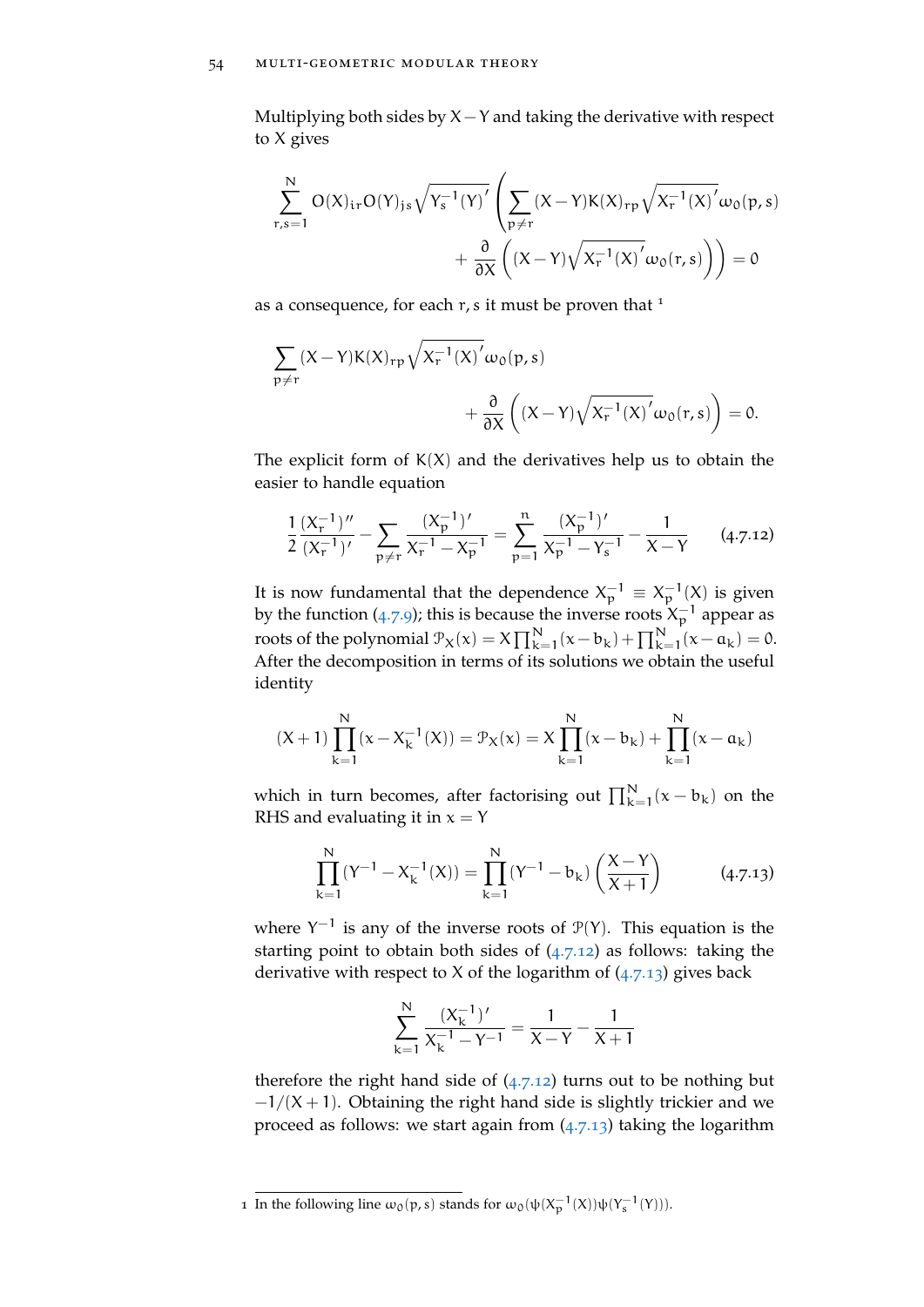and derivative with respect to  $X$  and then we multiply both sides by  $(X - Y)(X_j^{-1} - Y^{-1})$ . This gives

$$
\begin{aligned} (X-Y)(X_{r}^{-1})'+\sum_{p\neq r}\frac{(X_{p}^{-1})'(X_{r}^{-1}-Y^{-1})(X-Y)}{X_{p}^{-1}-Y^{-1}}=\\ X_{r}^{-1}-Y^{-1}-\frac{(X_{r}^{-1}-Y^{-1})(X-Y)}{X+1} \end{aligned}
$$

from which we take again the derivative with respect to the variable X twice and eventually evaluate it in the point  $Y^{-1} = X_T^{-1}$ (and therefore  $Y = X$ ). In the summation term we make use of  $(ND^{-1})'' = N''D^{-1}$  whenever both N and N' vanish in the limit (which is the case at hand). Carrying the algebra out gives

$$
2(X_r^{-1})'' - 2\sum_{p \neq j} \frac{(X_p^{-1})'(X_r^{-1})'}{X_r^{-1} - X_p^{-1}} = (X_r^{-1})'' - \frac{(X_r^{-1})'}{X+1}
$$

namely nothing but  $(4.7.12)$  $(4.7.12)$  $(4.7.12)$ . Now we are left with the common initial conditions to be proven (we choose  $X = Y$ ): once again, equality of the two-point function  $\omega_0 \circ \beta' = \omega_0^{(2)}$  $\int_{0}^{(2)}$  reads

$$
\sum_{r,s=1}^{N} O(X)_{ir} O(Y)_{js} \sqrt{X_{r}^{-1}(X)}' \sqrt{Y_{s}^{-1}(Y)}' \frac{-i}{X_{r}^{-1} - Y_{s}^{-1}} = \frac{-i}{X - Y} \delta_{ij}.
$$

Multiplying both sides by  $X - Y$  and splitting the sum into  $r = s$  and  $r \neq s$  leads us to

$$
\lim_{X \to Y} \sum_{r=1}^{N} \left( \sum_{r \neq s} O(X)_{ir} O(Y)_{js} \sqrt{X_r^{-1}(X)}' \sqrt{Y_s^{-1}(Y)}' \frac{X - Y}{X_r^{-1} - Y_s^{-1}} + O(X)_{ir} O(Y)_{jr} \sqrt{X_r^{-1}(X)}' \sqrt{Y_r^{-1}(Y)}' \frac{X - Y}{X_r^{-1} - Y_r^{-1}} \right) = \delta_{ij}.
$$

The first term vanishes in the limit, whereas the divergence in the second term gives back  $1/(Y_r^{-1})'$  which cancels the square roots. Orthogonality of the matrix  $O(Y)$  ensures then the result.

The symmetric case on the circle can be recovered as a special case of the general one. In fact the evaluation of  $X(z)$  turns out to be the composition of the inverse Cayley transform with a Möbius transformation onto  $\mathbb{R}_+$ . Using trigonometric identities like  $\prod_{k=1}^N(z-\omega_k)=$  $z^N - \omega^N$  we find

$$
X(z) = -\frac{(-1)^{N} - v^{N}}{(-1)^{N} - u^{N}} \cdot \frac{z^{N} - u^{N}}{z^{N} - v^{N}}
$$

which is indeed a Möbius transform of  $\frac{z^N-1}{i(z^N+1)} = C^{-1}(z^N)$ . Therefore

$$
X(x) = (C^{-1} \circ \mu \circ (z \mapsto z^N) \circ C)(x)
$$

where  $\mu\colon I\to \mathsf{S}^1_+$  is the Möbius transform of the said form. In the general non-symmetric case the map  $z \mapsto z^N$  is replaced by any general N-folded map g

$$
X(x) = (C^{-1} \circ \mu \circ g \circ C)(x)
$$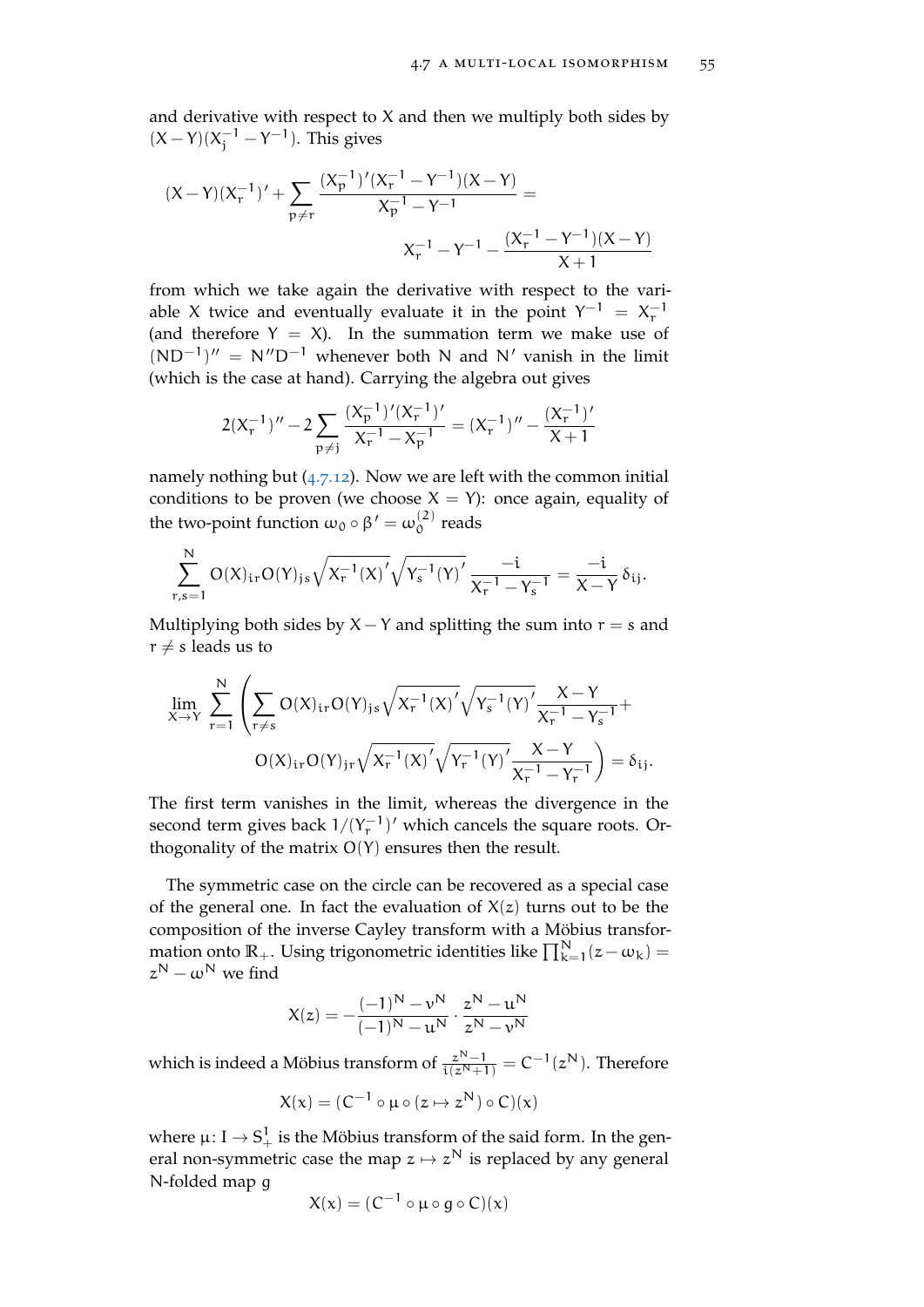and  $\mu$  here is arbitrary. The passage from the circle to the real line, in the explicit formulae of  $\beta'$ , is then achieved with the help of suitable Möbius transformations, which do not affect the vacuum state. Consequently the invariance of the vacuum two-point function on the real line ensures the same statement on the circle, and viceversa.

The existence of an isomorphism  $A^{N}(I) \rightarrow A(E_{N})$  preserving the vacuum state implies that the corresponding GNS vacuum representations are isomorphic as well. This, in turn, produces a homomorphism of many copies of the local algebra of a single theory into the algebra of a single fermion localised in many intervals, represented on the Fock space.

#### <span id="page-67-0"></span>4.7.4 *Multi-local fermionisation and gauge transformations*

The multi-local isomorphism β provides a correspondence between fermions localised essentially at our will. As we have seen, Fermi theories sort of automatically contain (non)-abelian current algebras, due to the fact that these can be embedded using the standard quarks construction from sufficiently many free fermions.

This feature, in its general behaviour, is referred to in the literature as "fermionisation", since it allows to express bosons (the currents) in terms of products of Fermi fields. In particular currents are expressed as Wick products (equation ([2](#page-23-0).3.1)) with subtraction of the vacuum expectation value; since β preserves the vacuum state it extends to Wick products and therefore embeds the currents giving rise to a new feature which is the delocalisation of the components of the current itself. We shall be more precise showing the construction of such objects on the circle, because most of the formulae drastically simplify.

Let us start from the vacuum representation and take the case  $N = 2$ ; we look in particular at symmetric intervals, for the sake of simplicity, though the same construction can be easily generalised with different coefficients eventually. In terms of the complex fermion the current is expressed as

$$
j(z) \coloneqq :\phi^*\phi:(z) = i:\psi_1\psi_2:(z);
$$
 (4.7.14)

we are going to embed such formula with the help of  $(4.7.1)$  $(4.7.1)$  $(4.7.1)$ . As so, we have (we evaluate on  $z^2$  due to  $\beta$ )

$$
\beta(j(z^2)) = \beta (:\phi^* \phi:(z^2)) \n= \beta (\phi^*(z^2) \phi(z^2) - \omega_0(\phi^*(z^2) \phi(z^2))) \n= \beta (\phi^*(z^2)) \beta (\phi(z^2)) - \omega_0 \circ \beta (\phi^*(z^2) \phi(z^2)) \n= : \beta(\phi^*) \beta(\phi): (z^2).
$$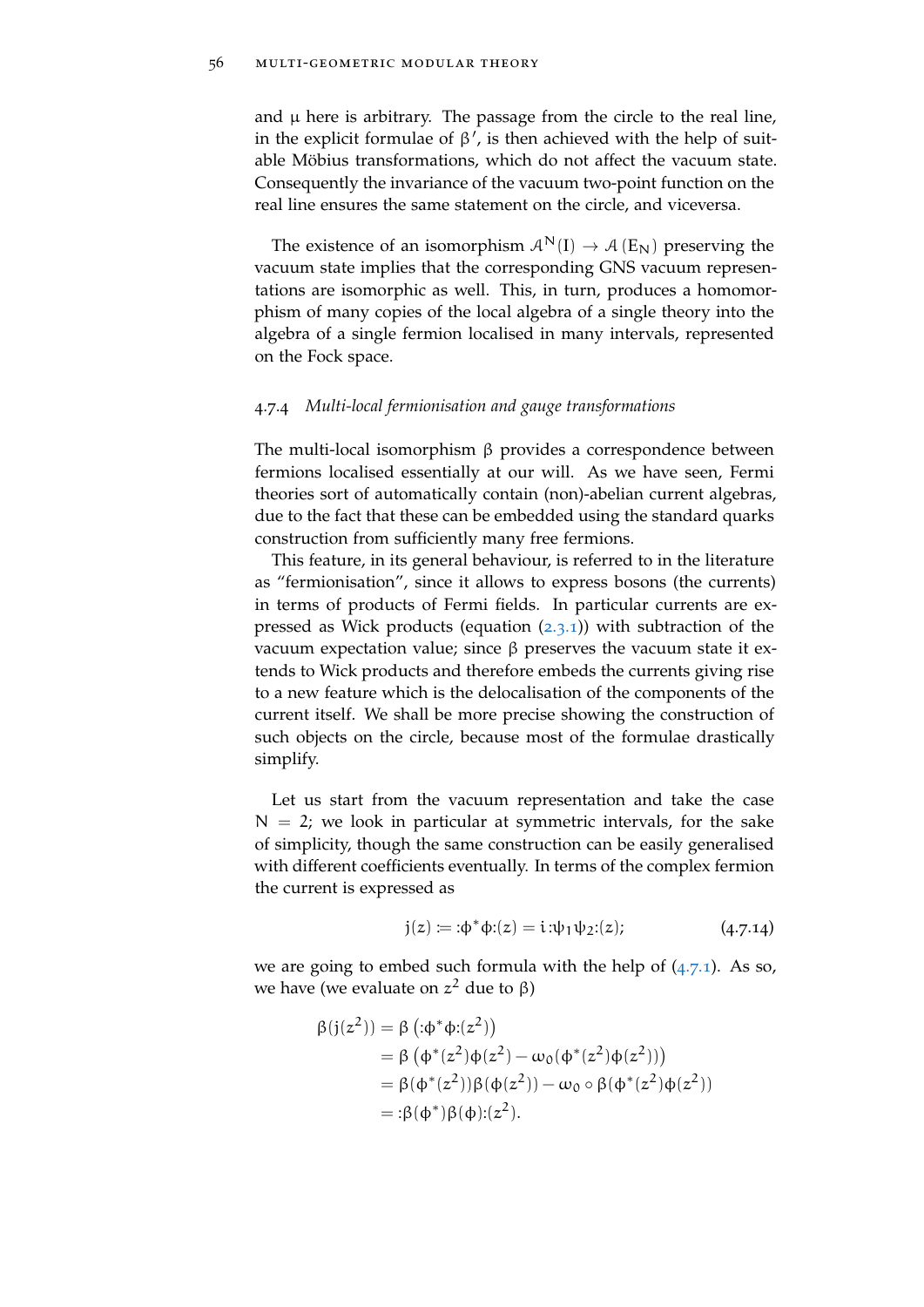The feature of  $\beta$  to preserve the vacuum state means that it can be taken into the Wick product due to commutativity  $β ∘ : ( · ) : = : ( · ) : ∘ β$ . Consequently we have

$$
\beta(j(z^2)) = \frac{1}{2z} (\psi(z) - \psi(-z)) \frac{1}{2} (\psi(z) + \psi(-z))
$$
  
= 
$$
\frac{1}{4z} \cdot \psi(z)^2 - \psi(-z)\psi(z) + \psi(z)\psi(-z) - \psi(-z)^2
$$

Fermions anti-commute and so  $\psi(z)^2 = \psi(-z)^2 = 0$ ; moreover we have  $-\psi(-z)\psi(z) = \psi(z)\psi(-z)$ . Making use of such relations we come to the *multi-local fermionisation* formula on the circle:

$$
\beta(j(z^2)) = \frac{1}{2z} : \psi(z)\psi(-z): \tag{4.7.15}
$$

The same expression, evaluated on the real line, looks like:

$$
\beta(j(q(x)) = \frac{-i}{2x} \cdot \frac{(1-x^2)^2}{(1+x^2)} \cdot \psi(x)\psi(-1/x) \cdot .
$$

The current embedded with the isomorphism  $\beta$  happens to be delocalised in two anti-podal points on the circle,  $z$  and  $-z$ . This feature justifies the term "multi-local" fermionisation (also in [\[Rehren and](#page-119-5) [Tedesco,](#page-119-5) [2013](#page-119-5)]) here and henceforth, because the fermionisation is shared between pairs of different points. We notice that this new representation of the current is periodic on the circle under the change  $z \rightarrow -z$ ; in fact, both numerator (due to the anti-commutators) and denominator acquire a minus sign, cancelling each other altogether. Furthermore, since the expectation value of a Wick product is always zero, we still have  $\omega_0 \circ \beta(j(z^2)) = 0$ . On the other hand the two-point function is

$$
\omega_0 \circ \beta(j(z^2)j(w^2)) = \frac{1}{4zw} \omega_0(:\psi(z)\psi(-z):\psi(w)\psi(-w))
$$
  
\n
$$
= \frac{1}{4zw} \left(\omega_0(\psi(z)\psi(-z)\psi(w)\psi(-w))\right)
$$
  
\n
$$
- \omega_0(\psi(z)\psi(-z)\psi(w)\psi(-w))
$$
  
\n
$$
= \frac{1}{4zw} \left(-\omega_0(\psi(z)\psi(w))\cdot\omega_0(\psi(-z)\psi(-w))\right)
$$
  
\n
$$
+ \omega_0(\psi(z)\psi(-w))\cdot\omega_0(\psi(-z)\psi(w))
$$
  
\n
$$
= \frac{1}{4zw} \cdot \frac{4zw}{(z^2 - w^2)^2} = \omega_0(j(z^2)j(w^2))
$$

that is, the two-point function is preserved too.

The embedded current can be decomposed into Fourier modes on the circle

$$
\beta(j(z^2)) = \frac{1}{2z} \sum_{m,k \in \mathbb{Z}+1/2}^{N} : \psi_m \psi_k : (-1)^{-k-1/2} z^{-m-k-1}
$$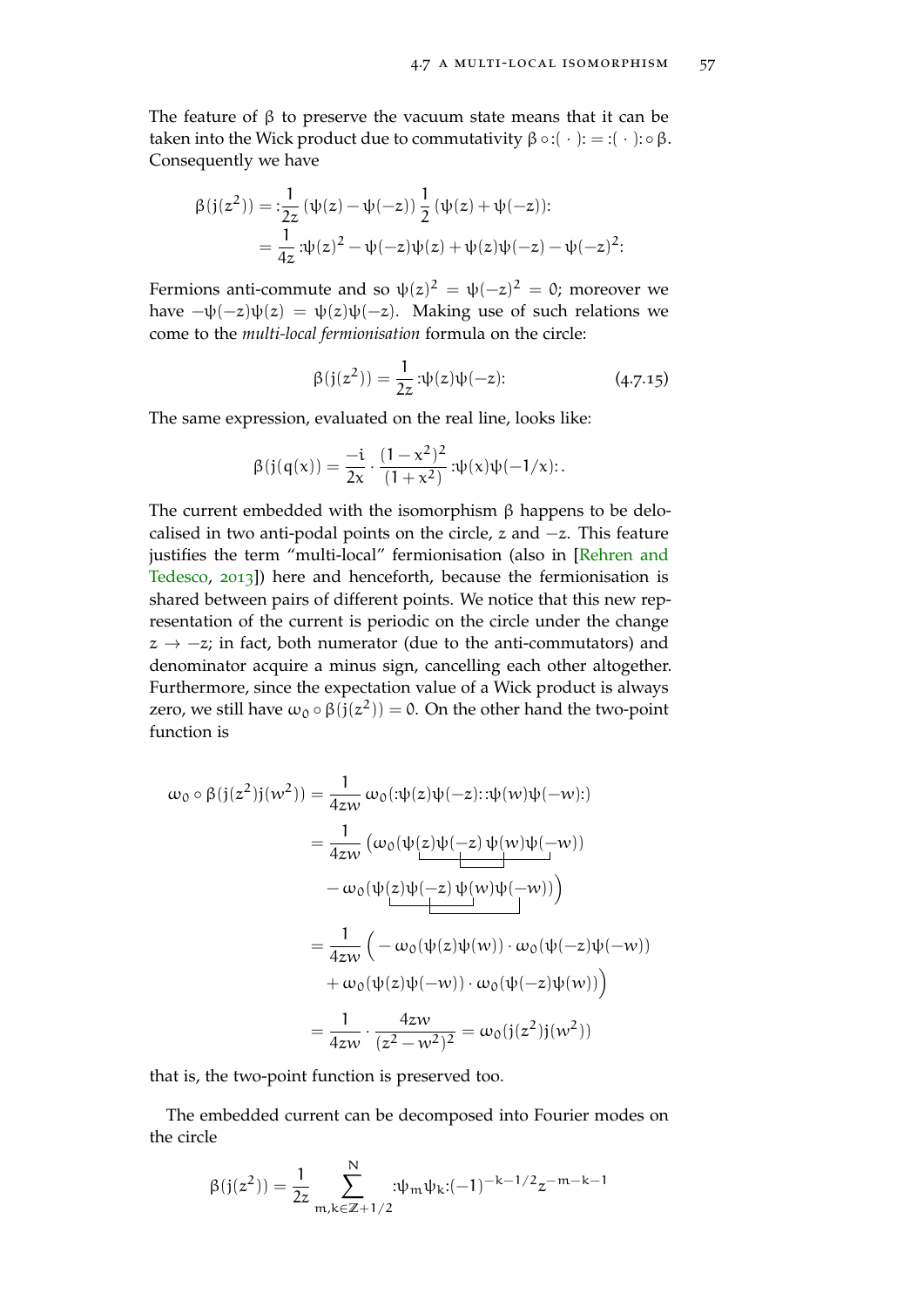#### 58 multi-geometric modular theory

 $\mathbb{R}^2$ 

if  $m + k = n$  is odd then  $(-1)^{k-n-1/2} = (-1)^{-k-1/2}$  and the sum vanishes because of the anti-commutation relations: each contribution has its own opposite. Therefore the only allowed powers of  $m+k$ are even powers of the form  $m + k = 2p$ , which lead us to

$$
\beta(j_n) = \sum_{m=0}^{\infty} \psi_{n-m-1/2} \psi_{n+m+1/2}(-1)^{n+m+1}.
$$

The complex fermion is invariant under gauge transformations generated by its own embedded currents: if  $j(z) = :\phi^*\phi:(z)$  then Weyl-type operators are implemented by smearing with suitable test functions  $f: S^1 \to \mathbb{R}$  in order to obtain  $W(f) = e^{i j(f)}$ . Gauge transformations are then given by

$$
\phi'(z) = \alpha_f(\phi(z)) = W(f)\phi(z)W(f)^* = e^{-if(z)} \phi(z)
$$
  

$$
\phi^{*'}(z) = \alpha_f(\phi(z)^*) = W(f)\phi(z)^*W(f)^* = e^{if(z)} \phi(z).
$$

It is now very interesting to embed the gauge transformations themselves with the help of  $\beta$ , in order to bring new delocalised gauge symmetries, a brand new feature that we are going to present and fully exploit. If β embedds the current then it generates embedded gauge transformations on the free fermion of the form

$$
\beta(W(f))\psi(z)\beta(W(f))^* = (\beta \circ \alpha_f \circ \beta^{-1})\psi(z)
$$
  
\n
$$
= (\beta \circ \alpha_f)(\phi(z^2) + z\phi(z^2)^*)
$$
  
\n
$$
= \beta(\alpha_f(\phi(z^2)) + z\alpha_f(\phi(z^2)^*))
$$
  
\n
$$
= e^{-if(z^2)}\beta(\phi(z^2)) + z e^{if(z^2)}\beta(\phi(z^2)^*)
$$

eventually we end up with

$$
\beta(W(f))\psi(z)\beta(W(f))^* = \cos f(z^2)\psi(z) - i\sin f(z^2)\psi(-z). \quad (4.7.16)
$$

The new remarkable feature is the bilocal mixing of  $\psi(z)$  and  $\psi(-z)$ , reflecting the non-locality of the isomorphism β. Of course the same calculations can be performed in the situation  $N > 2$ : in this case non-abelian currents of the form  $j_{rs}(z) \coloneqq \phi_r^* \phi_s$ : $(z)$  can be embedded and we obtain representations of all these theories in the Fock space of a single real free fermion. In the many interval case β delocalises the fields onto 2N points (equations  $(4.7.4)$  $(4.7.4)$  $(4.7.4)$  and, in general,  $(4.7.10)$  $(4.7.10)$  $(4.7.10)$ ) and therefore expressions like : $\phi_r^* \phi_s$ :(z) present sums of fields in pairwise coupled points  $\psi(z_i)\psi(z_i)$  with position dependent coefficients. Gauge transformations change accordingly, having multi-local contributions from different points.

The same argument can be run in the Ramond sector: the fact that the current  $j(z) := :\!\phi^*\phi:(z) = i:\!\psi_1\psi_2:(z)$  satisfies commutation relations in purely algebraic and independent of the representation. As a consequence one can then take the two fields  $\psi_1$  and  $\psi_2$  in two different representations and *twist* the product. In fact, by taking  $\psi_1$  in the vacuum sector and  $\psi_2$  in the Ramond one, the isomorphism ([4](#page-63-2).7.5) embeds the resulting current into the Ramond algebra  $\pi_R(A(\sqrt{I}))$ .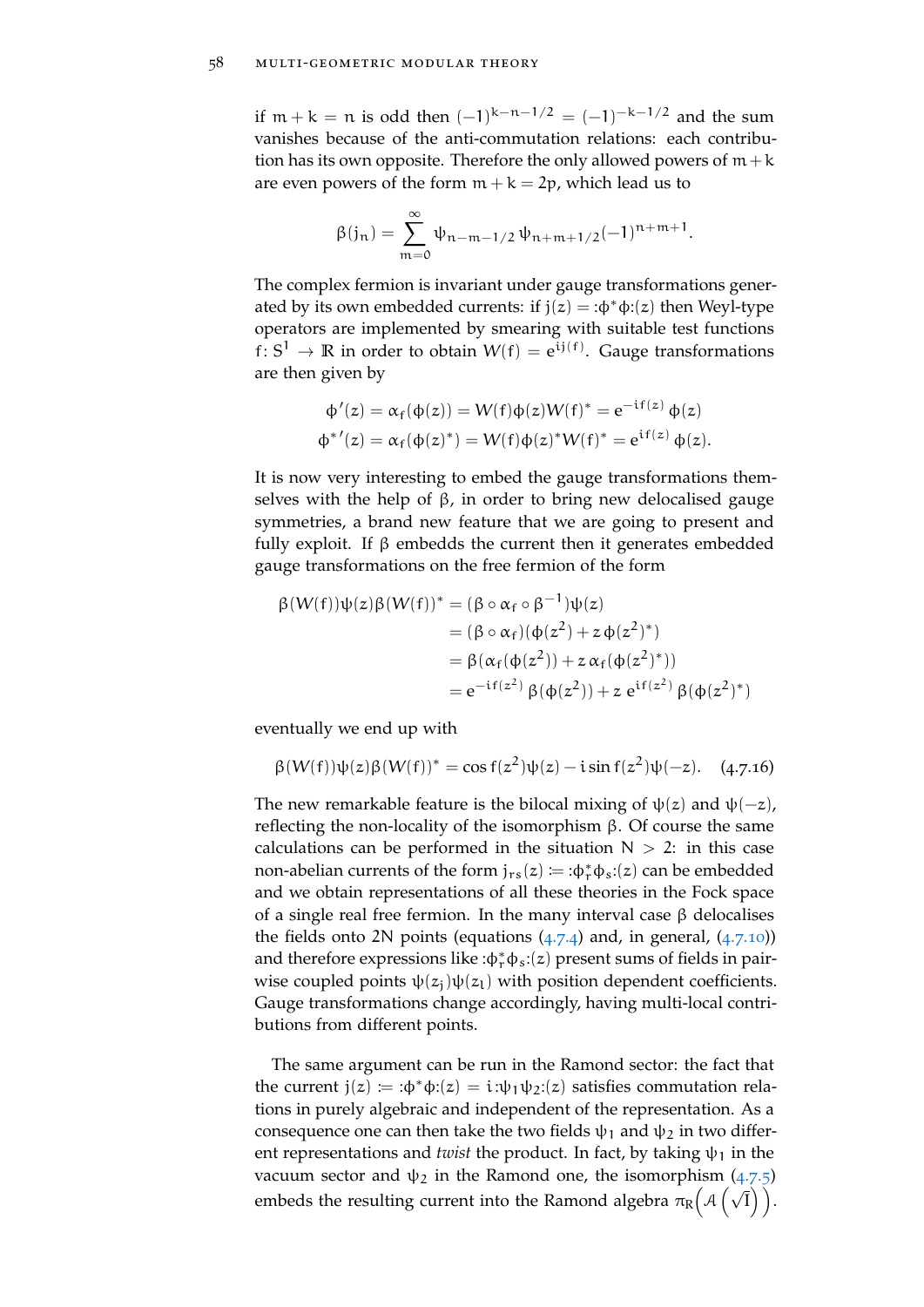The Wick product here is defined as the subtraction with respect to the corresponding Ramond two-point function; the result is, in the compact picture:

$$
\beta_R(j(z^2))=\frac{1}{2iz^2}\cdot :\!\!\pi_R(\psi(z))\pi_R(\psi(-z))\!\!:\_R.
$$

The new current, as expected, is delocalised at two anti-podal points in the Ramond representation; the Wick product is essentially the standard operator product, because the Ramond expectation value vanishes at the case at hand in the points  $z, -z$ . Also, the formula changes sign under  $z \rightarrow -z$ , i. e. it is anti-periodic in the variable  $z^2$ , expressing the fact that the new current is twisted. Of course, the onepoint function is still zero, whereas the two-point function becomes now:

$$
\omega_{R} \circ \beta_{R}(j(z^{2})j(w^{2})) = -\frac{1}{4z^{2}w^{2}} \omega_{R}(\pi_{R}(\psi(z))\pi_{R}(\psi(-z)) : \n\cdot \pi_{R}(\psi(w))\pi_{R}(\psi(-w)) : \n= \frac{1}{2zw} \cdot \frac{z^{2} + w^{2}}{(z^{2} - w^{2})^{2}}
$$

after making use of the usual Wick contractions within the expectation value. This formula has been previously mentioned by [\[Anguelova,](#page-116-4) [2011](#page-116-4)] as the "twisted" representation of the current, in the context of vertex operator algebras (we refer the reader to the references therein).

### <span id="page-70-0"></span>4.7.5 *Multi-local diffeomorphisms*

In the previous paraghraph we showed the construction of the multilocal current and the resulting multi-local fermionisation and gauge transformations. It is natural to extend the investigation to the stressenergy tensor of such a theory and look for the corresponding multilocal diffeomorphisms that are generated. Again, the special case  $N =$ 2 for symmetric intervals is a guideline, because formulae simplify and this allows to better understand the features and the behaviours without getting lost in the nasty coefficient for the general case. Fundamental is again the characteristic of β to preserve the vacuum state in order to be extended to Wick products:  $\beta \circ : (-): = :(-): \circ \beta$ .

We start in the vacuum representation, as usual. The real free fermion contains the stress-energy tensor of central charge  $c = 1/2$ 

$$
T^{1/2}(z) \coloneqq \frac{-1}{4\pi} \!:\! \psi \partial_z \psi{:}(z)
$$

whereas the complex fermion is, roughly speaking, two copies thereof, with  $c = 1$ 

$$
T^{c=1}(z) \coloneqq \frac{-1}{4\pi} \cdot \psi_1 \partial_z \psi_1 \cdot (z) + \frac{-1}{4\pi} \cdot \psi_2 \partial_z \psi_2 \cdot (z) = \frac{-1}{4\pi} \cdot \phi^* \overset{\leftrightarrow}{\partial_z} \phi \cdot (z).
$$

In terms of the currents, the stress-energy tensor can be expressed as

$$
T(z) = \frac{1}{4\pi} :j^2:(z),
$$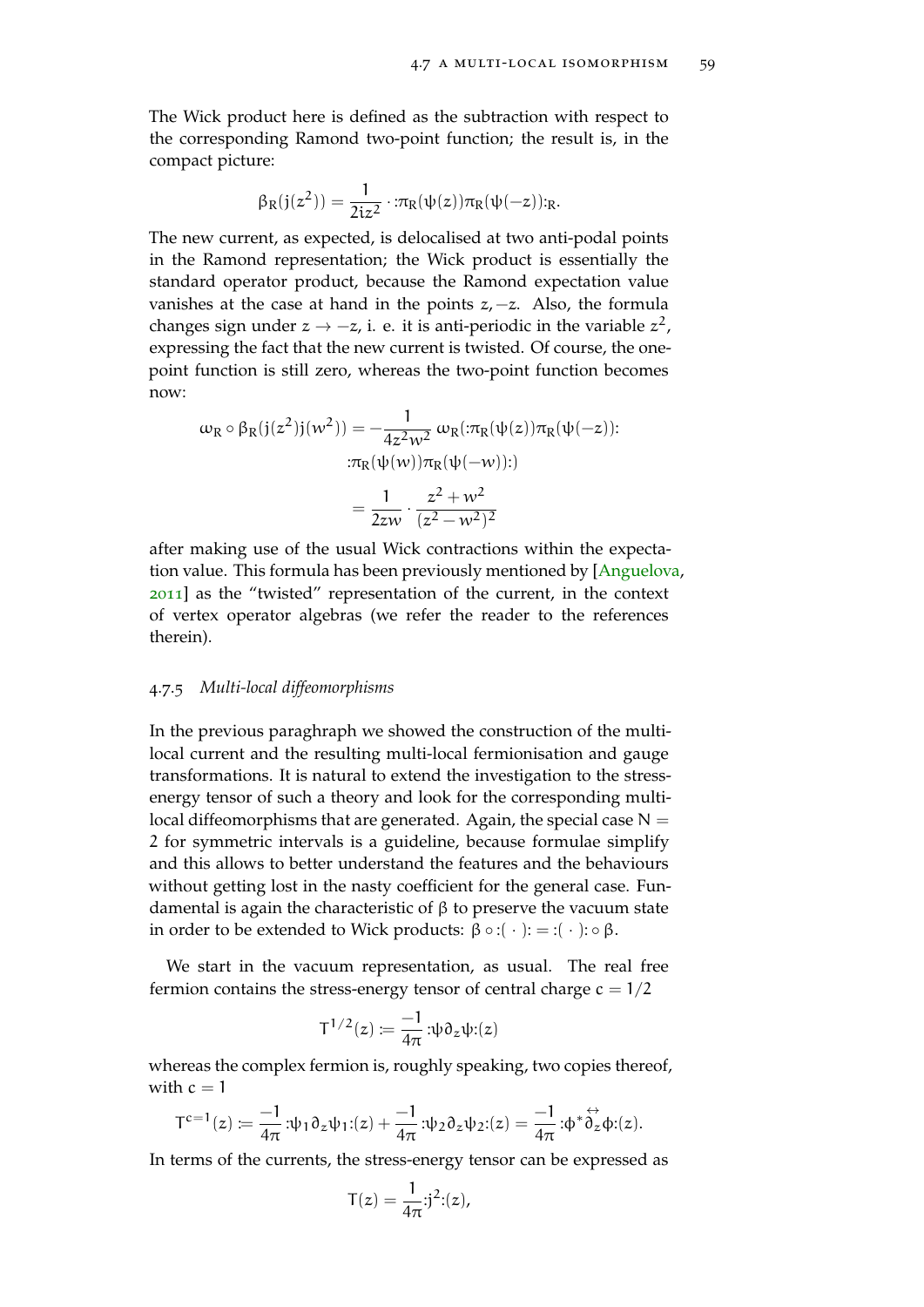that is nothing but the abelian version of  $(2.3.4)$  $(2.3.4)$  $(2.3.4)$ .

The action of β brings to the embedded stress-energy tensor which we compute to be

$$
\beta(T^1(z^2)) = \frac{-1}{4\pi} \beta (:\phi^*\partial_z \phi:(z))
$$
  
\n
$$
= \frac{-1}{4\pi} :\beta(\phi(z^2)^*)\partial_{z^2}\beta(\phi(z^2)) - \partial_{z^2}(\beta(\phi(z^2)^*))\beta(\phi(z^2)):
$$
  
\n
$$
= \frac{-1}{4\pi} \frac{1}{2z^3} : (\psi(z) - \psi(-z))(\psi(z) - \psi(-z)):
$$
  
\n
$$
+ \frac{-1}{4\pi} \cdot \frac{1}{4} \cdot \frac{1}{2z^2} : ((\psi(z) - \psi(-z))\partial_z(\psi(z) + \psi(-z)) - (\partial_z(\psi(z) - \psi(-z)))(\psi(z) + \psi(-z))).
$$
  
\n
$$
= -\frac{1}{8\pi z^2} \beta (j(z^2)) + \frac{1}{4z^2} (T^{1/2}(z) + T^{1/2}(-z)),
$$

expressed as embedding of two real fermions of central charge  $c =$ 1/2. The remarkable feature is the presence of two delocalised stressenergy tensors in  $z, -z$  plus an additional contribution proportional to the embedded current. We shall see later that this further term can be cancelled out by composition with a particular automorphism of the current algebra, though.

The real and complex fermions are invariant under diffeomorphisms generated by its own stress-energy tensor. If  $f: S^1 \to S^1$  is a general diffeomorphism, then the unitary operators  $V(\gamma_t) = e^{itT(f)}$  implement its action as

$$
\psi'(\gamma(z)) = \delta_{\gamma}(\psi(z)) = V(\gamma)\psi(z)V(\gamma)^{*} = \sqrt{\gamma'(z)}\,\psi(\gamma(z))
$$

where  $if(z)/z \in \mathbb{R}$  integrates to diffeomorphisms given by the oneparameter group  $\partial_t \gamma_t(z) = -(f \circ \gamma_t)(z)$ . Also,  $\gamma(z)$  is meant as  $\gamma_t|_{t=1}(z)$ . Simpler to write down is its infinitesimal action  $\delta_f^0$  expressed by the commutator

$$
\delta_f^0(\psi(z)) = \mathrm{i} \left[ \mathsf{T}(\mathsf{f}), \psi(z) \right] = \Big( -\mathsf{f}(z) \partial_z - \frac{1}{2} \mathsf{f}'(z) \Big) \psi(z).
$$

We can now make use of the equation for the embedded stress-energy tensor

$$
\beta(T^1(z^2)) = -\frac{1}{8\pi z^2}\beta(j(z^2)) + \frac{1}{4z^2}(T^{1/2}(z) + T^{1/2}(-z)) \qquad (4.7.17)
$$

in order to derive and calculate the corresponding multi-local diffeomorphisms. Similarly to the case of currents we have the action  $i \left[ \beta \left( T^1(f) \right), \psi(z) \right] = (\beta \circ \delta_f^0 \circ \beta^{-1}) \psi(z)$ . The contribution due to the two anti-podal parts  $T^{1/2}(z)$  and  $T^{1/2}(-z)$  gives rise to a term proportional to  $\delta_f^0(\psi(z^2))$ , while the contribution proportional to the em-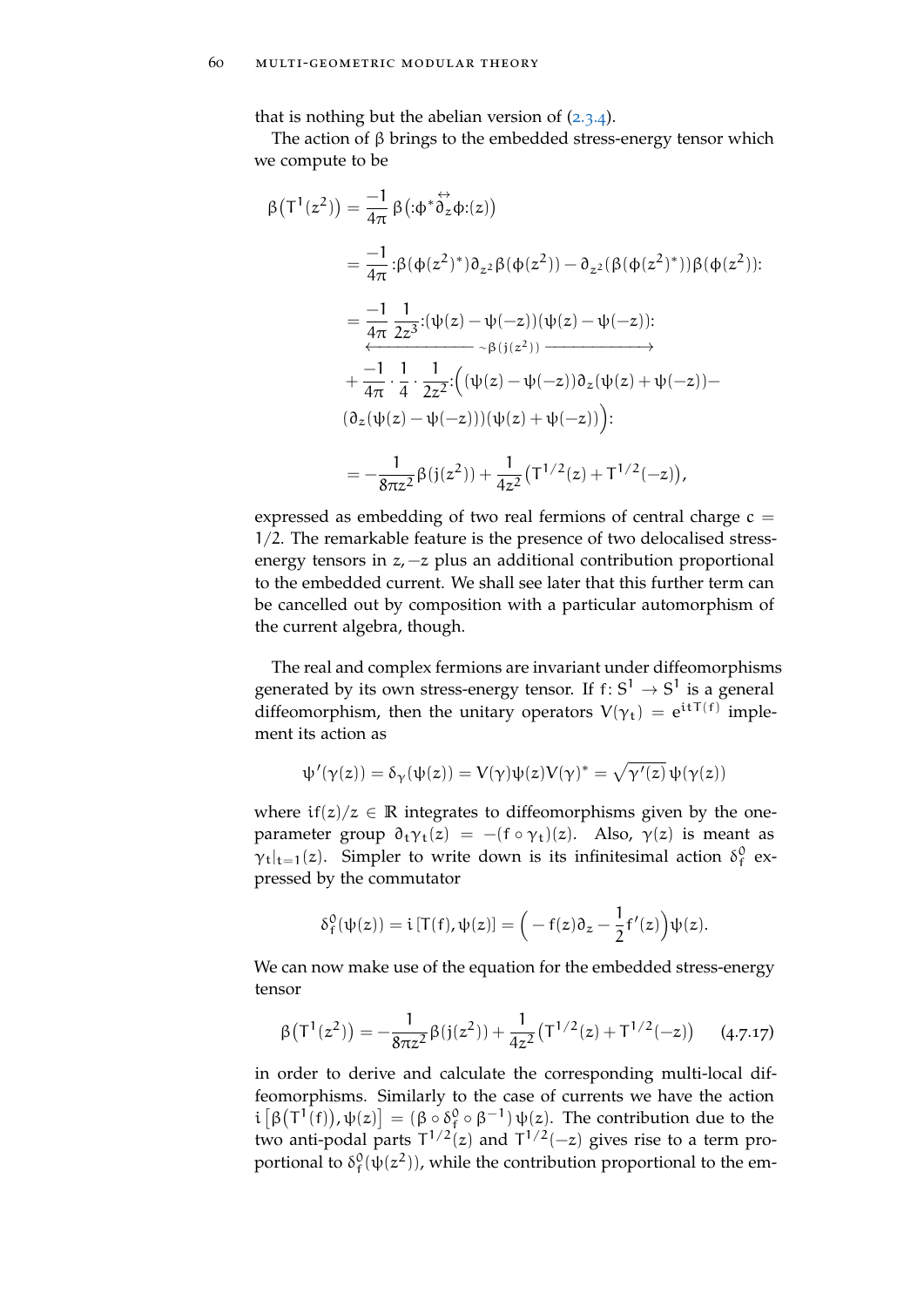bedded current gives back two anti-podal terms in  $\psi(z)$ ,  $\psi(-z)$ ; in details we obtain

$$
i\left[\beta\left(T^1(f)\right),\psi(z)\right] = (\beta \circ \delta_f^0 \circ \beta^{-1})\psi(z)
$$

$$
= \left(-\frac{1}{2z}f(z^2)\partial_z - \frac{1}{2}f'(z^2)\right)\psi(z)
$$

$$
+ \frac{1}{4z^2}f(z^2)\left(\psi(z) - \psi(-z)\right).
$$

Again, we have a mixing of  $\psi(z)$  and  $\psi(-z)$  (due to the current), on top of a geometric action due to the stress-energy tensor itself. Of course, in equation  $(4.7.17)$  $(4.7.17)$  $(4.7.17)$  everything is expressed in terms of the two real copies  $ψ_1$ ,  $ψ_2$  of the free fermion; nevertheless one can work it back in terms of the complex fermion  $\phi(z)$ ,  $\phi(z)^*$ : in this case, when acting with the inverse action  $\beta^{-1}$ , terms proportional to :φ\* $\partial_z \phi$ :(*z*) will appear and therefore we will have eventually mixed pairings φ, φ<sup>∗</sup> expressing some sort of multi-local "charged" conjugation.

As previously mentioned (see chapter [2](#page-23-0).3), the current algebra possesses automorphisms of the form

$$
\rho^q(j(z))=j(z)+\frac{q}{z}, \qquad q\in\mathbb{R}
$$

which give rise to charged states  $\omega_q := \omega_0 \circ \rho^q$ . On the actual Weyl operators those automorphisms are realised as

$$
\gamma_{q}(W(f)) = e^{i \rho^{q}(j(z))(f)} = e^{i q \int_{S^1} dz \frac{f(z)}{2\pi i z} W(f)},
$$

giving rise to different inequivalent representations whenever one chooses  $\gamma_{q_1}, \gamma_{q_2}$  with  $q_1 \neq q_2$ . Moreover, these automorphisms happen to be even innerly implemented by unitaries if a real function  $\varphi$ exists such that  $q/z = -i\varphi'(z)$ 

$$
\gamma_q(\cdot) = \mathrm{Ad}(W(-\varphi))(\cdot)
$$

and  $\gamma_{\mathfrak{a}}(\mathcal{A}(I)) = \mathcal{A}(I)$ . In fact the above equation can be taken as definition for each representation  $\gamma_q(W(f))$  ([\[Carpi,](#page-117-0) [2004](#page-117-0)]). However, since the stress-energy tensor is contained as embedded into the theory of currents, it turns out that composition of  $\beta$  with such a  $\rho^q$ exactly "undoes" the additional contribution due to the current in (4.7.[17](#page-71-0)) if we shift back  $j(z) \mapsto j(z) + q/z$  for  $q = 1/4$ . The price to pay is the appearance of a constant shift  $\sim z^{-4}$ :

$$
\beta \circ \rho^{1/4} (T^1(z^2)) = \frac{1}{4z^2} (T^{1/2}(z) + T^{1/2}(-z)) + \frac{1}{64\pi z^4}.
$$

Although we have not introduced the issue yet, we want to emphasise that the constant term popping up is nothing but the Schwarz derivative of the square root automatically generated because the stressenergy tensor is a quasi-primary field. In fact the above formula will coincide with the Longo-Xu map applied to a doubled theory of stress-energy tensors, as we shall see later on in paraghraph [5](#page-98-0).5.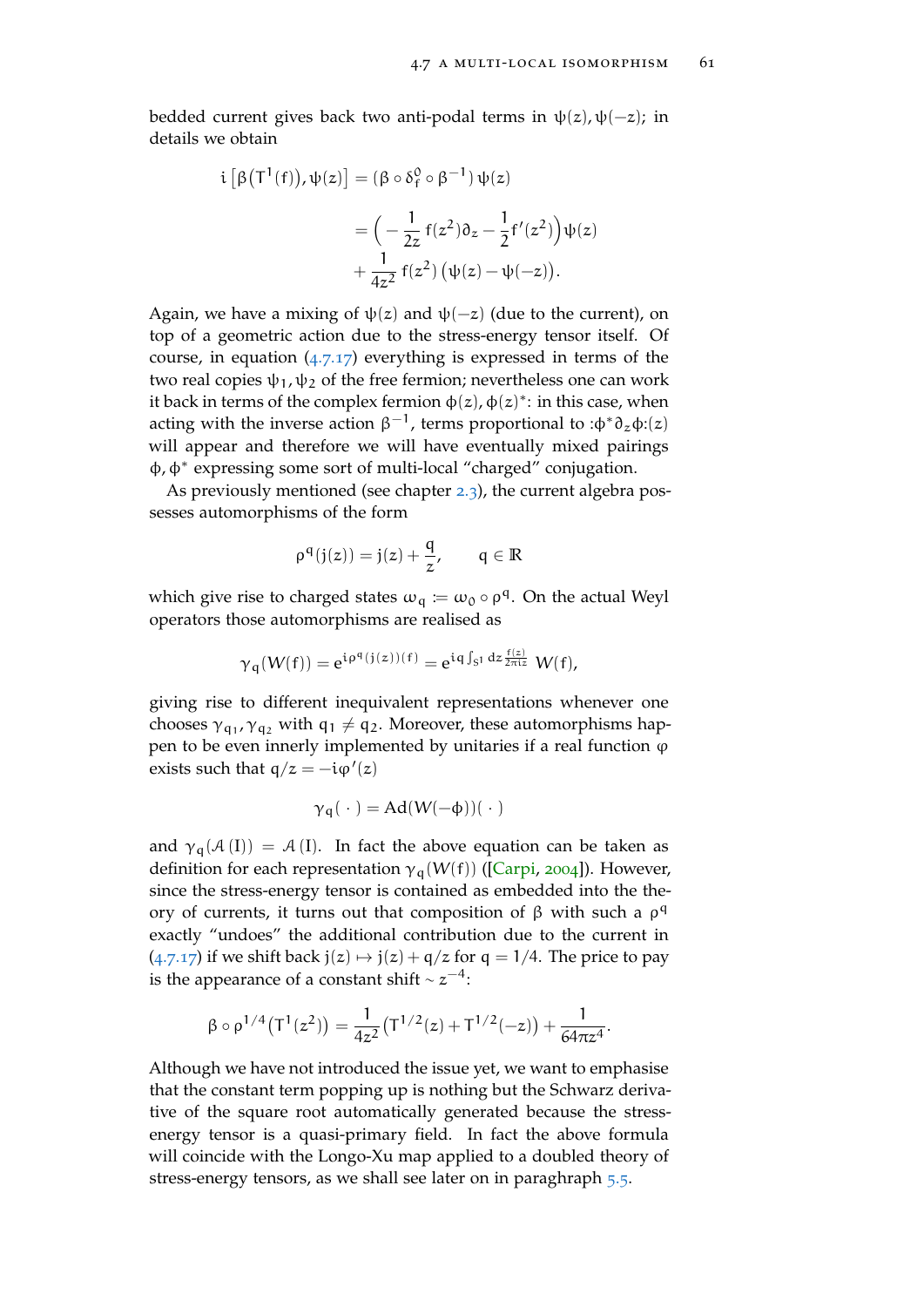Anyway, it is always very useful to rephrase the picture in terms of Fourier modes: as known,  $T^1(z) = 1/2\pi \sum_{n \in \mathbb{Z}} L^1_n z^{-n-2}$ ; then the embedding looks like, in terms of Virasoro generators:

$$
\beta(L_n^1) = -\frac{1}{4}\beta(j_n) + \frac{1}{2}L_{2n}^{1/2}
$$

for the general case, and

$$
\beta \circ \rho^{1/4}(L_n^1) = -\frac{1}{4}\beta(j_n) + \frac{1}{2}L_{2n}^{1/2} + \left(\frac{1}{4}\beta(j_n) + \frac{1}{32}\delta_{n,0}\right) = \frac{1}{2}L_{2n}^{1/2} + \frac{1}{32}\delta_{n,0}
$$

for the subtracted  $q = 1/4$  current. Here the subtraction of the current modes due to the composition with a charged automorphism is even more evident. In contrast, the first (general) formula involves also the modes of the current, still, which may in turn be expressed in terms of the real Fermi fields. This emphasises that the embedded diffeomorphisms come along with embedded gauge transformations, i. e. a mixing of  $\psi(z)$  and  $\psi(-z)$ , as described before.

In the Ramond sector the stress-energy tensor presents an additional term by definition, as shown in equation ([2](#page-25-0).3.7). Consequently, the action of  $\beta_R$  produces different subtractions that cancel the gauge term  $β(j(z<sup>2</sup>))$  which we had to deal with in the vacuum sector. As such, the formula in the Ramond representation becomes easier even without composition with a charged automorphism of the currents:

$$
\beta_R\big(T^1(z^2)\big)=\frac{1}{4z^2}\Big(\pi_R\big(T^{1/2}(z)\big)+\pi_R\big(T^{1/2}(-z)\big)\Big)+\frac{1}{64\pi z^4}.
$$

Finally, a last remark to conclude this section: the expression of the multi-local transformations in terms of Virasoro generator is very useful to understand a brand new picture, which will be pretty convenient when we shall turn to modular theory. The subgroup  $L_0$ ,  $L_{+1}$ of the Virasoro algebra generates the Möbius group, which in turn contains rotations, dilations and translations. Its multi-local version, given by  $\beta(L_0)$ ,  $\beta(L_{+1})$  produces the corresponding multi-local rotations, dilations and translations. The passage between a single theory in one interval to a delocalised theory in many intervals can then by achieved making use of the same formulae, just taking care of replacing  $L_n \mapsto \beta(L_n)$ . The multi-local behaviour will then be taken into account by the presence of  $\beta$ , automatically, producing mixing among different components all the time.

#### 4.8 multi-local modular theory for fermi fields

The most remarkable feature of  $\beta$  is that it preservers the vacuum state, and therefore its action extends to Wick products and so forth, giving rise to multi-local transformations among different intervals. So far we have not introduced any correspondence with modular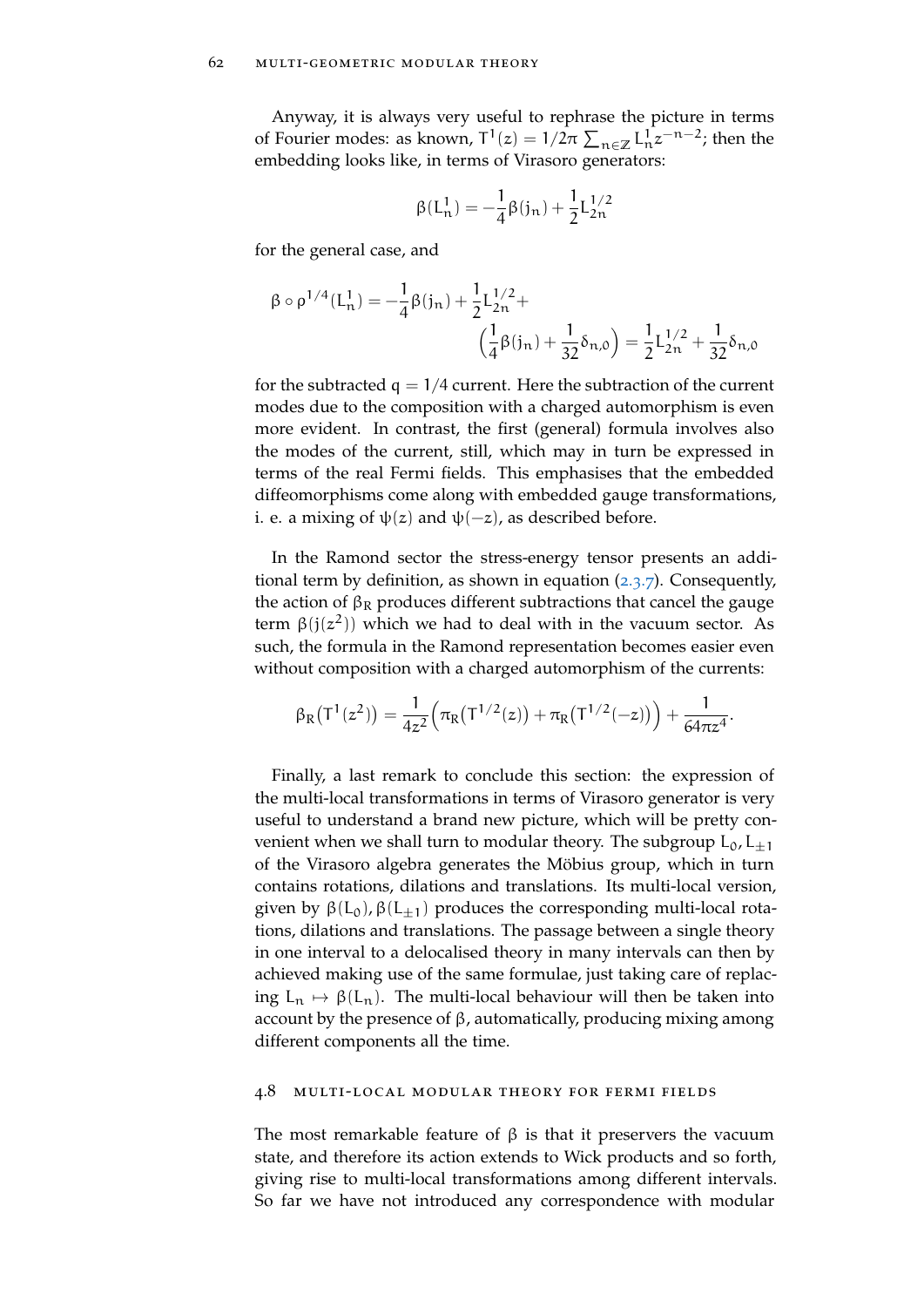theory yet, but as we are going to see, very important applications can be derived implementing the Bisognano-Wichmann property under the action of β. In fact, the modular theory for one-dimensional fermions is well known and has been widely investigated, producing the famous result that the action of the modular group with respect to the vacuum state on the algebra localised in one interval is geometric within the interval and can be expressed in terms of dilations preserving the interval. The interesting idea is that, since β *moves* the theory from one interval to many, preserving the vacuum state, we can expect a rationale to describe the modular theory for Fermi fields localised in many disjoint intervals on the circle (respectively on the real line). In order to characterise the topic in detail we are going to introduce a very strong result, which is going to play a pretty fundamental role: whenever two states of two algebras  $A_1$ ,  $A_2$  are intertwined by an isomorphism, such isomorphism also intertwines the modular groups of the two algebras.

*Theorem* 4.8.1: If  $\beta$ :  $\mathcal{A}^{N}(I) \rightarrow \mathcal{A}(E_{N})$  is a vacuum preserving isomorphism, then it intertwines the respective modular groups:  $\sigma_N^t$  =  $\beta \circ \sigma_1^t \circ \beta^{-1}$ .

*Proof.* The proof proceeds by verifying the KMS property for  $\sigma_N^{\rm t}$  with respect to the composed state  $ω_0 \circ β$ . Therefore, let

$$
F^N_{\alpha,b}(t)\coloneqq F^{\omega_0\circ\beta}_{\alpha,b}(t)=\left(\Omega,\beta^{-1}(\alpha)\beta^{-1}(\sigma_N^t(b))\Omega\right)
$$

be the KMS functional we have to look at, for  $a, b \in A(E_N)$ . We have to prove that  $F^N_{a,b}(t)$  admits analytic continuation in  $t \mapsto t - i$  and in addition  $F_{a,b}^{N}(t-i) = (\Omega, \beta^{-1}(\sigma_{N}^{t}(b))\beta^{-1}(a)\Omega).$ 

$$
F_{\alpha,b}^N(t) = (\Omega, \beta^{-1}(\alpha)\beta^{-1}(\sigma_N^t(b))\Omega)
$$
  
= (\Omega, \beta^{-1}(\alpha)\beta^{-1} \circ \beta \circ \sigma\_1^t \circ \beta^{-1}(b)\Omega)  
= (\Omega, \beta^{-1}(\alpha)\sigma\_1^t(\beta^{-1}(b))\Omega)

the analytic continuation in  $t - i$  is ensured by the analytic properties of  $\sigma_1^t$ , which we know by hypothesis to be a true modular group. Therefore

$$
F_{\alpha,b}^N(t-i) = (\Omega, \beta^{-1}(\alpha)\sigma_1^{t-i}(\beta^{-1}(b))\Omega)
$$
  
= (\Omega, \sigma\_1^t(\beta^{-1}(b))\beta^{-1}(\alpha)\Omega)  
= (\Omega, \beta^{-1} \circ \sigma\_N^t \circ \beta(\beta^{-1}(b))\beta^{-1}(\alpha)\Omega)  
= (\Omega, \beta^{-1}(\sigma\_N^t(b))\beta^{-1}(\alpha)\Omega)

as to be proven.

Let us apply this result right away to the modular theory of fermions localised in disjoint intervals. We assume to have a generic N-interval on the real line, say  $E_N$ , and one Fermi field in any of those points, which we refer to as  $\psi(X_k^{-1})$ . If such points  $X_k^{-1}$  are the inverse roots

 $\Box$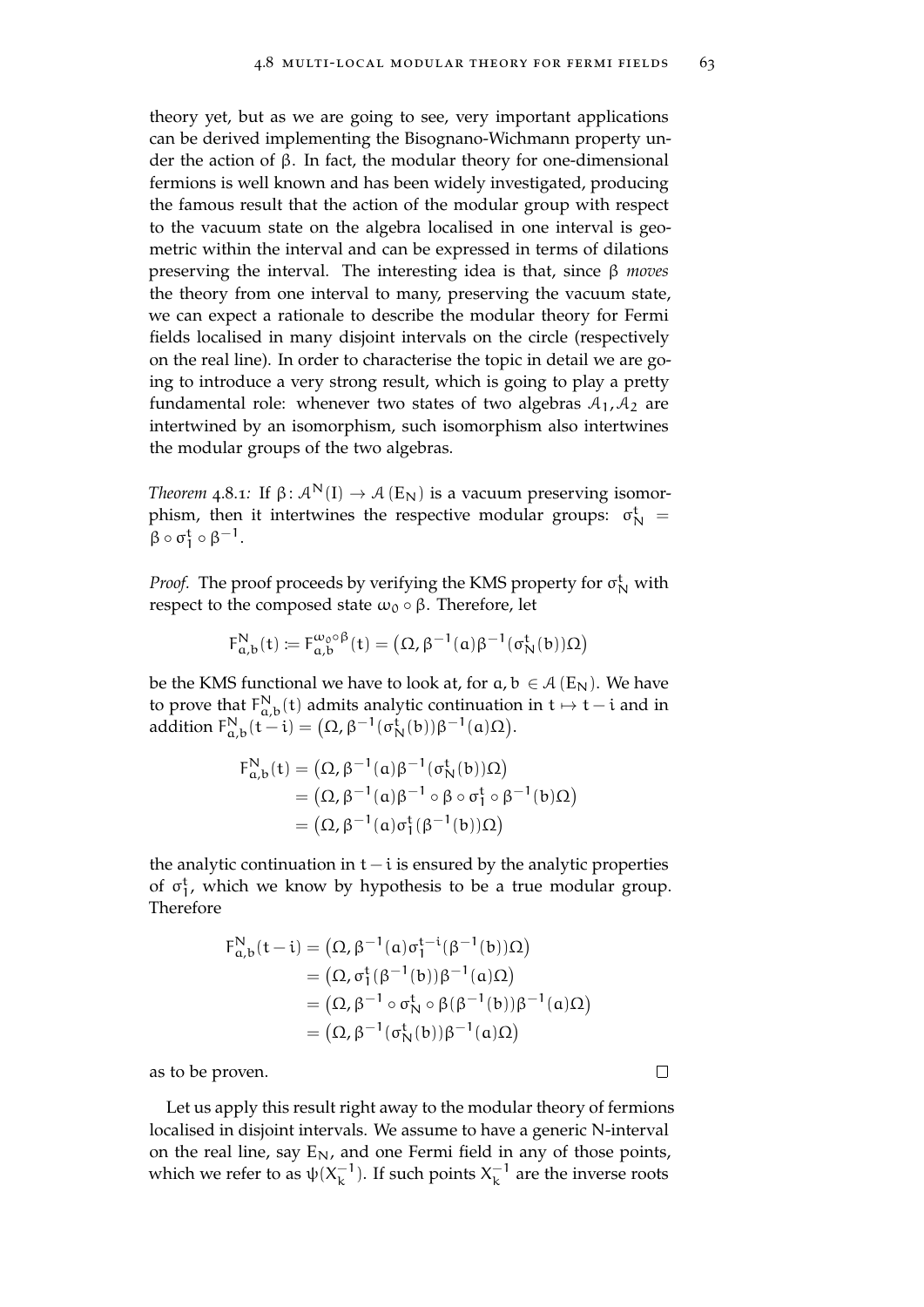of the Casini-Huerta special function  $(4.7.9)$  $(4.7.9)$  $(4.7.9)$  then the action of the modular group of the delocalised fermion is simply

<span id="page-75-1"></span>
$$
\sigma_N^{\mathbf{t}}(\psi(X_k^{-1})) = (\beta \circ \sigma_1^{\mathbf{t}} \circ \beta^{-1})(\psi(X_k^{-1})). \tag{4.8.1}
$$

The explicit expression for  $\beta$  is given by (4.7.[10](#page-64-0))

$$
\beta(\psi_i(X)) = \sum_{r=1}^n O(X)_{ir} \sqrt{{X_r^{-1}(X)}^{'}} \psi({X_r^{-1}(X)}).
$$

Since  $O(X)$  is an orthogonal matrix, its inverse is simply given by its transpose  $O(X)^T$  and thus

$$
\begin{aligned}\sqrt{{X_k^{-1}(X)}^{'}}\,\sigma_t\left(\psi(X_k^{-1}(X))\right)=\\ \sum_{j=1}^N\,O(X,t)_{kj}\sqrt{{X_k^{-1}(\delta_t(X))}^{'}}\psi\left((X_j^{-1}(\delta_tX))\right)\end{aligned}
$$

reproducing exactly the well-known result found by Casini and Huerta. Of course, this gives an explanation for the fact that the geometric part of the modular flow is the same as in the one interval case

<span id="page-75-0"></span>
$$
\zeta_{t}(X_{k}^{-1}(X)) = \delta_{t}(X_{k}^{-1}(X)) = X_{k}^{-1}(\delta_{t}(X))
$$
\n(4.8.2)

with  $\delta_t$  being the one parameter subgroup of Möbius transformations preserving the interval. This is because the modular action is taken into account by  $\sigma_1^t$  anyway, and  $\beta$  just introduces a mixing among different intervals, with the only role to mix the coefficients appearing in the formulae; therefore the geometric action is similar to the initial one (up to an action of  $X^{-1}_{K}$ , as showed in ([4](#page-75-0).8.2)), on top of a mixing traced back to the existence of a multi-local isomorphism.

*Example:* In the special case of symmetric intervals on the circle, the geometric action of the modular flow acquires the form  $\sqrt[N]{\delta_t(z^N)}$  =  $\delta_{\rm t}^{\rm (N)}$  $t^{(N)}(z)$ , which in turn coincides with the N-dilations as elements of  $PSU(1, 1)^{(n)}$ , as introduced in [2](#page-21-0).2.1 (see also [\[Longo et al.,](#page-118-0) [2009](#page-118-0)]).

*Property:* Just by manifestly looking at  $(4.5.4)$  $(4.5.4)$  $(4.5.4)$  one can factor out suitable linear combinations of fields which diagonalise the modular mixing, also due to the special form of the matrix  $O(X)$  as coboundary. In particular, by construction, the following combination

$$
D_k(X) \coloneqq \sum_{j=1}^N O(X)_{kj} \sqrt{X_j^{-1}(X)'} \, \psi(X_j^{-1}(X))
$$

diagonalises the modular mixing in disjoint intervals

$$
\sigma_N^t(D_k(X)) = e^{-\pi t} D_k(\delta_{-2\pi t}(X)).
$$

*Proof.* Work the left hand side out making use of  $O(X, t) = O(X)^{T}$ .  $O(\delta_t X)$ .  $\Box$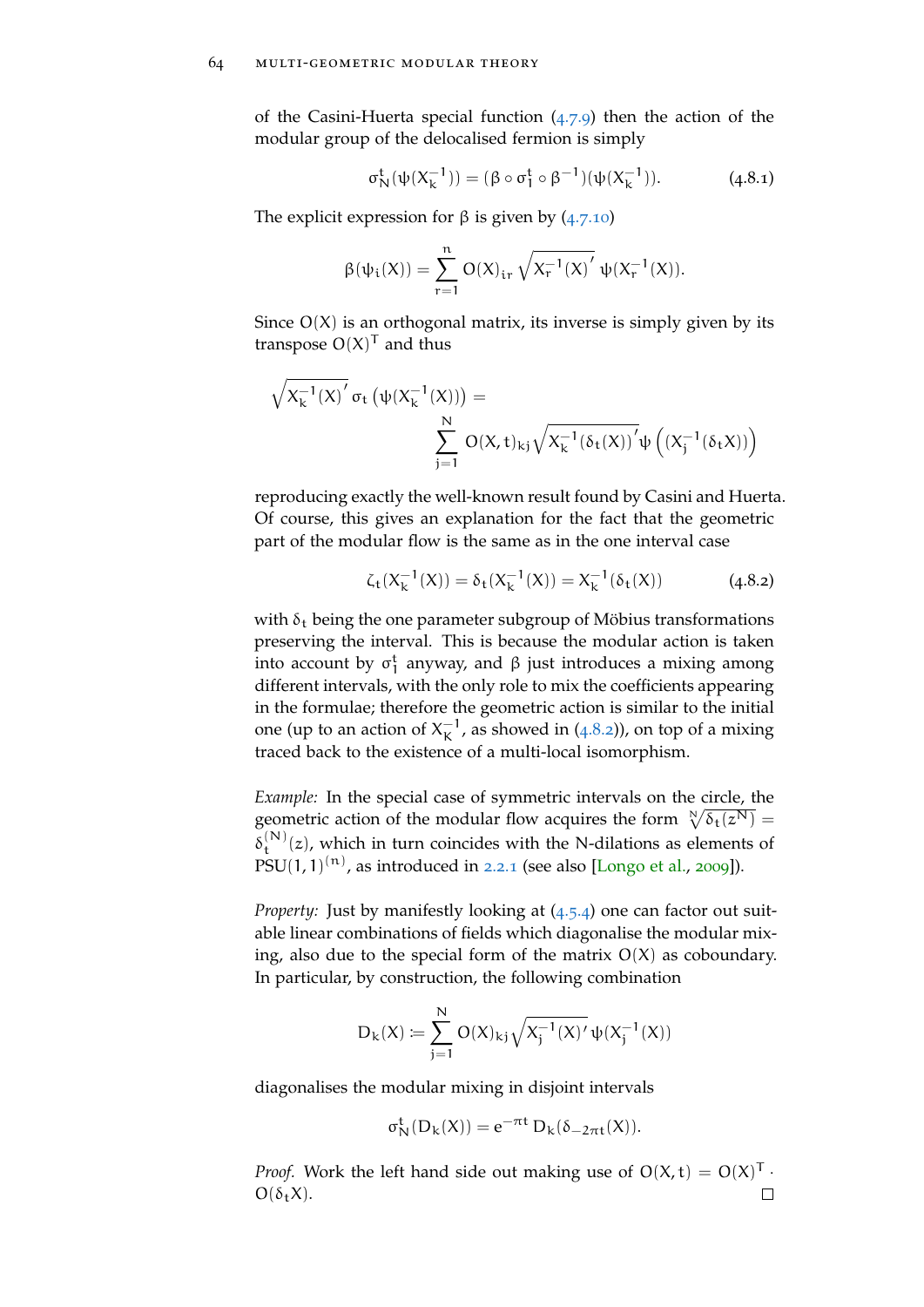Indeed, this is no accident and no surprise. The original ideas came from the investigation of the formula appearing in the paper by Casini and Huerta, [\[Casini and Huerta,](#page-117-1) [2009](#page-117-1)]; although in the beginning it may seem surprising, if, for whatever reason, the modular group for fields in disjoint intervals is assigned in terms of a mixing matrix O(X), then a vacuum preserving isomorphism *must* exist, whose coefficients are exactly given by the matrix  $O(X)$ . Consequently, an expression like (4.7.[10](#page-64-0)) must be read off and must preserve the vacuum state, justifying its peculiar form in terms of a very special uniformisation function ([4](#page-63-0).7.9). The further investigations have been proofs a posteriori of a result that must hold true at the algebraic level, as a feature of the algebras itself, as we are going to show. In fact, although in the general case the mixing cannot be computed explicitly but it is only determined as the solution to some differential equations, we can anyway make use of a remarkable result by [\[Takesaki,](#page-119-0) [2002](#page-119-0)] to derive this property only using the fact that  $β$  intertwines the modular groups.

*Theorem* 4.8.2*:* Let ω, ξ be a pair of faithful semi-finite normal weights on a von Neumann algebra M and let  $D_{1/2}$  be the horizontal strip bounded by **R** and  $\mathbb{R} - i/2$ . Assume the cocycle derivative  $u_t$  can be extended to a member of  $\mathcal{A}_{\mathcal{M}}(\mathbf{D}_{1/2})$  such that  $\exists M > 0 \mid ||\mathbf{u}_{-i/2}||$  ≤ M, where  $A_{\mathcal{M}}(\mathbf{D}_{1/2})$  means the set of all bounded functions (with values in the algebra) on  $\overline{D}_{1/2}$  which are holomorphic in  $D_{1/2}$ ; then:

$$
\omega(\mathfrak{m})=\xi\left(u^*_{-i/2}\mathfrak{m} u_{-i/2}\right),\quad \mathfrak{m}\,\in \mathfrak{M}.
$$

Let henceforth M be a factor: by means of the previous theorem we are now able to prove the following

<span id="page-76-0"></span>*Corollary* 4.8.3*:* Let ω, ξ be two faithful normal states on M such that  $σ<sup>t</sup><sub>ω</sub>(m) = σ<sup>t</sup><sub>ξ</sub>(m)$ , ∀m ∈ M. Then  $ω = ξ$ .

*Proof:* The cocycle derivative  $u_t \in M$  commutes with the images of the modular flows, because by hypothesis

$$
\sigma_\omega^t(\mathfrak{m})=\mathfrak{u}_t\sigma_\xi^t(\mathfrak{m})\mathfrak{u}_t^*=\sigma_\xi^t(\mathfrak{m})
$$

and viceversa, therefore  $[\sigma_{\omega,\xi}^{\rm t}(m),u_{\rm t}] = 0$ . By virtue of Tomita-Takesaki theorem  $\sigma_{\omega}^{\rm t}(\mathfrak{a})$  exhausts all the algebra, hence  $\mathfrak{u}_{\rm t}\in\mathsf{Z}(\mathfrak{M})=$  $\mathbb{C}_1$ , because M is a factor. By the cocycle property  $u_t$  is a continuous one parameter group, and being unitary implies  $\mathfrak{u}_{\mathsf{t}} = \mathrm{e}^{\mathrm{i} \mathsf{t} \mathsf{\alpha}} \in \mathrm{S}^1.$  This allows the assumptions of the previous theorem to hold and consequently we obtain

$$
\omega(\mathfrak{m})=e^{\alpha}\,\xi(\mathfrak{m}),\quad \mathfrak{m}\,\in \mathfrak{M}
$$

but since the states are normalised we conclude that they have to coincide because  $\alpha = 0$ .  $\Box$ 

*Corollary* 4.8.4*:* Let  $\omega$  be a state on M and  $\alpha \in Aut(M)$  such that  $\sigma_{\omega}^{\rm t} = \alpha^{-1} \circ \sigma_{\omega}^{\rm t} \circ \alpha$ . Then α preserves  $\omega$ , i. e.  $\omega \circ \alpha = \omega$ .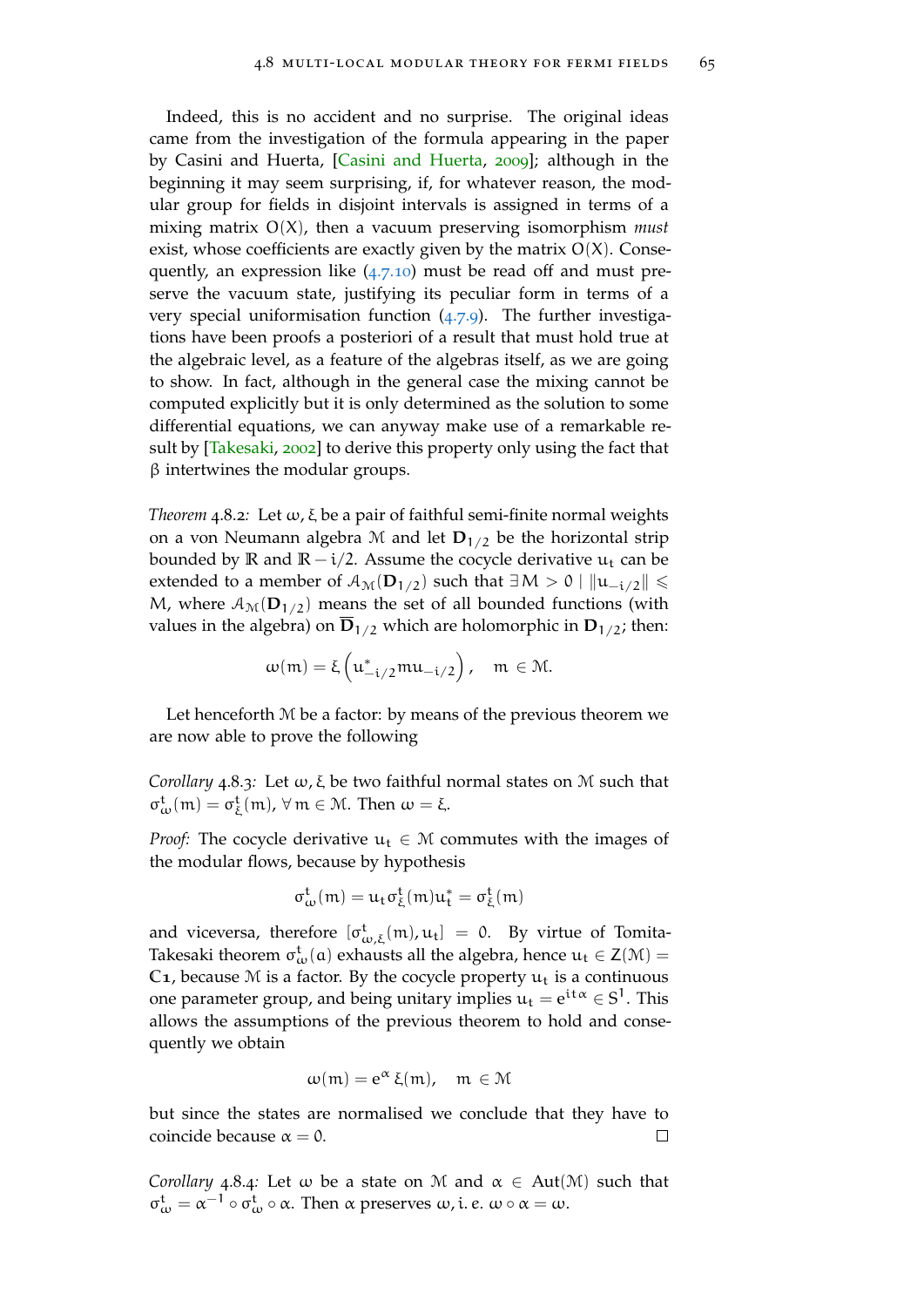## 66 multi-geometric modular theory

*Proof:*  $\alpha^{-1} \circ \sigma_\omega \circ \alpha$  satisfies the KMS condition on  $\omega \circ \alpha$ , therefore it coincides with its modular group, which in turns happens to be  $\sigma_{\omega}$ by hypothesis. By using the previous corollary we then conclude that  $\sigma_{\omega \circ \alpha}^{\mathsf{t}} = \sigma_{\omega}^{\mathsf{t}}$  implies  $\omega \circ \alpha = \omega$ .  $\Box$ 

<span id="page-77-0"></span>*Corollary* 4.8.5*:* Let  $\mu$ :  $\mathcal{M}_1 \rightarrow \mathcal{M}_2$  be an isomorphism of von Neumann algebras. Let furthermore  $\omega_1, \omega_2$  be states on  $\mathcal{M}_1$  and  $\mathcal{M}_2$  whose modular groups are  $\sigma_1$ ,  $\sigma_2$  respectively. The condition  $\sigma_2^t = \mu \circ \sigma_1^t \circ$  $\mu^{-1}$  implies  $\omega_2 \circ \mu = \omega_1$  and viceversa.

*Proof:* By KMS condition the modular group for  $\omega_2 \circ \mu$  is

$$
\begin{aligned} \sigma_{\omega_2 \circ \mu}^t &= \mu^{-1} \circ \sigma_2^t \circ \mu \\ &= \mu^{-1} \circ \mu \circ \sigma_1^t \circ \mu^{-1} \circ \mu = \sigma_1^t. \end{aligned}
$$

By [4](#page-76-0).8.3 the statement directly follows.

In the context of Fermi conformal field theory  $\beta' : A^N(I) \to A(E_N)$ plays the role of  $\mu$ ;  $\sigma_1^t$  and  $\sigma_N^t$  are the modular groups with respect to the respective vacuum states  $\omega_0$  on  $\mathcal{A}(\mathbb{E}_N)$  and  $\omega_0^{(N)}$  $_0^{(N)}$  on  $\mathcal{A}^N(I)$ . By [\[Casini and Huerta,](#page-117-1) [2009](#page-117-1)]  $\sigma_N^t = \beta \circ \sigma_1^t \circ \beta^{-1}$  and therefore, by [4](#page-77-0).8.5,

$$
\omega_0^{(N)} \circ \beta = \omega_0 \otimes \cdots \otimes \omega_0.
$$

We have provided an independent proof of the result given by Casini and Huerta, tracing back the modular properties to the existence of a vacuum preserving isomorphism at the level of the algebras. The passage from the real line to the circle picture can be easily achieved by noting once again that, due to the special form of  $X(z)$  we have  $X(z) = (\mu \circ C^{-1})(z)$ ,  $C^{-1}$  being the inverse Cayley map and  $z \in I$ . Since the modular flow on the circle is nothing but

$$
\sigma_t^{S^1_+}=C\circ \sigma_t^{I\!R_+}\circ C^{-1}.
$$

everything is pushed back to a Möbius transformation  $\mu$ , which preserve the vacuum state and therefore intertwines the respective modular group, as already stated. Hence, a similar result holds on the circle. In the general non-symmetric case, though equations apply with no exceptions, the actual computations are most of the times very difficult to be performed.

The same intertwining property holds true for the Tomita conjugation J; let  $a \in \mathcal{M}$  be a generic element in the von Neumann algebra and  $\Omega$  be the corresponding cyclic and separating vector, then, it follows by modular theory that

$$
Ad J(a)\Omega = Ad(\Delta^{1/2} S)(a)\Omega
$$
  
=  $Ad \Delta^{1/2}(a^*)\Omega$   
=  $Ad \Delta^{it}|_{t=-i/2}(a^*)\Omega$ 

 $\Box$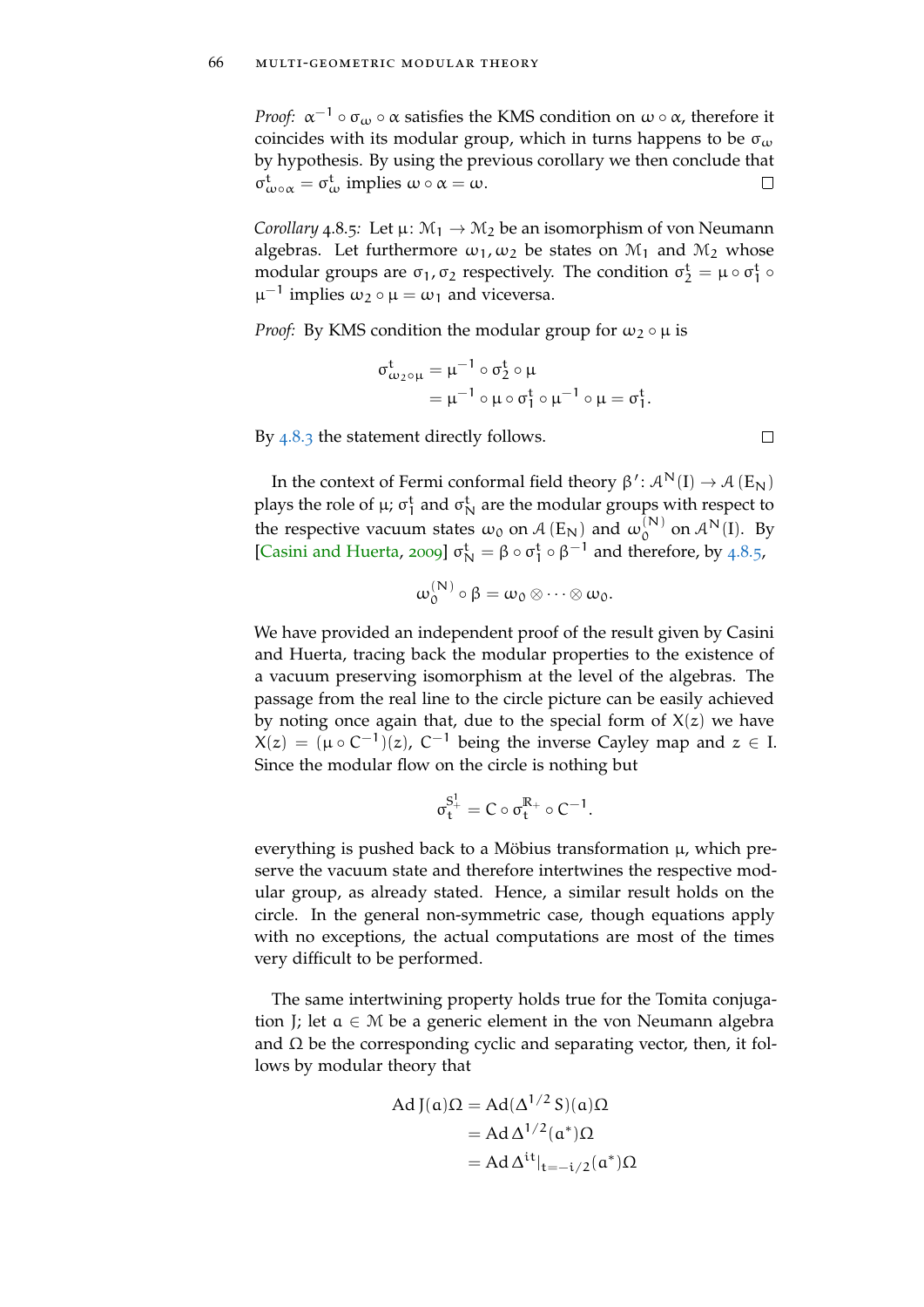and thus the action of J is reduced to the action of  $\Delta$ <sup>it</sup> on  $\mathfrak{a}^*$ . It is straightforward to conclude that if β preserves the vacuum state then

$$
Ad J_N = \beta \circ Ad J_1 \circ \beta^{-1}
$$

and by the previous computation

$$
Ad J_n(a) = \sigma_N^{-i/2}(a^*)
$$

where now a can be taken to belong to any local algebra  $A(I)$ . It is evident that, due to the presence of the modular group in many intervals  $\sigma_N$ , the action of  $J_N$  is still multi-local, as expected by consistency arguments.

## 4.8.1 *Modular theory in the Ramond sector*

One can as well reproduce the same lines in the Ramond sector, exploiting  $\sigma_N^t = \beta \circ \sigma_1^t \circ \beta^{-1}$ . The difference in this case is that the modular theory for Fermi fields in the Ramond representation is not known, not even in the one-interval case. We therefore lack the analogue of the Bisognano-Wichmann property and the analogue of equation ([4](#page-75-1).8.1) will contain unknowns on both sides; nevertheless we can point out a few interesting features.

Let us take the form of the vacuum preserving isomorphism as in equation ([4](#page-63-1).7.5); this map preserves the vacuum state  $\omega_R \circ \beta_R =$  $\omega_R \otimes \omega_0$  and therefore

<span id="page-78-0"></span>
$$
\sigma_{2,R}^{\mathbf{t}} = \beta_R \circ \left( \sigma_{1,R}^{\mathbf{t}} \otimes \sigma_{1,0}^{\mathbf{t}} \right) \circ \beta_R^{-1}.
$$
 (4.8.3)

The idea is to apply the above to the particular combination of fields  $\mathbf{1}_R \otimes^{\mathsf{t}} \pi_0(\psi(z^2))$ , as appearing in the right hand side of the equations for the Ramond sector. Comparing with ([4](#page-63-1).7.5)  $\beta_R\Big(\mathbf{1}_R\!\otimes^t\!\pi_0(\psi(z^2))\Big)=$  $\lambda_{\rm R}(z)$  is some linear combination of fields in the Ramond sector at the points  $z, -z$ . Applying  $(4.8.3)$  $(4.8.3)$  $(4.8.3)$  we obtain

$$
\sigma_{2,R}^{t}(\lambda_{R}(z)) = \beta_{R} \circ (\sigma_{1,R}^{t} \otimes \sigma_{1,0}^{t}) \circ \beta_{R}^{-1}(\lambda_{R}(z))
$$
  
\n
$$
= \beta_{R} \circ (\mathbf{1}_{R} \otimes \sigma_{1,0}^{t}(\psi(z^{2})))
$$
  
\n
$$
= \beta_{R} \circ (\mathbf{1}_{R} \otimes \sqrt{\delta'_{-2\pi t}(z^{2})} \pi_{0}(\psi(\delta_{-2\pi t}(z^{2})))
$$
  
\n
$$
= \sqrt{\delta'_{-2\pi t}(z^{2})} \lambda_{R}(\sqrt{\delta_{t}(z^{2})}) = \sqrt{\delta'_{-2\pi t}(z^{2})} \lambda_{R}(\delta_{t}^{(2)}(z))
$$

thus  $\sigma_{2,R}^t$  acts on the linear combinations  $\lambda_R$  of  $\pi_R(\psi(z))$  and  $\pi_R(\psi(-z))$ geometrically, like the 2-dilations, because everything is traced back to the vacuum modular flow in one interval, where we can use the Bisognano-Wichmann statement. On the other hand little can be said on the other combination of fields  $\pi_R(\psi(z^2)) \otimes^{\mathsf{t}} \mathbf{1}_0$ , in fact, posing  $\beta_R(\pi_R(\psi(z^2)) \otimes^{\mathrm{t}} \mathbf{1}_0) = \mu_R(z)$  we have

$$
\sigma_{2,R}^{\mathsf{t}}(\mu_R(z)) = \beta_R \circ (\sigma_{1,R}^{\mathsf{t}} \otimes \sigma_{1,0}^{\mathsf{t}}) \circ \beta_R^{-1}(\mu_R(z))
$$

$$
= \beta_R \circ (\sigma_{1,R}^{\mathsf{t}}(\pi_R(\psi(z^2))) \otimes \mathbf{1}_0)
$$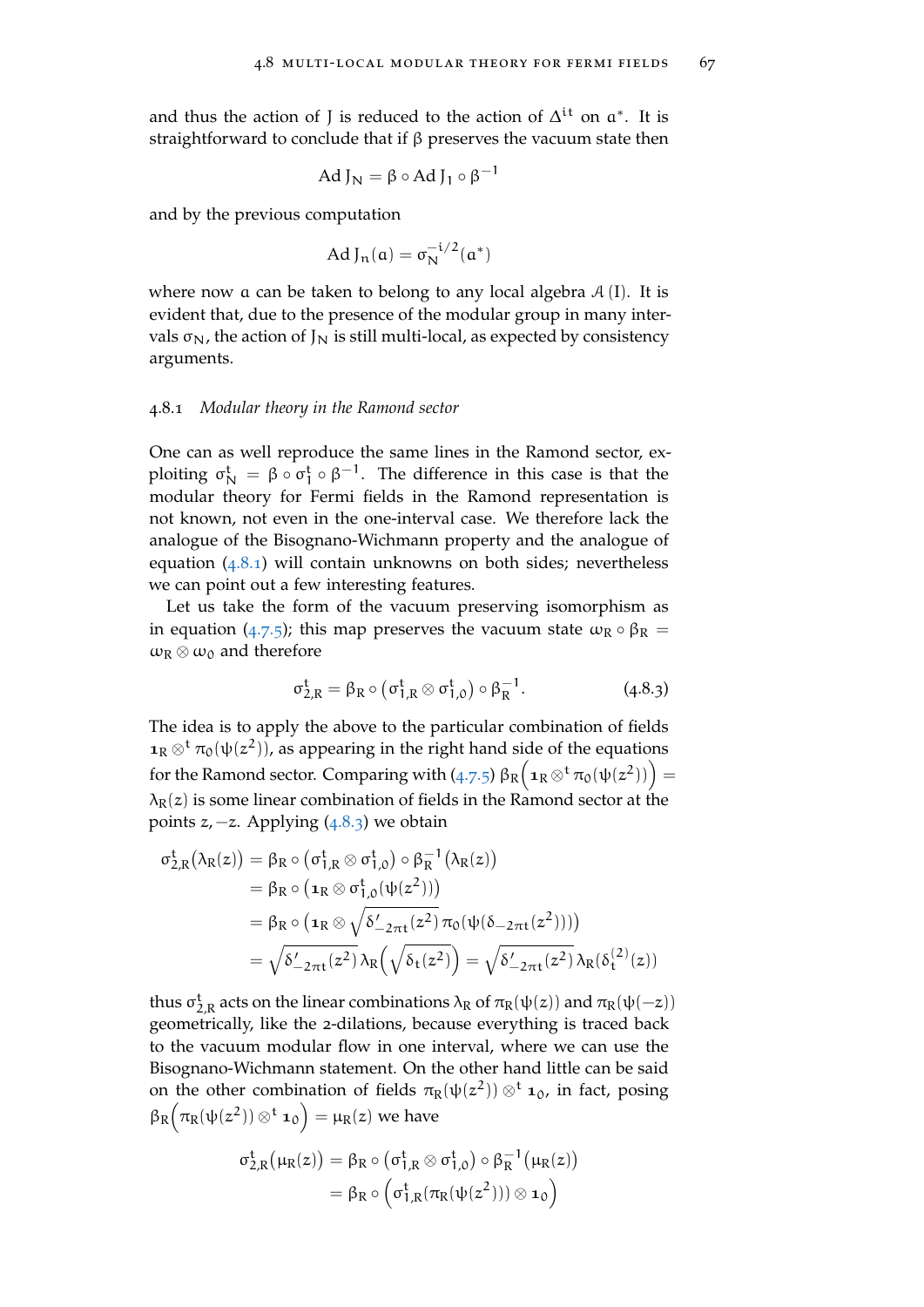and, as we see, we are taken back to the investigation of the Ramond modular flow in one interval  $\sigma_{1,R}^{\mathsf{t}}(\pi_{R}(\psi(z^{2})))$ , which is still unknown. Yet, the question is whether this modular flow can be geometric inside each interval at all, as in the vacuum case. We are going to show that it cannot, due to an invariance argument.

Whatever the modular group is, it must preserve the state where it comes from, thus we must pose

$$
\omega_R\circ\sigma_{1,R}^t=\omega_R.
$$

We work in the real line picture and assume, as hypothesis, that the modular flow is linear in the fields and geometric within each interval, that is  $\sigma_{1,R}^t(\pi_R(\psi(x)))$  is proportional to  $\pi_R(\psi(f(x)))$ , where f:  $\mathbb{R} \to \mathbb{R}$  is any diffeomorphism. Notice that however the linear hypothesis is not totally justified, since, unlike the Neveu-Schwarz case, the Tomita operator does not preserve the particle number, since in a non-Fock representation such as Ramond, a particle number operator does not even exist. Invariance of the Ramond two-point function implies

$$
\omega_R \circ \sigma_{1,R}^t(\pi_R(\psi(x))\pi_R(\psi(y))) = \omega_R(\pi_R(\psi(x))\pi_R(\psi(y))) ;
$$

squaring the expression in  $(4.1.1)$  $(4.1.1)$  $(4.1.1)$  we obtain

$$
\frac{f'(x)f'(y)}{(1+f(x)^2)(1+f(y)^2)} \cdot \frac{(1+f(x)f(y))^2}{(f(x)-f(y))^2} = \frac{(1+xy)^2}{(1+x^2)(1+y^2)(x-y)^2}.
$$

The right hand side vanishes at  $xy = -1$ , hence by comparison with the left hand side  $f(x)f(y) = -1$ ; evaluating in  $y = -1/x$  we find that f must commute with the inversion map on the real line, namely  $f(-1/x) = -1/f(x)$ ; taking derivatives we get  $f'(-1/x) = (x^2/f(x)^2)$ . f'(x). Let  $f(1) = A$  and thus  $f(-1) = -1/A$ ; also,  $f'(1) = B$  and thus  $f'(-1) = B/A^2$ , using the relations above. Insert now first  $y =$ 1 and then  $y = -1$  into the invariance condition, in order to have two equations for  $f'(x)$  which must be equated. We are led to the necessary condition

$$
\left(\frac{Af(x)+1}{f(x)-A}\right)^4 = \left(\frac{x+1}{x-1}\right)^4
$$

which is solved, omitting the powers, by only

$$
f(x) = \frac{(1+A)x - (1-A)}{(1-A)x + (1+A)}
$$

the other sign giving an orientation-reversing diffeomorphism. This is nothing but a Möbius rotation, setting  $\cos \alpha = (1 + A)/\sqrt{2(1 + A)}$ and sin  $\alpha = (1 - A)/\sqrt{2(1 + A)}$ . Rotations have no fixed points, hence they cannot be candidates for modular group for interval algebras and therefore we conclude that the interval algebras cannot have purely geometric linear modular action in the Ramond state.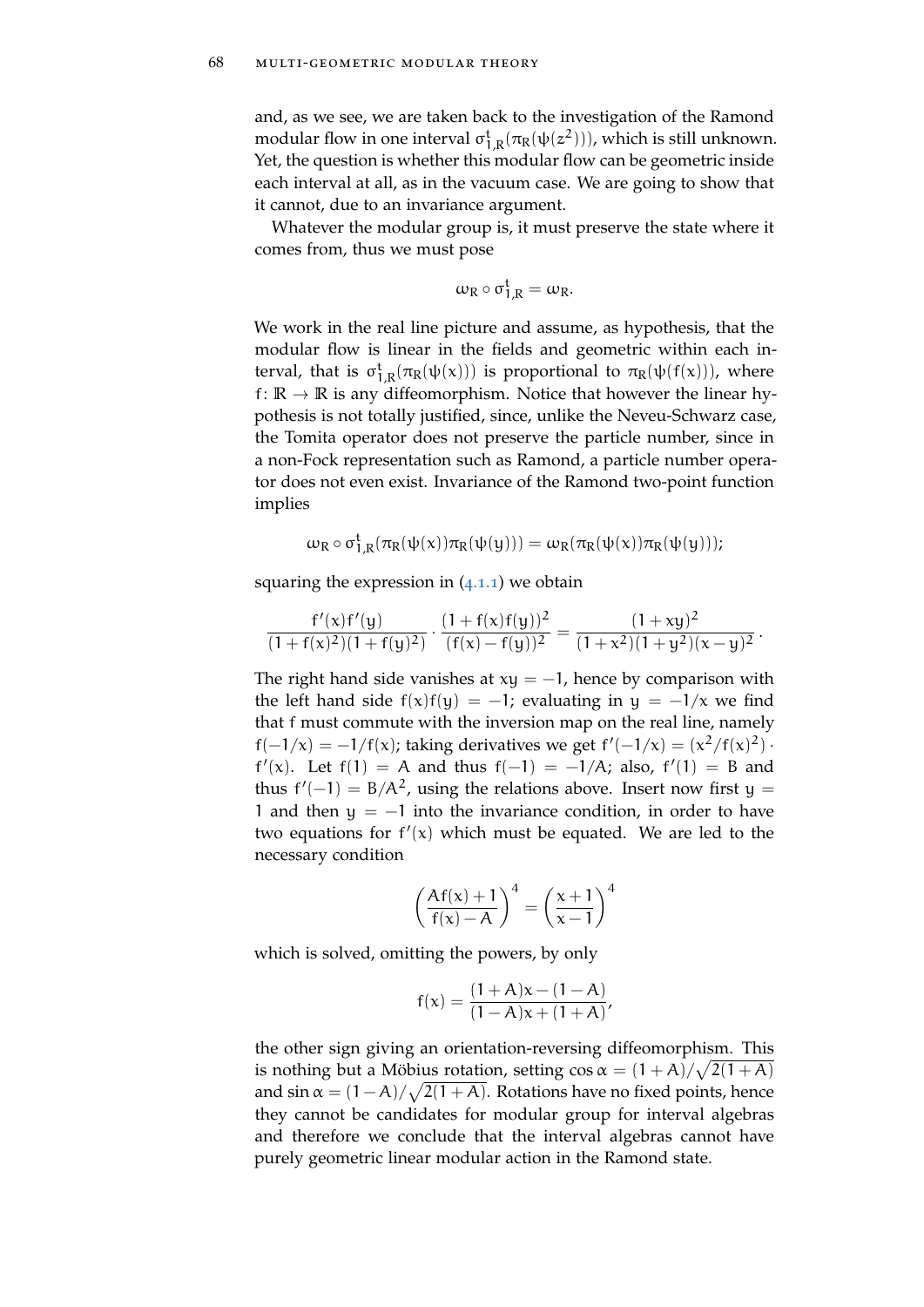#### 4.9 diffeomorphism covariance versus multi-locality

So far we have seen that there are essentially two distinguished ways to distribute fields around the circle. The first one is by implementing diffeomorphisms covariance, if the net is assumed to fulfill such property; so to speak, under a general change  $z \mapsto \mu(z)$  fields change accordingly as  $\phi'(\mu(z)) = (\partial \mu/\partial z)^h \phi(\mu(z))$ , where h is the field scaling dimension. Unitary operators causing such displacement do exist and thus  $\phi'(\mu(z)) = \text{Ad}(\mathsf{U}(\mu))(\phi(z))$ . This concept has led [\[Longo](#page-118-1) [and Xu,](#page-118-1) [2004](#page-118-1)] to the introduction of the Longo-Xu map as isomorphism of algebras ([4](#page-55-0).6.1). Because of the split property being involved, the Longo-Xu map does not preserve the vacuum state, because correlations are explicitly broken into product of states. This behaviour does not reflect quantum field theory at all, whose principal feature is that fields and observables must be correlated anyway, affecting each other according to the Einstein causality principle.

On the other hand, after investigation of modular theory for fermions in disjoint intervals, we have found that, however, an isomorphism of algebras preserving the vacuum state does exist in the form given by equation (4.7.[10](#page-64-0)). Albeit in principle the two concepts might seem unrelated, they happen to be intimately connected through suitable gauge transformations. We start showing a simple example thereof and then we move to the general case.

*Example:* Let us take as diffeomorphisms the square root map  $z \mapsto$  $\pm \sqrt{z}.$  The action of the corresponding Longo-Xu isomorphism on the complex fermion looks like equation ([4](#page-56-0).6.2)

$$
LX(\varphi(z^2)) = \frac{1}{2\sqrt{z}} \left( \psi(z) + \psi(-z) \right).
$$

We can compare this formula with  $(4.7.2)$  $(4.7.2)$  $(4.7.2)$ , which shows the same action under the map β, respectively:

$$
\beta(\phi(z^2)) = \frac{1}{2} \left( \psi(z) + \psi(-z) \right).
$$

Remarkably we see that the two actions are related as

$$
LX(\phi(z^2)) = (z^2)^{-1/4} \beta(\phi(z^2)),
$$

which can be rewritten as  $\beta = LX \circ \gamma$ , where  $\gamma \colon {\mathcal A}^2(\mathrm{I}) \to {\mathcal A}^2(\mathrm{I})$  acts on the complex fermion as  $\gamma(\phi(z)) = z^{1/4} \phi(z)$  and can be interpreted as a gauge transformation, in particular like pointlike rotations  $rot(\varphi/4)$ if  $z = e^{i\varphi}$ .

This is not accidental, rather it is pretty general. Let us work for the sake of simplicity on the real line, making use of the uniformisation funcion  $X(x)$  as variable at hand. Gauge transformations  $\gamma: \mathcal{A}(\mathbf{I}) \to$  $A$  (I) preserving each subalgebra  $A$  (I) can be defined by their action on  $\mathcal{A}^N(I)$  as

<span id="page-80-0"></span>
$$
\gamma(\psi_{i}) = \sum_{r=1}^{N} O(X)_{ir} \psi_{r}(X)
$$
 (4.9.1)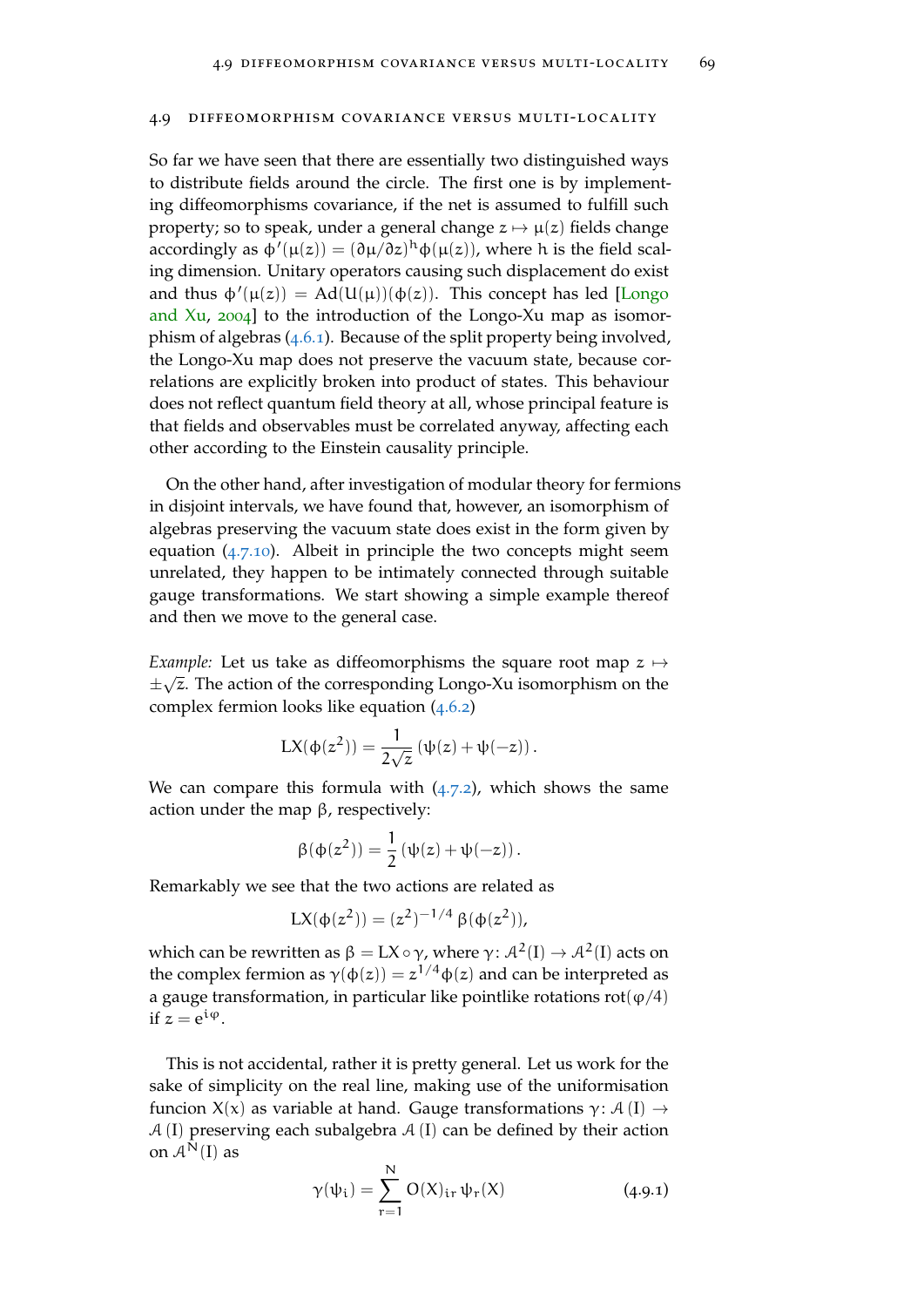#### 70 multi-geometric modular theory

with  $O(X)$  being the mixing matrix appearing in the Casini-Huerta modular flow for disjoint intervals. As such,  $O(X)$  can be read as an SO(N) valued function and  $\gamma$  takes fields at the point X into combination of fields at the same point, with pointlike dependent coefficient (which justifies the name of gauge transformations). Choosing now the funcion  $X(x)$  as diffeomorphism to be implemented, we can act with the Longo-Xu map upon  $(4.9.1)$  $(4.9.1)$  $(4.9.1)$  in order to have

$$
LX \circ \gamma(\psi_i(X)) = LX \Big( \sum_{r=1}^{N} O(X)_{ir} \psi_r(X) \Big)
$$
  
= 
$$
\sum_{r=1}^{N} O(X)_{ir} \sqrt{X_r^{-1}(X)'} \psi(X_r^{-1}(X))
$$

that is  $\beta(\psi_i(X))$ , however we choose  $\psi_i$  as element of the algebras, and thus

$$
\beta = LX \circ \gamma. \tag{4.9.2}
$$

The vacuum preserving isomorphism  $\beta$  is related to the Longo-Xu map via choice of suitable gauge transformations, expressed by the orthogonal cocycle O(X). Composition with such a map exactly *undoes* the split property and brings back the correlations among fields. In fact, although neither LX nor  $O(X)$  preserve the vacuum state by themselves, their joint action does, bringing back the exact form of  $\beta$ as appearing in the modular flow for free fermions in disjoint intervals. We shall see later on, in the following chapters about currents, that this is a general issue which will be present in the embedded models as well. In fact, even though  $\beta$  itself does not completely restrict to the embedded subalgebras, its composition with  $\gamma^{-1}$  does, giving back the Longo-Xu map for currents and stress-energy tensor in the context of doubled theories; however, concerning these topics, we refer the reader to forthcoming chapters [5](#page-98-0).2 and 5.5.

## 4.10 geometric versus non-geometric states

A very interesting comparison can be done between the modular groups obtained for the vacuum state on the algebra of the multiintervals and the product state defined in [4](#page-49-0).4.1. Before we carry this on we introduce an important characterisation, following the lines of [\[Summers,](#page-119-1) [2003](#page-119-1)]. Given two states  $ω$  and  $φ$ , cyclic and separating on the von Neumann algebra A, there is a relation between the respective modular groups,  $\sigma_t^{\omega}$  and  $\sigma_t^{\phi}$  $\mathbf{t}^{\phi}$ , in terms of an intertwining operator. In details:

*Theorem* 4.10.1 (Connes cocycle)*:* Given ω and φ as above, then there exists a strongly continuous unitary operator  $t \in \mathbb{R} \mapsto U(t)$  belonging to the algebra A such that:

- U(t) is a cocycle, namely  $U(t + s) = U(t) \sigma_t^{\omega}(U(s))$ ,  $s, t \in \mathbb{R}$
- $\bullet$  U(t) intertwines the two modular groups:

$$
\sigma_t^\varphi(\mathfrak{a})=U(t)\,\sigma_t^\omega(\mathfrak{a})\,U(t)^*\quad \mathfrak{a}\in\mathcal{A},\;t\in\mathbb{R}.
$$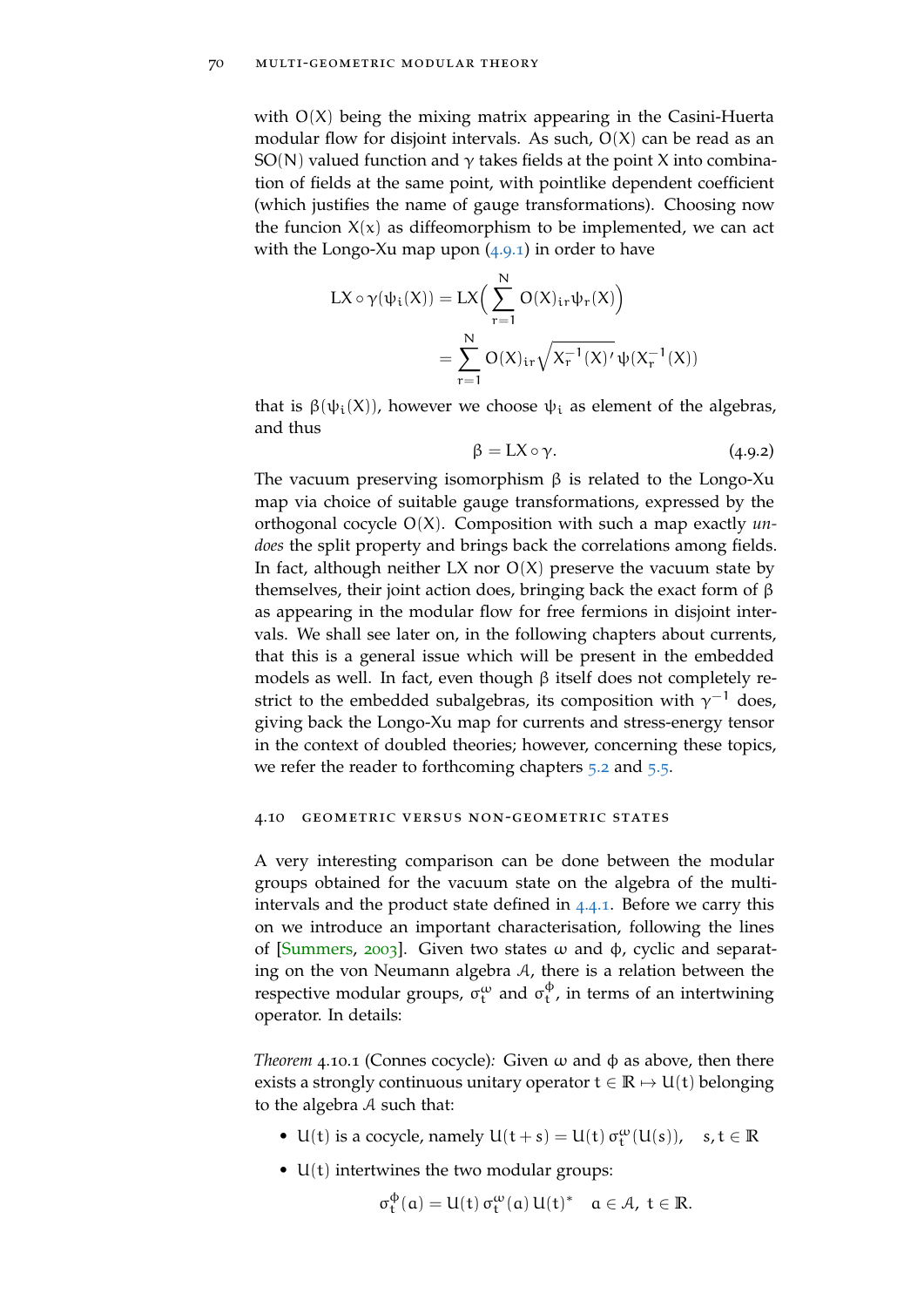The cocycle  $U(t)$  is usually called the (Connes) derivative of  $\phi$  with respect to  $\omega$ .

This result can be applied right away to the special case when the two states are given by the Kawahigashi-Longo state  $\phi_E$  and by the vacuum state  $\omega_0$ . In particular, we can restrict, for the sake of simplicity, to the case of two intervals. We have then two copies  $\mathcal{A}^2(I)$ of a fermionic algebra on one interval I and one copy of a fermionic algebra  $A(E_2)$ . Let  $\omega_0$  be the vacuum state onto the one interval algebra and LX:  $\mathcal{A}^2(I) \to \mathcal{A} (E_2)$  be the corresponding Longo-Xu map previously introduced (see [4](#page-54-0).6). The two states to be compared are given by:

$$
\varphi_{E_2} = (\omega_0 \otimes \omega_0) \circ LX^{-1}
$$

$$
\omega_0^{(2)} = (\omega_0 \otimes \omega_0) \circ \beta^{-1}
$$

whose modular groups are, exploiting the KMS property,

$$
\begin{aligned} \sigma_t^{\phi_{E_2}} &= LX \circ (\sigma_t^{\omega_0} \otimes \sigma_t^{\omega_0}) \circ LX^{-1} \\ \sigma_t^{\omega_0^{(2)}} &= \beta \circ (\sigma_t^{\omega_0} \otimes \sigma_t^{\omega_0}) \circ \beta^{-1} \end{aligned}
$$

Now, as we have already pointed out, β is related to the corresponding Longo-Xu map via a gauge transformation inside the initial interval I,  $β = LX ∘ γ$ . The key point is that these gauge transformations are implemented by currents embedded from the Fermi algebra itself, hence it exists a Weyl operator  $W(f) \in \mathcal{A}^2(I)$  such that  $\gamma$  can be obtained as its adjoint action  $Ad(W(f))$ :

<span id="page-82-0"></span>
$$
\sigma_t^{\omega_0^{(2)}} = LX \circ Ad(W(f)) \circ (\sigma_t^{\omega_0} \otimes \sigma_t^{\omega_0}) \circ Ad(W(f)^*) \circ LX^{-1}.
$$
 (4.10.1)

The modular group  $\sigma_t^{\omega_0}$  acts geometrically as the subgroup of the Möbius group preserving the interval, and thus  $\sigma_t^{\omega_0} \otimes \sigma_t^{\omega_0}$  is itself a diffeomorphism  $\delta$  on  $\mathcal{A}^2(I)$ . We can therefore commute the two actions as

$$
\delta\circ Ad(W(f)^*)=Ad(\delta(W(f)^*))\circ\delta
$$

where  $W(f)^* = W(-f)$  and  $W(\delta(f)) = W(f \circ \delta)$ . Equation (4.[10](#page-82-0).1) can be rewritten as

$$
\sigma_{t}^{\omega_{0}^{(\alpha)}} = LX \circ Ad(W(f)) \circ Ad(W(-f \circ \delta)) \circ \delta LX^{-1}
$$
  
= LX \circ Ad(W(f)W(-f \circ \delta)) \circ \delta \circ LX^{-1}  
= LX \circ Ad(W(f - (f \circ \delta)) \circ \delta \circ LX^{-1}.

 $(2)$ 

Since  $\delta$  preserves the boundaries  $]a, b[$  of the interval I, then the function f – (f ∘  $\delta$ ) is zero on such boundaries along with its derivatives; in fact let  $h(z) := f(z) - f(\delta_t(z))$ 

$$
h'(z)|_{z=a} = f'(a) - \frac{\partial f}{\partial \delta} \Big|_{\delta_{\mathfrak{t}}(z=a)} \cdot \frac{\partial \delta_{\mathfrak{t}}(z)}{\partial z} \Big|_{z=a} =
$$
  

$$
f'(a) - f'(\delta_{\mathfrak{t}}(a)) \cdot 1 = f'(a) - f'(a) = 0.
$$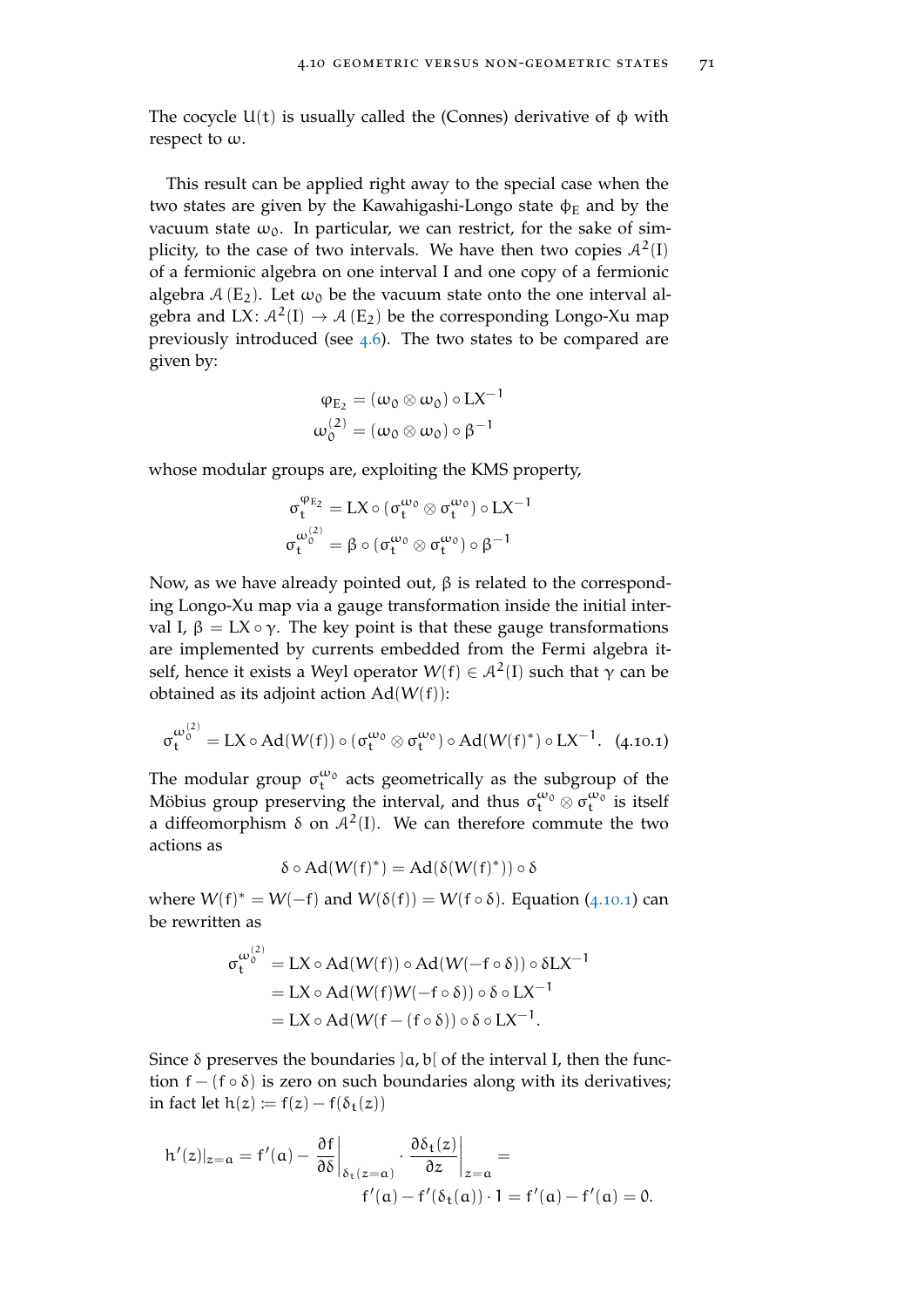#### 72 multi-geometric modular theory

We can as a consequence decompose  $f - (f \circ \delta)$  as the sum of two any functions  $g + g'$ , where g supported in I and g' supported elsewhere in I'. This brings us to  $W(f - (f \circ \delta)) = W(g + g') = W(g)W(g')$  and, since  $g'(z) = 0$  if  $z \in I$ , its adjoint action is the identity within such interval, hence  $Ad(W(g)W(g')) = Ad(W(g))$  on  $\mathcal{A}^2(I)$ . Commuting again through the Longo-Xu map gives

$$
\sigma_t^{\omega_0^{(2)}} = \mathrm{Ad}(\mathrm{LX}(W(g))) \circ \mathrm{LX} \circ \delta \circ \mathrm{LX}^{-1}
$$

$$
= \mathrm{Ad} \, W(g \circ \mathrm{LX}) \circ \sigma_t^{\Phi_{E_2}}.
$$

The last term  $W(q \circ LX)$  belongs to  $A(E_2)$  and thus, comparing this expression with the definition of Connes derivative,  $Ad(W(q \circ LX))$ is exactly the cocycle intertwining the two modular groups in the vacuum state and in the Kawahigashi-Longo product state. In deriving this formula we remark once more that the property of  $\delta$  to preserve the boundaries of the interval I has played a fundamental role, because of which the cocycle  $Ad(W(g \circ LX))$  actually belongs to the algebra  $A(E_2)$ .

## 4.11 multi-geometric translations

We have seen that the vacuum modular group for delocalised fermions provides a mixing between fields in different intervals and explicit formulae have been carried out. In the case of a symmetric 2-interval  $E_2 = I \cup -I$  we can express the action of the modular group in terms of a mixing matrix  $O(t, z)$  as

$$
\sigma_{I \cup -I}^t \begin{pmatrix} \psi(z) \\ \psi(-z) \end{pmatrix} = O(t,z) \begin{pmatrix} \psi \left( \delta_{-2 \pi t}^{(2)}(z) \right) \\ \psi \left( \delta_{-2 \pi t}^{(2)}(-z) \right) \end{pmatrix}
$$

where  $\delta_{\rm t}^{(2)}$  $\mathfrak{t}^{(2)}(z)$  are the "2-dilations"  $z \mapsto \sqrt{\delta_t^{(1)}}$  $t^{(1)}(z^2)$ . Since O(z, t) is a one-parameter subgroup  $\in SO(2)$  it satisfies the cocycle condition

$$
O(z,t)\,O\left(\delta_t^{(2)}(z),s\right)=O(z,t+s)
$$

which is solved by the coboundary  $O(z, t) = O(z)O(\delta_t^{(2)})$  $\binom{2}{t}(z)^{-1}.$ 

The Bisognano-Wichmann property ensures that these are in fact true 2-dilations satisfying the group composition law. The question is now whether we can find, mutatis mutandis, a similar subgroup representing true translations just by implementing suitable commutation relations (and of course group properties) with the above flows. For this purpose let us start considering the inclusion of intervals  $J \subset I$ : in case this inclusion is such that  $A(J)$  is half-sided modular included into  $A(I)$ , the same holds true for the two-intervals generated by the square roots, namely  $A(\sqrt{J}) \subset A(\sqrt{I})$ . Then, by a notable result of Wiesbrock (see  $3.3.3$  $3.3.3$ ), we can automatically reconstruct the generator of the translations via the difference of the respective modular groups. The adjoint action as in [3](#page-37-1).3.2 provides the defining relations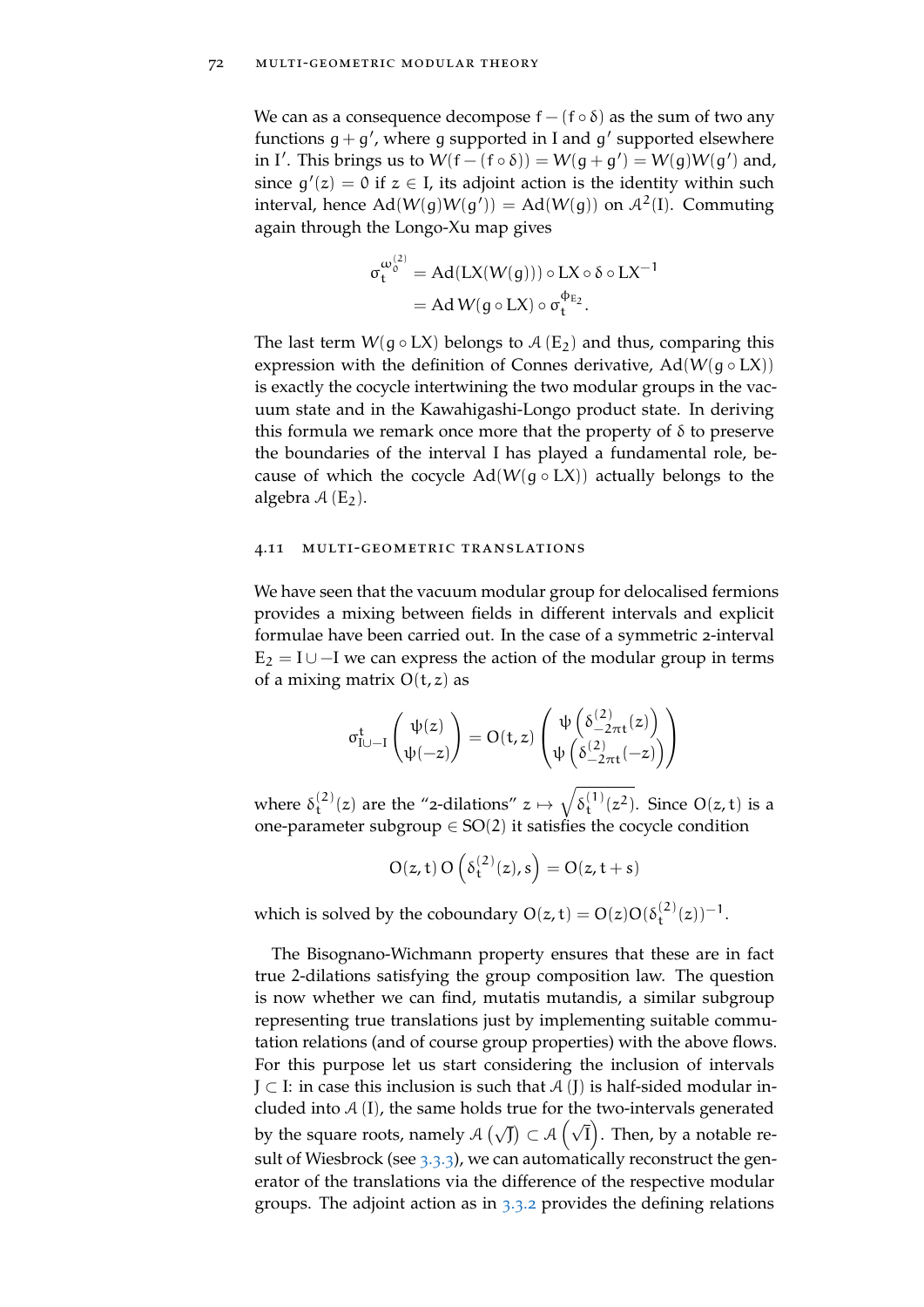for a semidirect product  $\mathbb{R} \ltimes \mathbb{R}$  of the form  $\delta_s \circ \tau_t = \tau_{e^{-2\pi s} t} \circ \delta_s$ . The speculation now is that the one-parameter group of "2-translations" can be also written accordingly and acts on the fields as

$$
\tau^t_{I\cup-I}\begin{pmatrix}\psi(z)\\ \psi(-z)\end{pmatrix}=P(t,z)\begin{pmatrix}\psi\left(\alpha_{-2\pi t}^{(2)}(z)\right)\\\psi\left(\alpha_{-2\pi t}^{(2)}(-z)\right)\end{pmatrix}
$$

where now  $\alpha_t^{(2)}$  $\chi_t^{(2)}(z)$  are the "2-translations"  $z \mapsto \sqrt{\alpha_t^{(1)}}$  $t^{(1)}(z^2)$ . The matrix  $P(z, t) \in SO(2)$  is of course in general not known and has to be derived by using the properties it is subject to. The fact that it is a one-parameter subgroup of SO(2) implies again that it satisfies the cocycle property

$$
P(z, t) P\left(\alpha_t^{(2)}(z), s\right) = P(z, t+s)
$$

and moreover it has to fulfill correct commutation relations with the dilation part, expressed by the matrix  $O(z, t)$ 

$$
P(z,t)\,O\left(\alpha_t^{(2)}(z),s\right)=O(z,s)\,P\left(\delta_t^{(2)}(z),e^{-2\pi s}\,t\right).
$$

The above relations can be turned easier expressing the matrices in terms of their rotation angles<sup>2</sup>  $P(z, t) = e^{i\sigma_2 \theta(z, t)}$  and likewise with  $O(z, t) = e^{i \sigma_2 \phi(z, t)}$ : they become in turn

$$
\theta(z, t) + \theta(\alpha_t^{(2)}(z), s) = \theta(z, t + s)
$$
 (cocycle for P(z, t)) (4.11.1)

$$
\phi(z, t) + \phi(\delta_t^{(2)}(z), s) = \phi(z, t + s) \qquad \text{(cocycle for } O(z, t)) \quad (4.11.2)
$$

$$
\theta(z,t) + \phi(\alpha_t^{(2)}(z),s) = \phi(z,s) + \theta(\delta_t^{(2)}(z),e^{-2\pi s})
$$
 (CRs) (4.11.3)

However, the calculations can be simplified a lot once we have understood that the isomoprhism  $\beta$  intertwines the modular group with respect to the vacuum states for the one-interval algebra and the twointervals algebra. Since the geometric action is then given in terms of 2-dilations, even the 2-translations are intertwined as

<span id="page-84-0"></span>
$$
\tau_{I \cup -I}^t = \beta \circ \tau_{I^2}^t \circ \beta^{-1}.
$$
 (4.11.4)

In the circle picture the translations are Möbius transformations acting on z variable as

$$
z \mapsto \alpha_{t}(z) = \frac{\gamma z + \beta}{\bar{\beta} + \bar{\gamma}}, \qquad \alpha_{t} = \begin{pmatrix} 1 + it/2 & it/2 \\ -it/2 & 1 - it/2 \end{pmatrix}
$$

that allows to calculate explicitly  $(4.11.4)$  $(4.11.4)$  $(4.11.4)$ . For example, taking into account the transformation laws for Fermi fields and the actual form of β we have, on  $ψ(z)$ 

$$
\tau_{\text{I}\cup\text{-I}}^{\text{t}}(\psi(z)) = \frac{1}{(2-\text{it}) - \text{it}z^2} \left( \psi(\alpha_{\text{t}}(z^2)) \left( 1 + \frac{z}{\alpha_{\text{t}}(z^2)} \right) + \psi(-\alpha_{\text{t}}(z^2)) \left( 1 - \frac{z}{\alpha_{\text{t}}(z^2)} \right) \right) \tag{4.11.5}
$$

and of course likewise on  $\psi(-z)$ , with the due change of signs carried by β.

2  $\sigma_2$  is the Pauli matrix  $\begin{pmatrix} 0 & i \\ -i & 0 \end{pmatrix}$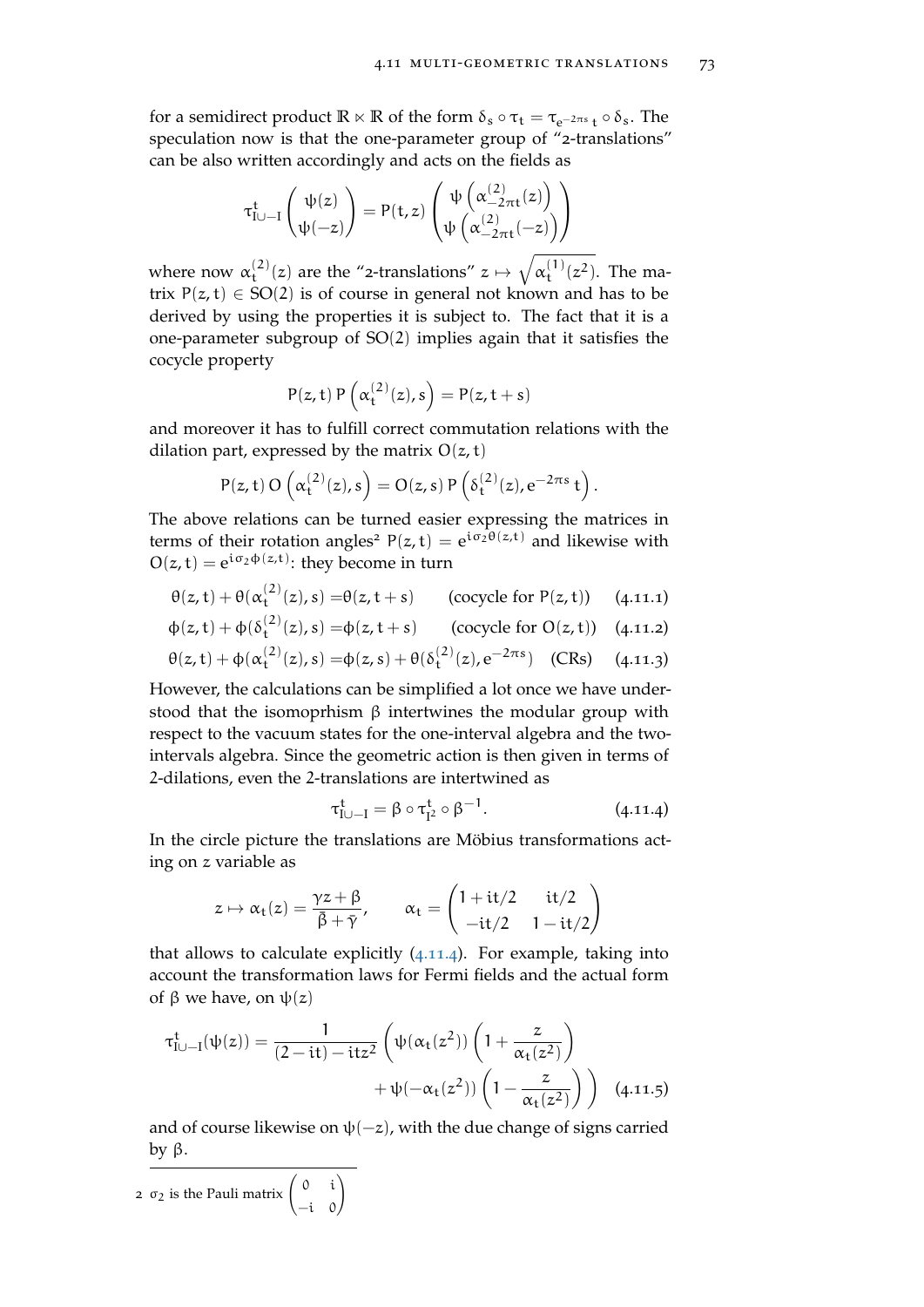#### 4.12 a reverse picture

We have seen that the action of the modular group with respect to the vacuum state is geometric inside one interval (Bisognano-Wichmann property, [3](#page-35-0).3.6), whilst it introduces a mixing among different intervals described by [\[Casini and Huerta,](#page-117-1) [2009](#page-117-1)]. Now we aim to construct a state whose modular group exactly switches these behaviours, namely whose action inside one interval is no more geometric, rather it introduces a mixing among the components described by the same matrix as above.

Let us consider, on  $A^N(I)$ ,  $I \subset \mathbb{R}$ , the following gauge transformation  $\gamma: \mathcal{A}^N(I) \to \mathcal{A}^N(I)$ 

$$
\gamma(\psi_i(X))=\sum_{r=1}^n\left.O(X)_{i\,r}\,\sqrt{X_r^{-1}(X)}'\,\psi_r(X)\right.
$$

with the function  $X(x)$  as in ([4](#page-63-0).7.9) and the matrix  $O(X)$  exactly given as in (4.7.[11](#page-64-1)). Define the state  $\varphi$  on  ${\cal A}^N(I)$  to be  $\varphi := \omega_0 \circ \gamma^{-1}$ ; its modular group therefore reads  $\sigma_{\phi}^t = \gamma \circ \sigma_{\omega_0}^t \circ \gamma^{-1}$  by verification of the KMS condition. Explicitly, this gives

$$
\begin{aligned} \sigma_{\phi}^t(\psi_i(X)) &= (\gamma \circ \sigma_{\omega_0}^t \circ \gamma^{-1})(\psi_i(X)) \\ &= (\gamma \circ \sigma_{\omega_0}^t) \left( \sum_{r=1}^n O(X)_{ir} \sqrt{X_r^{-1}(X)}' \right)^{-1} \psi_r(X) \end{aligned}
$$

therefore

$$
\begin{aligned} \sqrt{{X}^{-1}_r(X)}'\,\sigma^t_\phi(\psi_t(X))&=\gamma\left(\sum_{r=1}^nO(X)^T_{ir}\sqrt{\delta_t(X)'}\,\psi_r(\delta_t(X))\right)\\ &=\sum_{r,p=1}^nO(X)^T_{ir}\,\sqrt{\delta_t(X)'}\,O(\delta_t(X))_{rp}\,\sqrt{{X}^{-1}_p(\delta_t(X))'}\,\psi_p(\delta_t(X)) \end{aligned}
$$

Since the matrix  $O(X)$  satisfies  $O(X)^{T} O(\delta_t(X)) = O(t, X)$  we end up with

$$
\sqrt{X_\Gamma^{-1}(X)}'\,\sigma_\phi^t(\psi_t(X))=\sum_{p=1}^n\,O(t,X)_{\text{ip}}\,\sqrt{X_p^{-1}(\delta_t(X))'}\,\sqrt{\delta_t(X)'}\,\psi_p(\delta_t(X))
$$

which presents the same mixing appearing in the vacuum modular flow on the union of n disjoint intervals [\[Longo, Martinetti, and](#page-118-0) [Rehren,](#page-118-0) [2009](#page-118-0), eq (3.1)]. In the same paper the authors also show that a product state of the form  $\varphi_E := (\otimes_{k=1}^n \varphi_k) \circ \chi_E$  has modular group with geometric action within n disjoint intervals. Therein  $\chi_E$ is the isomorphism given by the split property and  $\varphi_k$  are state given by  $\varphi_k := \omega_0 \circ \text{Ad }U(\gamma_k)$ , where  $U(\gamma_k)$  implements diffeomorphisms  $\gamma_k: z \to z^n$  on I<sub>k</sub> (to be expanded).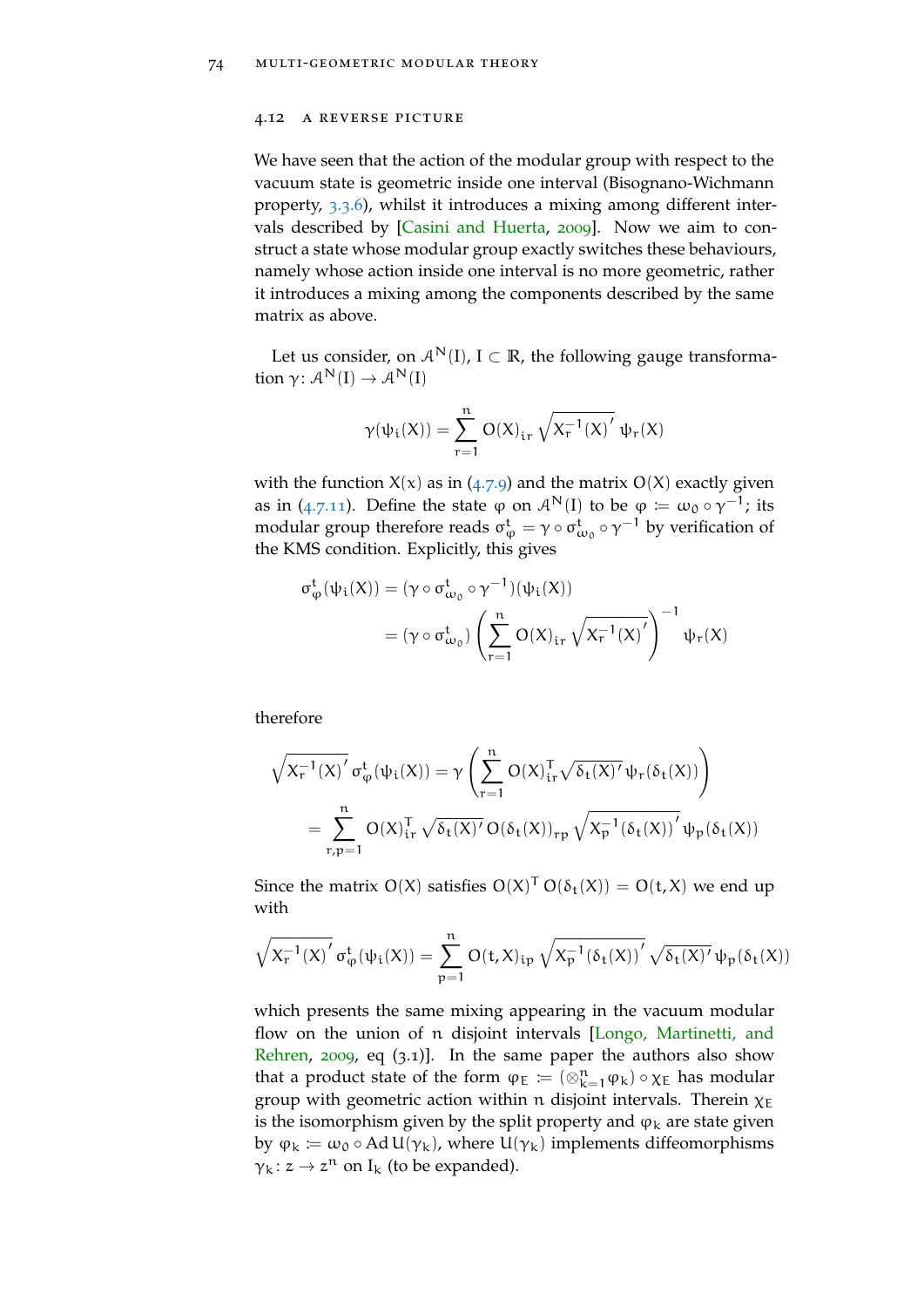## 4.13 the free boson case

It is tempting, after the results obtained in the free Fermi model, to look at the Bose case in order to understand whether a similar isomorphism, playing the role of β, exists and preserves the vacuum state.

The free boson presents some difficulties related to the construction of the Hilbert space in terms of operators and to the fact that it is not a conformal field in the proper sense (though it may be considered as a conformal field of scaling dimension zero). Nevertheless, in the sense of distributions, we may still think to be provided with a net of algebras on the circle whose elements are bosonic fields satisfying suitable commutation relations and two-point functions. Such models are realised as solutions to the massless Klein-Gordon equation, still fulfilling the requirements to be a conformal invariant field theory.

Let  $\varphi(x)$  represent such boson field, in the sense of distributions. In order to obtain a well defined Hilbert space such distributions must be smeared with test functions f which integrate to zero, therefore they appear as derivatives of certain test functions; in formulae

$$
\phi(f) = \int_{\mathbb{R}} dx f(x) \, \phi(x) \quad \text{with } g(x) \mid g'(x) = f(x)
$$

and  $q(x) \to 0$  as  $x \to \pm \infty$ . If  $\varphi(x)$  solves the massless Klein-Gordon equation, then  $\varphi'(x) = j(x)$  is a current. Following the basic construction of boson nets of algebras as shown in [1](#page-15-0).2 we see that (the minus sign is only "moral")

$$
CCR(\varphi(f)) = -CCR(j(g)), \quad f(x) = g'(x).
$$

To be more precise we start from the massless Klein-Gordon equation in two dimensions, with  $\varphi \equiv \varphi(x^0, x^1)$ ; then define j $_{\pm}$ (x<sub>+</sub>,x<sub>-</sub>) :=  $\partial_{\pm} \varphi(x^0, x^1)$ , where  $x_{\pm}$  are the usual lightcone variables. The equation of motion then implies  $\partial_{-}j_{+} = \partial_{+}j_{-} = 0$ , in turn the two currents  $j_{+}$ depend on only one variable at a time and we can decompose the theory into two one-dimensional copies, that we are going to analyse separately.

Turning back to the search for a vacuum preserving isomorphism, we intend the notations below as similar to the Fermi case, the only difference being the change in the vacuum two-point function, which now becomes [\[di Francesco et al.,](#page-117-2) [1997](#page-117-2)]

$$
\omega_0(j^*(x)j(y))=\lim_{\epsilon\to 0^+}\frac{1}{(x-y-i\epsilon)^2}.
$$

The passage to the circle picture is pretty easy, and the two-point function simply becomes

$$
\omega_0(j^*(z)j(w))=\frac{1}{(z-w)^2}.
$$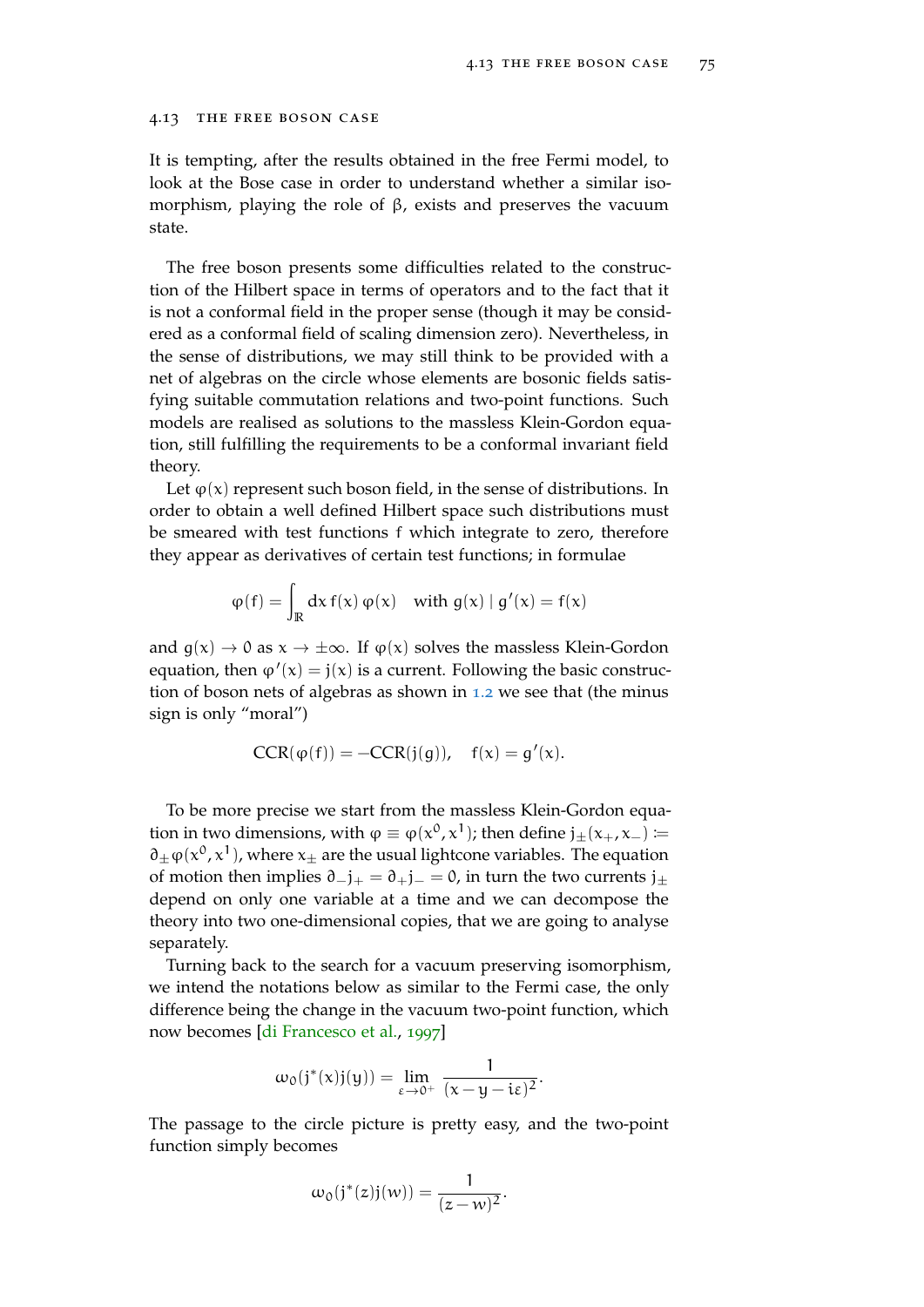## 76 multi-geometric modular theory

Along the same lines as in the free Fermi case we suppose to have a complex Bose field (i. e. two copies of a real Bose fiel)  $j(z)$ ,  $j^*(z)$ on  $A^2(I)$ . For the sake of simplicity we work out the symmetric case, and thus we assume to have a real Bose field  $j(z)$  localised in  $\sqrt{I}$ . The standard idea to be undertaken is to define the analogue of  $β: A<sup>2</sup>(I) \rightarrow A(\sqrt{I})$  as

$$
j^{*}(z^{2}) \mapsto c_{1}(z)j(z) + c_{2}(z)j(-z) \nj(z^{2}) \mapsto c_{3}(z)j(z) + c_{4}(z)j(-z)
$$

and to analyse whether  $\omega_0 \circ \beta = \omega_0$ , according to the choice of the coefficients and to the special form of the vacuum state. Once we plug the ansatz in we obtain

$$
\omega_0(j^*(z^2)j(w^2)) = \omega_0 \circ \beta(j^*(z^2)j(w^2))
$$
  
=  $\omega_0 ((c_1(z)j(z) + c_2(z)j(-z))$   
· $(c_3(w)j(w) + c_4(w)j(-w))$ .

Using the explicit form of the two-point function the above equation becomes

$$
\frac{1}{(z^2 - w^2)^2} = c_1(z)c_3(w)\frac{1}{(z - w)^2} + c_2(z)c_3(w)\frac{1}{(-z - w)^2} + c_1(z)c_4(w)\frac{1}{(z + w)^2} + c_2(z)c_4(w)\frac{1}{(-z + w)^2}
$$

but as we see, no choice of coefficients can fulfill this equation, in fact

$$
\frac{1}{(z^2 - w^2)^2} = (c_1(z)c_3(w) + c_2(z)c_4(w)) \frac{1}{(z - w)^2} + (c_2(z)c_3(w) + c_1(z)c_4(w)) \frac{1}{(z + w)^2}
$$

gives rise to the condition

$$
(c_1(z)c_3(w) + c_2(z)c_4(w))(z+w)^2
$$
  
+ 
$$
(c_2(z)c_3(w) + c_1(z)c_4(w))(z-w)^2 = 1
$$

after multiplying both sides by  $(z^2 - w^2)^2$ . This gives rise in turn to the set of equations

$$
c_1(z)c_3(w) + c_2(z)c_4(w) = \frac{1}{2(z+w)^2}
$$

$$
c_2(z)c_3(w) + c_1(z)c_4(w) = \frac{1}{2(z-w)^2}
$$

whose solutions obstruct the ansatz  $c_1(z)$ ,  $c_2(z) = f(z)$  only, and likewise for  $c_3(w)$ ,  $c_4(w)$ . Therefore it is not possible to introduce an analogous multi-local isomorphism preserving the vacuum state for the free boson.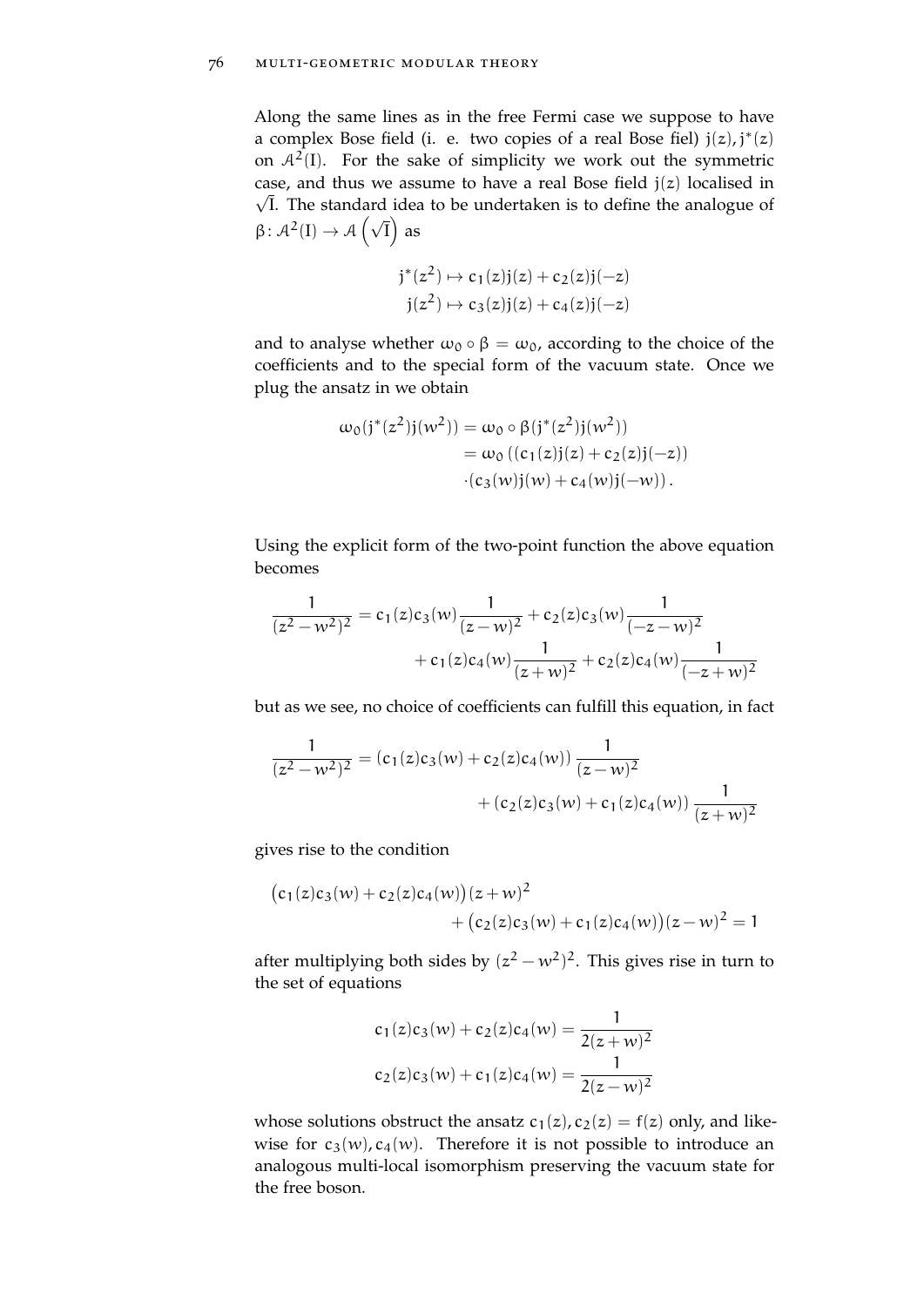## **Contents**

| 5.1 | Loop groups<br>- 77                      |
|-----|------------------------------------------|
| 5.2 | Currents models<br>79                    |
|     | 5.2.1 The Kac-Frenkel construction<br>84 |
|     | 5.3 Stress-energy tensor models<br>84    |
| 5.4 | Coset models<br>86                       |
| 5.5 | Embedding via Longo-Xu map<br>87         |
| 5.6 | Modular theory for currents<br>89        |

<span id="page-88-0"></span>5.1 loop groups

We shall now briefly describe the construction of nets of von Neumann algebras on the circle in the framework of loop groups as shown in [\[Pressley and Segal,](#page-118-2) [1986](#page-118-2)].

Let G be a compact Lie group whose Lie algebra is denoted by g: the set of all smooth maps  $LG := \{ g \mid S^1 \to G \}$  equipped with pointwise multiplication  $(g \cdot h)(z) = g(z)h(z)$  is an infinite dimensional Lie group called the loop group. As such, it possesses a Lie algebra which can be shown, as expected, to be the set of all maps  $L\mathfrak{g} = \{ g | S^1 \rightarrow \mathfrak{g} \}.$  As set of maps, both of them can be equipped with the standard topologies of uniform convergence and differential structure, and thus a smooth map  $exp: Lg \rightarrow LG$  exists and is a local homeomorphism in the connected neighbourhood near the identity.

A localised subgroup  $L_1G$  is the set of all such functions taking the trivial value  $\mathbf{1}_G$  outside the interval I, essentially

 $LG := \{ g \mid S^1 \to G \}$   $L_IG := \{ g \mid g(z) = \mathbf{1}_G \in G, \text{ if } z \notin I \}.$ 

Since now on we shall focus on projective unitary representations of the compact Lie group G, where "projective" means that products are preserved up to a complex phase. In order to make formal sense of such a concept we introduce the following definition:

*Definition* (2-cocycle): Let G be a group. A 2-cocycle is a map ω: G ×  $G \rightarrow S^1$  satisfying, however we choose f, g,  $h \in G$ 

$$
\omega(f,g)\omega(fg,h)=\omega(f,gh)\omega(g,h);
$$

also,  $\omega$  must be trivial on the identity element  $\omega(\mathbf{1}_{G}, g) = \omega(g, \mathbf{1}_{G}) =$ 1. By pointwise multiplication the set of all 2-cocycles forms a group. Moreover, if there exists  $\beta\colon G\to S^1$  such that

$$
\omega(f,g)=\frac{\beta(f)\beta(g)}{\beta(fg)}
$$

then the 2-cocycle is said to be a coboundary.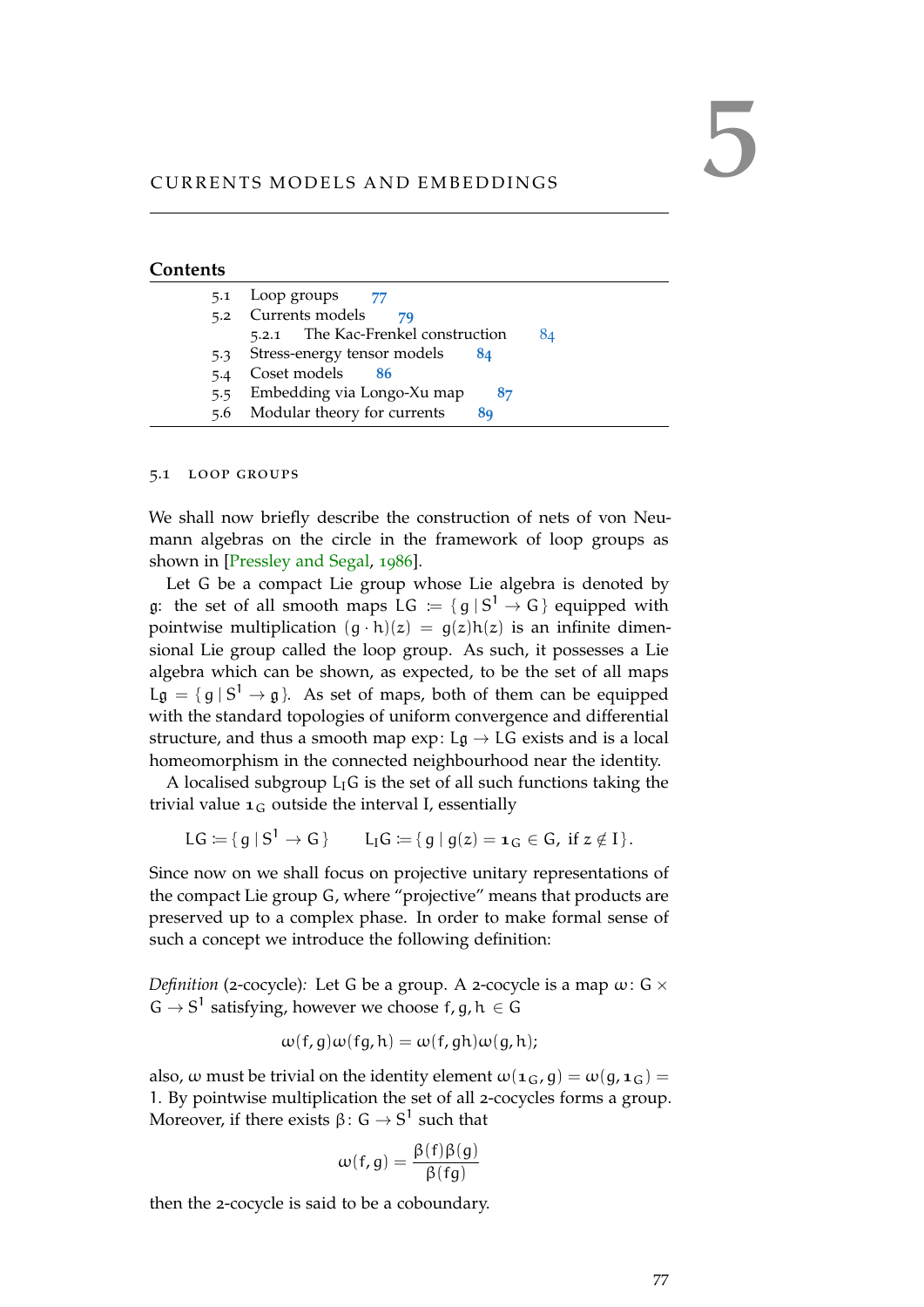With the help of the above definition we can therefore define projective representations of a loop group as maps from the groups itself into the set of unbounded operators on some Hilbert space preserving products

$$
W(g_1)W(g_2) = \omega(g_1, g_2)W(g_1g_2), \quad g_1, g_2 \in LG
$$

 $ω$  being a cocycle of LG. The assignment I  $→$  A (I) defined as

$$
\mathcal{A}\left(I\right)\coloneqq\left\{ \left.W(g\right)\mid g\in L_{I}G\right\} ^{\prime\prime}
$$

defines a net of local algebras whenever the cocycle  $\omega$  is local. Nets of von Neumann algebras defined out of loop groups representations have the property to only have finitely many inequivalent representations.

In the field theoretical setting such construction are realised by taking the analogue of the Weyl operators for current algebras. Let  $\tau_a$ be a basis of the Lie algebra g of G and define  $f(z) = \tau_a f^a(z)$ . We define the smeared current  $j(f) := \oint_{S^1} dz j_\alpha(z) f^\alpha(z)$ 

$$
[j(f_1),j(f_2)]=j[f_1,f_2]+k\oint_{S^1}dz\,\omega(f_1,f_2)(z),\quad f_1,f_2\in L\mathfrak{g}
$$

(notice here that, despite the same notation,  $\omega$  is an additive cocycle playing the infinitesimal version of the previous one introduced for Weyl relations). The corresponding Weyl operators are

$$
W(g) \coloneqq e^{ij(f)} \qquad g(z) = \exp(f)(z)
$$

whose collection generates the local net of von Neumann algebras  $A(I)$ as supp  $f \subset I$ .

In this context gauge transformations  $\gamma$  are defined as automorphisms  $\gamma$ :  $\mathcal{A}$  (I)  $\rightarrow$   $\mathcal{A}$  (I) that preserve every local subalgebra and they may be inner implemented by means of the unitaries  $W(q)$ . For instance, on currents,  $\gamma(J^{\mathfrak{a}}) = W(g)J^{\mathfrak{a}}W(g)^{*}$  acts as

$$
\gamma(J^{\alpha}\tau_{\alpha})=g(z)^{-1}J^{\alpha}\tau_{\alpha}g(z)+k\,g(z)^{-1}\partial_{z}g(z);
$$

the matrices  $\tau_a$  form a basis in the Lie algebra g and the transformation law for the actual fields (the currents) follow by multiplying and taking traces with respect to  $\tau_a$ . For example, in case  $G = SU(2)$  a basis for the Lie algebra is given in terms of the Pauli matrices and thus, after using

$$
\sigma_i\,\sigma_j = i\,\varepsilon_{ij}^{\phantom{ij}k}\sigma_k + \delta_{ij}\hskip.03cm\textbf{\textit{i}}
$$

we obtain, taking into account that Pauli matrices are traceless themselves

$$
\gamma(J^{\mathfrak{a}}) = f_{\mathfrak{a}\mathfrak{b}} J^{\mathfrak{b}} + \frac{1}{2} \mathfrak{i} \operatorname{tr} (g(z)^{-1} \partial_z g(z) \sigma_{\mathfrak{a}})
$$

with  $f_a^b \sigma_b = g(z)^{-1} \sigma^a g(z)$ . On the other hand, let now h:  $S^1 \rightarrow$ G be a function periodic up to a central element  $h_0 \in Z(G)$ . Any transformation of the form

$$
\gamma(J) = Ad h^{-1}(J) + h^{-1}dh
$$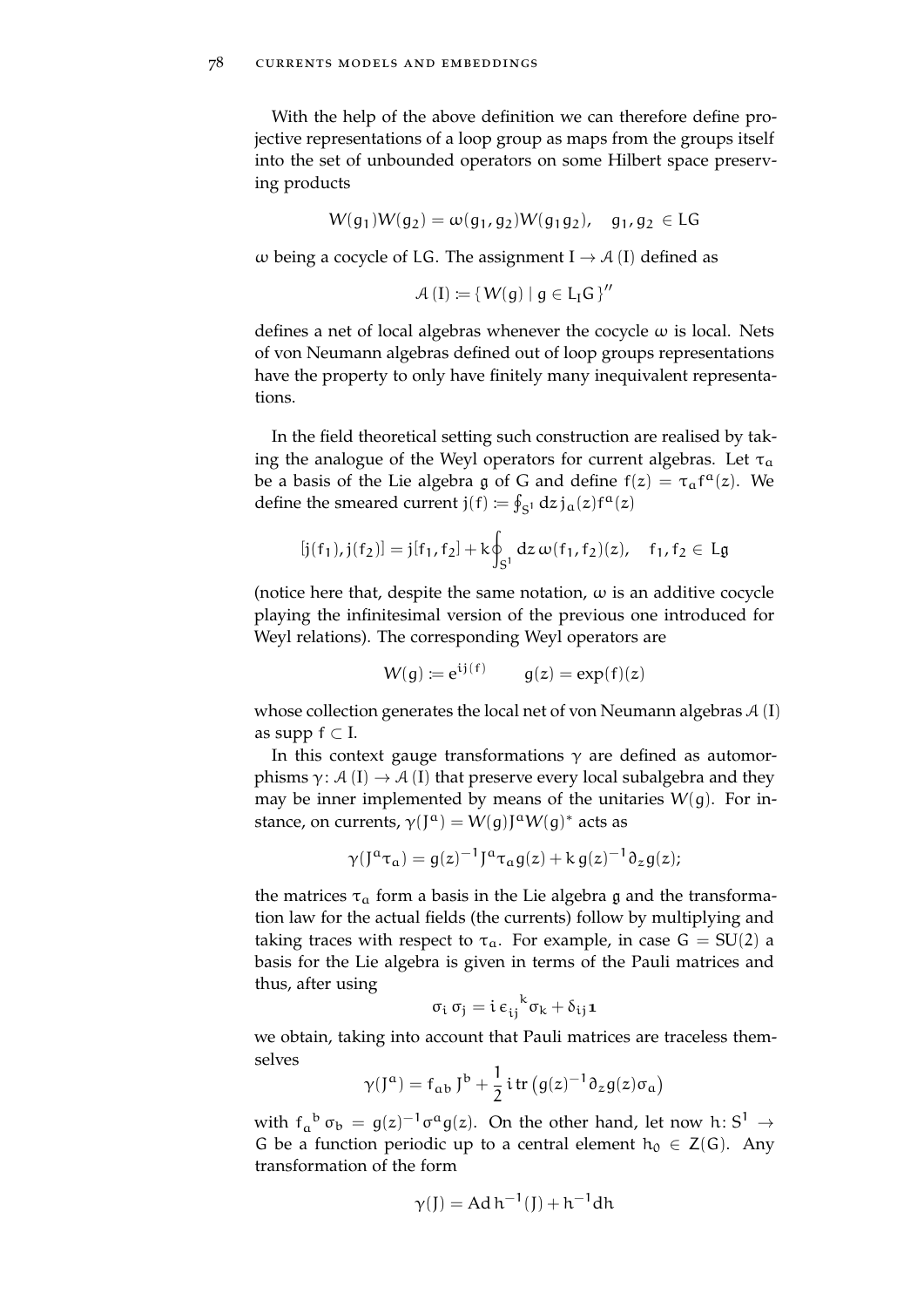still fulfils the requirements to be an automorphism, because the central element cancels out; nevertheless it is not implemented by unitaries of the form  $W(h)$  because h is no more an element of the loop group. Therefore, by using elements in  $Z(G)$  we can construct automorphisms which are no more implemented by unitaries but which are still inner symmetries. This is an interesting feature in the context of representation theory of loop groups, because the composition of states with such automorphisms gives rise to inequivalent representations and all simple sectors are of this form. As a consequence, different sectors arise according to how many central elements the Lie group G has. Thus compact Lie groups with trivial centre only have one simple sector (the vacuum sector).

*Example* (non-trivial sectors): Let  $I_1$  and  $I_2$  be two intervals on the circle such that their intersection is the union of two disjoint intervals  $J_1$  and  $J_1$ : moreover, let  $\mathcal{A}(J_1)$  and  $\mathcal{A}(J_2)$  come accompanied with



two different localised representations  $\pi_1$  (A  $(J_1)$ ),  $\pi_2$  (A  $(J_2)$ ) different from the defining vacuum representation. If now  $U: \pi_1 \rightarrow \pi_2$  is a map intertwining such representations, namely  $U \pi_1(\mathfrak{a}_1) = \pi_2(\mathfrak{a}_1) U$ , then U belongs, by Haag duality, to both  $\pi_0$  (A (I<sub>1</sub>)) and  $\pi_0$  (A (I<sub>2</sub>)); yet, the operator U may differ when evaluated in  $\pi_1$  and  $\pi_2$ , that is  $\pi_1(U) \neq \pi_2(U)$ . One can prove, using Doplicher-Haag-Roberts theory of localised endomorphisms, that in case the net I  $\rightarrow$  A(I) has only the vacuum sector no such problem occurs and the vacuum representation is always faithful. This also helps to globally define the whole algebra  $A(S^1)$  as the C<sup>\*</sup>-algebra generated by all the  $\vee_I \pi_0(\mathcal{A} (I)) = \mathcal{B}(\mathcal{H}).$ 

We want to remark once more that the quarks construction, as showed in the previouos chapters, provides, in the field theoretical setting, the relation between Fermi fields and currents expressed as Wick products thereof.

## <span id="page-90-0"></span>5.2 currents models

We have previously seen that the isomorphism  $\beta$  provides a map We have previously seen that the isomorphism p provides a map  $\beta: \mathcal{A}^{(N)}(I) \to \mathcal{A}(\sqrt[N]{I})$  preserving the vacuum state and its representation  $\pi_0 \circ \beta = \pi_0$ . In the particular case of N = 2 a complex Fermi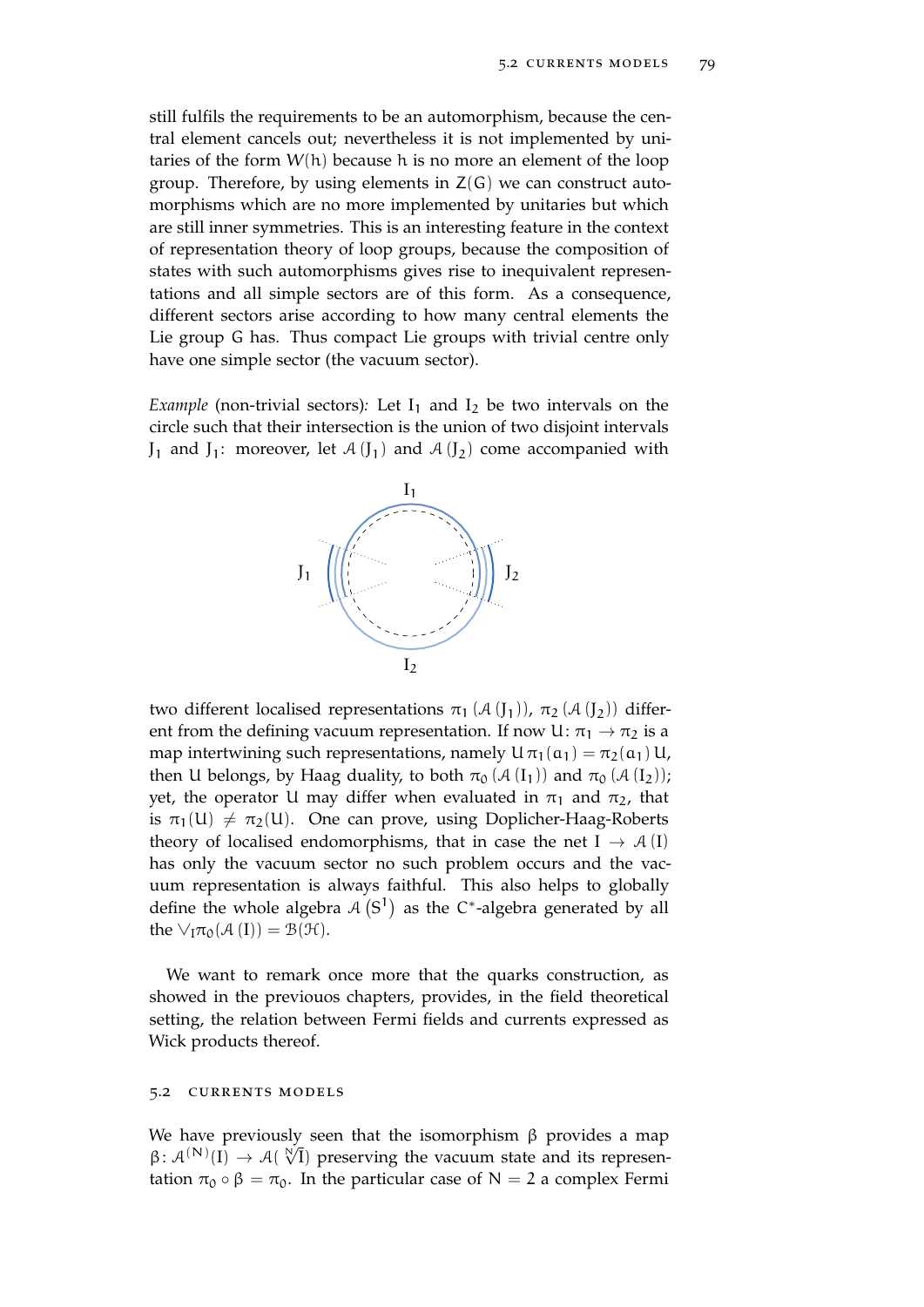field localised in one interval I is "decomposed" into its symmetric and antisymmetric part

$$
\Phi(z^2) = \frac{1}{\sqrt{2}} \left( \psi^{(1)}(z^2) + i\psi^{(2)}(z^2) \right) \mapsto \frac{1}{2} \left( \psi(z) + \psi(-z) \right)
$$
  

$$
\Phi^*(z^2) = \frac{1}{\sqrt{2}} \left( \psi^{(1)}(z^2) - i\psi^{(2)}(z^2) \right) \mapsto \frac{1}{2z} \left( \psi(z) - \psi(-z) \right).
$$

The resulting representation is a twisted representation  $\pi_0 \otimes^{\mathfrak{t}} \pi_0$  because β intrinsically carries a twist on some fields, namely  $β ∘ rot(2π) =$  $\beta \circ \varphi$  where  $\varphi$  is the flip automorphism flipping the tensor product  $\wp: \mathcal{A} \otimes \mathcal{A} \to \mathcal{A} \otimes \mathcal{A}$  such that  $\wp(x \otimes y) = y \otimes x$ .

The idea is now to extend this map to embedded models, as well as currents and stress-energy tensor, trying to preserve its features. We are then looking for an isomorphism which gives a correspondence A (I)  $\otimes$  A (I)  $\rightarrow$  A  $(\sqrt{I})$  also at the level of currents and stress-energy tensor, decomposing the fields into their symmetric and antisymmetric parts. Since the restriction of β does not, in general, preserve this embedded subalgebras we should expect an additional gauge transformation to compose β with in order to achieve the result.

Let us denote by  $A^{J}(I)$  the algebra of currents localised in the interval I. The purpose is to explicitly construct a map  $\iota: \mathcal{A}^J(I) \otimes \mathcal{A}^J(I) \rightarrow$  ${\cal A}^{\rm J}(\sqrt{\rm I})$  making use of β. We start by taking two real Fermi fields  $\psi(z)$  $\alpha$  (v) in traking use of p. We start by taking two real refinitions  $\psi(z)$ <br>and  $\psi'(z)$  localised in  $\sqrt{I}$  and apply  $\beta^{-1}$  in order to obtain two complex Fermi fields  $\phi(z^2)$ ,  $\phi'(z^2)$  localised I. These fields can in turn be decomposed into their respective real and imaginary parts as

$$
\phi(z^2) = \frac{1}{\sqrt{2}} \left( \psi^{(1)}(z^2) + i \psi^{(2)}(z^2) \right)
$$

$$
\phi'(z^2) = \frac{1}{\sqrt{2}} \left( \psi^{(3)}(z^2) + i \psi^{(4)}(z^2) \right)
$$

and thus we have generated four real Fermi fields,  $\psi^{(1)}$ ,..., $\psi^{(4)}$ . Combinations of such fields can be used to generate current algebras models with gauge group  $O(4)$ , since in principle we can combine any two Fermi fields into Wick products :ψ<sup>i</sup>ψ<sup>j</sup>:; in particular the construction runs as follows: let us take the  $U(1) = SU(2)$  current constructed out of the combination of the two initial fields  $j(z) := 2i \cdot \psi \psi'(z)$  and embed by  $\beta^{-1}$ , taking into account the inverse formula in [\[Rehren](#page-119-2) [and Tedesco,](#page-119-2) [2013](#page-119-2)]. We have

$$
\beta^{-1}(\psi(z)\psi'(z)) = (\phi(z^2) + z\phi^*(z^2))(\phi'(z^2) + z\phi'^*(z^2))
$$
  

$$
\beta^{-1}(\psi(z)\psi'(z) - \psi(-z)\psi'(-z)) = 2z\phi^*(z^2)\phi'(z^2) + 2z\phi(z^2)\phi^*(z^2);
$$

as we see, only terms coupling hermitian products of  $\phi^*\phi$  appear, and thus we may conclude this current is neutral, the total charge being zero. Everything can be expressed in terms of the initial four fermions, and since β preserves the vacuum state and then the Wick products, we find for the even modes of such current

$$
\beta^{-1}(zj(z)-zj(-z)) = 2z^2 (J_{13}(z^2) + J_{24}(z^2))
$$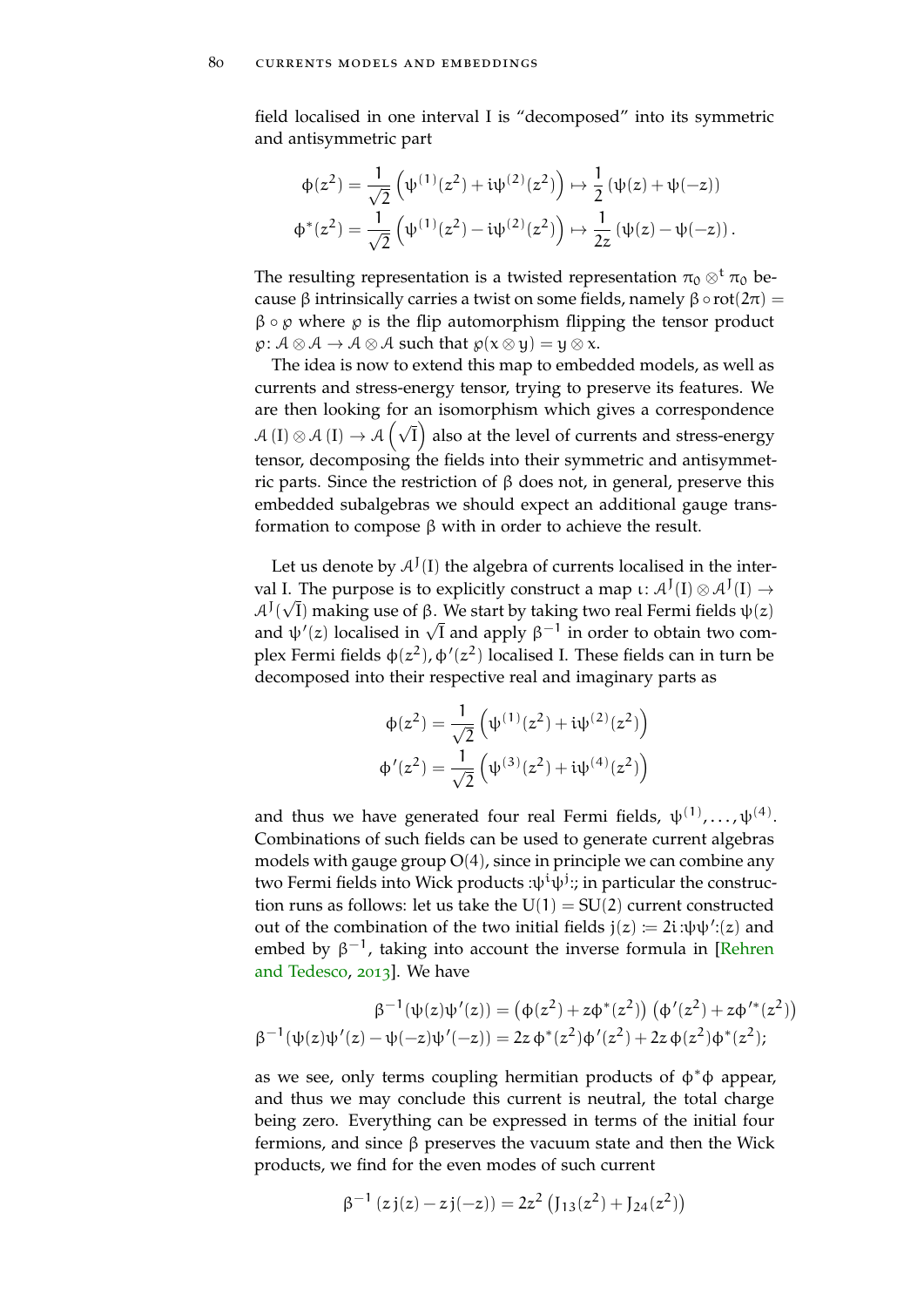with  $J_{13}(z) \coloneqq 2i \!:\! \psi^{(1)} \psi^{(3)}$ : $(z)$  and similarly for  $J_{24}(z)$ . The odd modes, instead, present charged combinations  $\phi(z^2)\phi'(z^2) + z^2 \phi^*(z^2)\phi'^*(z^2)$ , giving rise to

$$
\beta^{-1}(zj(z) + zj(-z)) = J_{+}(z^{2}) + z^{2} J_{-}(z^{2})
$$

with  $J(z) := J_{13}(z) - J_{24}(z) + i(J_{14}(z) + J_{23}(z))$ . In a more compact way the above relations can be written as

$$
\beta^{-1}(\text{even}) = 2z^2 J_0(z^2)
$$
  

$$
\beta^{-1}(\text{odd}) = J(z^2) + z^2 J^*(z^2).
$$

Commutation relations between these currents show particular features: the commutator  $[J_+, J_-]$  produces the third generator of  $\mathfrak{su}(2)$ current algebra with  $J_3 := J_{12} + J_{34}$ , yet both  $J_{+}$ ,  $J_{-}$  commute with J<sub>0</sub>. The structure is the one of a  $u(2) \subset o(4)$  current algebra  $u(2) =$  $\mathfrak{su}(2) \oplus \mathfrak{u}(1)$  where  $J_0$  plays the role of the diagonal part in  $\mathfrak{u}(1)$ , the rest being the  $\mathfrak{su}(2)$  current algebra. However, the action of  $\beta^{-1}$  only gives back the commuting currents  $J_0$  and  $J_+$ . We may as well reverse the picture and look at how the commuting currents,  $J_0$  and  $J_{\pm}$ , localised in  $A^{J}(I)$  are decomposed into symmetric and antisymmetric part of a single current localised in  $A^{J}(\sqrt{I}).$ 

With the help of suitable gauge transformations we can reduce the combination  $J_{+}(z) + z J_{-}(z)$  to just a single current. SU(2) gauge transformations  $\gamma$  on Fermi fields transform the embedded currents J<sup>α</sup>(x) = :ψ<sup>\*</sup>σ<sup>α</sup>ψ:(x) as

$$
\gamma(J^{\alpha})\sigma_{\alpha} = g(z)^{-1}J^{\alpha}\sigma_{\alpha}g(z) + k g(z)^{-1}\partial_{z}g(z)
$$

where  $g \in SU(2)$  and transformations for the actual fields  $J^{\alpha}$  follow by multiplying both sides by  $\sigma_c$  and taking traces. Also, use  $\sigma_a \sigma_b =$ i $\varepsilon_{ab}^c$   $\sigma_c + \delta_{ab}$ **1**. We obtain eventually

<span id="page-92-1"></span>
$$
\gamma(J^a) = f^a{}_b J^b + \frac{1}{2} \kappa \operatorname{tr} (g(z)^{-1} \partial_z g(z) \sigma^a)
$$
 (5.2.1)

with  $f^a_{\ b}(z) \, \sigma^b = g(z)^{-1} \sigma^a g(z)$ . Such gauge transformations are automorphisms of the algebras, though they may not preserve the vacuum state. Exploiting the above equation with the group element  $g(z) = e^{-i(\phi/4)\sigma_3} e^{-i(\phi/4)\sigma_2}$  gives back exactly

$$
\gamma\left(J_3(z^2)\right) = \sqrt{z}\,\left(J_+(z^2) + z^2\,J_-(z^2)\right).
$$

Moreover, since  $J_0$  plays the role of the diagonal part  $u(1)$  in  $u(2) =$  $\mathfrak{su}(2) \oplus \mathfrak{u}(1)$  the map  $\gamma$  can be regarded as acting diagonally on  $J_0$ . Therefore we have

<span id="page-92-0"></span>
$$
(\beta \circ \gamma) (J_0(z^2)) = \frac{1}{2z} (j(z) - j(-z))
$$
 (5.2.2)

$$
(\beta \circ \gamma) (J_3(z^2)) = \frac{1}{2z} (j(z) + j(-z)).
$$
 (5.2.3)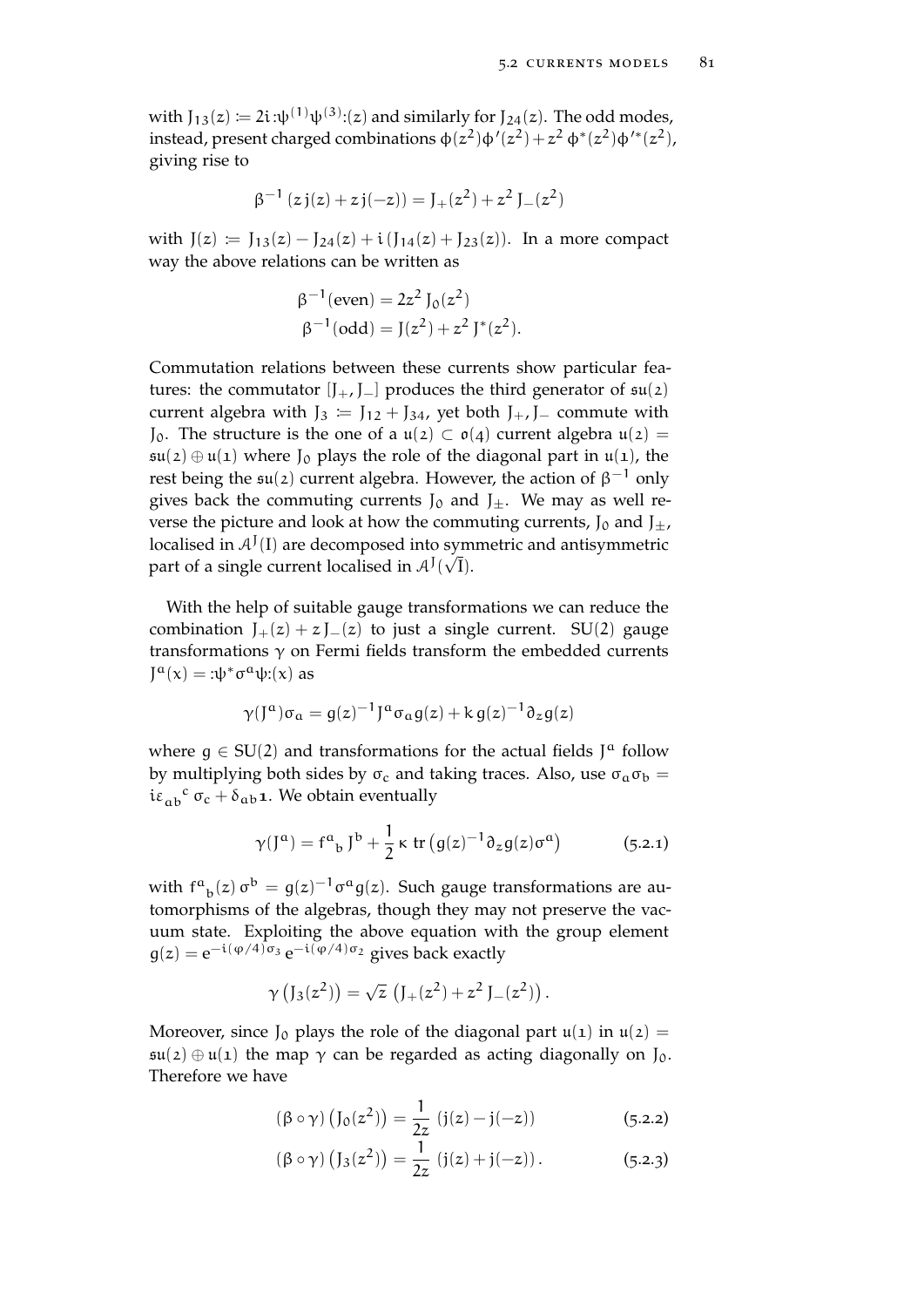Defining  $\iota = \beta \circ \gamma$  gives us the map we looked for at the level of the currents. Interestingly enough, this map produces an anti-periodic field when acting on  $J_3$ . Therefore

$$
\iota\colon \mathcal{A}^J(I)\otimes \mathcal{A}^J(I)\to \mathcal{A}^J(\sqrt{I}).
$$

The scenario we are dealing with looks now like, according to the scaling dimension:

Fermi 
$$
d=\frac{1}{2}
$$
  $\qquad \phi(z^2)$   $\qquad \beta$   $\qquad \psi(z) + \psi(-z)$   
\n $\qquad \phi^*(z^2)$   $\qquad z^{-1} (\psi(z) - \psi(-z))$   
\n  
\nCurrents  $d=1$   $\qquad$   $\qquad$   $\begin{array}{c} J_0(z^2) \\ \qquad \beta \circ \gamma \\ \qquad \gamma \end{array}$   $\qquad z^{-1} (j(z) - j(-z))$   
\n $\qquad$   $\qquad$   $\qquad$   $\qquad$   $\qquad$   $\qquad$   $\qquad$   $\qquad$   $\qquad$   $\qquad$   $\qquad$   $\qquad$   $\qquad$   $\qquad$   $\qquad$   $\qquad$   $\qquad$   $\qquad$   $\qquad$   $\qquad$   $\qquad$   $\qquad$   $\qquad$   $\qquad$   $\qquad$   $\qquad$   $\qquad$   $\qquad$   $\qquad$   $\qquad$   $\qquad$   $\qquad$   $\qquad$   $\qquad$   $\qquad$   $\qquad$   $\qquad$   $\qquad$   $\qquad$   $\qquad$   $\qquad$   $\qquad$   $\qquad$   $\qquad$   $\qquad$   $\qquad$   $\qquad$   $\qquad$   $\qquad$   $\qquad$   $\qquad$   $\qquad$   $\qquad$   $\qquad$   $\qquad$   $\qquad$   $\qquad$   $\qquad$   $\qquad$   $\qquad$   $\qquad$   $\qquad$   $\qquad$   $\qquad$   $\qquad$   $\qquad$   $\qquad$   $\qquad$   $\qquad$   $\qquad$   $\qquad$   $\qquad$ 

Of course, the twist emerges once we compose  $β$  with rot $(2π)$  and this in turn emerges from the mere commutation relations of any chiral field with the rotations  $e^{2\pi i L_0}$ ,

$$
\mathfrak{i}[L_0,\varphi(z)]=\mathfrak{i}(z\partial_z+h)\varphi(z)
$$

which integrates to

$$
e^{itL_0}\,\varphi(z)\,e^{-itL_0}=e^{ith}\,\varphi(e^{it}\,z).
$$

This means that for scaling dimension  $h = 1/2$  we have a minus sign at  $t = 2\pi$  if we evaluate fields in the vacuum representation, while no minus sign occurs in the Ramond representation, since the latter presents an additional  $\sqrt{z}$  which absorbs the  $-1$ . In contrast, no minus sign may appear for local fields with integer scaling dimension.

Now, if we start from non-abelian current algebra with level κ and structure constants  $f_{ab}^c$ , we can easily construct models with twice the level just by taking the symmetric and anti-symmetric parts. In detail we start with [\[Fuchs,](#page-117-3) [1992](#page-117-3)]

<span id="page-93-0"></span>
$$
\left[J^{a}(z),J^{b}(w)\right] = f^{ab}{}_{c}J^{c}(z)\frac{1}{w}\sum_{n\in\mathbb{Z}}\left(\frac{z}{w}\right)^{n} + \frac{1}{zw}\kappa h^{ab}\sum_{n\in\mathbb{Z}}\left(\frac{z}{w}\right)^{n}
$$
\n(5.2.4)

and construct

$$
J_{\alpha}^{2\kappa}(z^2) \coloneqq J_{\alpha}^{c}(z^2) \otimes \mathbf{1} + \mathbf{1} \otimes J_{\alpha}^{c}(z^2)
$$

$$
\Delta_{\alpha}^{2\kappa}(z^2) \coloneqq J_{\alpha}^{c}(z^2) \otimes \mathbf{1} - \mathbf{1} \otimes J_{\alpha}^{c}(z^2)
$$

clearly both fields belong to  $\mathcal{A}^J(I)\otimes\mathcal{A}^J(I)$ . These quantities satisfy current algebras commutation relations like ([5](#page-93-0).2.4) with twice the central charge

$$
\begin{aligned} \left[J_{\mathfrak{a}}^{2c}(z^{2}), J_{\mathfrak{b}}^{2c}(w^{2})\right] &= f_{\mathfrak{a}\mathfrak{b}}^{c} J_{c}^{2c}(z^{2}) \frac{1}{w^{2}} \sum_{n \in \mathbb{Z}} \left(\frac{z}{w}\right)^{2n} \\ &+ \frac{1}{z^{2}w^{2}} 2c \, h_{\mathfrak{a}\mathfrak{b}} \sum_{n \in \mathbb{Z}} n \left(\frac{z}{w}\right)^{2n} \end{aligned}
$$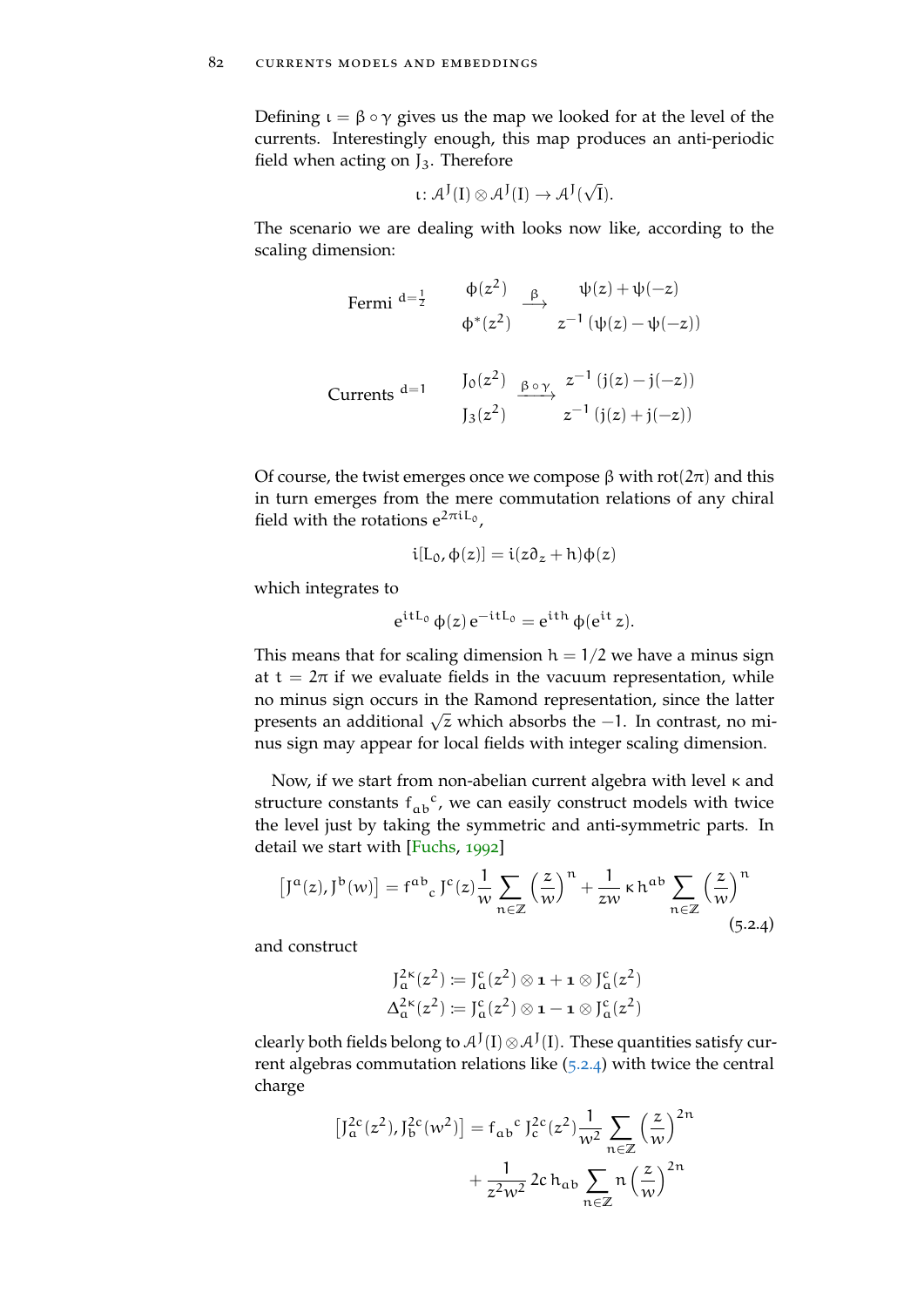as for the other combinations

$$
\begin{aligned} \left[J_{\mathfrak{a}}^{2c}(z^{2}), \Delta_{\mathfrak{b}}^{2c}(w^{2})\right] &= f_{\mathfrak{a}\mathfrak{b}}^{c} \Delta_{c}^{2c}(z^{2}) \frac{1}{w^{2}} \sum_{n \in \mathbb{Z}} \left(\frac{z}{w}\right)^{2n+1} \\ \left[\Delta_{\mathfrak{a}}^{2c}(z^{2}), \Delta_{\mathfrak{b}}^{2c}(w^{2})\right] &= f_{\mathfrak{a}\mathfrak{b}}^{c} \int_{c}^{2c}(z^{2}) \frac{1}{w^{2}} \sum_{n \in \mathbb{Z}} \left(\frac{z}{w}\right)^{2n+1} \\ &+ \frac{1}{z^{2}w^{2}} 2c \, h_{\mathfrak{a}\mathfrak{b}} \sum_{n \in \mathbb{Z}} (n+1/2) \left(\frac{z}{w}\right)^{2n+1} \end{aligned}
$$

These commutation relations happen to be satisfied by the odd and These commutation relations happen to be satisfied by the odd and even modes of a single current localised in  $\sqrt{I}$ , namely the assignment

<span id="page-94-2"></span><span id="page-94-1"></span>
$$
\alpha\left(J_{\alpha}^{2c}(z^{2})\right) = \frac{1}{2z}\left(j_{\alpha}(z) - j_{\alpha}(-z)\right) \tag{5.2.5}
$$

$$
\alpha \left( \Delta_{a}^{2c}(z^{2}) \right) = \frac{1}{2z} \left( j_{a}(z) + j_{a}(-z) \right) \tag{5.2.6}
$$

preserves the commutation relations, as easily seen by summing up the Fourier modes. In detail let us restrict to the abelian case: the Fourier decomposition of the current  $J(z) = \sum_{n \in \mathbb{Z}} j_n z^{-n-1}$  gives

$$
\alpha \left( J_n^{2c} \right) = j_{2n}^c, \quad n \in \mathbb{Z}
$$

$$
\alpha \left( \Delta_v^{2c} \right) = j_{2n}^c, \quad v \in \mathbb{Z} + 1/2
$$

which, by using  $[j_n, j_m] = n \delta_{n+m,0} c$  are seen to satisfy the commutation relations

$$
\begin{aligned} \left[\alpha\left(\mathbf{J}_{\mathrm{n}}^{2c}\right), \alpha\left(\mathbf{J}_{\mathrm{m}}^{2c}\right)\right] &= \mathfrak{n}\,\delta_{\mathrm{n+m},0}\,2c\,\mathbf{1} = 2\,\alpha[j_{\mathrm{n}},j_{\mathrm{m}}] \\ \left[\alpha\left(\mathbf{J}_{\mathrm{n}}^{2c}\right), \alpha\left(\Delta_{\mathrm{v}}^{2c}\right)\right] &= \mathfrak{n}\,\delta_{\mathrm{n+v},0}\,2c\,\mathbf{1} = 2\,\alpha[j_{\mathrm{n}},j_{\mathrm{v}}] \\ \left[\alpha\left(\Delta_{\mathrm{\mu}}^{2c}\right), \alpha\left(\Delta_{\mathrm{v}}^{2c}\right)\right] &= \mu\,\delta_{\mathrm{\mu}+\mathrm{v},0}\,2c\,\mathbf{1} = 2\,\alpha[j_{\mathrm{\mu}},j_{\mathrm{v}}]. \end{aligned}
$$

Summing up the Fourier series we obtain

$$
\begin{aligned}\n\left[\alpha\left(J^{2c}(z^{2})\right),\left(J^{2c}(w^{2})\right)\right] &= \alpha\left[\left(J^{2c}(z^{2})\right),\left(J^{2c}(w^{2})\right)\right] \\
\left[\alpha\left(J^{2c}(z^{2})\right),\left(\Delta^{2c}(w^{2})\right)\right] &= \alpha\left[\left(J^{2c}(z^{2})\right),\left(\Delta^{2c}(w^{2})\right)\right] \\
\left[\alpha\left(\Delta^{2c}(z^{2})\right),\left(\Delta^{2c}(w^{2})\right)\right] &= \alpha\left[\left(\Delta^{2c}(z^{2})\right),\left(\Delta^{2c}(w^{2})\right)\right].\n\end{aligned}
$$

In the abelian case the right hand side coincides with the quantities ([5](#page-92-0).2.2) we previously calculated as  $β ∘ γ$ , therefore we may write

$$
\alpha\left(J^{2c}(z^2)\right) = (\beta \circ \gamma) \left(J_0^{2c}(z^2)\right)
$$

$$
\alpha\left(\Delta^{2c}(z^2)\right) = (\beta \circ \gamma) \left(J_3^{2c}(z^2)\right)
$$

meaning

$$
(\alpha^{-1} \circ \beta \circ \gamma) (J_0(z^2)) = J(z^2) \otimes \mathbf{1} + \mathbf{1} \otimes J(z^2)
$$
 (5.2.7)

$$
(\alpha^{-1} \circ \beta \circ \gamma) (J_3(z^2)) = J(z^2) \otimes \mathbf{1} - \mathbf{1} \otimes J(z^2)
$$
 (5.2.8)

<span id="page-94-0"></span>with the currents on the left hand side having twice the central charge of the currents on the right hand side.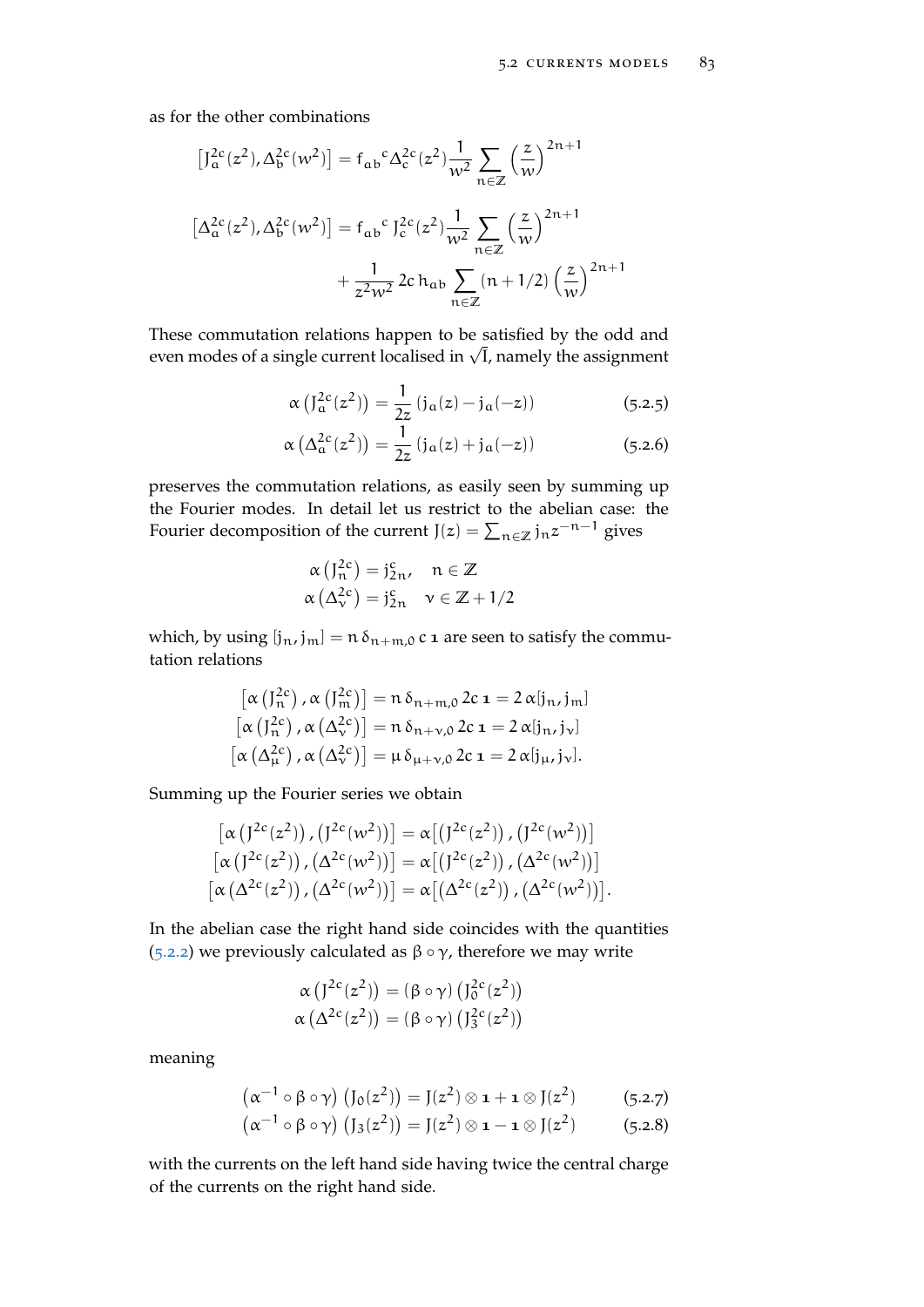## 5.2.1 *The Kac-Frenkel construction*

We have seen in the previous section that starting from two real Fermi fields the inverse action of  $\beta^{-1}$  gives back two complex Fermi fields which in turn can be decomposed into their real and imaginary parts. This brings us four Fermi fields whose combinations construct a nonabelian current model. In particular we can get a  $\mathfrak{u}(2)$  current model constituted by the currents

> $J_0 = J_{13} + J_{24}$  $J = J_{13} - J_{24} + i(J_{14} + J_{23})$  $J_1 = J_{13} - J_{24}$  $J_2 = J_{14} + J_{23}$  $J_3 = J_{12} + J_{34}$

whose commutation relations are

$$
[J_i, J_j] = \varepsilon_{ij}^{k} J_k \quad i, j, k = 1, 2, 3 \tag{5.2.9}
$$

$$
[J_i, J_0] = 0 \t\t(5.2.10)
$$

giving raise to  $u(2) = \frac{su(2)}{h}$  (the former)  $\bigoplus u(1)$  (the latter). This also gives back the commutations relations  $[J, J^*]$  with  $J = J_1 + iJ_2$ .

The same  $u(2)$  algebra can be derived by using the Kac-Frenkel construction ([\[Kac,](#page-118-3) [1998](#page-118-3)]) out of two commuting currents  $J_0$  (playing the role of the diagonal  $\mu(1)$  current) and  $J_3$  as follows: the unitary Weyl operators on currents  $W(f) = e^{i j(f)}$  evaluated on sharp test functions  $G_u(x) = q \cdot \theta(x - u)$  become the "vertex operators" ([\[Longo](#page-118-4) [and Rehren,](#page-118-4) [2009](#page-118-4)])

$$
V_q(x)=: \stackrel{iq}{\scriptstyle{ \sim}}\int_{\infty}^x du\, j(u)\,:\,
$$

the operators  $V_{\pm\sqrt{2}}(x)$  can be decomposed as

$$
J^{\pm}(x) \coloneqq : \mathrm{e}^{\pm \sqrt{2} \mathrm{i} \int_{\infty}^{x} du \, j(u)}: = J^1(x) \pm \mathrm{i} J^2(x)
$$

and  $J_1$ ,  $J_2$ , together with  $J_3 = j/\sqrt{2}$ , generate an  $\mathfrak{su}(2)$  current algebra and  $J_0$  plays the role of the  $\mu(1)$  contribution. After performing such construction care must be taken to the fact that the vertex operators in general do not act on the same Hilbert space as the constituting currents.

## <span id="page-95-0"></span>5.3 stress-energy tensor models

The same game can be played with the stress-energy tensor and its Virasoro generators. Starting from a single Fermi field  $\psi(z)$  one can construct the related stress-energy tensor (again following the quarks construction) as

$$
T^{c=1/2}(z)=\frac{-1}{4\pi}\!:\!\!\psi\hspace{1pt}\vartheta_z\psi\!\!:\!(z)=\frac{-1}{8\pi}\!:\!\!\psi\!\!\stackrel{\leftrightarrow}{\partial_z}\!\psi\!\!:\!(z)
$$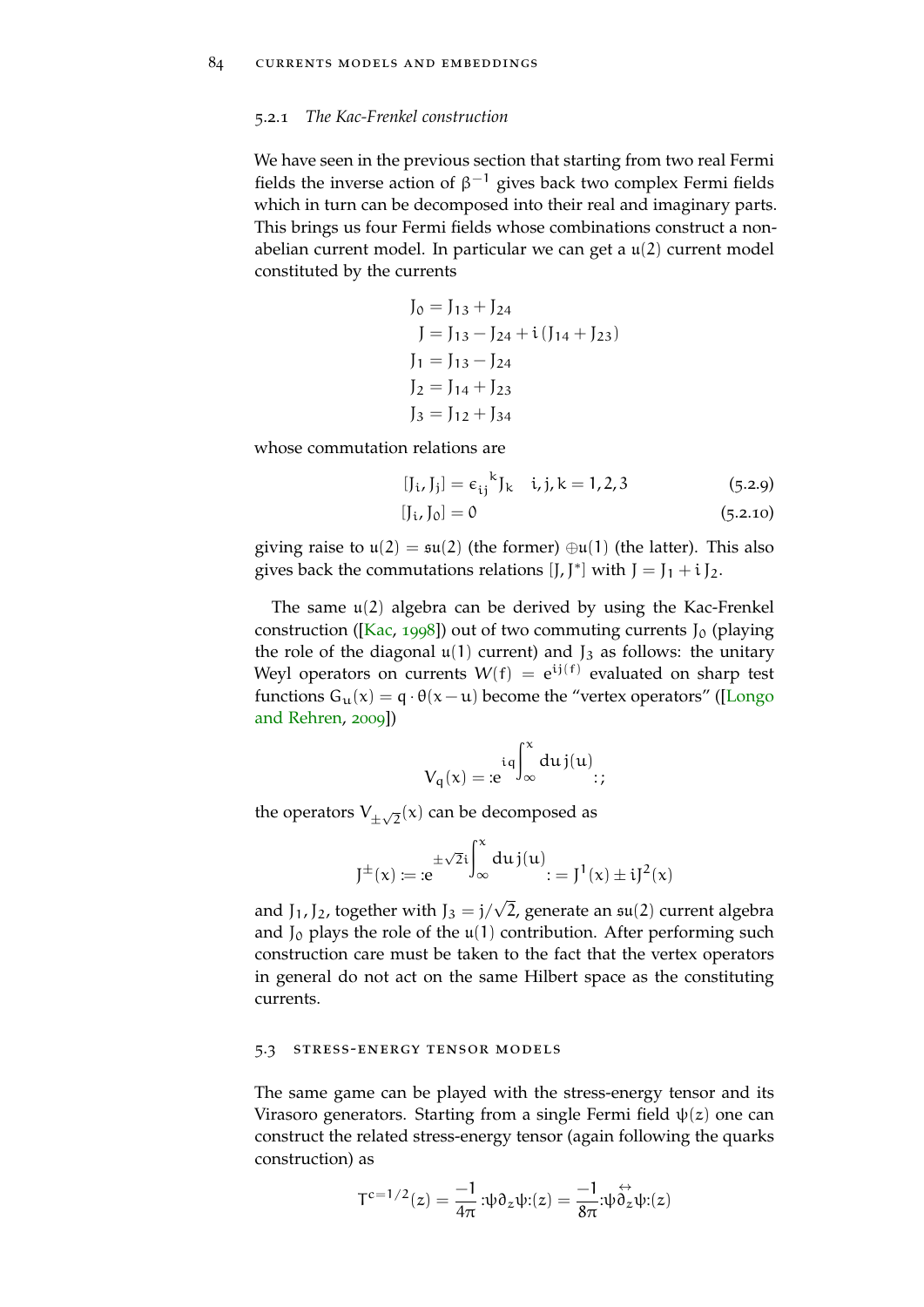with central charge  $c = 1/2$ . Commutation relations follow by implementing its decomposition in terms of Virasoro generators

$$
T(z) = \frac{1}{2\pi} \sum_{n \in \mathbb{Z}} L_n z^{-n-2}
$$

where  $L_n$  commute as in ([2](#page-21-1).2.1). We obtain, on the real line and on the circle picture respectively:

$$
[T(x), T(y)] = i (T(x) + T(y)) \delta'(x - y) - i \frac{c}{24\pi} \delta'''(x - y)
$$

$$
[T(z), T(w)] = \frac{-1}{2\pi} \left( \frac{T(z)}{w^2} + \frac{T(w^2)}{z^2} \right) \sum_{n \in \mathbb{Z}} n \left( \frac{z}{w} \right)^n
$$

$$
- \frac{c}{48\pi^2} \frac{1}{z^2 w^2} \sum_{n \in \mathbb{Z}} (n^3 - n) \left( \frac{z}{w} \right)^n.
$$

In case of a complex Fermi field  $\phi(z) = \psi^{(1)}(z) + i\psi^{(2)}(z)$  the related stress-energy tensor is exactly two copies of the individual stressenergy tensors constructed out of each of the two real Fermi fields  $ψ<sup>(1)</sup>(z)$  and  $ψ<sup>(2)</sup>(z)$ 

$$
T^{c=1}(z) = \frac{-1}{4\pi} \cdot \psi^{(1)} \partial_z \psi^{(1)} \cdot (z) + \frac{-1}{4\pi} \cdot \psi^{(2)} \partial_z \psi^{(2)} \cdot (z) = \frac{-1}{8\pi} \cdot \phi^* \overset{\leftrightarrow}{\partial_z} \phi \cdot (z)
$$

The central charge is  $2 \cdot 1/2 = 1$ . Let us now define again

<span id="page-96-0"></span>
$$
T^{2c}(z) := T^{c}(z) \otimes \mathbf{1} + \mathbf{1} \otimes T^{c}(z)
$$

$$
D^{2c}(z) := T^{c}(z) \otimes \mathbf{1} - \mathbf{1} \otimes T^{c}(z)
$$

and likewise the assignment

$$
\alpha \left( T^{2c}(z^2) \right) \coloneqq \frac{T^c(z) + T^c(-z)}{4z^2} + \frac{c}{32\pi z^4} \tag{5.3.1}
$$

$$
\alpha\left(D^{2c}(z^2)\right) := \frac{T^{c}(z) - T^{c}(-z)}{4z^2} \tag{5.3.2}
$$

which implies, for the Virasoro modes

<span id="page-96-1"></span>
$$
\alpha \left( L_n^{2c} \right) = \frac{1}{2} L_{2n}^c + \frac{c}{16} \delta_{n,0} \qquad n \in \mathbb{Z}
$$

$$
\alpha \left( D_v^{2c} \right) = \frac{1}{2} L_{2v}^c \qquad v \in \mathbb{Z} + 1/2.
$$

Virasoro relations for the generators  $L_n^c$  imply

$$
\begin{aligned} \left[\alpha\left(L_{\mathrm{m}}^{2c}\right),\alpha\left(L_{\mathrm{n}}^{2c}\right)\right] &= (m-n)\alpha\left(L_{\mathrm{m}+{\mathrm{n}}}^{2c}\right) + \frac{2c}{12}(m^{3}-m)\,\delta_{\mathrm{m}+{\mathrm{n}},0} \\ \left[\alpha\left(L_{\mathrm{m}}^{2c}\right),\alpha\left(D_{\mathrm{v}}^{2c}\right)\right] &= (m-\nu)\alpha\left(D_{\mathrm{m}+\nu}^{2c}\right) \\ \left[\alpha\left(D_{\mathrm{\mu}}^{2c}\right),\alpha\left(D_{\mathrm{v}}^{2c}\right)\right] &= (\mu-\nu)\alpha\left(D_{\mathrm{\mu}+\nu}^{2c}\right) + \frac{2c}{12}(\mu^{3}-\mu)\,\delta_{\mu+\nu,0} \end{aligned}
$$

summing up the Fourier modes we obtain

$$
\begin{aligned} &\left[\alpha\left(T^{2c}(z^2)\right),\alpha\left(T^{2c}(w^2)\right)\right]=\alpha\big[\left(T^{2c}(z^2)\right),\left(T^{2c}(w^2)\right)\big] \\ &\left[\alpha\left(T^{2c}(z^2)\right),\alpha\left(D^{2c}(w^2)\right)\right]=\alpha\big[\left(T^{2c}(z^2)\right),\left(D^{2c}(w^2)\right)\big] \\ &\left[\alpha\left(D^{2c}(z^2)\right),\alpha\left(D^{2c}(w^2)\right)\right]=\alpha\big[\left(D^{2c}(z^2)\right),\left(D^{2c}(w^2)\right)\big] \end{aligned}
$$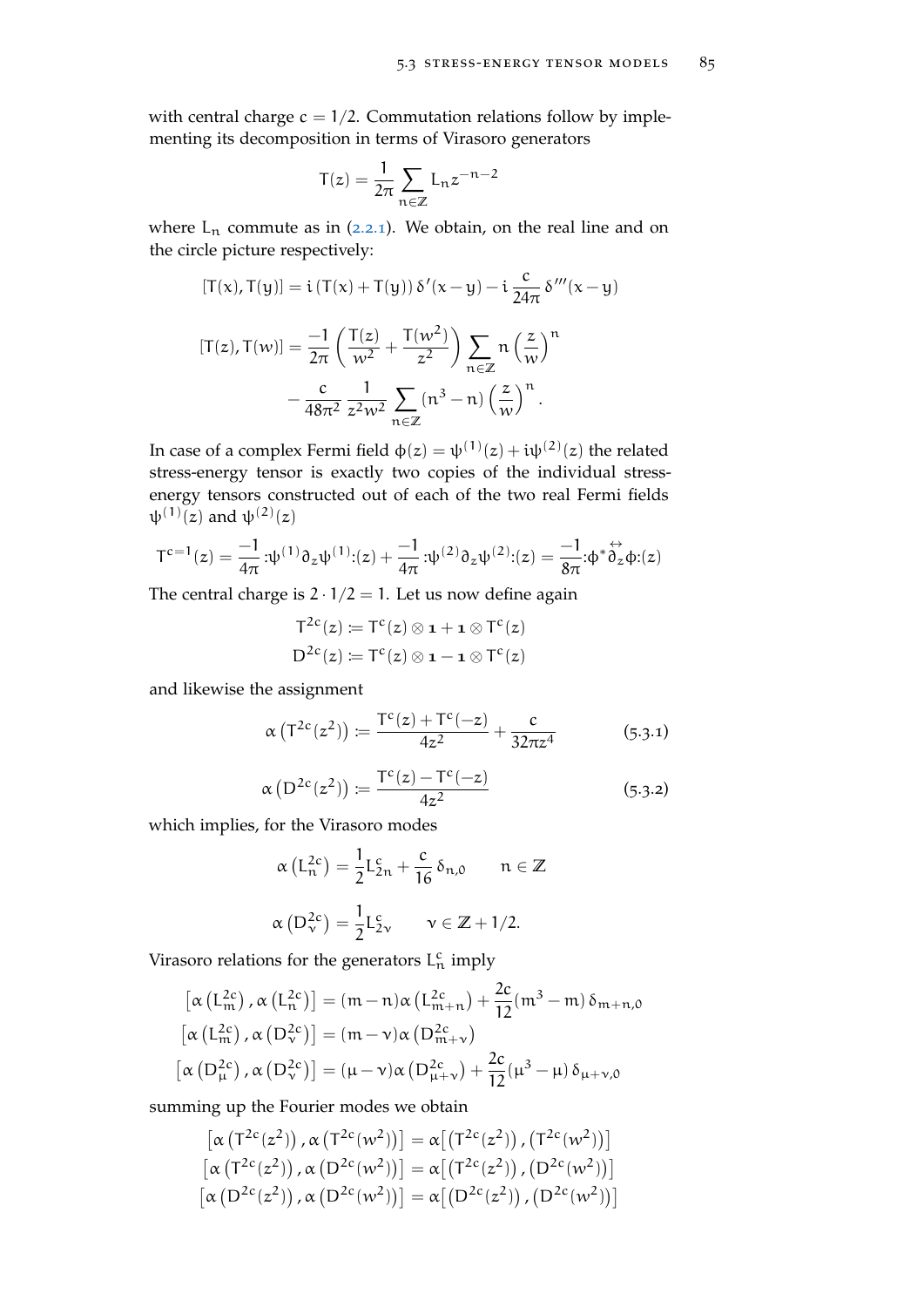meaning that  $\alpha$ , again, preserves the commutation relations. We have thus embedded two copies of the stress-energy tensor algebra of central charge  $c = 1/2$  localised in I into one copy of the same algebra The charge  $c = 1/2$  localised in 1 mto one copy of the same localised in  $\sqrt{I}$ . Denoting such algebra as  $\text{Vir}_{1/2}(I)$  we have

$$
\alpha\colon Vir_{1/2}(I)\otimes Vir_{1/2}(I)\subset Vir_{1}(I)\rightarrow Vir_{1/2}(\sqrt{I}).
$$

Notice that the assignment  $\alpha$  turns out to be nothing but the composition of β with an automorphism of the current algebra  $\rho^{\frac{1}{4}}$  as in [\[Rehren and Tedesco,](#page-119-2) [2013](#page-119-2)] with  $\rho^{q}(j(z)) = j(z) + q/z$ . Thus we have the identification  $\alpha = \beta \circ \rho^{\frac{1}{4}}$  and  $\rho$  plays the role of the gauge transformation γ we have to compose β with in order to obtain suitable homomorphisms. As a consequence, though β itself does not restric to subalgebras, compositions with suitable inner automorphisms do and we can extend the picture to fields of conformal scaling dimension 2

Fermi 
$$
d=\frac{1}{2}
$$
  $\qquad \phi(z^2)$   $\qquad \beta$   $\qquad \psi(z) + \psi(-z)$   
\n $\qquad \phi^*(z^2)$   $\qquad z^{-1} (\psi(z) - \psi(-z))$   
\n  
\nCurrents  $d=1$   $\qquad \int_0^{\infty} 0(z^2) \qquad \beta \circ \gamma$   $\qquad z^{-1} (j(z) - j(-z))$   
\n $\qquad \qquad J_3(z^2)$   $\qquad \qquad z^{-1} (j(z) + j(-z))$ 

$$
\begin{array}{ccc}\n\text{Virasoro} &{}^{d=2} & \xrightarrow{\text{T}^1(z^2)} & \xrightarrow{\beta \circ \rho^{\frac{1}{4}}} & z^{-2} \left( \begin{matrix} \text{T}^{\frac{1}{2}}(z) + \text{T}^{\frac{1}{2}}(-z) \end{matrix} \right) \\
&{}^{D^1(z^2)} & z^{-2} \left( \begin{matrix} \text{T}^{\frac{1}{2}}(z) - \text{T}^{\frac{1}{2}}(-z) \end{matrix} \right)\n\end{array}
$$

Again, we have a manifestation of the twist carried by  $β$  as flip on one of the two fields

$$
\begin{aligned} \wp\left(\mathsf{T}^1(z)\right) &= \mathsf{T}^1(z), \\ \wp\left(\Delta^1(z)\right) &= -\Delta^1(z). \end{aligned}
$$

## <span id="page-97-0"></span>5.4 coset models

The quarks construction as described in [2](#page-23-0).3 shows that starting from a Lie algebra  $\mathfrak{g} \subset \mathfrak{u}(\mathfrak{n})$  one can construct a stress-energy tensor with a suitable normalisation ξ as

$$
T_S(z) \coloneqq \xi \, \kappa_{\alpha b} \!:\! J^\alpha J^b \!:\! (z)
$$

whose central charge is given by  $(2.3.6)$  $(2.3.6)$  $(2.3.6)$  and whose Fourier modes satisfy the Virasoro algebra commutation relations. Let now take h as a Lie subalgebra  $\mathfrak{h} \subset \mathfrak{g}$  and let us apply the Sugawara construction to h and g respectively. In general, the two stress-energy tensors, which we denote as  $T^{\mathfrak{h}}$ ,  $T^{\mathfrak{g}}$  do not coincide. By taking  $T^{\mathfrak{g}/\mathfrak{h}}(z)$  :=  $T^{\mathfrak{g}}(z) - T^{\mathfrak{h}}(z)$  (as shown in [\[Goddard, Kent, and Olive,](#page-117-4) [1986](#page-117-4)], [\[God](#page-117-5)[dard, Kent, and Olive,](#page-117-5) [1985](#page-117-5)]) we can construct another stress-energy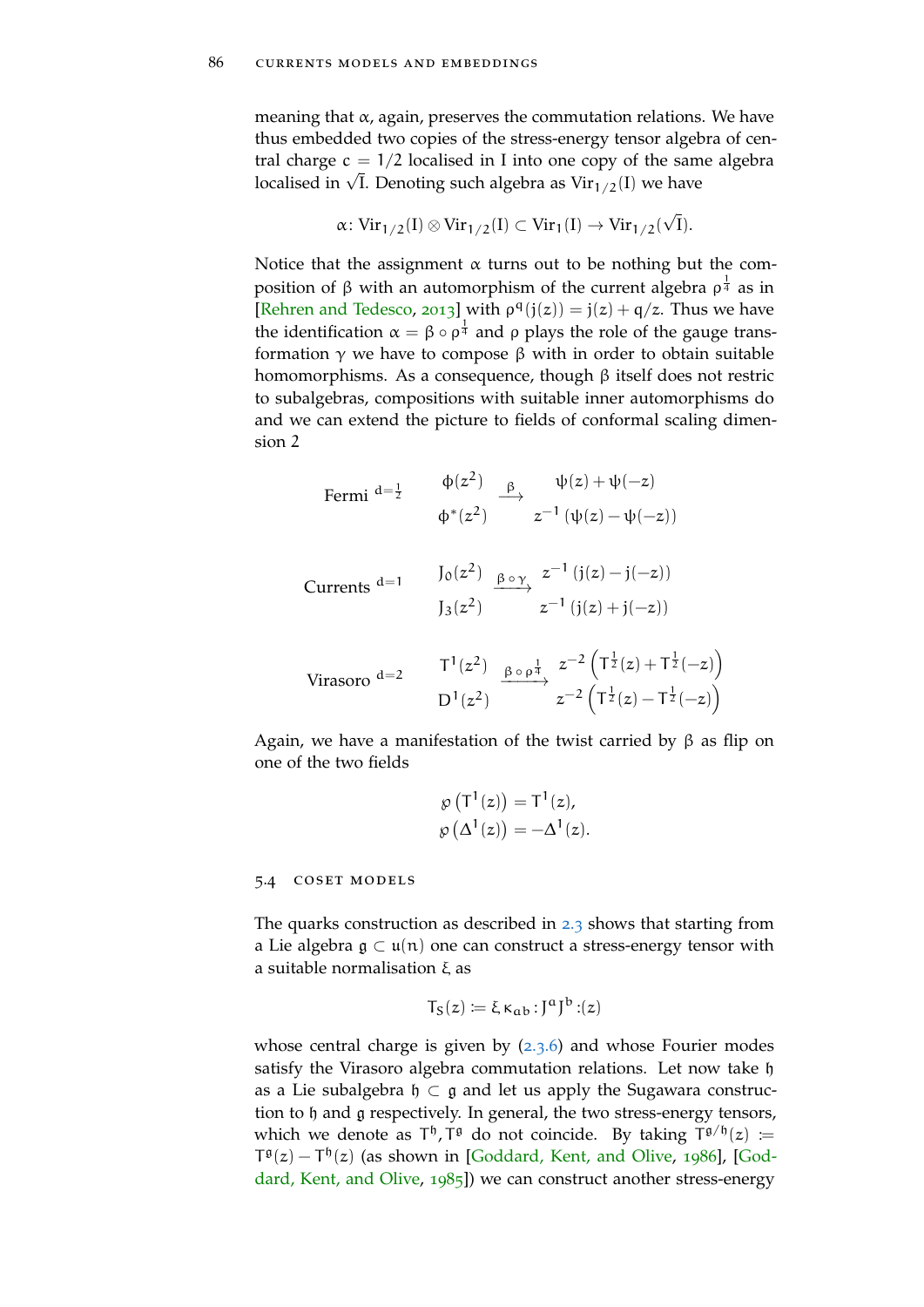tensor ("coset" SET) commuting with the  $T<sup>f</sup>$  whose central charge is the difference of the central charges of the constituent models

$$
c^{\mathfrak{g}/\mathfrak{h}}=c^{\mathfrak{g}}-c^{\mathfrak{h}}.
$$

An important class of such models is given by the so called "diagonal" embeddings of an algebra into many of its commuting copies,  $\mathfrak{g} \subset$  $\mathfrak{g} \oplus \ldots \oplus \mathfrak{g}$ . The total current is then just the sum of each single current

$$
J^{\mathfrak{a}}(x) = (j^{\mathfrak{a}}(x) \otimes \mathbf{1} \otimes \ldots \mathbf{1} + \ldots + \mathbf{1} \otimes \ldots \otimes \mathbf{1} \otimes j^{\mathfrak{a}}(x))
$$

and since the different copies commute with one other the level of the resulting algebra is just the sum of the level of each diagonal component. As a consequence the total central charge for the stressenergy tensor is

$$
c = \left(\frac{k_1}{k_1+g} + \ldots + \frac{k_n}{k_n+g} + \frac{k_1+\ldots+k_n}{k_1+\ldots k_n+g}\right) \dim \mathfrak{g}.
$$

For example, taking k copies of (level  $k = 1$ )  $\mathfrak{su}(n)$  current models we can construct an  $\mathfrak{su}(n)$  at level k current model. Also, by iteration of this method one can get representations of Virasoro algebras with  $\mathfrak{c} < 1$  just by taking diagonal embeddings of  $\mathfrak{su}(\mathfrak{n})_{\mathbf{k}+1}$  into  $\mathfrak{su}(\mathfrak{n})_{\mathbf{k}} \oplus$  $\mathfrak{su}(n)_1$ , the total central charge being given by

$$
T^{\mathfrak{su}(n)_k \oplus \mathfrak{su}(n)_1/\mathfrak{su}(n)_{k+1}}, \qquad c_k + c_1 - c_{k+1} = 1 - \frac{6}{(k+2)(k+3)}.
$$

Similarly, the stress-energy tensor of two complex Fermi fields has central charge  $c = 2$ , while the stress-energy tensor for the embedded  $su<sub>1</sub>$  has  $c = 1$ ; therefore one can construct a coset stress-energy tensor whose central charge is  $c = 2 - 1 = 1$  and this happens to be exactly the abelian contribution  $u(1)$  into  $u(2) = u(1) \oplus \mathfrak{su}(2)$  of the form

$$
T(x)=\frac{1}{4\pi}\,;j^2;(x)
$$

<span id="page-98-0"></span>(see, for example, [\[Fuchs,](#page-117-3) [1992](#page-117-3)]).

#### 5.5 embedding via longo-xu map

We have obtained the results previously mentioned by using the embedding of β and some gauge transformations suitably chosen. We shall now show that the same result can be easily achieved by using the general transformation properties of conformal fields under diffeomorphisms and the Longo-Xu map ([\[Longo and Xu,](#page-118-1) [2004](#page-118-1)] and [4](#page-54-0).6). As a recall we assume to be equipped with a conformal net  $I \rightarrow A(I)$  fulfilling the split property: therefore, given  $I_1, I_2$  there exists an isomorphism  $\chi: \mathcal{A}(\mathfrak{I}_1) \vee \mathcal{A}(\mathfrak{I}_2) \to \mathcal{A}(\mathfrak{I}_1) \otimes \mathcal{A}(\mathfrak{I}_2)$  such that  $\chi(x_1x_2) = x_1 \otimes x_2$ , however you choose  $x_1 \in I_1, x_2 \in I_2$ . Diffeomorphisms of the net  $\mu: I \to I_i$  are implemented on the algebras by means of adjoint action of unitaries  $U(\mu)$  and this provides isomorphisms  $A (I) \rightarrow A (I_j)$  given by ([\[Longo and Xu,](#page-118-1) [2004](#page-118-1)])

$$
\varphi_I \coloneqq Ad U(\mu) | \mathcal{A}(I).
$$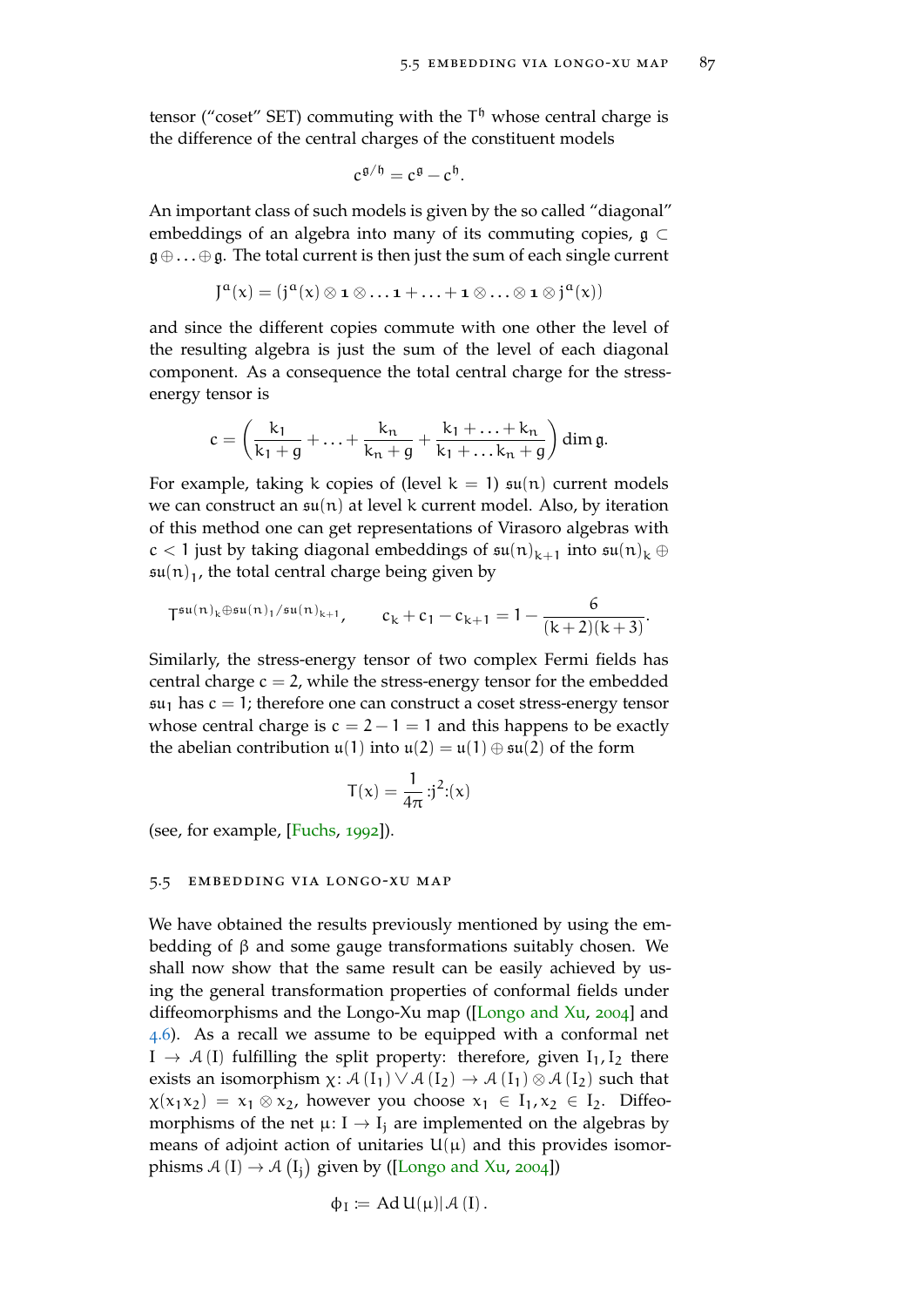Consequently the Longo-Xu map  $LX = \chi \circ \phi_I^N$  gives an isomorphism

$$
LX \colon \mathcal{A}^N(I) \to \mathcal{A}(I_1 \cup \ldots \cup I_N)
$$

explicitly realised as  $LX(x_1 \otimes \ldots \otimes x_N) = \phi_I(x_1) \cdot \ldots \cdot \phi_I(x_N)$ .

Let us now restrict ourselves to the particular case of two intervals and diffeomorphisms given in terms of square root maps, namely  $\mu_1(z^2) = z$ ,  $\bar{\mu}(z^2) = -z$ . They are implemented on fields as

$$
\varphi_I(\phi(z)) = Ad U(\sqrt{(\;\cdot\;)})\phi(z) = \left(\frac{\partial \mu(z)}{\partial z}\right)^h\,\phi(\mu(z))
$$

h being the conformal scaling dimension. The corresponding Longo- $\alpha$  being the contormal beam grammer bord in the correspondent  $Xu$  map is LX:  $A^2(I) \rightarrow A(\sqrt{I})$ . On the doubled currents

$$
J^{2c}(z^{2}) = J^{c}(z^{2}) \otimes \mathbf{1} + \mathbf{1} \otimes J^{c}(z^{2})
$$

$$
\Delta^{2c}(z^{2}) = J^{c}(z^{2}) \otimes \mathbf{1} - \mathbf{1} \otimes J^{c}(z^{2})
$$

the Longo-Xu map acts as

$$
LX\left(J^{2c}(z^{2})\right) = \left(\frac{1}{2z}\right)^{1}j^{c}(z)\mathbf{1} + \mathbf{1}\left(\frac{-1}{2z}\right)^{1}j^{c}(-z) = \frac{j(z) - j(-z)}{2z}
$$

$$
LX\left(\Delta^{2c}(z^{2})\right) = \left(\frac{1}{2z}\right)^{1}j^{c}(z)\mathbf{1} - \mathbf{1}\left(\frac{-1}{2z}\right)^{1}j^{c}(-z) = \frac{j(z) + j(-z)}{2z}
$$

which exactly correspond to equations  $(5.2.5)$  $(5.2.5)$  $(5.2.5)$  and  $(5.2.6)$ . Consequently we derive that  $\alpha = \beta \circ \gamma = LX$  and thus  $\beta$  and LX are related to each other through a gauge transformation  $γ$ . Of course this must be the case, since the Longo-Xu map does not preserve the vacuum state (diffeomorphisms "destroy" correlations), while β does.

Similarly we can apply the Longo-Xu map to the stress-energy tensor and its doubled copy

$$
T^{2c}(z) := T^{c}(z) \otimes \mathbf{1} + \mathbf{1} \otimes T^{c}(z)
$$

$$
D^{2c}(z) := T^{c}(z) \otimes \mathbf{1} - \mathbf{1} \otimes T^{c}(z)
$$

keeping in mind that T does not transform as a primary field under diffeomorphisms, rather it is quasi-primary and an extra contribution due to the Schwarz derivative occurs.

$$
LX(T^{2c}(z^{2})) = \left( \left(\frac{1}{2z}\right)^{2} T(z) + \frac{c}{12} s(g(z), z) \right) \mathbf{1} + \mathbf{1} \left( \left(\frac{-1}{2z}\right)^{2} T(-z) + \frac{c}{12} s(g(z), z) \right)
$$

$$
= \frac{T(z) + T(-z)}{4z^{2}} + \frac{c}{32\pi z^{4}}.
$$

On the other hand the Schwarzian derivative cancels out if we take the difference

$$
LX(D^{2c}(z^{2})) = \frac{T(z) - T(-z)}{4z^{2}}.
$$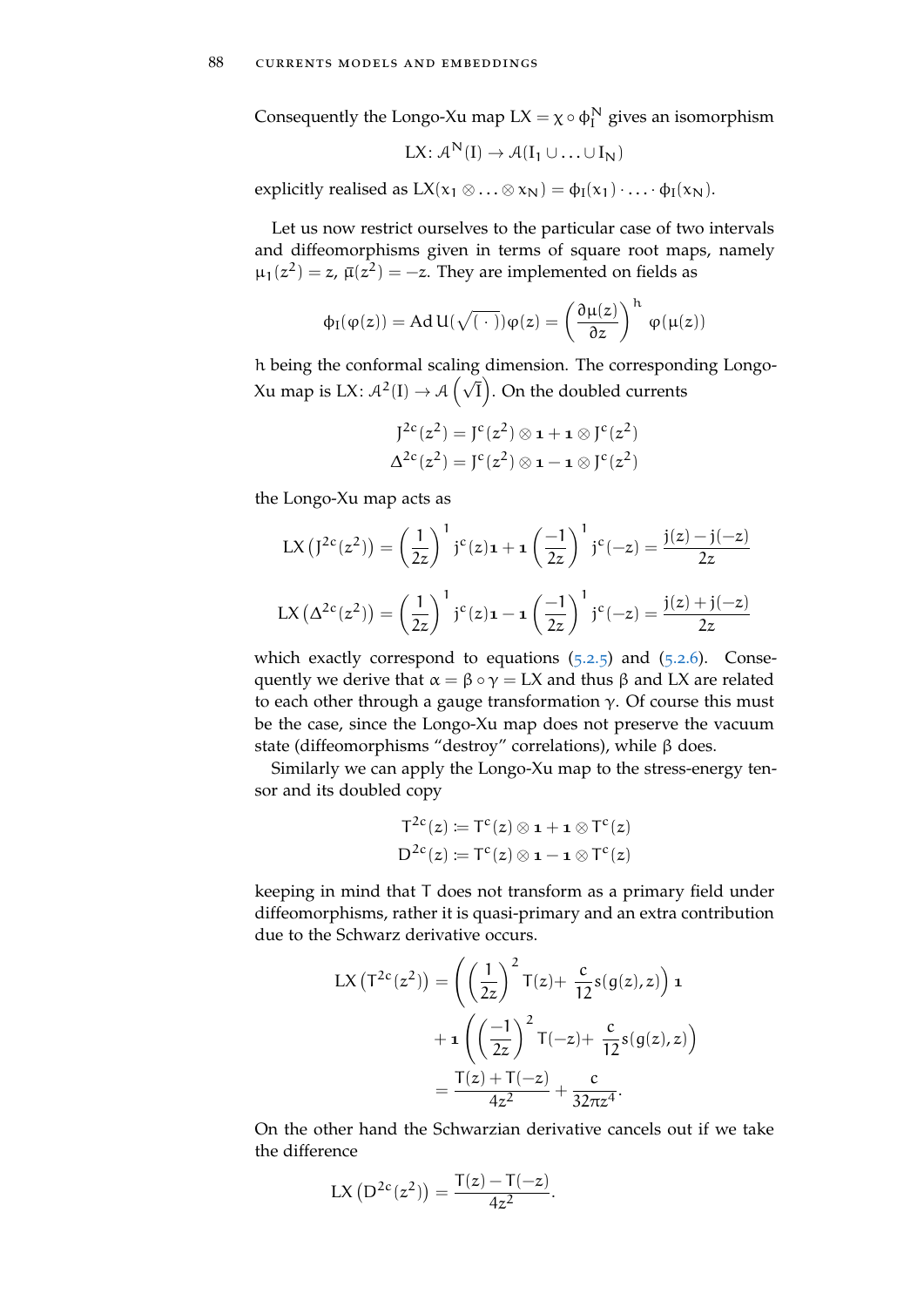We have obtained equations  $(5.3.1)$  $(5.3.1)$  $(5.3.1)$  and  $(5.3.2)$  just via mere application of the diffeomorphisms invariance and the split property, which we assume to hold for the net at hand. We deduce again  $\alpha=\beta\circ\rho^{\frac{1}{4}}=$  $\overline{L}X$ .



The picture that we have now is that, for each scaling dimension, i.e. for Fermi fields, embedded currents and stress-energy tensor, although  $β$  does not exactly restrict to the respective subalgebra, its composition with suitable gauge transformations gives back exactly the Longo-Xu map, which in turn is the manifestation of the diffeomorphisms covariance of the net (assumed the split property to hold). Both maps, β and LX, somehow "distribute" fields around the circle I  $\rightarrow$   $\sqrt{I}$  and they are related to each other via tailor made gauge transformations:

$$
\beta = LX \circ gauge
$$

where these acquires the explicit forms

Fermi fields: 
$$
LX^{d=\frac{1}{2}} = \beta \circ O^{CH}
$$
  
Currents: 
$$
LX^{d=1} = \beta|_{J} \circ \gamma
$$
  
Stress-energy tensor: 
$$
LX^{d=2} = \beta|_{Vir} \circ \rho^{\frac{1}{4}}
$$

<span id="page-100-0"></span>(of course we can read off  $\gamma = O^{CH}|_J$  and likewise  $\rho^{\frac{1}{4}} = O^{CH}|_{Vir}$ ).

## 5.6 modular theory for currents

In the previous paragraphs we introduced the doubled theory of currents  $A^{\dagger} \otimes A^{\dagger}$  as embedded from fermions using the quark construction: given a theory  $A^2(I)$  describing two fermions in one interval we can generate the embedded theory of currents  $A^{J}(I) \hookrightarrow A^{2}(I)$ . Furthermore, we found out that the restriction of  $\beta|_I$  can still be written as  $\beta|_{I} = LX|_{F} \circ \gamma$ , where  $LX|_{F}$  denotes the restriction of the Longo-Xu map to the embedded fermions. Of course, since β preserves the vacuum state for Fermions, so does it restriction to currents. Nonetheless, one may wonder how the very particular form for gauge transformations on currents, equation  $(5.2.1)$  $(5.2.1)$  $(5.2.1)$ , may fit so that the correlators are eventually preserved. This is due to the particular action of  $β$  on Fermi fields; in fact its peculiarity is to distribute fields onto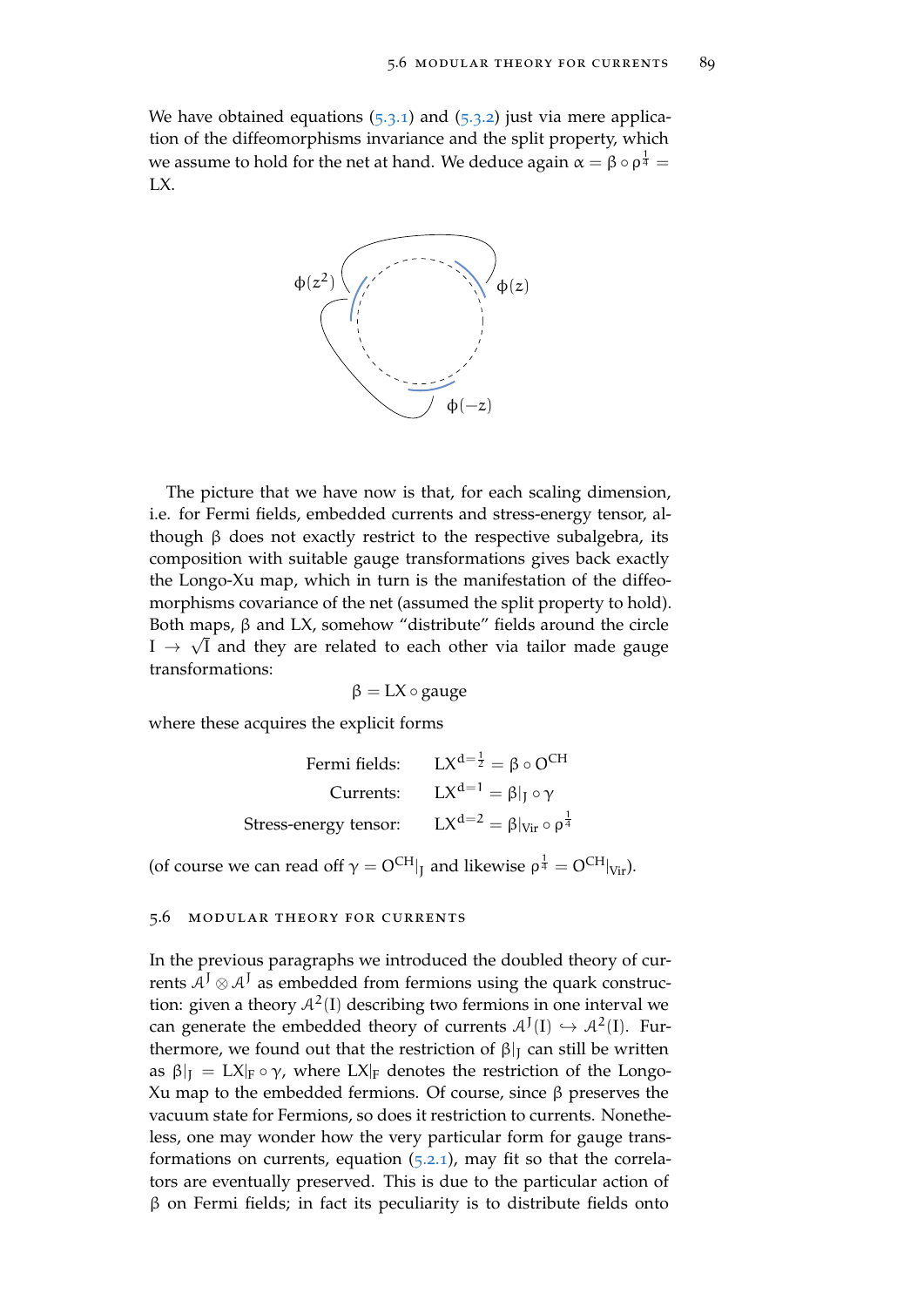#### 90 currents models and embeddings

anti-podal points and this feature reflects on the currents, as in formula  $(4.7.15)$  $(4.7.15)$  $(4.7.15)$ . The presence of delocalised factors in, say, z, -z exactly cancels out the additional central term appearing in the gauge transformations so that everything cancels out eventually preserving the form of the vacuum expectation values. As a matter of example we shall present the case of a doubled theory of currents originated from four fermions.

*Example:* Let  $A^2(I)$  be the theory describing two fermions, say  $\psi_1$ ,  $\psi_2$ and  $A^2(I) \otimes A^2(I)$  its double. The four fermions generated thereof can be labelled as

$$
\Psi^1=\psi_1\otimes\mathbf{1},\quad \Psi^2=\psi_2\otimes\mathbf{1},\quad \Psi^3=\mathbf{1}\otimes\psi_1,\quad \Psi^4=\mathbf{1}\otimes\psi_2.
$$

These four fermions can generate  $\binom{4}{2}$  $\binom{4}{2}$  = 6 different currents  $J_{ij}(z) \coloneqq$  $\Psi^i(z)\Psi^j(z)\in{\cal A}^J(I)\otimes{\cal A}^J(I)$  (no Wick product occurs because the vacuum expectation values vanish anyway) generating in turn a nonabelian current algebra with gauge group  $O(4)$ . We shall see that the action of the Longo-Xu map on these currents is local on some pairing, whereas it is non-local on some others. In fact, let us take the action of diffeomorphisms  $\mu_j: I \to I_j$  as  $\mu_1(z) = \sqrt{z}, \mu_2(z) = -\sqrt{z}$ upon, for instance,  $J_{12}(z) = \Psi^1(z)\Psi^2(z) = \psi_1(z)\psi_2(z) \otimes \mathbf{1}$ ; we have

$$
LX(J_{12}(z)) = LX(\psi_1(z)\psi_2(z)\otimes\mathbf{1})
$$
  
=  $\sqrt{\mu'_1(z)}\psi_1(\mu_1(z))\sqrt{\mu'_1(z)}\psi_2(\mu_1(z))\cdot\mathbf{1}$ 

because the diffeomorphisms both act on the first term in the tensor product, distributing the fields in  $\mu_1(z)$ . Then

$$
LX(J_{12}(z))=\mu_1'(z)\,\psi_1(\mu_1(z))\,\psi_2(\mu_1(z))=\mu_1'(z)\,:\!\psi_1\psi_2\!:\!(\mu_1(z))
$$

exploiting : $\psi_1 \psi_2$ : =  $\psi_1 \psi_2 - \omega_0(\psi_1 \psi_2) = \psi_1 \psi_2 - 0$ . We can consequently state that the current  $J_{12}$  is distributed locally at the point  $\mu_1(z)$ ; the same happens for those other currents having the initial fermions in the same position in the tensor product, like, for example,  $J_{34}(z) = \Psi^3(z)\Psi^4(z) = \mathbf{1} \otimes \Psi_1(z)\Psi_2(z)$ 

$$
LX(J_{34}(z)) = \mu'_2(z) : \psi_1 \psi_2: (\mu_2(z));
$$

we conclude then that the two possible local actions are the following ones:

$$
LX(J_{12}(z))=\mu_1'(z)\,j_{12}(\mu_1(z)),\qquad LX(J_{34}(z))=\mu_2'(z)\,j_{12}(\mu_2(z)).
$$

The other possible pairings present non-local contributions, as well as, for example,  $J_{13}(z) = \Psi^1(z)\Psi^3(z) = \psi_1(z) \otimes^{\mathsf{t}} \psi_1(z)$ 

$$
LX(J_{13}(z)) = \sqrt{\mu'_1(z)} \psi_1(\mu_1(z)) \sqrt{\mu'_2(z)} \psi_1(\mu_2(z));
$$

because of the presence of the same fermion field  $\psi_1$ , the vacuum expectation value is non-zero and therefore we get

$$
LX(J_{13}(z)) = \sqrt{\mu'_1(z)\mu'_2(z)} \psi_1(\mu_1(z)) \psi_1(\mu_2(z))
$$
  
=  $\sqrt{\mu'_1(z)\mu'_2(z)} \psi_1(\mu_1(z)) \psi_1(\mu_2(z))$ :  $-\frac{\sqrt{\mu'_1(z)\mu'_2(z)}}{\mu_1(z) - \mu_2(z)}$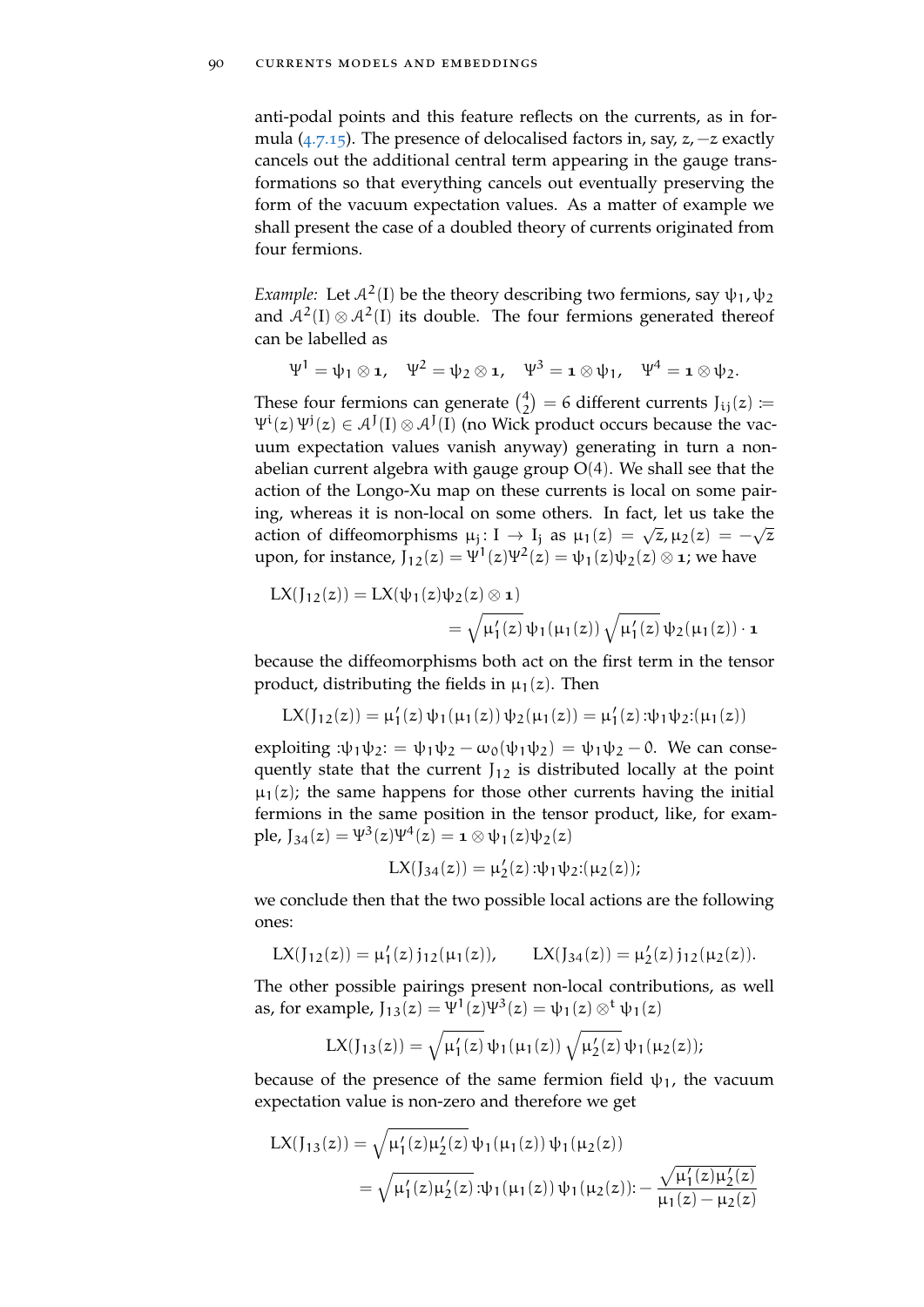which is delocalised in the two points  $\mu_1(z)$ ,  $\mu_2(z)$ .

The action of the diffeomorphisms is a "true" action only on some of the currents, taking them into actual currents localised elsewhere. This can be viewed as a true action on the currents of the subgroup  $O(2) \times O(2) \subset O(4)$ , while the remaining currents are moved in  $\mu_1(z)$ ,  $\mu_2(z)$  without summing up again to actual currents.

We can use this argument to reconstruct the form of the one-point function. In fact, since  $\omega_0(J(z)) = 0$ , we expect  $\beta|_I$  to preserve  $\omega_0 \circ$  $\beta|_{\mathcal{I}} = \omega_0$ . Acting on currents we obtain

$$
\omega_0 \circ \beta|_J(J(z)) = \omega_0 \circ LX \circ \gamma(J(z))
$$
  
=  $\omega_0 \circ LX(J(z) + central term)$ 

where  $(J(z) +$  central term) has to be intended as in equation ([5](#page-92-1).2.1) and the central term is of the form  $1/2\kappa$  tr  $(g(z)^{-1}\partial_z g(z)\sigma^a)$ . Using the explicit form of the Lie algebra valued gauge transformations and the structure constants the trace sums up to either zero or the identity, the only numerical prefactors being derivatives of the diffeomorphisms  $\mu$  in the point  $z$ , which cancel the presence of the additional vacuum expectation value in some delocalised currents appearing in the model once we act with the Longo-Xu map. Again, the multilocal behaviour of β helps to prevent obstructions and to preserve the one-point function:

$$
\omega_0 \circ \beta|_J(J(z)) = \omega_0 \circ LX(J(z) + \text{central term})
$$
  
= 
$$
\omega_0 \left( J(z) - \frac{\sqrt{\mu'_1(z)\mu'_2(z)}}{\mu_1(z) - \mu_2(z)} + \text{central term} \right)
$$
  
= 
$$
\omega_0(J(z)) = 0.
$$

On the other hand, if the action were strictly local on all the involved currents, then obstructions for the vacuum one-point function would definitely occur, because cancellations would no more take place and the additional central term arising from the gauge transformations could not be wiped off. As a consequence, if we start from a pure local theory of currents, no vacuum preserving isomorphism in the form  $β = LX ∘ γ$  may exist. As distribution  $ω_0(j(x)) = 0$ means that there can be no class of functions f such that  $\omega_0(i(f)) \neq 0$ . From this it directly follows that a similar argument applies to the non-existence of a vacuum preserving isomorphism for Bose fields; in fact, if this were true then we would have

$$
\omega_0 \circ \beta (\phi(f)) = \omega_0 (\phi(f))
$$

choosing f integrating to zero. Then, since  $\varphi(f) = -j(g)$ , with  $f(x) =$  $g'(x)$  then this would imply

$$
\omega_0 \circ \beta (j(g)) = \omega_0 (j(g)) = 0
$$

and this cannot hold due to the explicit form of  $\beta = LX \circ gauge$ . In fact, as we pointed out,  $\beta(j) \sim j + \text{const.} \cdot \mathbf{1}$  and thus

$$
\omega_0\circ\beta\left(\mathfrak{j}(g)\right)=\omega_0(\mathfrak{j}(g))+\int_\mathbb{R}dx\,g(x)=0+\int_\mathbb{R}dx\,g(x)
$$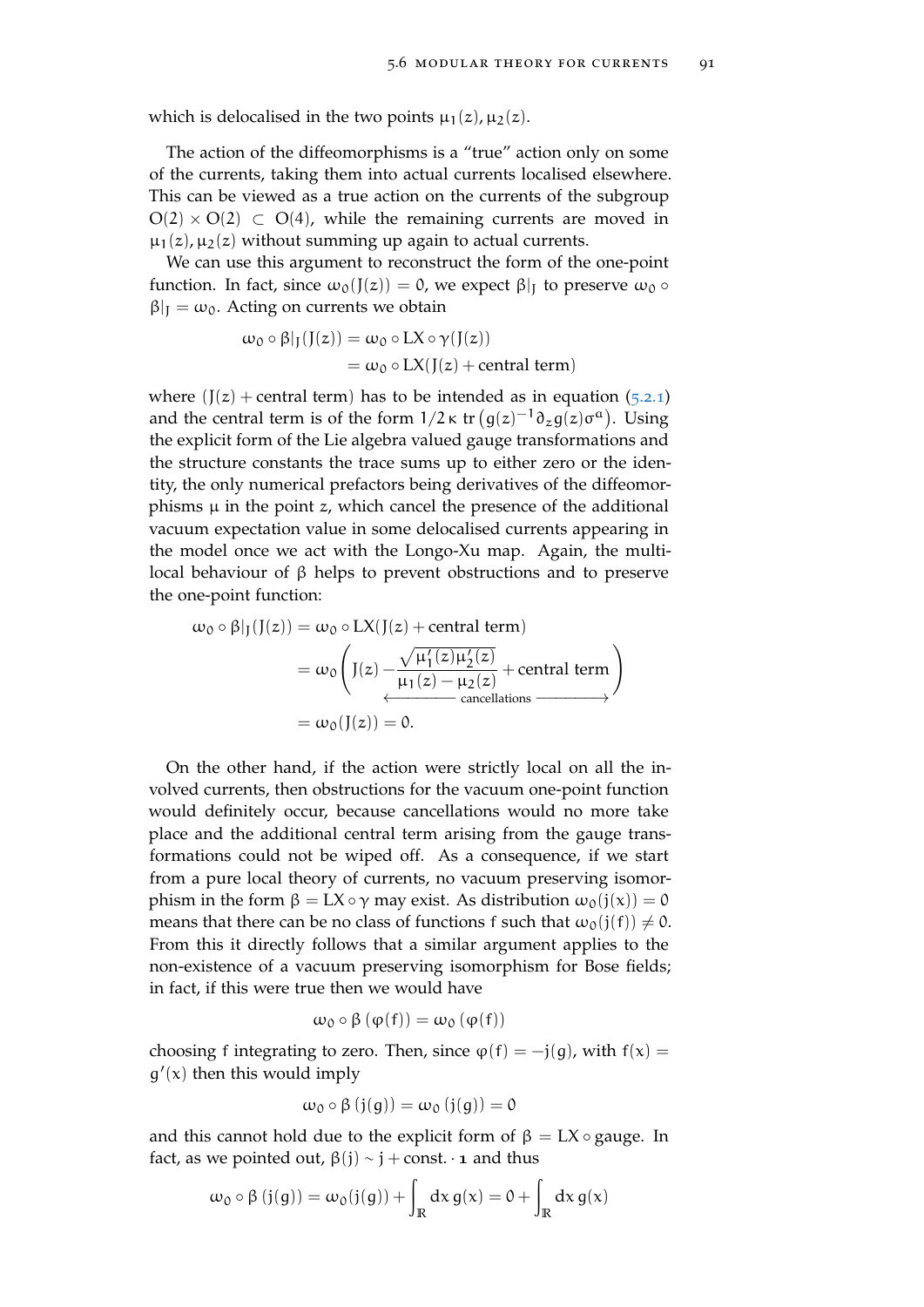and this is again if also  $g(x)$  integrates itself to zero, but this cannot go along with the integral of  $f(x) = g'(x)$  being zero as well.

*Example*: Let us take again the doubled theory of two fermions,  $\mathcal{A}^2(I)$  ⊗  $\mathcal{A}^2(I)$ , containing the four fermions as stated in the previous example

 $\Psi^1 = \psi_1 \otimes {\bf 1}, \quad \Psi^2 = \psi_2 \otimes {\bf 1}, \quad \Psi^3 = {\bf 1} \otimes \psi_1, \quad \Psi^4 = {\bf 1} \otimes \psi_2.$ 

The corresponding stress-energy tensor is, by construction,

$$
T(z)=-\frac{1}{4\pi}\sum_{i=1}^4 :\!\!\Psi^i\partial_z\Psi^i:(z)
$$

and thus

$$
T^{2c}(z) = -\frac{1}{4\pi} \mathbf{i}\psi_1 \partial_z \psi_1 \mathbf{i}(z) \otimes \mathbf{1} - \frac{1}{4\pi} \mathbf{i}\psi_2 \partial_z \psi_2 \mathbf{i}(z) \otimes \mathbf{1} + \mathbf{1} \otimes -\frac{1}{4\pi} \mathbf{i}\psi_1 \partial_z \psi_1 \mathbf{i}(z) + \mathbf{1} \otimes -\frac{1}{4\pi} \mathbf{i}\psi_2 \partial_z \psi_2 \mathbf{i}(z),
$$

which is nothing but  $T^{2c}(z) = T^{c}(z) \otimes 1 + i \otimes T^{c}(z)$ . Due to the fact that there are no mixed terms paired in the tensor products, the action of the LX map is local on each component of the tensor product individually. We have

$$
LX(T^{2c}(z)) = LX(T^{c}(z) \otimes \mathbf{1} + \mathbf{1} \otimes T^{c}(z))
$$
  
= 
$$
\left(\mu'_1(z)^2 T^{c}(\mu_1(z)) + \frac{c}{12} s(\mu_1(z), z)\right) \cdot \mathbf{1}
$$

$$
+ \mathbf{1} \cdot \left(\mu'_2(z) T^{c}(\mu_2(z)) + \frac{c}{12} s(\mu_2(z), z)\right).
$$

On the other hand if one considers the Sugawara stress-energy tensor  $T_s(z) = \xi \kappa_{ab}$ : $J^a J^b$ : $(z)$  with currents given by  $J_{ij}(z) = \Psi^i(z) \Psi^j(z)$  then anti-local components may occur, according to the choice of the Lie algebra.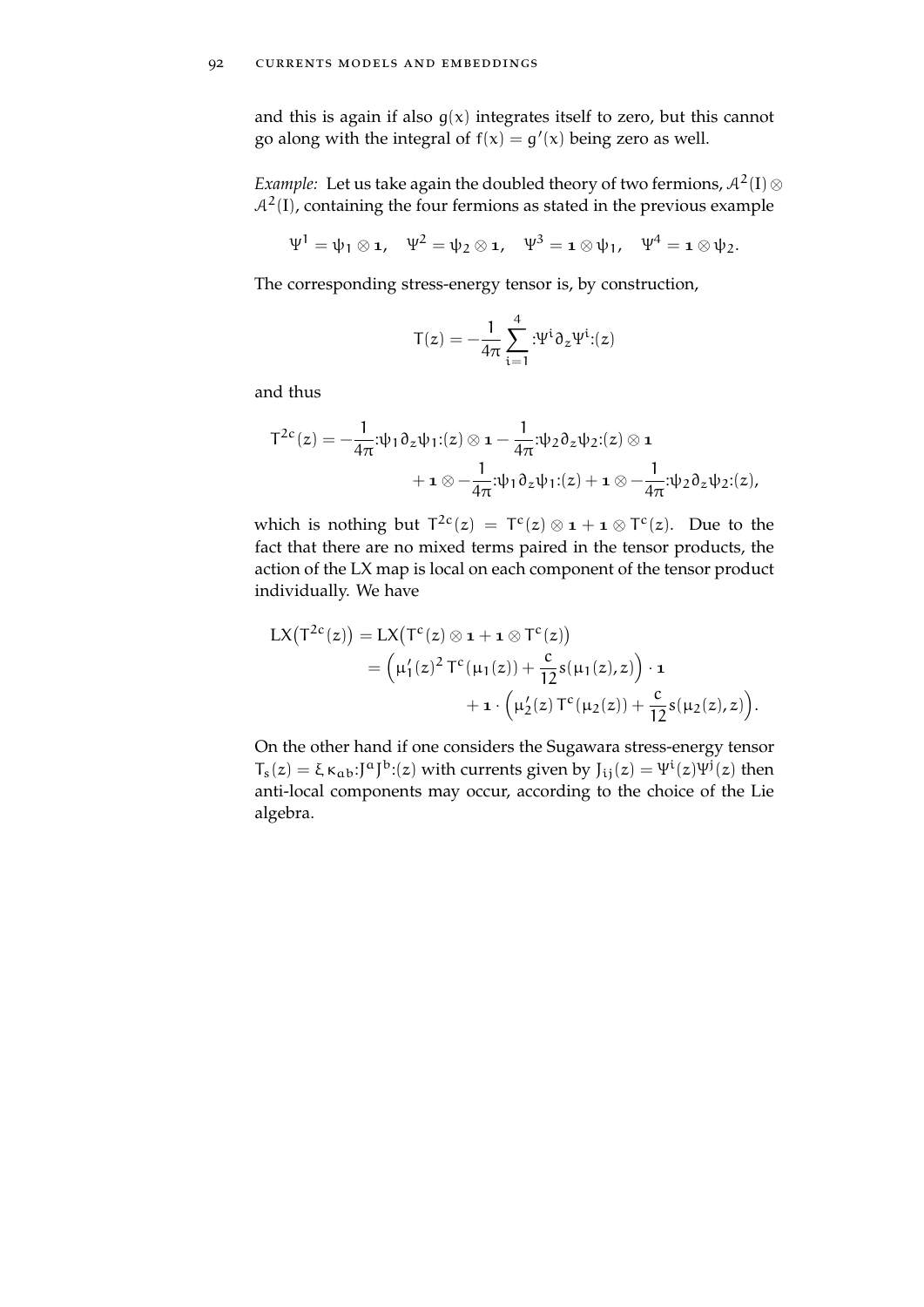## Part III

# BACK MATTER

I still belong to the minority of people who believe that the universe is four dimensional.

D. Buchholz, Rome, July 2013.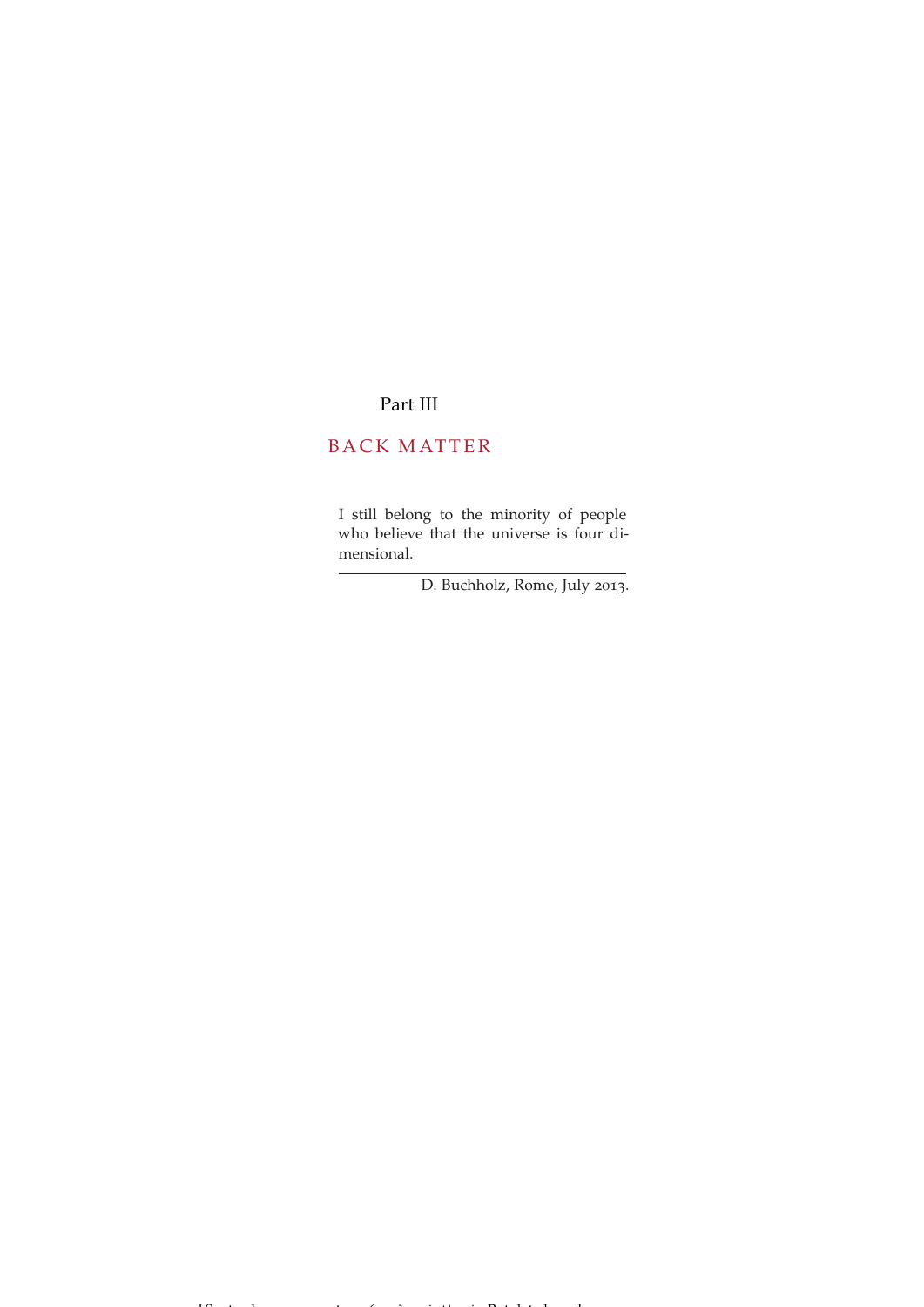$\begin{bmatrix} 1 & 0 & 1 \\ 0 & 1 & 1 \end{bmatrix}$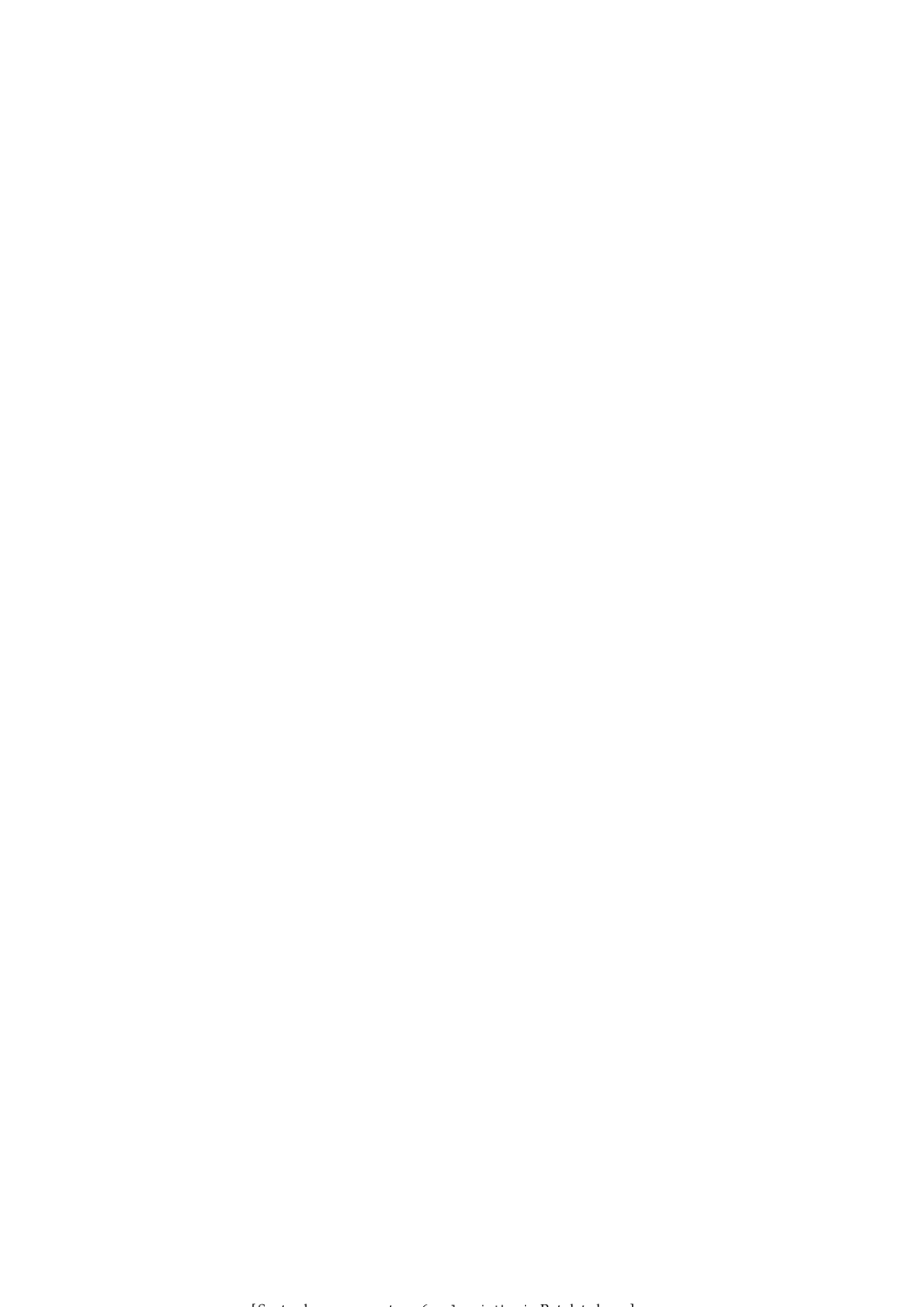

| Contents |                                                        |
|----------|--------------------------------------------------------|
|          | A.1 On the passage to two-dimensional models<br>95     |
|          | A.2 More on the geometric action of modular groups     |
|          | for special regions<br>95                              |
| A.3      | Correlations functions in conformal field theory<br>97 |
|          | The two-point function<br>98<br>A.3.1                  |
|          | The three-point function<br>A.3.2<br>99                |
|          |                                                        |

## <span id="page-106-0"></span>a.1 on the passage to two-dimensional models

As aforementioned, we focused our attention on one-dimensional chiral models where fields depend on the light-cone variables  $x_+$  only. Taking two such theories, respectively described by the nets of algebras  $A(I_+)$ ,  $A(I_-)$  (with obvious understanding of notations), the chiral two-dimensional model is given by the tensor product  $A(0) =$  $A(I_+) \otimes A(I_-) \subset B(0)$ , with the space-time region 0 given by  $I_+ \times$ I−. For the tensor product theory of observables the vacuum state (actually its GNS representation) is the tensor product  $\Omega \otimes \Omega$  (acting on  $\mathcal{H} \otimes \mathcal{H}$ ) and therefore the modular theory derived thereof decomposes into tensor products as well. In fact the anti-linear operator ([3](#page-33-0).3.1) becomes  $S_0: \alpha(\Omega \otimes \Omega) \mapsto \alpha^*(\Omega \otimes \Omega)$ ,  $\alpha \in \mathcal{A}(0)$  and the corresponding modular operator is the tensor product  $\Delta_{\mathcal{O}}^{\text{it}} = \Delta_{+}^{\text{it}} \otimes \Delta_{-}^{\text{it}}$ , giving rise to modular automorphisms group as  $\sigma^{\rm t}$  =  $\sigma_{{\rm I}_+}^{\rm t}\otimes\sigma_{{\rm I}_-}^{\rm t}$  by verification of the KMS condition. In particular  $\theta$  are double cones if I<sub>+</sub>, I<sub>−</sub> are two intervals, the forward light cone  $\mathcal{V}_+$  as  $\mathbb{R}_+ \times \mathbb{R}_+$  and the right wedge as  $\mathbb{R}_+ \times \mathbb{R}_-$ . Replacing everywhere  $\mathbb{R}_+ \to \mathbb{R}_-$  gives the backward light cone and the left wedge, respectively.

## <span id="page-106-1"></span>a.2 more on the geometric action of modular groups for special regions

It has been pointed out that the most of the modular theory relies on the result of Bisognano and Wichmann ([3](#page-35-0).3.6) expressing the modular group and the modular conjugation for Wightmann fields localised in wedge regions. This results allows some sort of generalisations to the cases of space-time regions that can be obtained as geometric transformations of the wedges, provided the vacuum vector to be invariant under such transformations. In particular, we shall recall here a remarkable result found out by [\[Hislop and Longo,](#page-118-5) [1982](#page-118-5)] for double cones and massless scalar fields obeying the Klein-Gordon equation.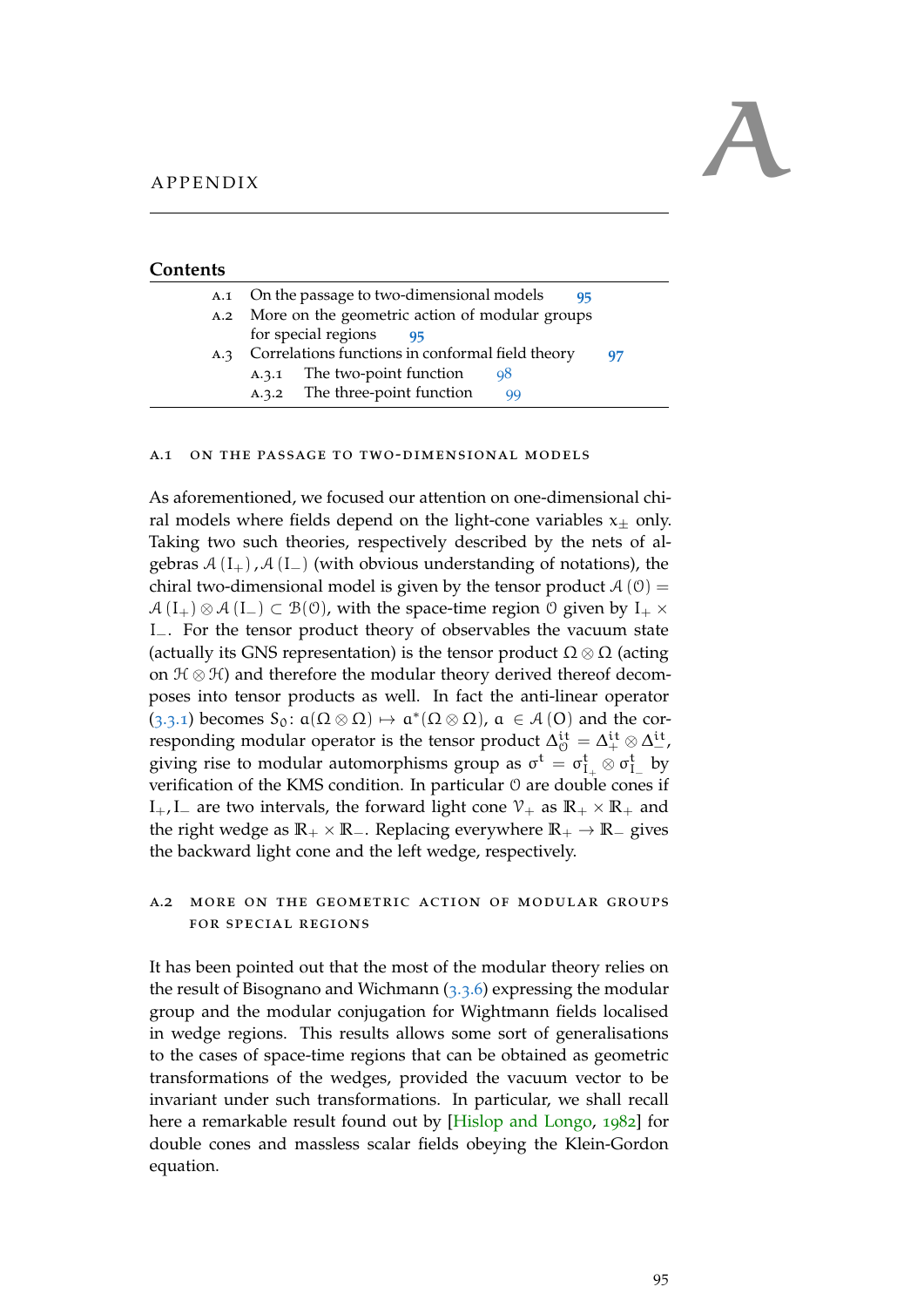The original result by Hislop and Longo refers to the four-dimensional case, but nevertheless it can be transferred to two dimensions. In particular, in order to do so, the scalar field  $\phi(f)$  has to be smeared with test functions which are light-cone variables derivatives, namely  $f = \partial_{\pm} g$ , g being an appropriate test function. We proceed by noticing that double cones  $\theta$  can be mapped into wedge regions  $W$  by means of the inversion map

$$
\rho\colon (x^0,x^1)\mapsto \rho(x^0,x^1)=\frac{1}{|x|^2}\big(-x^1,-x^0\big),\quad |x|^2=(x^0)^2-(x^1)^2.
$$

Given  $\phi(f)$  as a solution of the Klein-Gordon equation  $\phi(\Box f) = 0$ , with f a function of the said form, the authors showed that this action can be implemented on the one-particle Hilbert space  $H$  through  $U_0$ ([\[Hislop and Longo,](#page-118-5) [1982](#page-118-5)])

$$
U_{\rho}\varphi(f)\Omega=\varphi(f_{\rho})\Omega
$$

where  $f_{\rho}(x) = -(|x|^2)^{-3} f(\rho(x))$ . Due to the conformal symmetry, U<sub>p</sub> extends to a unitary operator  $\Gamma(U_0)$  onto the Fock space  $\mathcal{F}(\mathcal{H})$  preserving the vacuum state whose action is given by  $\Gamma(\mathsf{U}_{\rho})\varphi(\mathsf{f})\Gamma(\mathsf{U}_{\rho})^* =$  $\varphi(f_p)$  and gives rise to an isometry between the Weyl algebra of the double cone and the wedge region  $\Gamma(\mathsf{U}_{\rho})\mathcal{A}(\mathcal{O})\Gamma(\mathsf{U}_{\rho})^* = \mathcal{A}(\rho(\mathcal{O}))$  $A(W)$ . Since such a unitary preserves the vacuum state, it does also connect the modular objects corresponding to  $A(0)$  and  $A(W)$  as

$$
J_{\mathcal{O}} = \Gamma(U_{\rho}) J_{\mathcal{W}} \Gamma(U_{\rho})^*
$$

$$
\Delta_{\mathcal{O}}^{it} = \Gamma(U_{\rho}) \Delta_{\mathcal{W}}^{it} \Gamma(U_{\rho})^*
$$

resulting in a geometric action of the modular group within the double cone given in terms of conformal transformations as

$$
x_{\pm}=\frac{1+x_{\pm}-e^{-s}(1-x_{\pm})}{1+x_{\pm}+e^{-s}(1-x_{\pm})}
$$

with  $x_+$  the standard light-cone variables and s a real dilation parameter.

A similar geometric transformation can be introduced to map the open double cone  $\mathcal{O}'$  into the forward light cone  $\mathcal{V}_+$  so that the algebras  $A(0')$  and  $A(V_+)$  are equivalent by means of the unitary  $Γ(T(1/2)U<sub>ρ</sub>T(-1))$ , where  $T(λ)$  implements time translations. The relations

$$
J_{\mathcal{O}'} = \Gamma\big(T(1/2)U_{\rho}T(-1)\big) J_{\mathcal{V}_+} \Gamma\big(T(1/2)U_{\rho}T(-1)\big)^{*}
$$
  

$$
\Delta_{\mathcal{O}'}^{it} = \Gamma\big(T(1/2)U_{\rho}T(-1)\big) \Delta_{\mathcal{V}_+}^{it} \Gamma\big(T(1/2)U_{\rho}T(-1)\big)^{*}
$$

reproducing a well known result of Buchholz [\[Buchholz,](#page-116-0) [1977](#page-116-0)] stating that the modular operator and conjugation for the forward light cone are respectively given by dilations and CPT inversion mapping  $\mathcal{V}_+$ onto the backward light cone  $\mathcal{V}_-,$  that is  $\Delta_{\mathcal{V}_+}^{it} = \Gamma(\delta(2\pi\lambda))$  and  $J_{\mathcal{V}_+} =$  $\Gamma$ ( $-CPT$ ).

In case of massive theories the action of the modular group is known only for wedge regions, again due to the Bisognano-Wichmann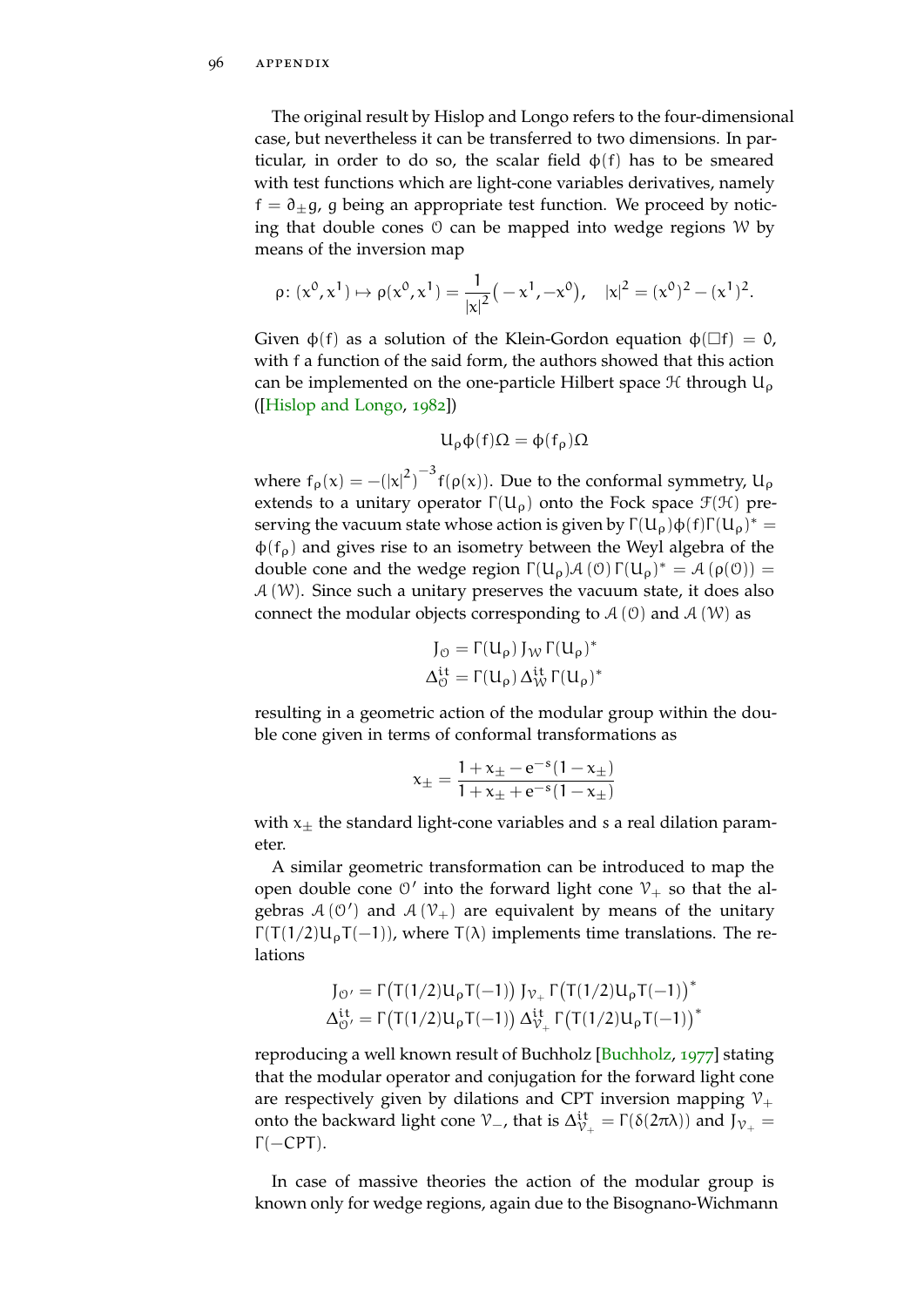property. Since massive theories are in general not conformally invariant this result cannot be transferred to double cones and similar regions, unlike the massless cases. It can be shown that the general action has to be non-local and presumably given in terms of pseudodifferential operators; in particular if  $\delta = \partial_t \Delta^{it}|_{t=0}$  is the infinitesimal generator of the modular group, then  $\delta = \delta_0 + \delta_m$ , where  $\delta_0$  is the standard massless generator and  $\delta_{\rm m}$  is expressed in terms of the action of a pseudo-differential operator depending on the mass. We refer the reader to [\[Saffary,](#page-119-0) [2006](#page-119-0); [Yngvason,](#page-119-1) [1994](#page-119-1)] for progresses in these directions.

## a.3 correlations functions in conformal field theory

In this section we are going to have a closer look at the explicit form of correlations functions in conformal field theory. In particular we shall see that conformal invariance, especially in low dimensions, poses strong restrictions to the form of such correlations functions and almost fixes them all, up to some constants, in the case of two and three points functions.

In two dimensions the conformal group reduces to the set of holomorphic and anti-holomorphic functions and in the special case of chiral theories we are allowed to look at each copy singularly. This means that, as already pointed out, the conformal group decomposes into two copies, each one of them is generated by the Virasoro algebra  $(2.2.1)$  $(2.2.1)$  $(2.2.1)$ 

$$
[L_n, L_m] = (n-m)L_{n+m} + \frac{c}{12}m(m^2 - 1)\,\delta_{n+m}\mathbf{1}.
$$

A special class of fields is given by primary fields, as described in [2](#page-25-0).4, which have the special property to transform as in  $(2.4.2)$  $(2.4.2)$  $(2.4.2)$ 

$$
\varphi(z)=\left(\frac{dg}{dz}\right)^h\varphi'(g(z))
$$

under conformal transformations, h being the conformal dimension of the fields. Here  $z \mapsto g(z)$  is the conformal mapping for either of the holomorphic or anti-holomorphic variables, one at a time. This corresponds to the finite exponential form of the infinitesimal commutation relations between such fields and the generators of the Virasoro algebra

$$
[L_n, \varphi(z)] = h(n+1)z^n \varphi(z) + z^{n+1} \partial_z \varphi(z).
$$

Correlations functions are defined as vacuum expectation values of products of fields (in the sense of tempered distribution)

$$
w^{n}(x_1,\ldots,x_n) \coloneqq (\Omega,\varphi_1(x_1)\ldots\varphi_n(x_n)\Omega)
$$

and the idea is now that, if we require the above quantities to be invariant under conformal transformations, we may fix the form of such functions up to some degrees of freedom. In particular we have to impose that  $w^n(x_1,...,x_n) = w'^n(x'_1,...,x'_n)$ , namely

$$
(\Omega,\varphi_1(x_1)\dots\varphi_n(x_n)\Omega)=(\Omega,\varphi_1'(x_1')\dots\varphi_n'(x_n')\Omega)
$$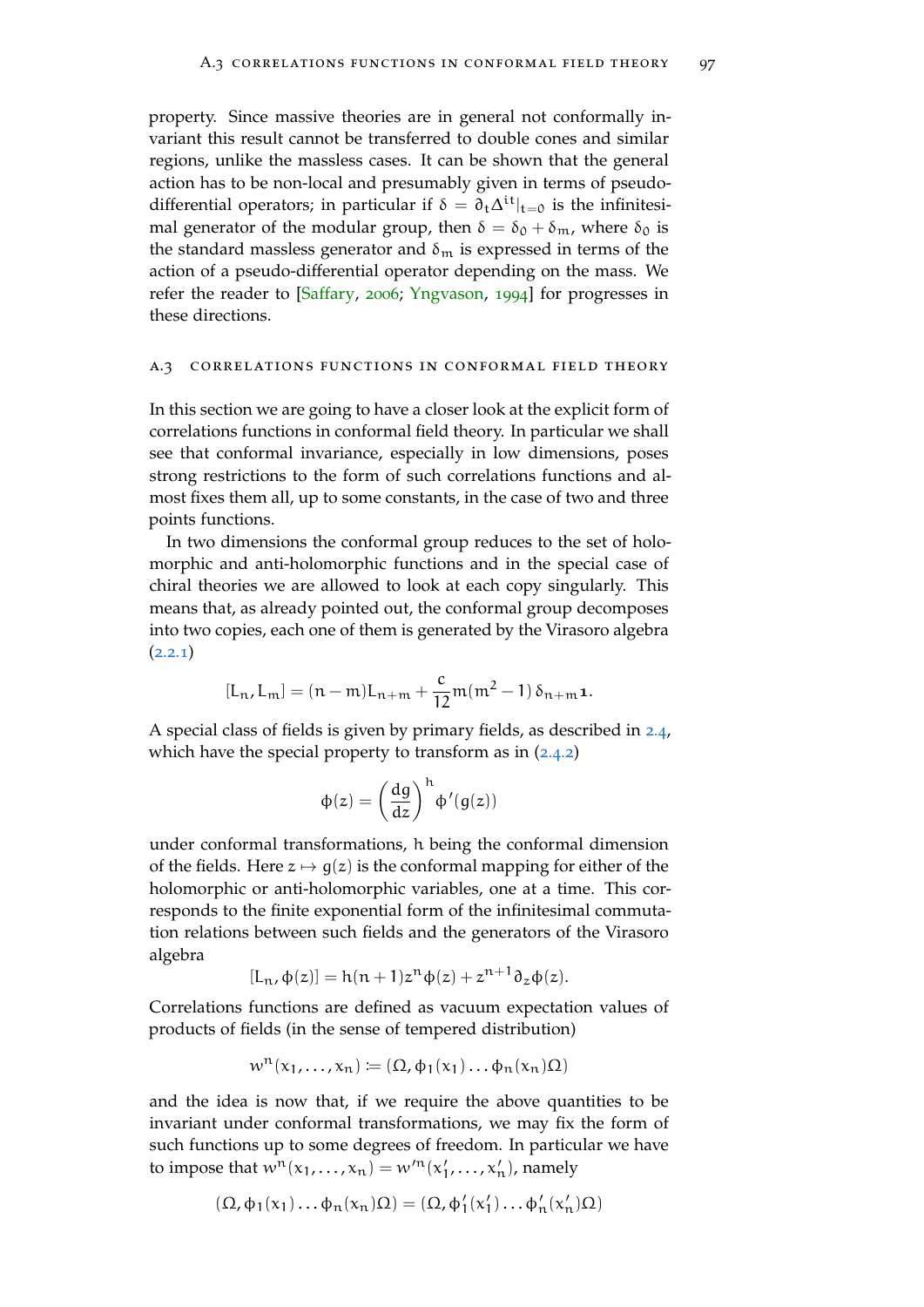where, with obvious understanding of notations,  $\phi'_{k}(x'_{k})$  is the new field after a change under conformal transformations given by  $\phi'(x') =$ U  $\phi(x)$  U<sup>\*</sup>. Exploiting such formula we find interesting results.

## a.3.1 *The two-point function*

Let us concentrate first on the two-point function for primary fields  $w^{(2)}(x_1, x_2) = (\Omega, \phi_1(x_1)\phi_2(x_2)\Omega)$  and let us impose invariance under translations, dilations and special conformal transformations keeping in mind that primary fields change as

$$
i[P, \phi(x)] = \partial_x \phi(x)
$$
  
\n
$$
i[D, \phi(x)] = (x\partial_x + h)\phi(x)
$$
  
\n
$$
i[K, \phi(x)] = (x^2\partial_x + 2hx)\phi(x)
$$

where we have seen in chapter [2](#page-21-1).2.1 that P, D, K can be expressed in terms of  $L_0$ ,  $L_{\pm 1}$ . Invariance under translations requires

$$
(\Omega, [P, \varphi_1(x_1)\varphi_2(x_2)]\Omega) = 0;
$$

using  $[A, BC] = B[A, C] + [A, B]C$  we are led to

$$
0 = (\Omega, \phi_1(x_1) [P, \phi_2(x_2)] \Omega) + (\Omega, [P, \phi_1(x_1)] \phi_2(x_2) \Omega)
$$
  
=  $(\partial_{x_1} + \partial_{x_2}) w^{(2)}(x_1, x_2)$ 

and thus  $w^{(2)}(x_1, x_2)$  depends only on the difference of the two variables  $w^{(2)}(x_1, x_2) = w^{(2)}(x_1 - x_2)$ , which is the standard form required by translations invariance. Along the same lines, for dilations invariance we have

$$
0 = (\Omega, [\mathbf{D}, \phi_1(x_1)\phi_2(x_2)]\Omega)
$$
  
=  $(x_1\partial_{x_1} + h_1 + x_2\partial_{x_2} + h_2)w^{(2)}(x_1, x_2)$ 

introducing the variable  $x = x_1 - x_2$ , as we have seen above, we obtain  $(x\partial_x + h_1 + h_2)w^{(2)}(x) = 0$  and thus

$$
\frac{1}{w^{(2)}(x)} dw^{(2)}(x) = -(h_1 + h_2) \frac{1}{x} dx
$$

which integrates to  $w^{(2)}(x) = c_{12} x^{-(h_1 + h_2)}$ ; keep in mind that we want the correlations functions to diverge whenever the two points coincide, therefore for  $x \to 0$ . This implies that  $h_1 + h_2$  must be positive. Last, but not the least, we impose invariance under special conformal transformations

$$
0 = (\Omega, [K, \phi_1(x_1)\phi_2(x_2)]\Omega)
$$
  
=  $(x_1^2\partial_{x_1} + 2h_1x_1 + x_2^2\partial_{x_2} + 2h_2x_2)w^{(2)}(x_1, x_2).$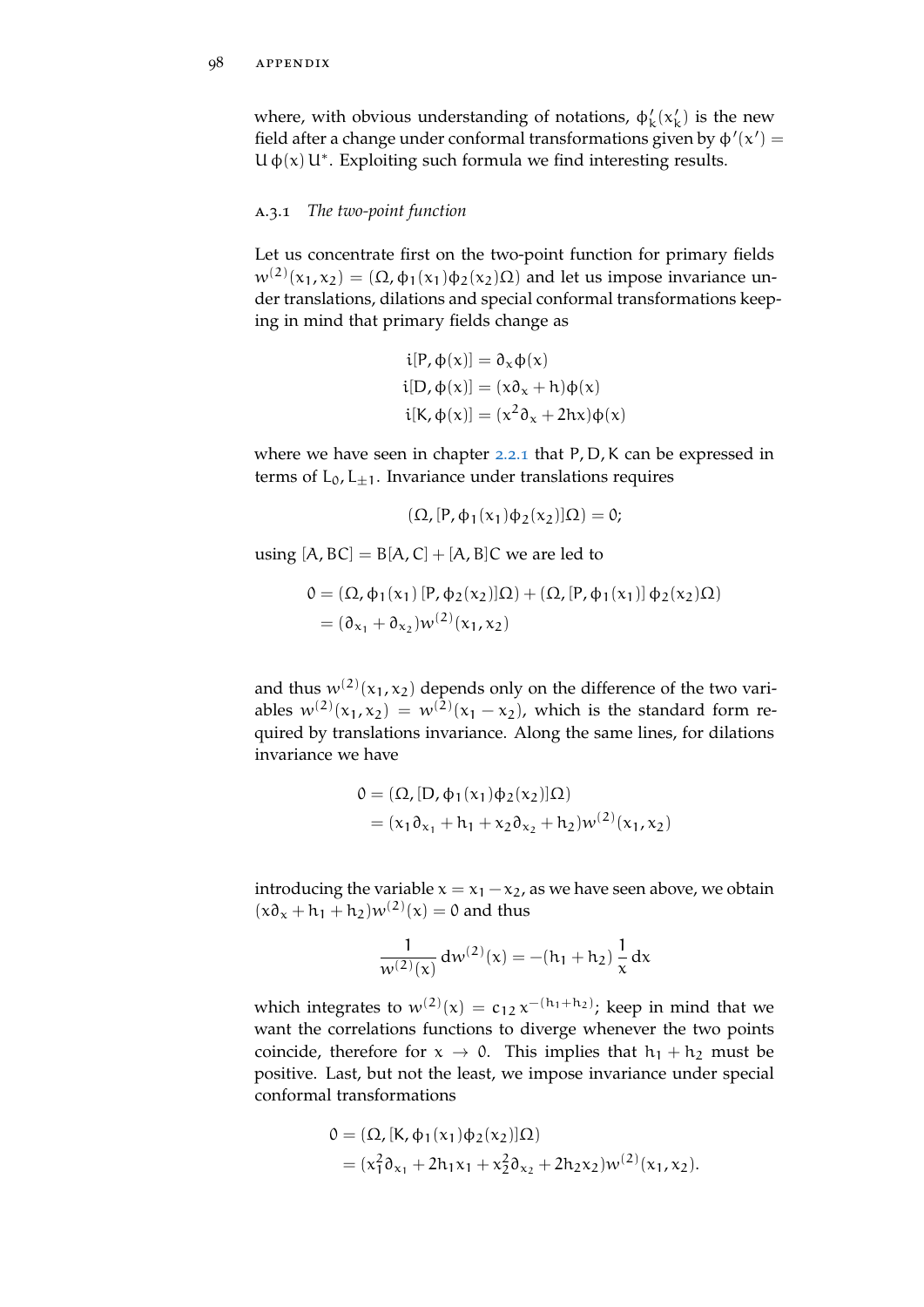To help the computation we can plug in the form  $w^{(2)}(x) = c_{12} x^{-(h_1 + h_2)}$ and work it out:

$$
0 = (x_1^2(-1)(h_1 + h_2)(x)^{-1} + 2h_1x_1 + x_2^2(h_1 + h_2)(x)^{-1} + 2h_2x_2) w^{(2)}(x)
$$
  
= ((x)<sup>-1</sup>(h<sub>1</sub> + h<sub>2</sub>)(x<sub>2</sub><sup>2</sup> - x<sub>1</sub><sup>2</sup>) + 2h<sub>1</sub>x<sub>1</sub> + 2h<sub>2</sub>x<sub>2</sub>) w<sup>(2)</sup>(x)  
= (-(x<sub>1</sub> + x<sub>2</sub>)(h<sub>1</sub> + h<sub>2</sub>) + 2h<sub>1</sub>x<sub>1</sub> + 2h<sub>2</sub>x<sub>2</sub>) w<sup>(2)</sup>(x)  
= (h<sub>1</sub> - h<sub>2</sub>)(x<sub>1</sub> - x<sub>2</sub>)w<sup>(2)</sup>(x)

interestingly enough then, the two fields are correlated only if the two scaling dimensions coincide,  $h_1 = h_2$ . Of course, all the calculations must be intended in the sense of distribution, therefore for primary fields the two-point function takes the form

$$
w^{(2)}(x_1 - x_2) = \lim_{\varepsilon \to 0^+} \left( \frac{c_{12}}{x_1 - x_2 - i\varepsilon} \right)^{2h}
$$

where the normalisation constant  $c_{12}$  is the only parameter left free and can be calculated by imposing further requirements, as well as positivity of the scalar product in the Hilbert space (in the sense of operators) and spectrum conditions. It is straightforward now to derive back the expression of the two-point function for fermions and currents: substitution of  $h = 1/2$  and  $h = 1$  gives the results we have already stated by performing explicit calculations on the fields themselves.

## a.3.2 *The three-point function*

Similar arguments can be undertaken for the three-point function too. Again, translations invariance states

$$
(\Omega, [P, \phi_1(x_1)\phi_2(x_2)\phi_3(x_3)]\Omega) = (\partial_{x_1} + \partial_{x_2} + \partial_{x_3})w^{(3)}(x_1, x_2, x_3) = 0
$$

meaning that  $\mathsf{w}^{(3)}(\mathsf{x}_1,\mathsf{x}_2,\mathsf{x}_3)$  must depend on the pairwise difference of the variables  $w^{(3)}(x_1 - x_2, x_1 - x_3, x_2 - x_3)$ . Dilations invariance brings homogeneity

$$
w^{(3)}(x_1, x_2, x_3) = \frac{c_{123}}{(x_1 - x_2)^{\alpha} \cdot (x_1 - x_3)^{\beta} \cdot (x_2 - x_3)^{c}}
$$

and special conformal invariance fixes the exponents  $a, b, c$  to be  $a =$  $h_1 + h_2 - h_3$ ,  $b = h_2 + h_3 - h_1$ ,  $c = h_3 + h_1 - h_2$ ; thus fields of different scaling dimension may still have non-vanishing three-point function.

Higher correlations functions might in principle be similarly derived, with the only difference that in this case Möbius invariance does not give enough restrictions as in the case of two and three points functions. Nevertheless the idea is always to start with the npoint function  $w^{(n)}(x_1,...,x_n)$  and impose invariance under a general change after conformal transformations; for each of the Möbius generators we have, in principle:

$$
(\Omega, [L_n, \varphi_1(x_1) \dots \varphi_n(x_n)]\Omega) = 0
$$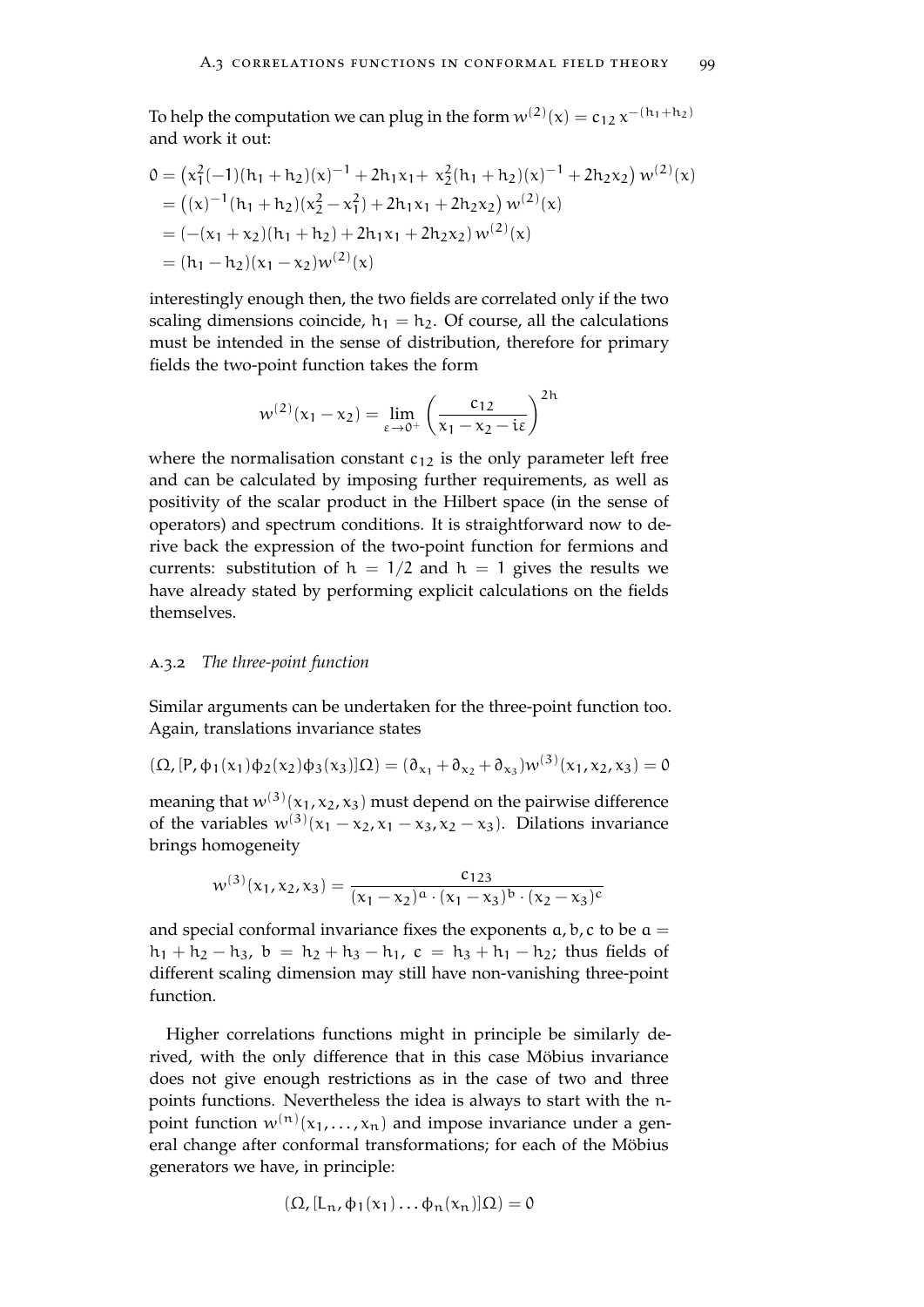and by multiple application of the Leibniz rule for commutators the above equation can be turned into a differential equation for the correlator as  ${\rm D} \, w^{(n)}(x_1,\ldots,x_n) = {\bf 0}$ , where  ${\rm D}$  is a differential operator, depending on case by case. Such differential equations are usually referred to as "Ward identities" and can be used to test concrete models, although, as we said, they do not restrict enough the form of the Wightman n-points functions.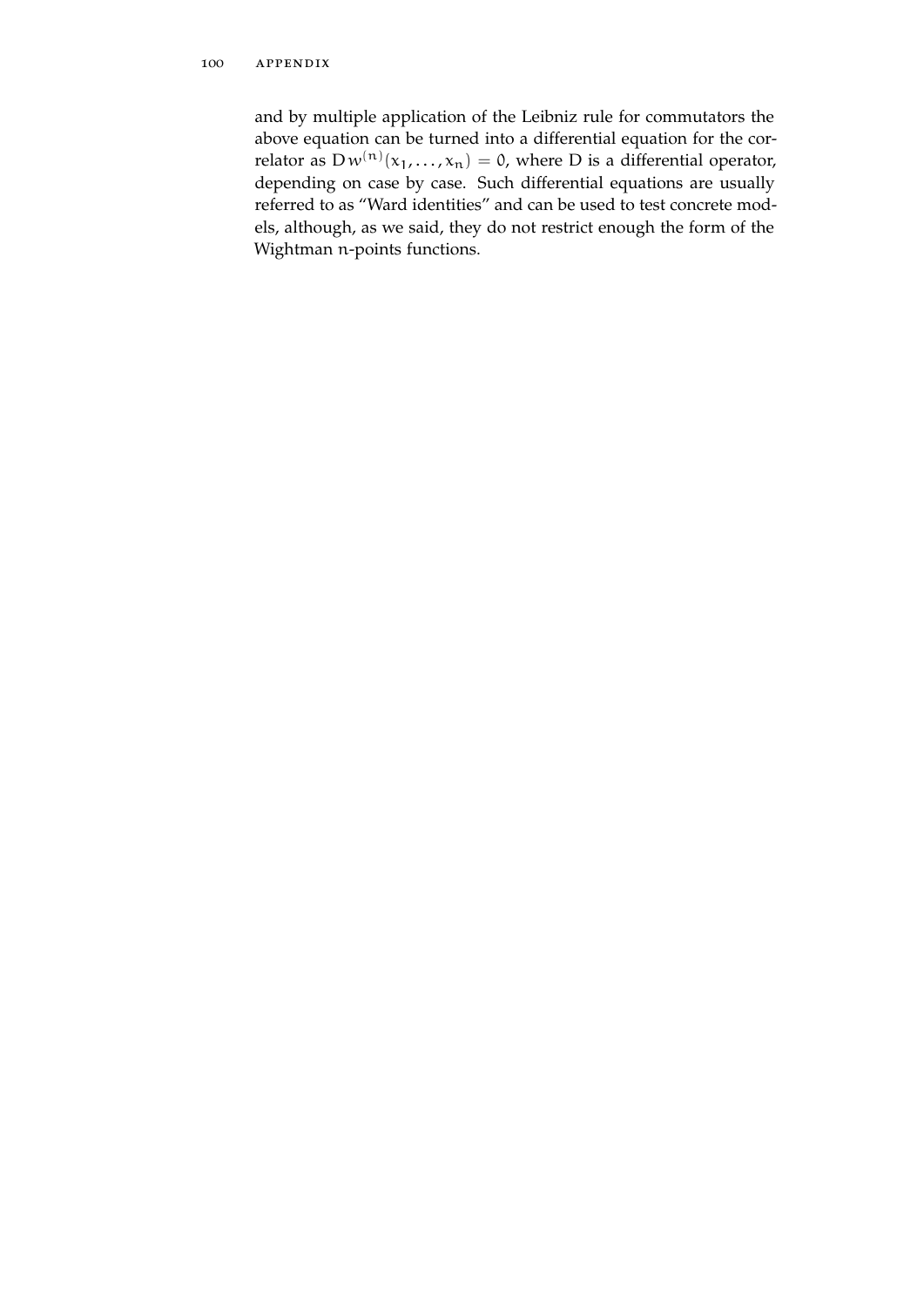## CONCLUSIONS AND OUTLOOKS

The ideas that we have shown allow many more future perspectives, both from the point of view of modular theory itself and for what concerns the investigation of embedded theory of observables as currents models and so forth. The first bunch of questions arising are related to possible generalisations of the result of Casini and Huerta to the free Bose fields, trying to look at the corresponding relation between density matrix (containing the modular Hamiltonian) and correlators, that in principle should give back the modular "time evolution" for bosons localised in disjoint intervals, as similar to the case of Fermi fields in two dimensions.

Then one could try to extend such results to the massive case, again both for the Bose fields and for the Fermi ones, taking advantage of some already existing results (mainly by [\[Figliolini and Guido,](#page-117-0) [1989](#page-117-0); [Saffary,](#page-119-0) [2006](#page-119-0)]) who showed that in the massive cases the action of the modular group for the free Bose field in particular space-time regions is given in terms of a pseudo-differential operator depending on the mass. Here the techniques mostly go in the direction of functional analysis and differential equations, although the insights from the algebraic approach can still be instrumental.

The understanding of the free Bose fields automatically leads to the characterisation of the currents models and their modular theory, also moving the interest to the study of loop group models and their representations. In particular, we have seen that suitably chosen gauge transformations help us to trace modular theory back to an underlying isomorphism between algebras and perhaps a complete understanding of such gauge maps in a more general setting (maybe of non-standard form) can help very much to have further developments in that area. Interestingly enough, the conjecture that the existence of a vacuum preserving isomorphism is connected to the absence of sectors is still an open problem.

Very challenging is also the characterisation of modular theory in higher dimensions. The two-dimensional case can be pretty much derived taking the tensor product of two one-dimensional theories and therefore all the modular objects can be easily derived. On the other hand, models in three and four dimensions are a wide open area of investigation and the first attempt could be trying to understand which features remain the same and which other features present totally different behaviours instead.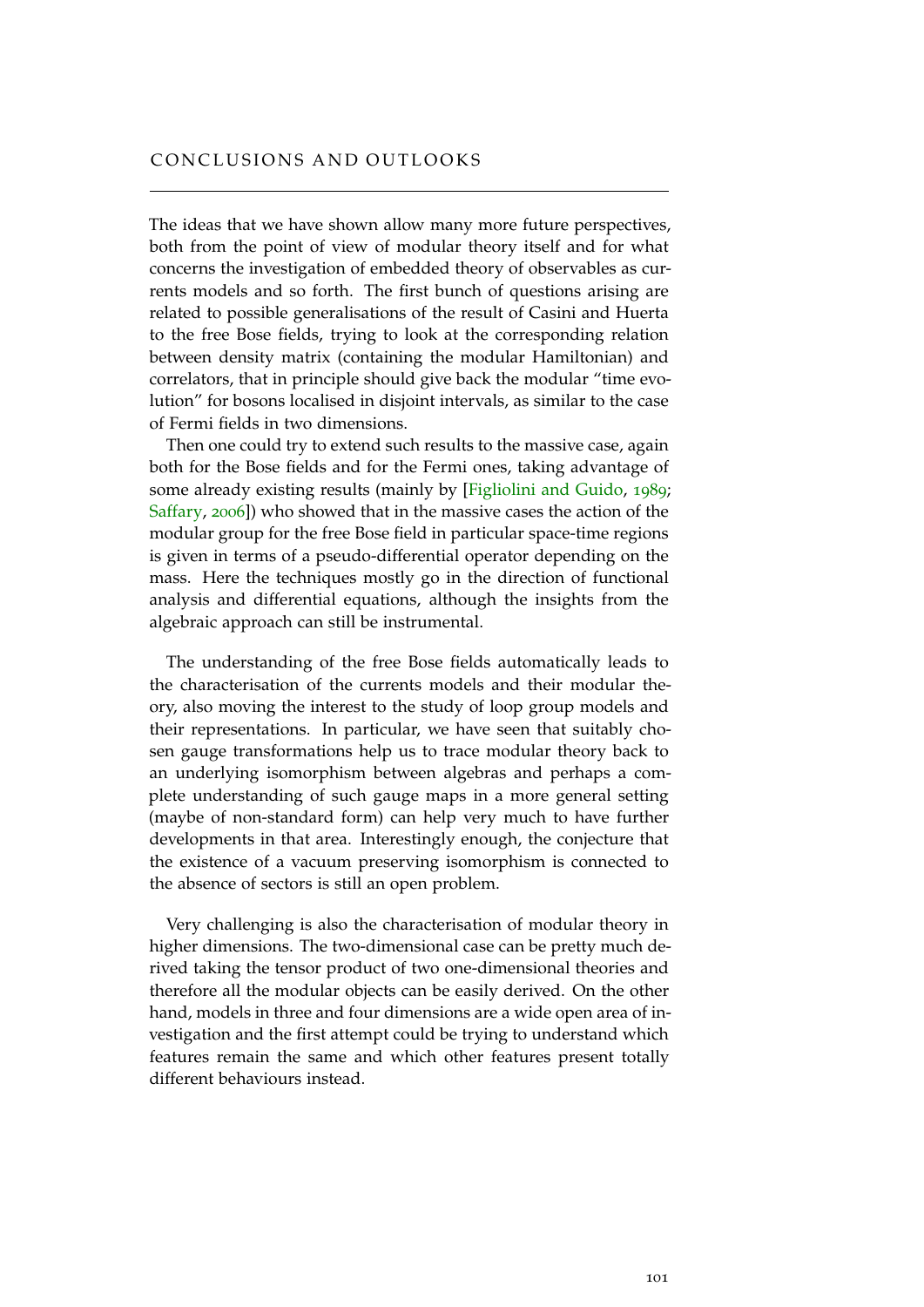$\begin{bmatrix} 1 & 0 & 1 \\ 0 & 1 & 1 \end{bmatrix}$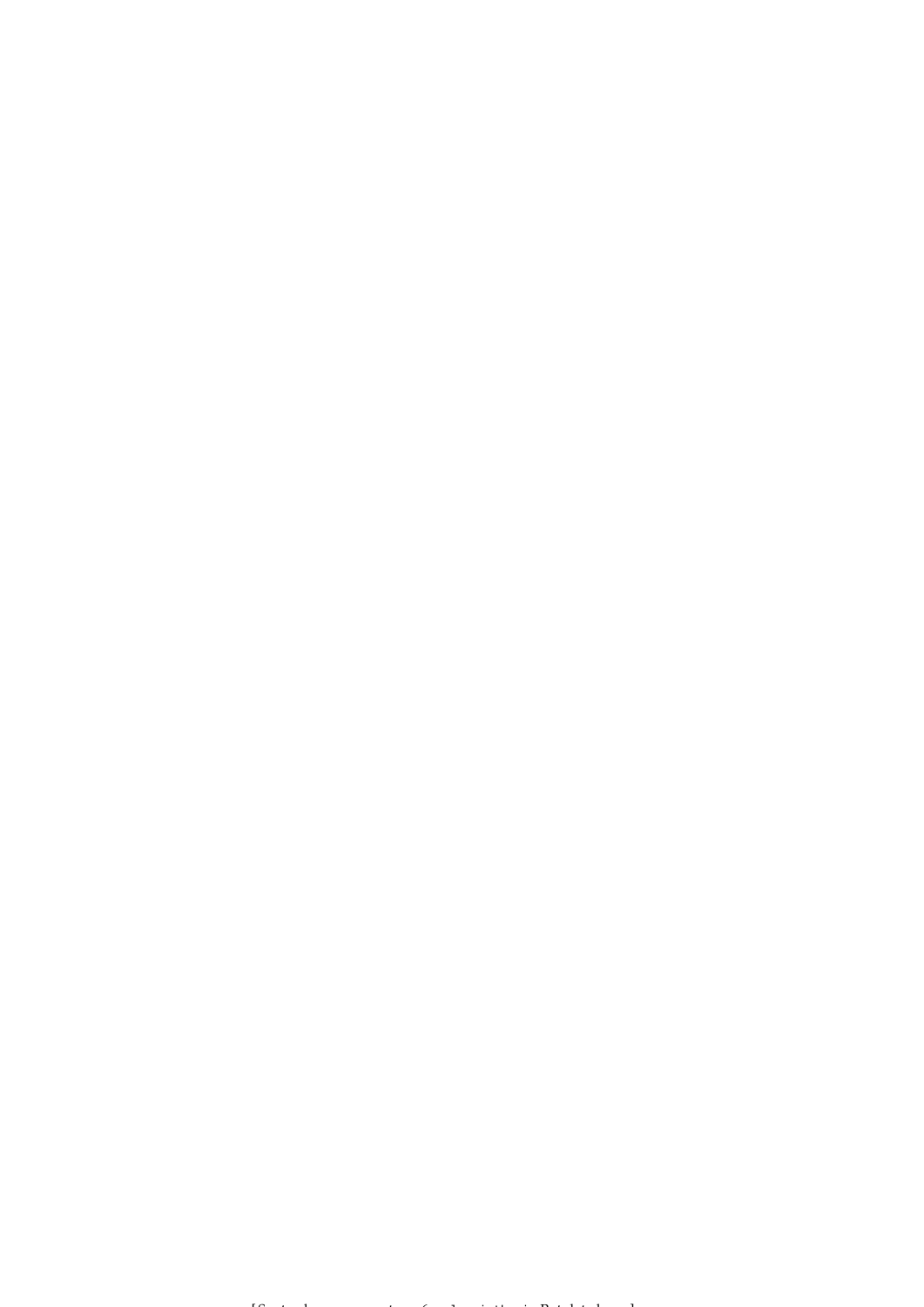I would like to address a special thank to my advisor Karl-Henning Rehren: his constant supervision and support have been fundamental and served as a guideline throughout all my PhD programme. Working on his side has enhanced my general understanding of physics, particularly concerning quantum field theory.

Also, I would like to acknowledge Marcel Bischoff and Yoh Tanimoto for their sharp insights on the algebraic structure of quantum field theory and all the related discussions and exercises in this direction; thanks also to Pierre Martinetti for very useful suggestions and ideas.

Moreover, I ought to thank the institution of the Research Training Group I have been enrolled in, the "Graduiertenkolleg 1493 für Mathematische Strukturen in der modernen Quantenphysik" for the grants awarded and the constant financial support for conferences, schools and related events, giving me the possibility to meet interesting people, as well as to attend useful talks and valuable lectures which helped me to enlarge my background, my knowledge and my understanding of mathematical physics.

Last but not the least, during my stay here in Göttingen I have met wonderful friends who nowadays play a very important role in my life: not only have they been part of unforgettable memories of any kind, but they have also nursed my sorrows all the times, being on my side under any circumstances, no matter what, no matter when. Without their constant support I doubt I could have made it the way I actually have. I have therefore learnt that most of the times it is the hands you shake and the smiles you receive that make your day, paving your way to go on even when it rains a lot and the silver linings take a little longer to shine back.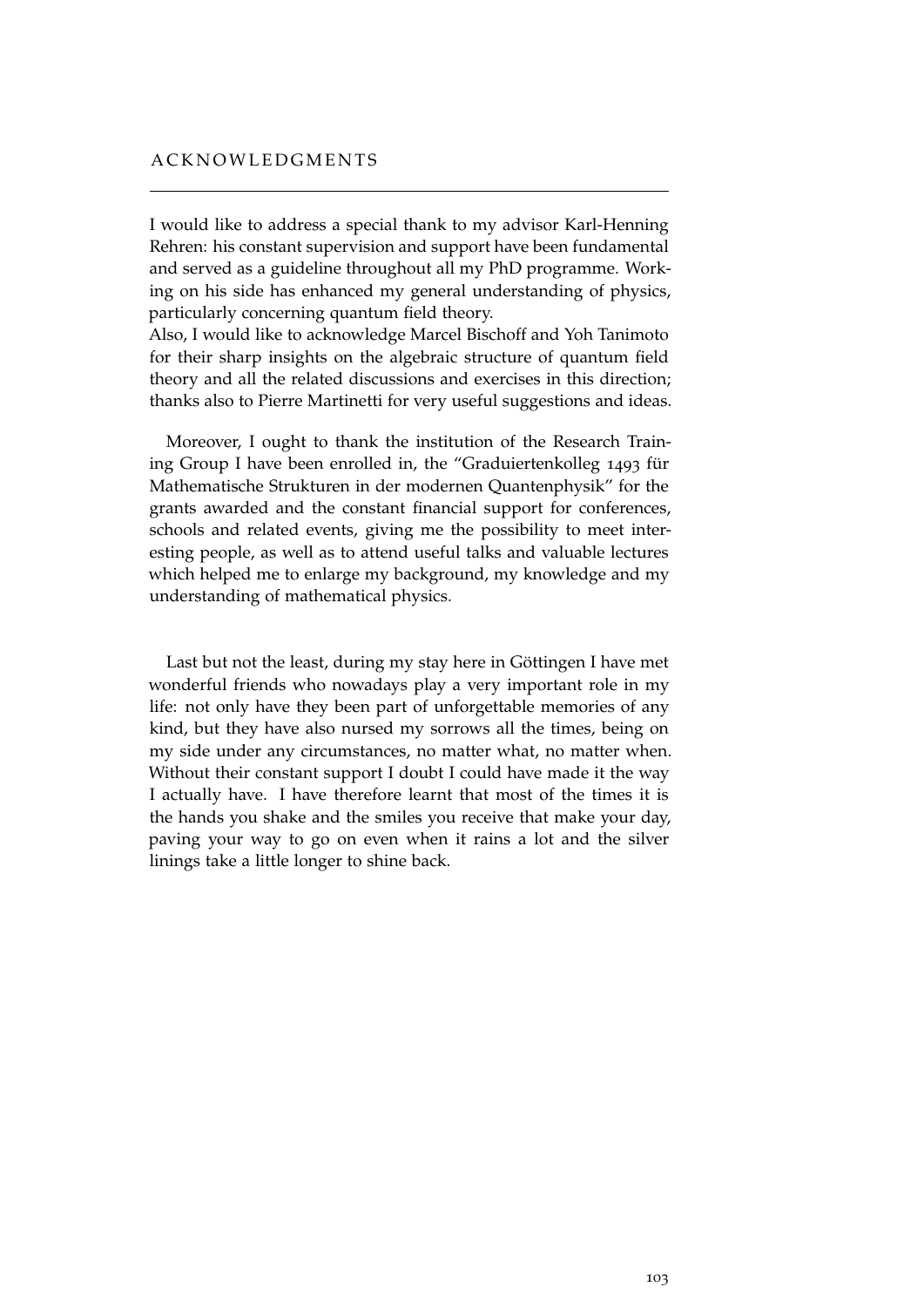$\begin{bmatrix} 1 & 0 & 1 \\ 0 & 1 & 1 \end{bmatrix}$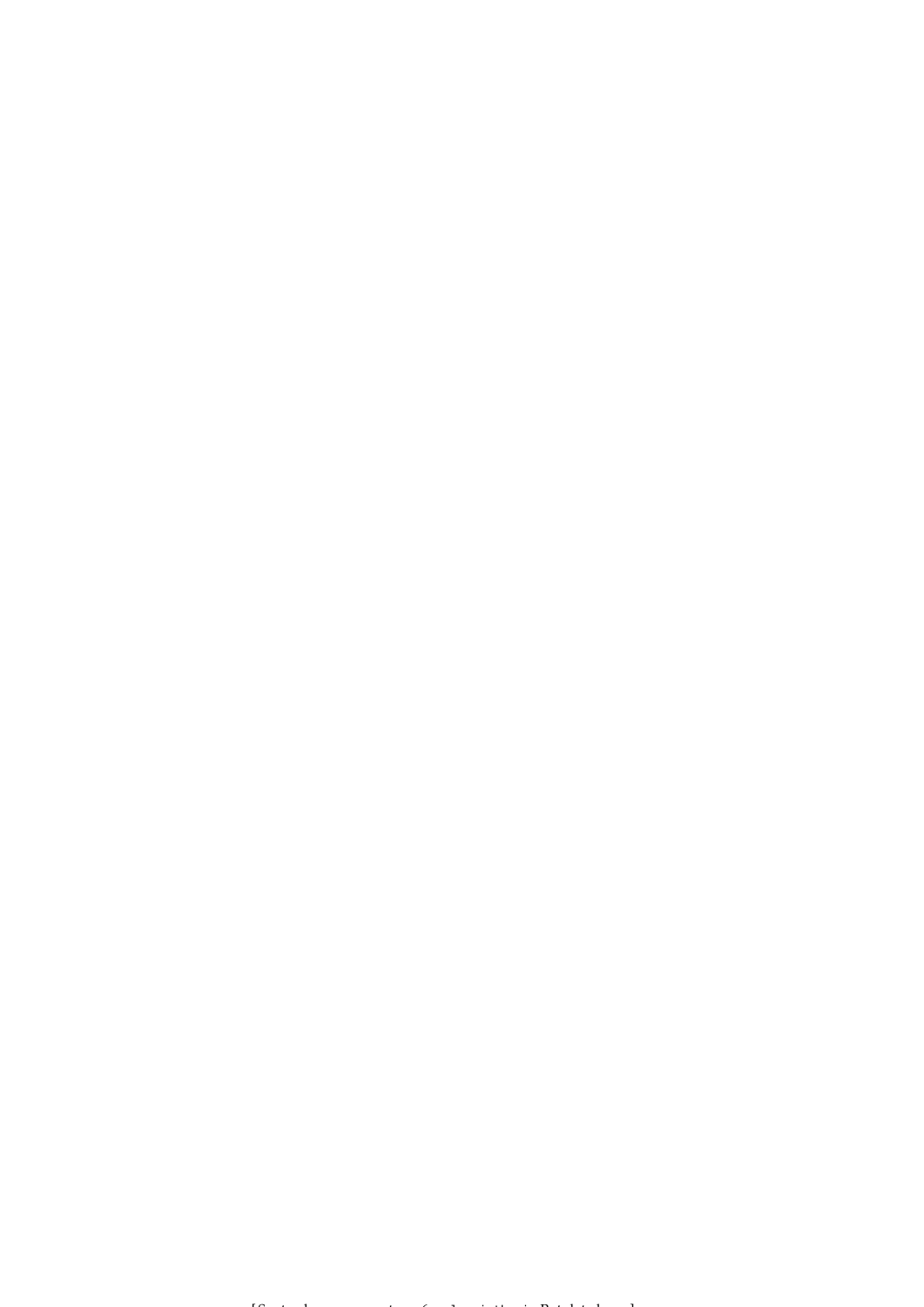- I. Anguelova. Boson-fermion correspondence of type B and twisted vertex algebras. *arXiv:1112.3913*, 2011.
- I. Anguelova. Twisted vertex algebras, bicharacter construction and boson-fermion correspondences. *arXiv:1206.4026*, 2012.
- A. A. Belavin, A. M. Polyakov, and A. B. Zamolodchikov. Infinite Conformal Symmetry in Two-Dimensional Quantum Field Theory. *Nucl. Phys.*, B241:333–380, 1984.
- M. Bischoff. Construction of models in low-dimensional Quantum Field Theory using operator algebraic methods, 2012. URL [http://www.theorie.physik.uni-goettingen.de/](http://www.theorie.physik.uni-goettingen.de/~bischoff/publications.php) [~bischoff/publications.php](http://www.theorie.physik.uni-goettingen.de/~bischoff/publications.php).
- M. Bischoff and Y. Tanimoto. Construction of wedge-local nets of observables through Longo-Witten endomorphisms II. *Comm. Math. Phys.*, 317:667–695, 2013.
- J. J. Bisognano and E. H. Wichmann. On the duality condition for a hermitian scalar field. *J. Math. Phys.*, 16, 1975.
- J. Boeckenhauer. Localized endomorphisms of the chiral Ising model. *Comm. Math. Phys.*, 177:265–304, 1996.
- H.-J. Borchers. The CPT theorem in two-dimensional theories of local observables. *Comm. Math. Phys.*, 143(2):315–332, 1992.
- H.-J. Borchers. On Revolutionizing of Quantum Field Theory with Tomita's Modular Theory. *J. Math. Phys.*, 41, 1999.
- H. J. Borchers and J. Yngvason. Modular groups of quantum fields in thermal states. *J. Math. Phys.*, 40:601–625, 1999.
- O. Bratteli and D. W. Robinson. *Operator algebras and quantum statistical mechanics I*. Texts and monographs in physics. Springer Verlag, 1979a. ISBN 0-387-09187-4.
- O. Bratteli and D. W. Robinson. *Operator algebras and quantum statistical mechanics II*. Texts and monographs in physics. Springer Verlag, 1979b. ISBN 0-387-10381-3.
- R. Brunetti, D. Guido, and R. Longo. Modular structure and duality in conformal quantum field theory. *Comm. Math. Phys.*, 156:201– 219, 1993.
- D. Buchholz. On the structure of local quantum fields with non-trivial interaction. pages 146–153. Proc. of the Int. Conf. on Operator Algebras, Ideals and their applications in Theoretical Physics, Teubner Verlagsgesellschaft, 1977.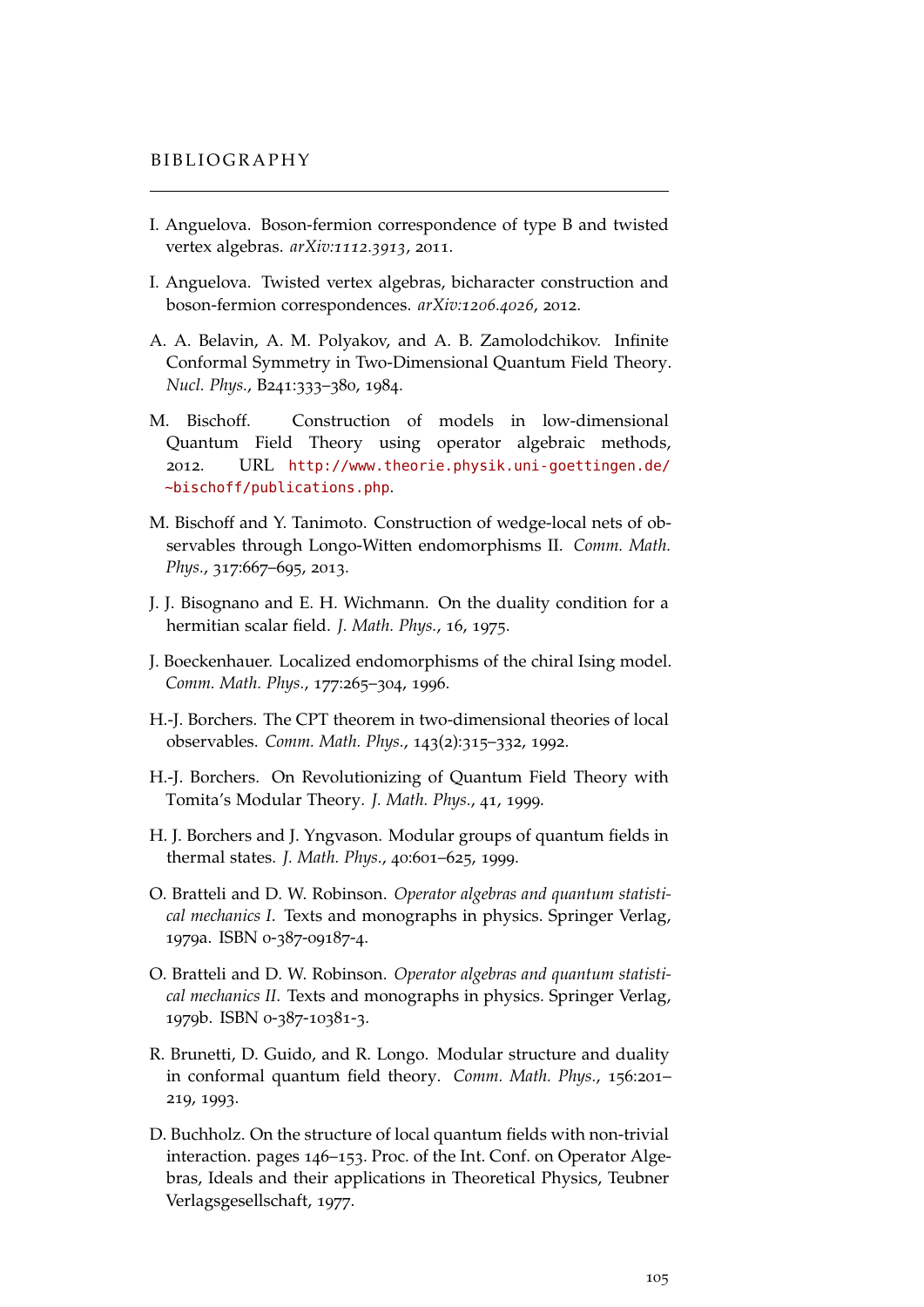- D. Buchholz, G. Mack, and I. Todorov. The current algebra on the circle as a germ of local field theories. *Nucl. Phys., B, Proc. Suppl.*, 5 (2):20–56, 1988.
- S. Carpi. On the representation theory of Virasoro nets. *Comm. Math. Phys.*, 244(2):261–284, 2004.
- H. Casini and M. Huerta. Reduced density matrix and internal dynamics for multicomponent regions. *Class. Quant. Grav.*, 26:185005, 2009. doi: 10.1088/0264-9381/26/18/185005.
- A. Connes and C. Rovelli. Von Neumann algebra automorphisms and time thermodynamics relations in general covariant field theories. *Class. Quant. Grav*, 11:2899–2918, 2008.
- C. D'Antoni, R. Longo, and F. Radulescu. Conformal nets, maximal temperature and models from free probability. *J. Oper. Theory*, 45  $(1):195-208, 2001.$
- P. di Francesco, P Mathieu, and D. Sénéchal. *Conformal field theory*. Graduate texts in contemporary physics. Springer, 1997. ISBN 0- 387-94785-X.
- D. A. Evans and Y. Kawahigashi. *Quantum symmetries on operator algebras*. Clarendon press Oxford, 1998. ISBN 0 19 851175 2.
- <span id="page-117-0"></span>F. Figliolini and D. Guido. The tomita operator for the free scalar field. *Ann. Inst. Henri Poincaré*, 51:419–435, 1989.
- D. Friedan, Z. Qiu, and S. Shenker. Conformal invariance, unitarity, and critical exponents in two dimensions. *Phys. Rev. Lett.*, 52(18): 1575–1578, 1984a.
- D. Friedan, Z. Qiu, and S. Shenker. Conformal invariance, unitarity, and critical exponents in two dimensions. *Phys. Rev. Lett.*, 52:1575– 1578, Apr 1984b.
- J. Fröhlich and F. Gabbiani. Operator algebras and conformal field theory. *Comm. Math. Phys.*, 155(3):569–640, 1993.
- J. Fuchs. *Affine Lie Algebras and Quantum Groups*. Cambridge University Press, 1992. ISBN 0521415934.
- T. Furlan, G. M. Sotkov, and I. T. Todorov. Two-dimensional conformal quantum field theory. *Riv. N. Cim.*, 12(6):1–62, 1989.
- P. Goddard, A. Kent, and D. Olive. Virasoro algebras and coset space models. *Phys. Lett.*, 152:88–92, 1985.
- P. Goddard, A. Kent, and D. Olive. Unitary representations of Virasoro and Super-Virasoro algebras. *Comm. Math. Phys.*, 103:105–119, 1986.
- D. Guido. Modular theory for the von Neumann algebras of local quantum physics. *Cont. Math.*, 534:97–120, 2011.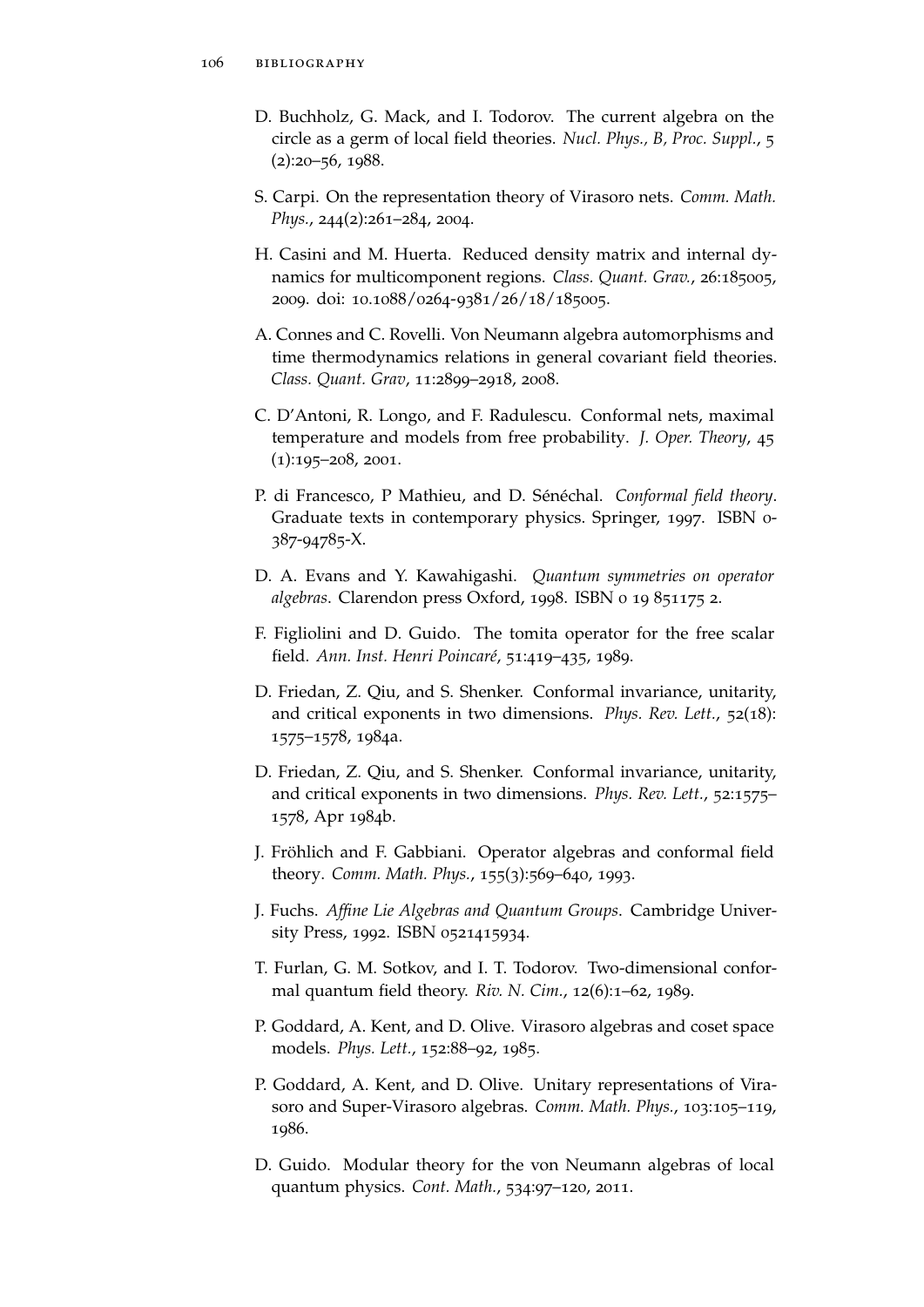- D. Guido, R. Longo, and H.-W. Wiesbrock. Extensions of conformal nets and superselection sectors. *Comm. Math. Phys.*, 192:217–244, 1998.
- R. Haag. *Local quantum physics*. Springer Verlag, 1992. ISBN 3-540- 53610-8.
- P. D. Hislop and R. Longo. Modular structure of the local algebras associated with the free massless scalar field theory. *Comm. Math. Phys.*, 84:271–85, 1982.
- V. F. R. Jones. Von Neumann algebras, 2009. URL [http://math.](http://math.berkeley.edu/~vfr/math20909.html) [berkeley.edu/~vfr/math20909.html](http://math.berkeley.edu/~vfr/math20909.html).
- V. Kac. *Vertex algebras for beginners*, volume 10 of *University lecture series*. American mathematical society, 1998. ISBN 0-8218-1396-X.
- F. Lledo. Modular theory by example. *Cont. Math.*, 534:73–96, 2011.
- R. Longo. Lecture Notes on Conformal Nets, 2008. URL [http://www.](http://www.mat.uniroma2.it/longo/Lecture_Notes.html) [mat.uniroma2.it/longo/Lecture\\_Notes.html](http://www.mat.uniroma2.it/longo/Lecture_Notes.html).
- R. Longo and K.-H. Rehren. How to remove the boundary in CFT. *Comm. Math. Phys.*, 285:1165–1182, 2009.
- R. Longo and F. Xu. Topological sectors and dichotomy in conformal field theory. *Comm. Math. Phys.*, 251:321–364, 2004.
- R. Longo, P. Martinetti, and K. H. Rehren. Geometric modular action for disjoint intervals and boundary conformal field theory. *Rev. Math. Phys.*, 22:331–354, 2009.
- P. Martinetti and C. Rovelli. Diamond's temperature: Unruh effect for bounded trajectories and thermal time hypothesis. *Class. Quant. Grav.*, 20:4919–4931, 2003.
- R. R. Paunov and I. Todorov. Local quantum field theories involving the U(1) current algebra on the circle. *Lett. Math. Phys.*, 17:215–230, 1989.
- A. Pressley and G. Segal. *Loop groups*. Clarendon press Oxford, 1986. ISBN 019853535X.
- M. Reed and B. Simon. *Methods of modern mathematical physics. II. Fourier analysis, self-adjointness*. Academic Press [Harcourt Brace Jovanovich Publishers], New York, 1975.
- M. Reed and B. Simon. *Methods of modern mathematical physics. I*. Academic Press Inc. [Harcourt Brace Jovanovich Publishers], New York, second edition, 1980. ISBN 0-12-585050-6. Functional analysis.
- K.-H. Rehren. Konforme Quantenfeldtheorie. Lecture notes, 1997.
- K.-H. Rehren. Symmetries in quantum field theory. GK1493 lectures series on mathematical physics, 2012.